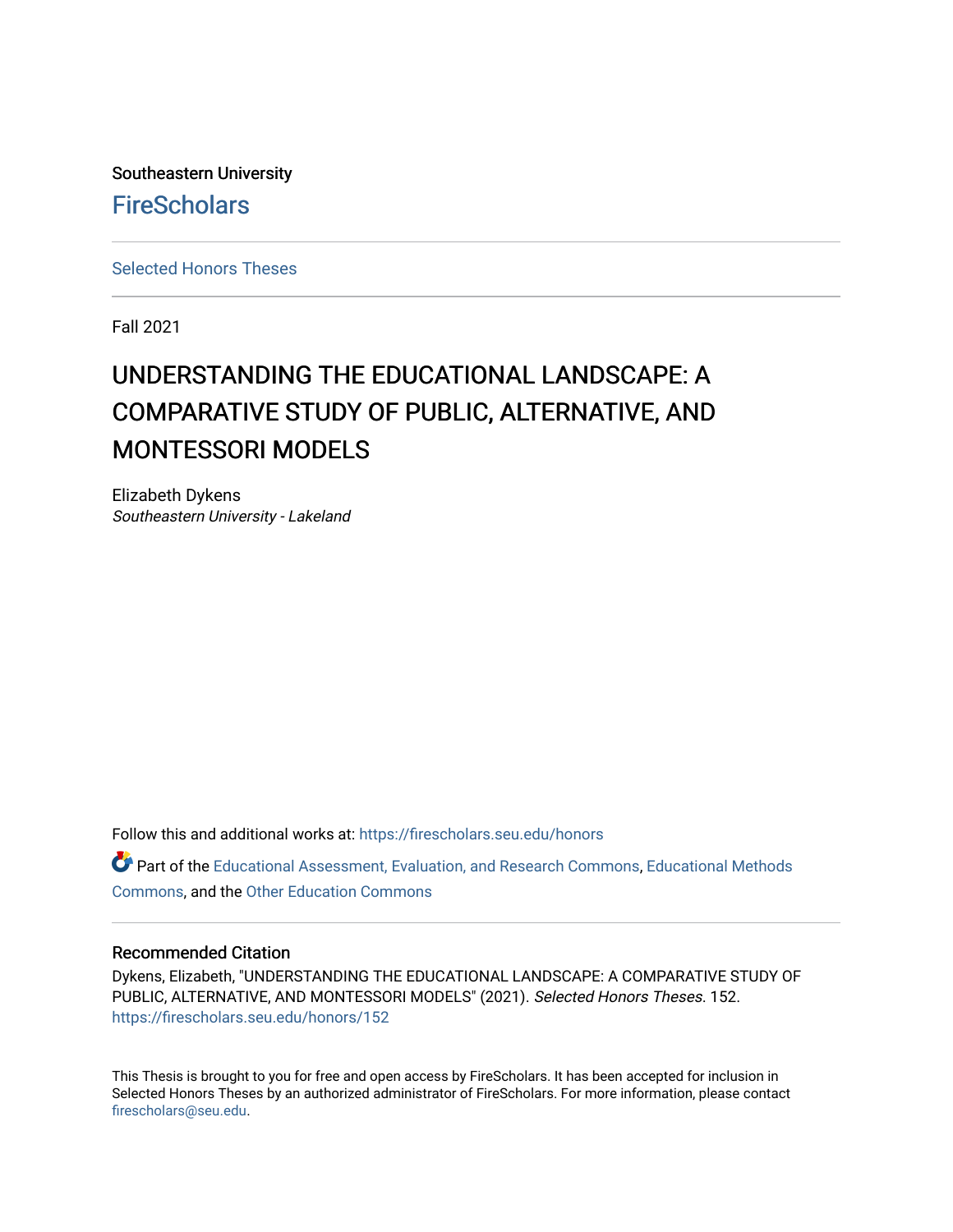# UNDERSTANDING THE EDUCATIONAL LANDSCAPE: A COMPARATIVE STUDY OF PUBLIC, ALTERNATIVE, AND MONTESSORI MODELS

by

Elizabeth Dykens

Submitted to the School of Honors Committee

in partial fulfillment

of the requirements for University Honors Scholars

Southeastern University

2021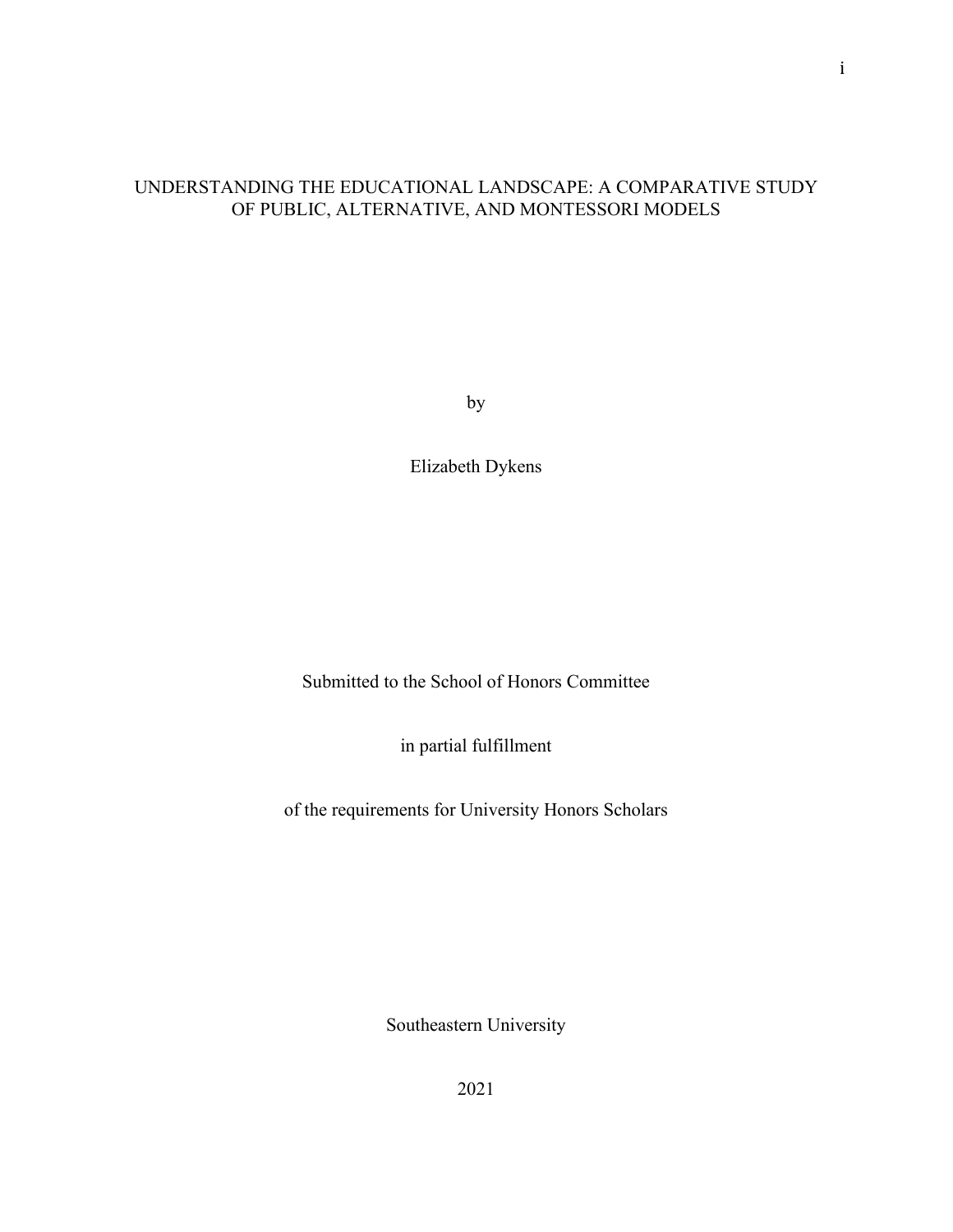Copyright by Elizabeth Dykens

ii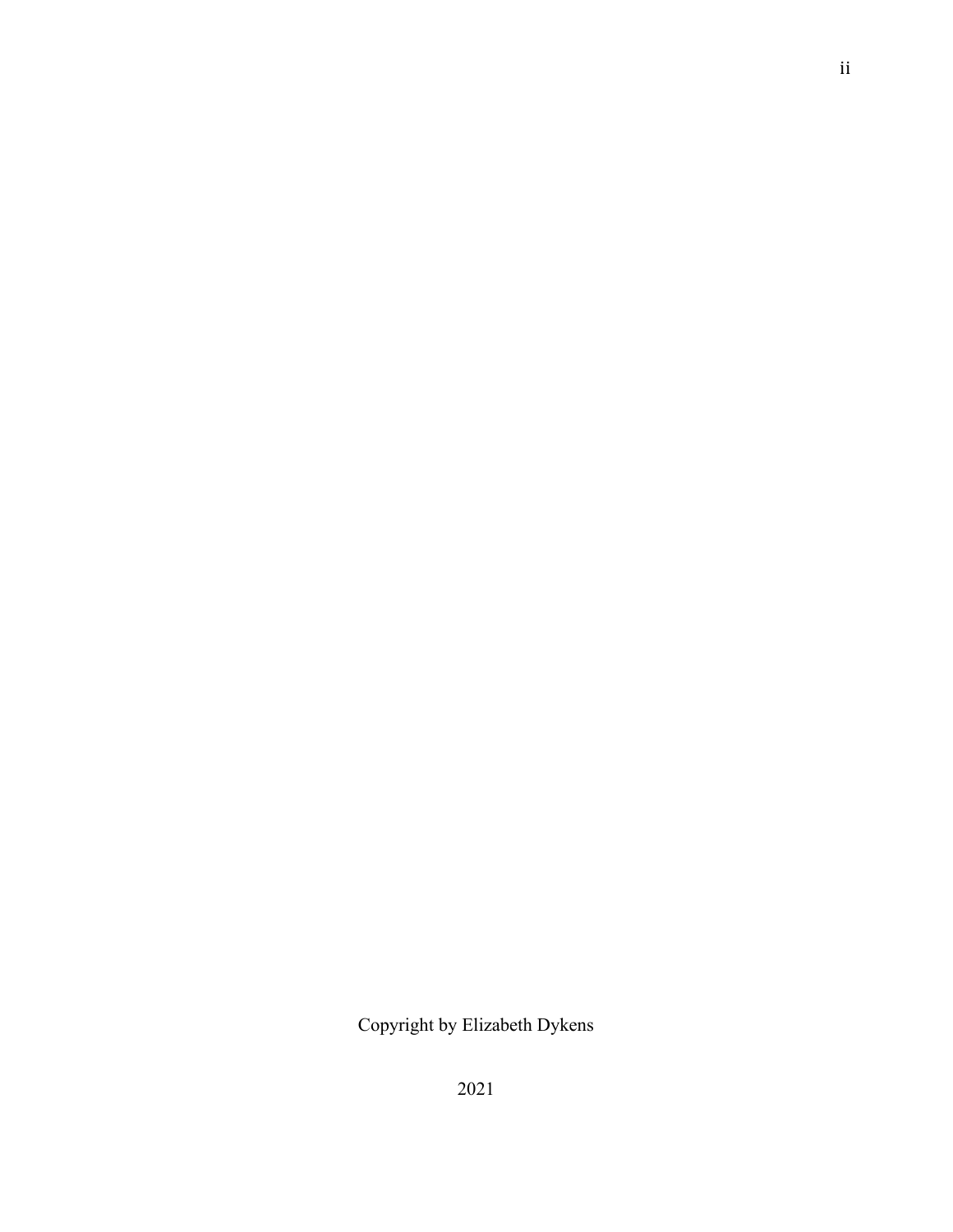# Dedication

For those who have trekked and travailed alongside me,

For those whose words and actions have rippled into my endeavors,

For those who have lent their ears to my half-baked ramblings,

Who have been passionate analysts and advisors,

Who have offered the hope a human spirit requires,

This thesis exists because of you.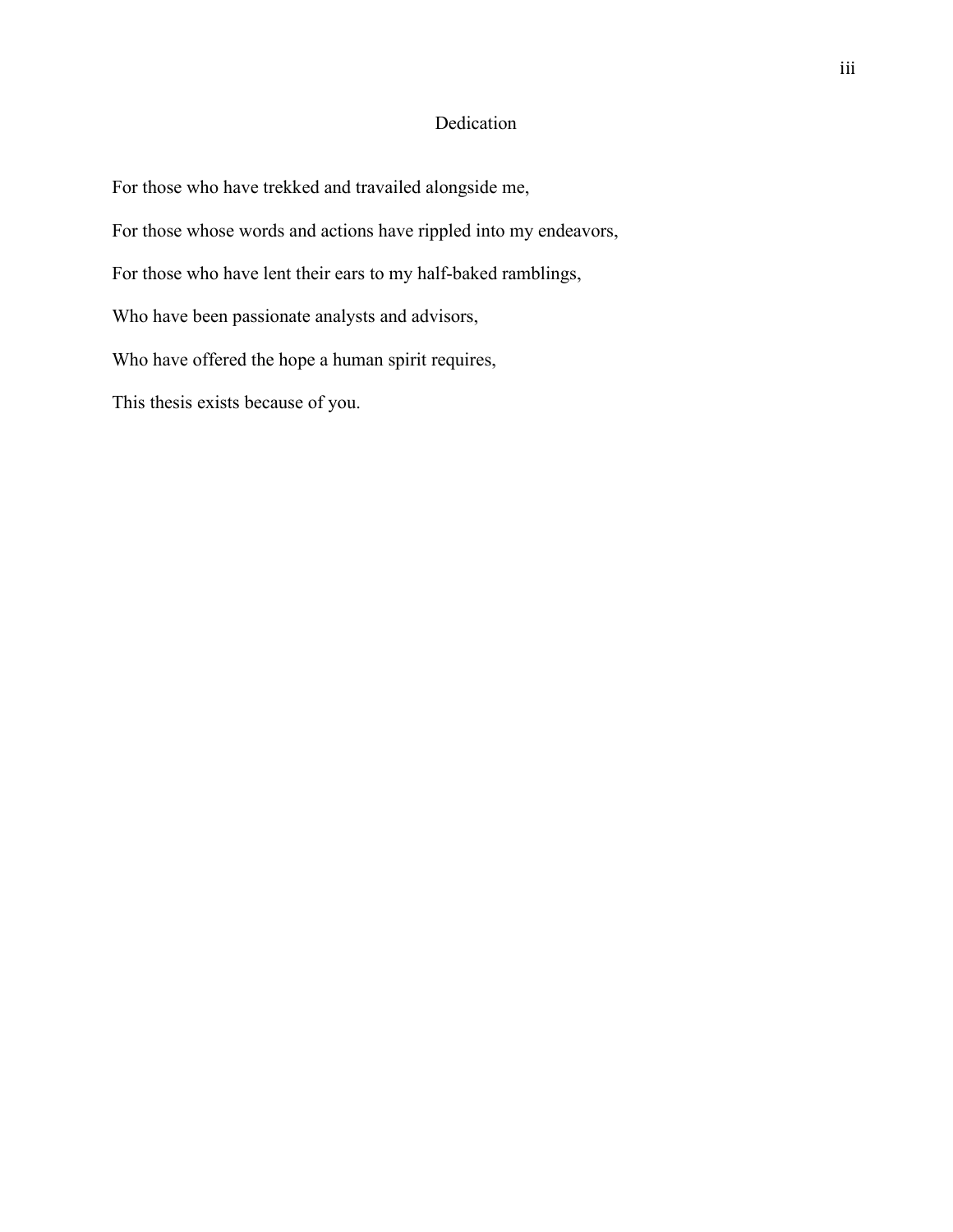#### Acknowledgements

I would like to acknowledge the School of Honors and Dr. Gordon Miller for providing me the opportunity to pursue a lifelong passion of mine and for challenging me to exceed my own self-perceptions. I would also like to acknowledge Professor Molly Owen for her mentorship, patience, meticulous editing skills, and her commitment to helping me succeed, and Dr. James Anderson for his guidance in my research. Finally, I would like to thank the ten teachers who sacrificed their time to contribute to my efforts and who shared their valuable experiences within the classroom.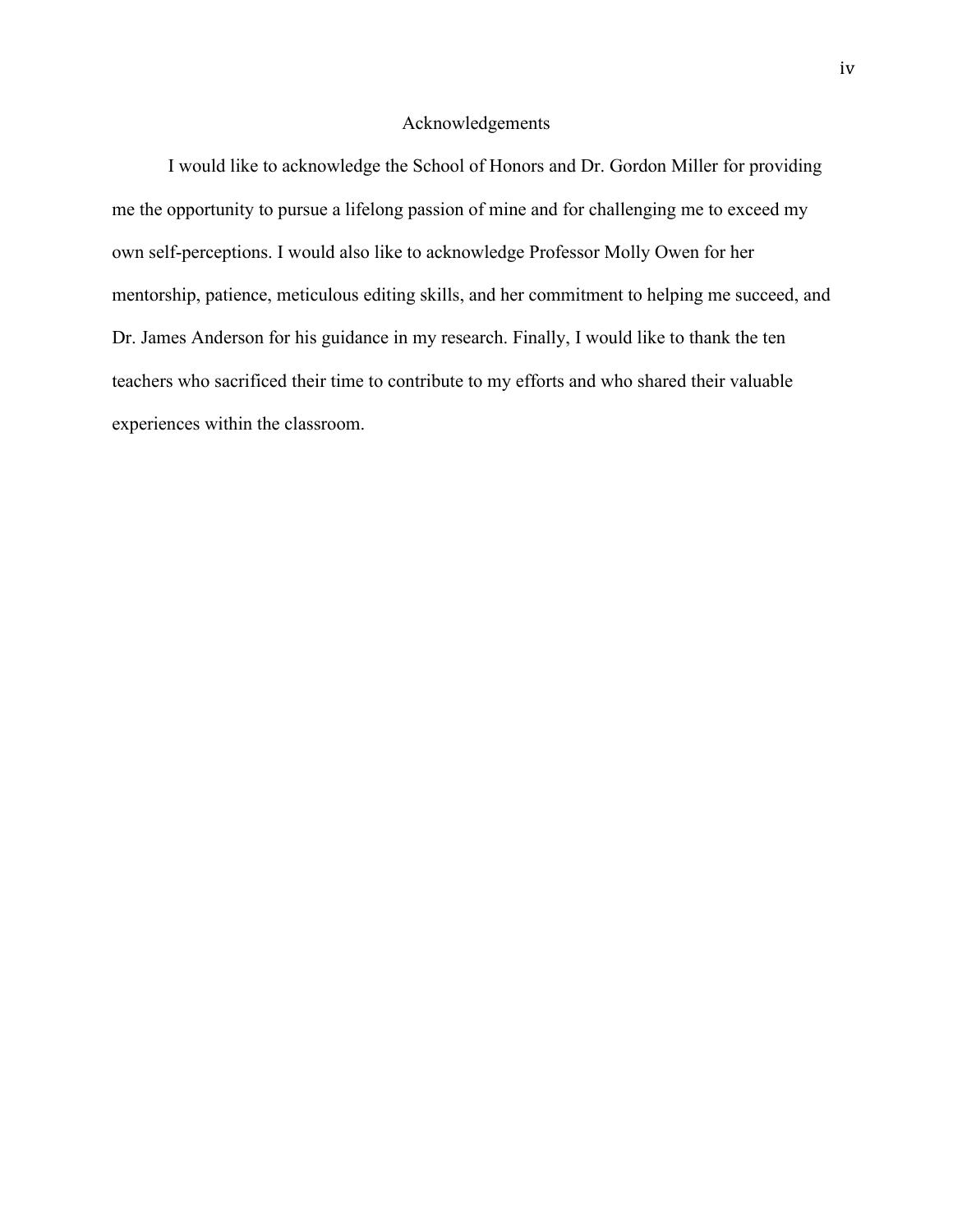#### Abstract

This thesis intends to demonstrate the relevance and significance of alternative education within today's educational climate. First, the literature review traces the historical backdrop of the American public school system and the founding fathers' original purposes for education. It explores the shifts in policy and pedagogy that have led to current models and methods of education. Then, the literature review focuses on alternative educational philosophies, with an emphasis on the Montessori Method, and why they not only address the critiques of the public system but also better align with a child's nature and development. The study backing this thesis lays out qualitative data comparing teachers' perspectives on the systems in which they work. Interviews of public school teachers, Montessori teachers, and teachers of other alternative models illuminate trends in thought and give authentic voice to the importance of alternative education.

KEY WORDS: alternative education, Montessori method, educational reform, nontraditional education, learning theory, public school, standardized testing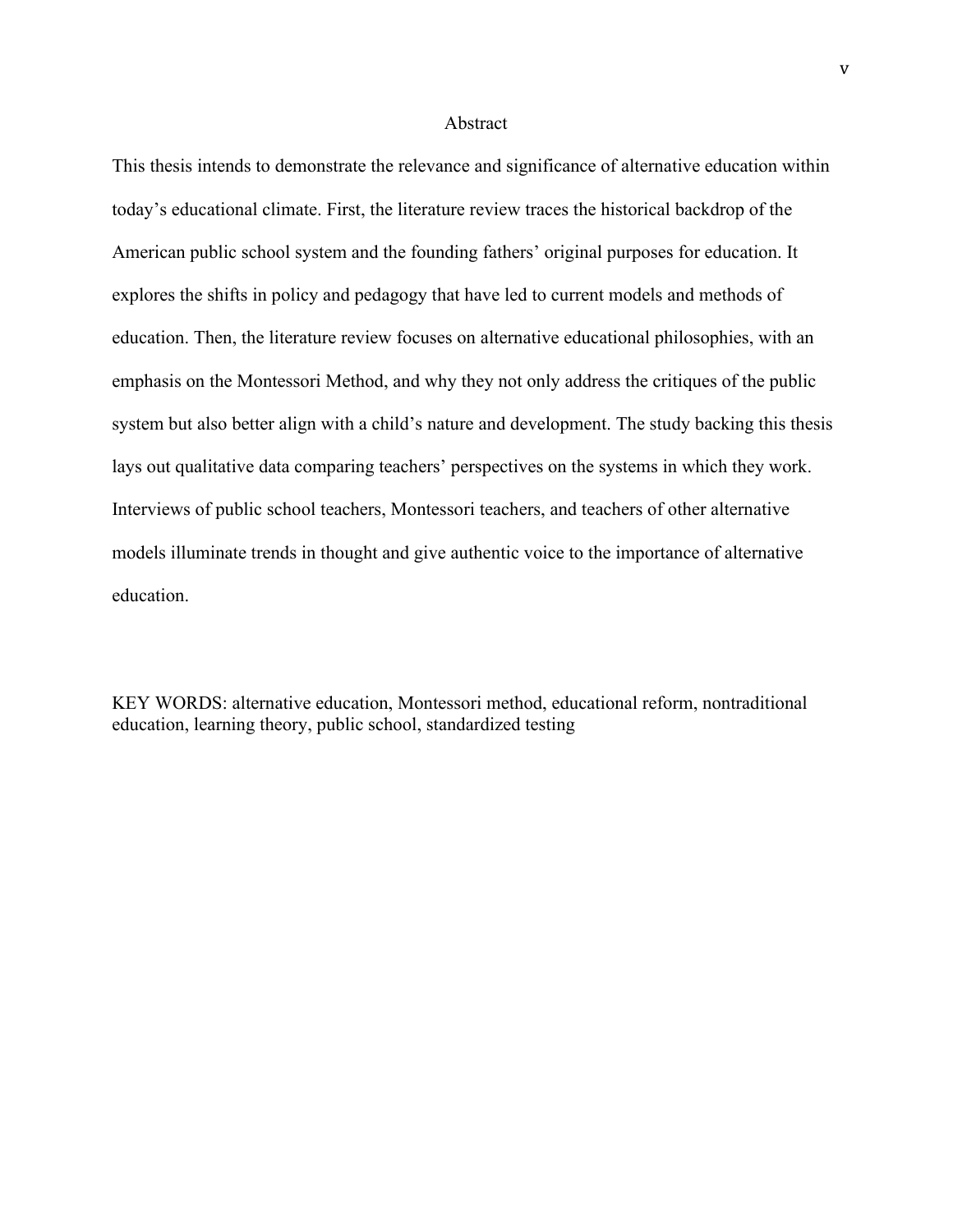# **Contents**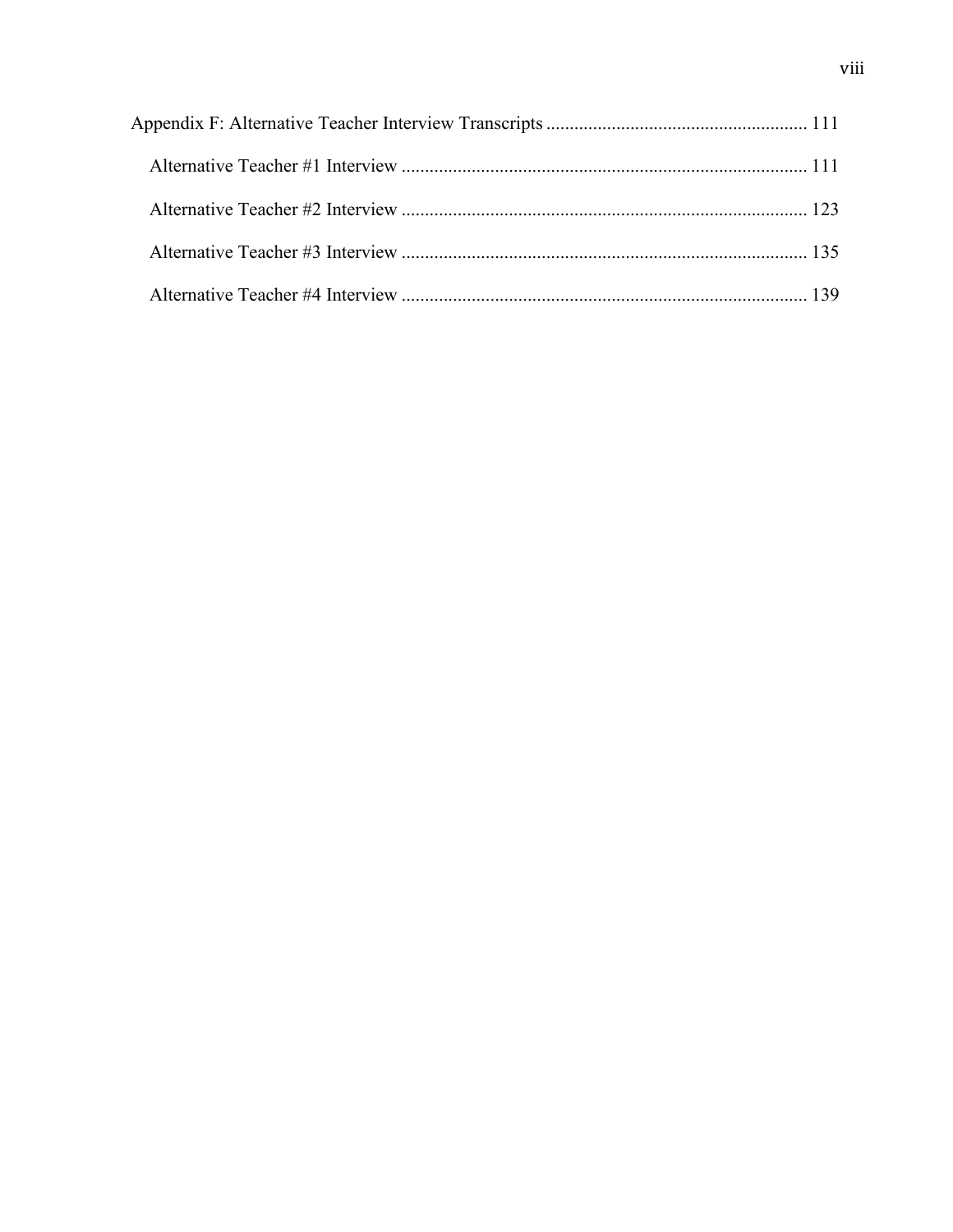#### **Introduction**

Nearly anyone could agree that the current state of education begs for reform. The complaints abound: students graduate from high school without skills for the real world, lack the capacity for critical thinking, pass standardized tests while neglecting genuine learning, and feel existentially lost in an industrialized, globalized society driven by technology and pervading materialism (Miller, 2004, p. 4). Amidst cultural confusion, how are the public schools shaping morality and the human experience? Are they producing citizens who will uphold the ideals of democracy? Are they furthering free thought and innovation? Without listing off extensive, hopeless woes, this thesis intends to offer up the voices within education that cry out for a paradigm shift. On the fringes of a monolithic, streamlined system, nonconventional schools of thought present methods of learning that deserve renewed attention. Mere tweaks to policy and adjustments in funding and curriculum will not suffice — society must humbly consider the perspectives and philosophies of alternative education if truly vested in the diversity it praises and in positive change.

The literature review will first explore the development of the American public school system and will describe the trends that present the need for alternative education. Then, as a representative of alternative models, the Montessori method will be analyzed in further depth, with emphasis on its key features. The data analysis compares the perspectives of teachers who work within various models of education, touching on human nature, how to best meet the needs of students, and what factors have contributed to the current state of education. It is the hope that this research will prompt educators, parents, and students to reevaluate the underlying assumptions that define their experiences in education, and will empower them to seek educational structures that best reflect their convictions.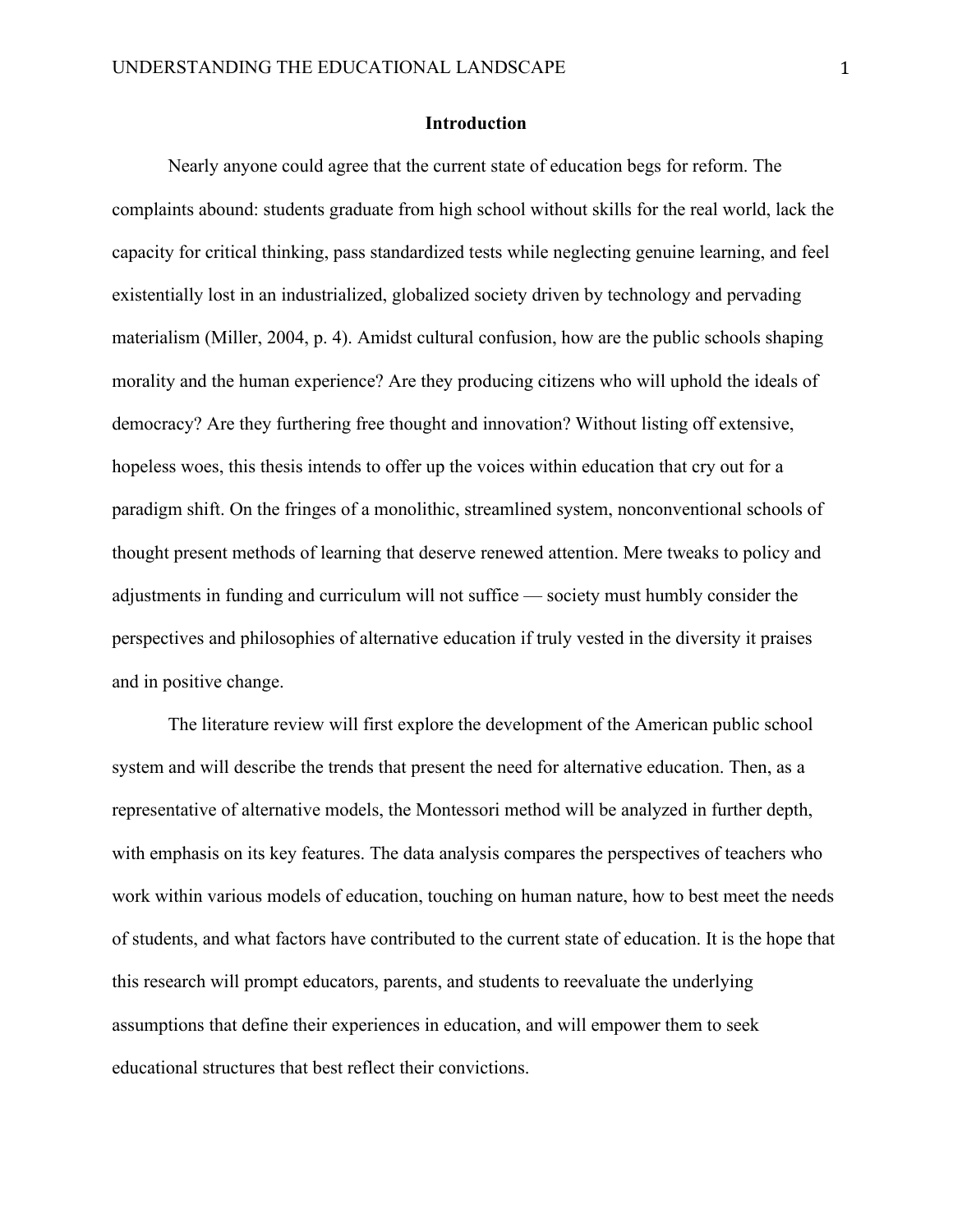#### **Review of Literature**

# **Definition of Terms**

Before reviewing a sampling of existing literature, I find it necessary to clarify the definitions of a few key terms. Firstly, when speaking of education, we must realize that it is largely determined by what we find socially and politically desirable. Suissa holds that education provides the means by which we acquire the goods we value, and yet, within educational debates, what is valued, or desirable, is often presupposed (2016). Here, alternative education often challenges the aim of education and wonders what type of individual is being produced through the process. The phrase *alternative education* admittedly encompasses a wide range of meanings; oftentimes it refers to a prescribed education for "at risk" youth and targets a particular demographic of students (Martin, 2002, p. 4). Thus, for the purposes of this review, alternative education will refer to philosophical alternatives that may oppose conventional educational theories of publicly funded schools. *New Education* is another term, first used at the end of the nineteenth century, similarly describing that which opposes the traditional education existing alongside it (Potts, 2007, p. 4). These philosophical alternatives vary in approach and pedagogy, but all seem to agree on a holistic relationship between life and learning. They are grounded in the premise that our knowledge of human nature can directly influence educational design (Colgan, 2016, p. 3).

Additionally, many alternatives take on varying shades of constructivist approaches, as opposed to objectivist ones. Researchers consider constructivism to be one way of bringing transformation to traditional, more objectivist-oriented approaches (Miranda, 2011, p. 2). Both constructivism and objectivism lie within the realm of epistemology; they are theories that attempt to explain how humans arrive at knowledge. Essentially, epistemology asks, "How do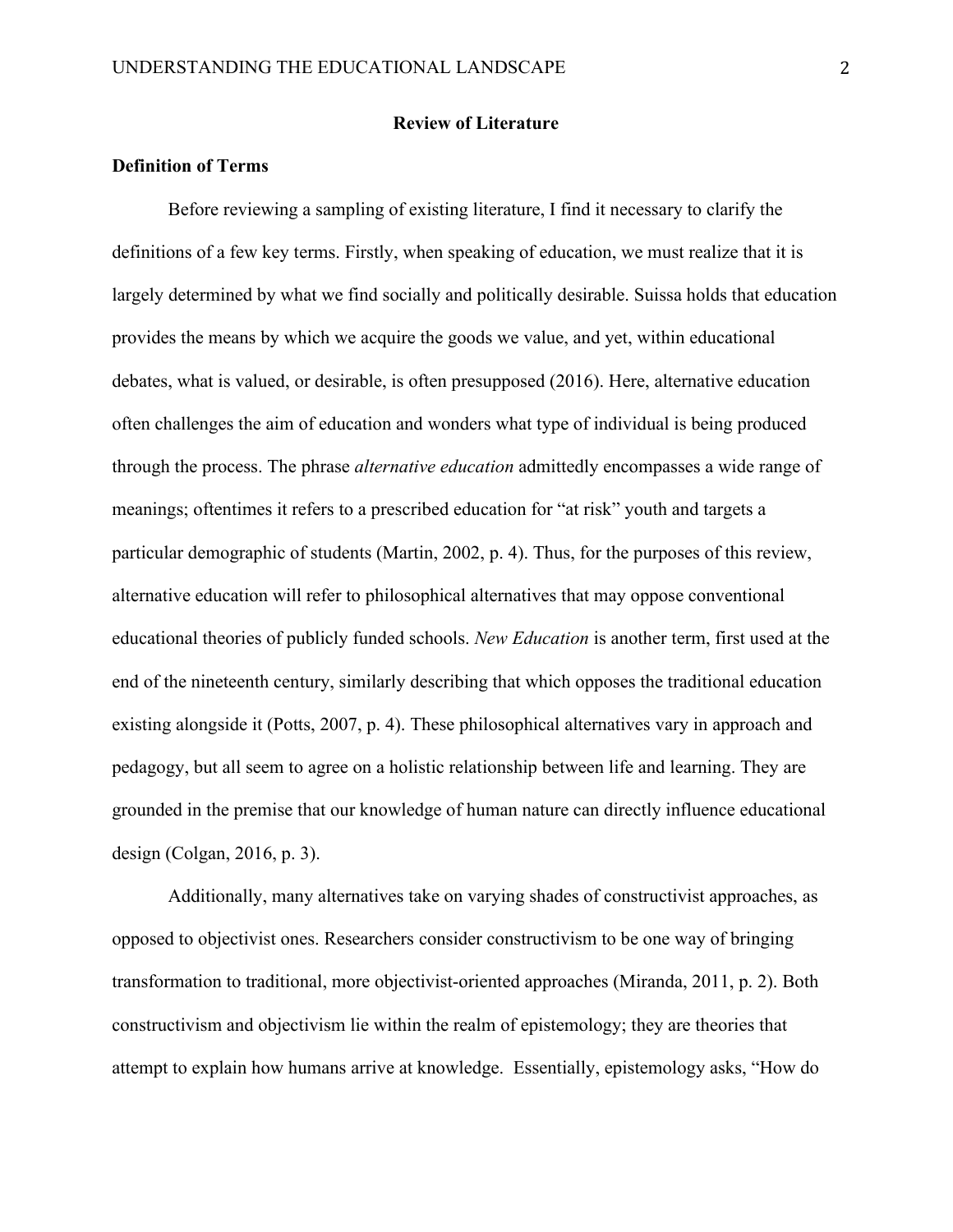we know what we know?" Is reality unchanging and objective, waiting to be discovered and transmuted into human brains, or is reality constructed within? Constructivists would argue the latter (Krahenbuhl, 2016, p. 3). Wrestling with questions like these, advocates of educational alternatives have often structured their theories around constructivist epistemologies of knowledge, which will thus warrant further discussion throughout the following pages, with emphasis on the Montessori method.

#### **A History and Critique of the American Public School System**

#### *Early Beginnings*

In 1642, the colonies that would later constitute the United States of America passed the very first law regarding education. The Massachusetts General Court determined that children must be able to "read and understand the principles of religion and the capital laws of the country" (as cited in Maranto, 2015, p. 1). If parents were not providing such skill sets to their children, then local officials would coordinate apprenticeships for those individuals who were not receiving an adequate education from their parents. The aim of this first law reveals a theme that many of the founding fathers, including George Washington and Thomas Jefferson, harped upon: children must come to understand their civic duty within the United States. Indeed, this newly formed republic required that citizens were unified by common virtue and knowledge. Education that taught good citizenship, then, guaranteed the survival of the United States. This was the hope, to transform the identity of people who had once been subjects of a king into citizens of a state (Labaree, 2018).

Early efforts in education not only centered on civic responsibilities but also on the impartation of "the principles of religion." The Europeans who settled in the colonies were Puritans, proponents of the Protestant Reformation who believed that the individual could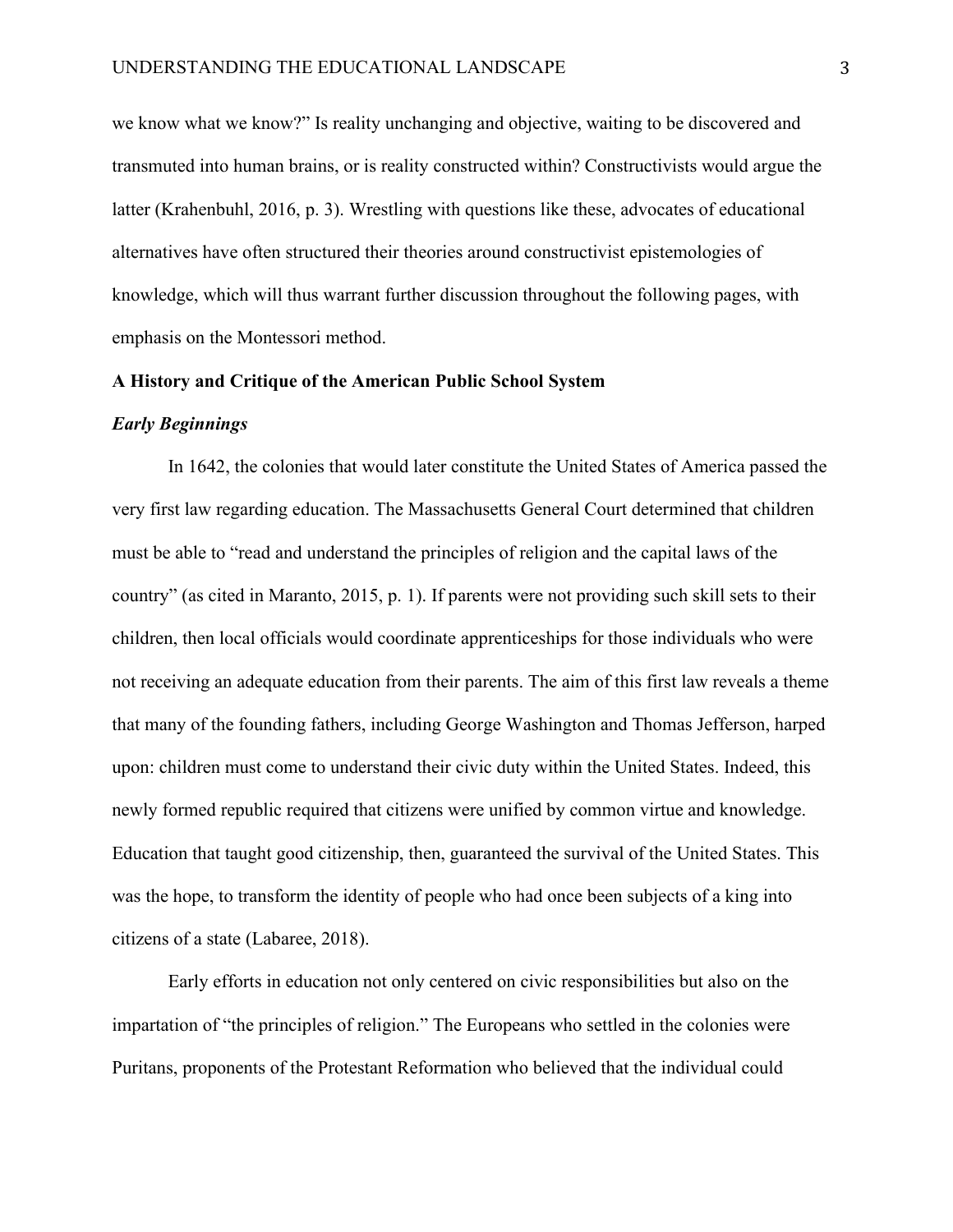directly access God. Instead of relying on a pope or priest to relay truth, the Puritan held that through reading the Bible, one could form a personal relationship with his Creator. Obviously, this religious position necessitates the ability to read. Thus, while still stressing the role of the Church and family in a child's upbringing, Puritans also instituted schools for the purpose of cultivating authentic faith. By the time of the American Revolution, New England was "one of the most literate parts of the world" (Reese, 2007, p. 220). Certainly, religious and political motivations for American public education underscore any conversation on the history and progression of education.

#### *The Shift to Standardization*

By the end of the 1800's, the United States no longer doubted its own survival as a republic; instead, it boasted prominence as a world power. Thus, the focus in education came to be strengthening the nation's labor force and increasing productivity. Essentially, policy makers were now more concerned with outputting industrial workers than citizens with American values. One school board president in the 1920's voiced this shift: "For a long time, all boys were trained to be President… Now we are training them to get jobs" (Lynd & Lynd, 1929, as cited in Labaree, 2018, p. 10).

Not only did instruction experience an upheaval of purpose, but also the structure and paradigm of what a school ought to look like morphed into a new form — namely, education was recast into the business and factory model of the early 20th century (Cassell & Nelson, 2010). This model operates as a hierarchical bureaucracy. Using a factory model, one begins with floor workers who are then overseen by higher-ups: foremen, middle management, upper management, and the factory owner. The chain of command starts with the factory owner and ends with the floor workers — this structure resembles education in that superintendents, and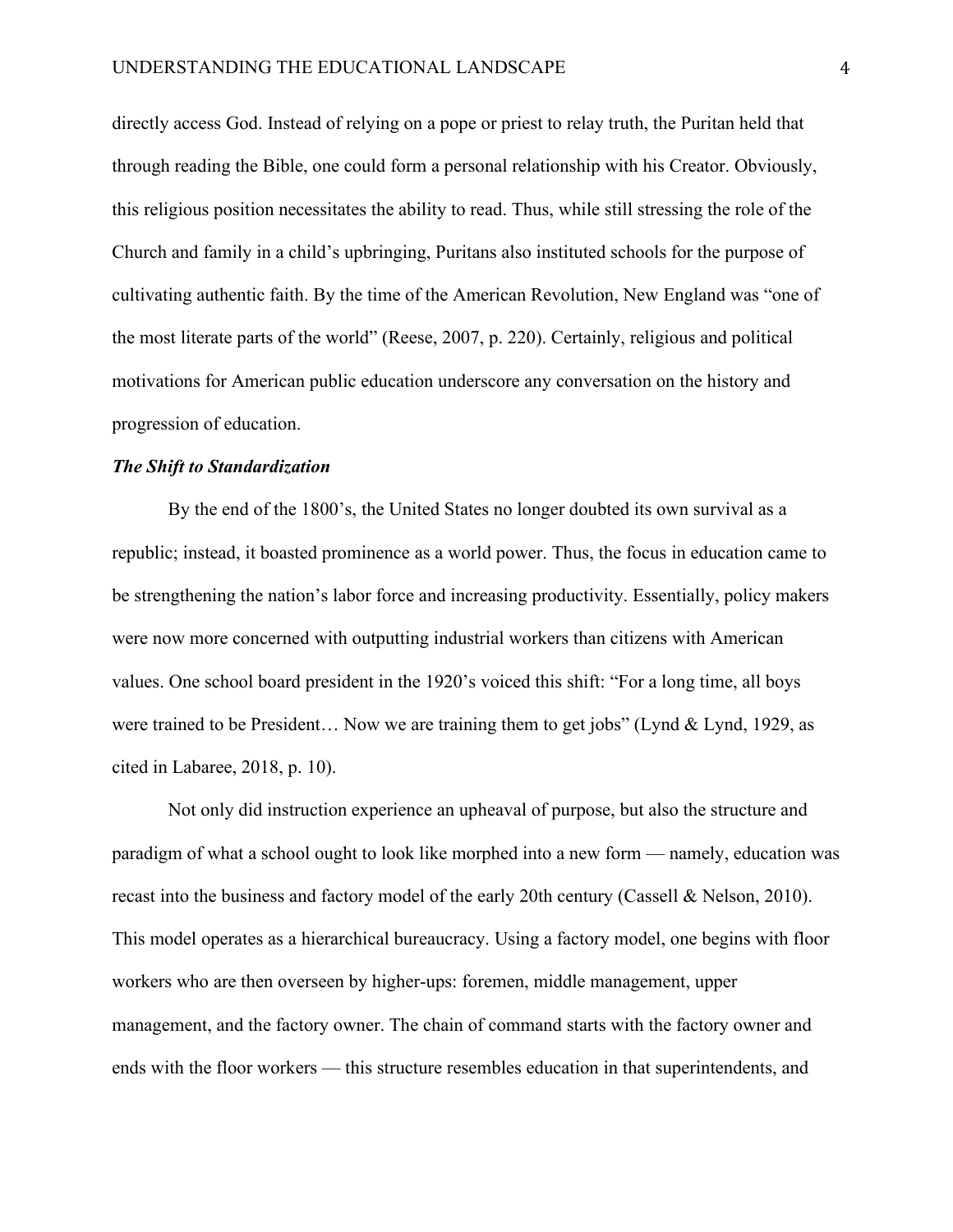even the federal government, can issue orders upon teachers, who, as the floor workers, are removed from authority (Mulcahy & Irwin, 2008, p. 204).

Further exploring the implications of a factory model, one could compare children to products of the teacher, the floor worker. Indeed, in the early 1900's, the new science of educational psychology emphasized E.L. Thorndike's operant conditioning, which espoused memorization, repetition, and teacher-centric strategies. Students adopted the stance of "passive receptors of information batches" (Cassell & Nelson, 2010, p. 180).

#### *Standardized and High-Stakes Testing*

One of the most defining characters in the history of public education, Horace Mann, administered the first written exam, i.e., the standardized test, to public school students in 1845. Before this time, educators depended on oral recitation to assess student learning, but this became a tedious task when compulsory education laws caused a significant increase in school enrollment. Besides prompting a need for efficiency, the massive increase in enrollment also meant that educators had to find a way to manage the masses; thus, they used standardized tests to sort students by ability (Huddleson & Rockwell, 2015, p. 39). In the years following 1845, people like Alfred Binet, Theodore Simon, Henry Goddard, Edmund Huey, and Lewis Terman developed standardized IQ tests, while Edward Thorndike and others fashioned achievement tests in various content areas.

During World War I, military personnel needed a way to efficiently categorize thousands of recruits by their abilities, leading Arthur Otis to create a version of Stanford-Binet IQ test that did not require individual administration. Instead, his test utilized multiple-choice questions and could be completed silently and simultaneously by large groups, with pieces of paper and pens. The multiple-choice format captured the attention of educators, incited a trend toward objective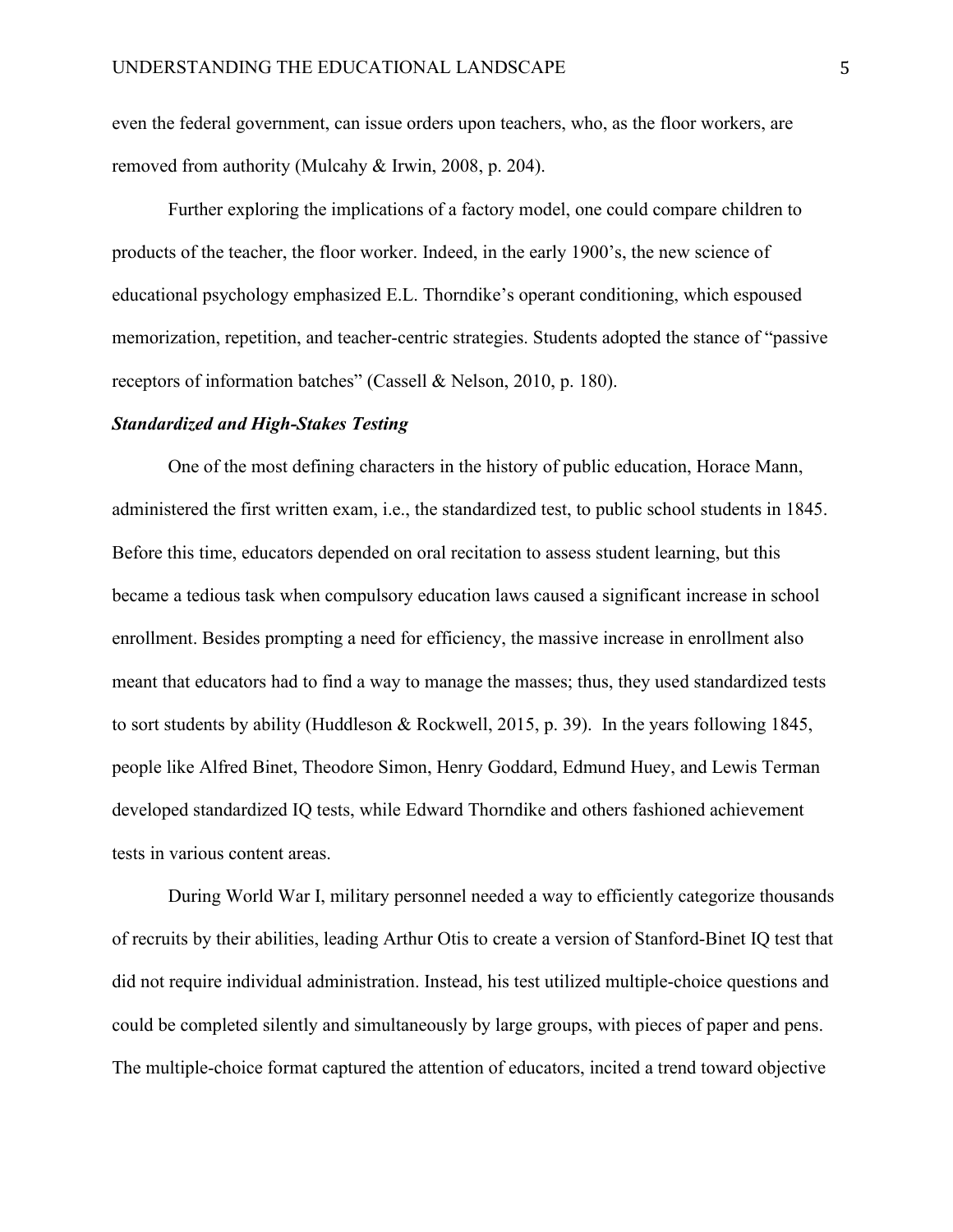and impersonal assessment methods, and almost immediately took public schools by storm (Huddleson & Rockwell, 2015). Due to endorsement by the National Education Association (NEA), the amount of standardized tests available to schools rose between 1918 and 1932, from 100 to more than 1,300 assessments (Maranto, 2015, p. 2). Then, the invention of the scoring machine in 1935 lessened costs and increased efficiency, further accelerating the popularity of standardized tests.

Beginning with the Reagan administration, which capitalized on the fear that the United States was falling behind the Soviet Union in technological advancement and jeopardizing national security, politicians would champion standardized testing as a surefire way to improve educational outcomes. These forms of assessment were claimed to be critical in diagnosing and evaluating students' progress. Subsequently, presidents following Reagan offered their own takes on school reform: Clinton implemented GOALS 2000, G.W. Bush passed No Child Left Behind, and Obama devised Race to the Top. Every legislature depended on standardized testing, presupposing its legitimacy, to track success in reading and math. Indeed, these assessments did not measure intelligence, but learning accomplishments in specific areas (Cassell & Nelson, 2010).

Researchers observed: "the national test frameworks and the released test items… become the actual local curriculum due to the stakes attached to the test results (as cited in Maranto, 2015, p. 2). In a study of 360 teachers who worked within districts that implemented high-stakes testing, educators reported that they focused on basic skills instruction and felt that the content that was not tested on suffered. Further, test preparation consumed instructional time. Many teachers believed that the drawbacks of standardized testing outweighed the benefits (Shepard & Dougherty, 1991).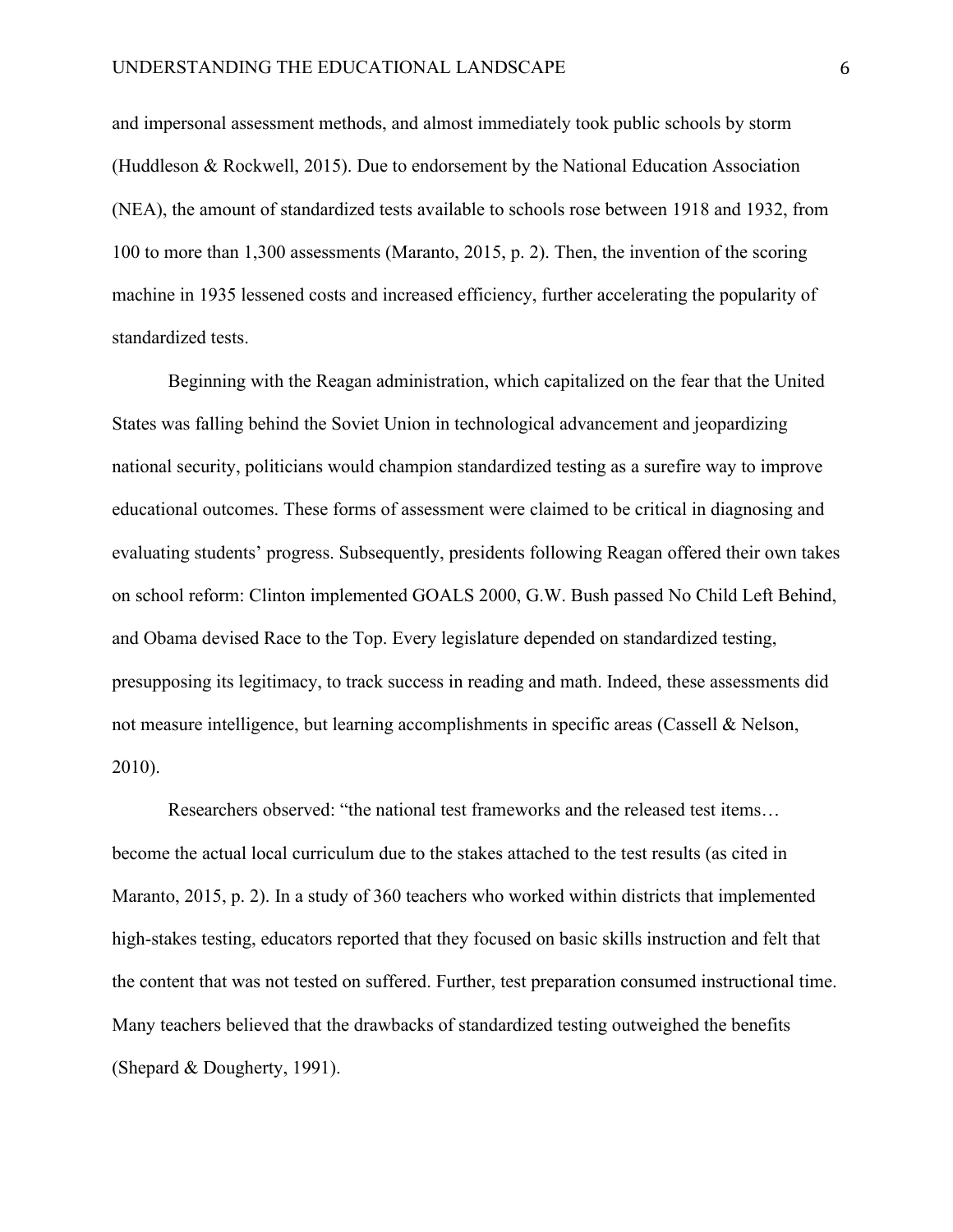Not only does standardized testing continue to greatly limit curriculum and instruction, but it also plays a substantial role in determining allocation of funds. If inner city and lowincome schools needed funding, for instance, they would have to amass high scores in reading and math to qualify for aid. When the survival of a school depends on test scores, it makes sense why social studies fade as a worthwhile, justifiable endeavor; logistically, only reading and math instruction matters. Ultimately, the political economy of education has turned test scores into a commodity and a currency. According to Cassell and Nelson (2010), public education has lost its original vision — creating empowered citizens — in its efforts to quantify and measure outcomes.

#### *Increase of Federal Influence*

In October of 1957, the Soviet Union launched Sputnik satellite, and not only would this instigate the Space Race, but would also have a huge effect on standardized testing, as mentioned, and on public education as a whole. In 1958, the National Defense Education Act (NDEA) provided federal funding for science, mathematics, foreign language, and such educational pursuits deemed important for promoting national safety and security. According to Brand, NDEA prompted a new era of accelerated federal funding, which "led to greater centralized influence over local schools" (2001, p. 33). In a survey assessing 112 leaders on what they would consider hallmark movements in education, respondents claimed that American education has been most drastically impacted by the implementation of federal legislation (Rand, 2001, p. 35).

The No Child Left Behind legislature is just one example of federal encroachment on education — it mandated that all schools test children in grades 3 through 8 (Kornhaber, 2004). Interestingly, the principal author of NCLB, Margaret Spellings, had no formal training in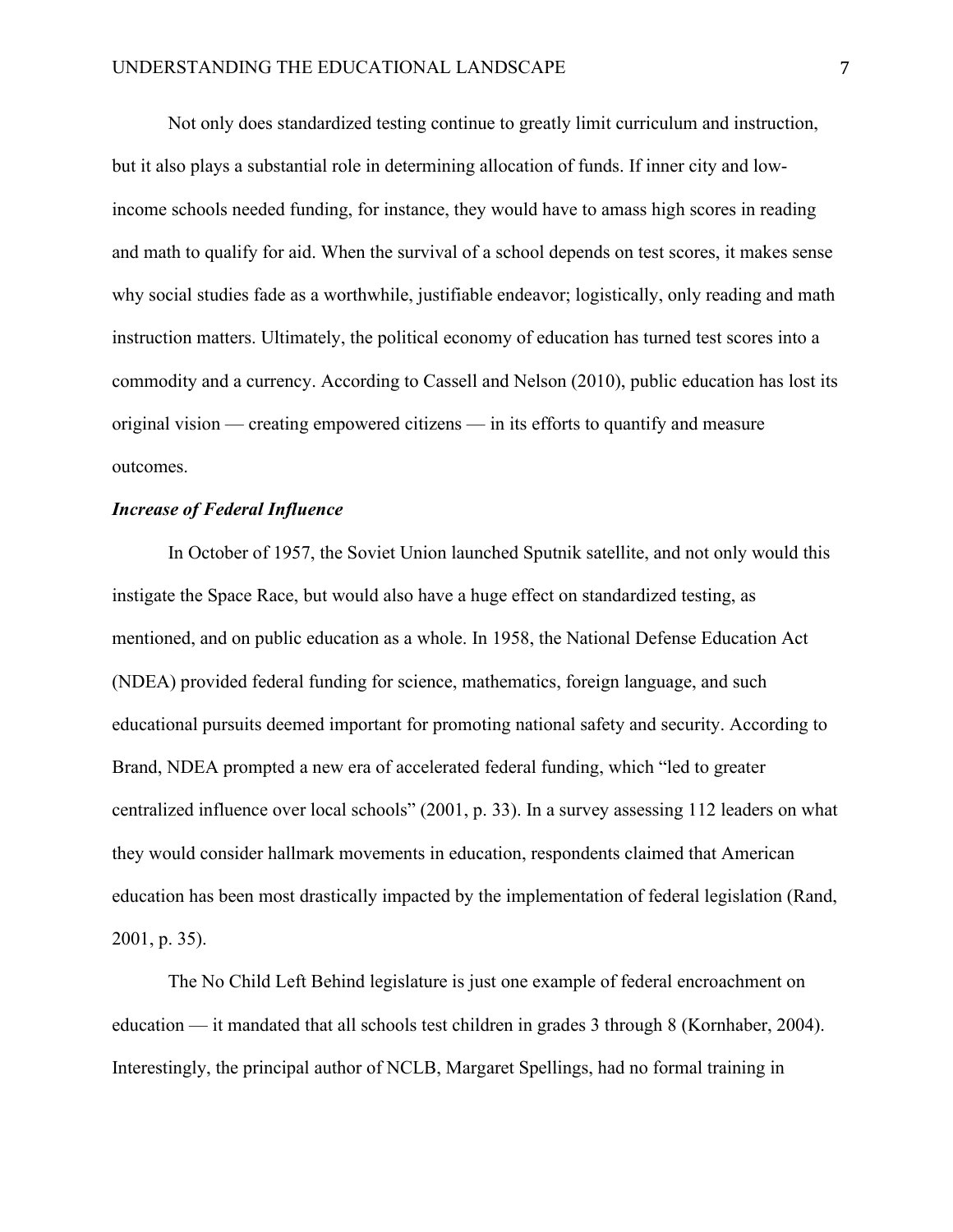education nor had worked in a classroom, and a secondary author, David Dunn, worked as a finance lobbyist for the Texas Association of the School Boards (Mulcahy & Irwin, 2008). In retrospection, Borkowski & Sneed posed the fundamental question: Who should guide school improvement, Congress or educators (2006, p. 507)? They mention that while NCLB requires schools to employ scientifically and research based measures, the actual remedies NCLB mandates for schools that are not making adequate yearly progress (AYP) are not based on clear scientific or educational research, and are politically and ideologically controversial (2006, p. 507). In this particular instance, the federal government ventured too far from its expertise wouldn't professional educators, local school boards, or even state officials have more contextual understanding and knowledge to be able to remedy failing schools?

Many predict that federal influence will continue to seep into school governance, which used to be regulated to the judgment of the states ((Rand, 2001, p. 37). Considering this dilemma, Mulcahy & Irwin (2008) explained:

Some people say that the system is broken. We would simply say we have the wrong system, for a system premised on the detachment of both student and teacher from the curriculum assumes *a removed authority* [emphasis added]. For schools to serve the needs of a democracy and offer a critical pedagogy, we need an alternative approach to schooling. (p. 207)

#### *Core Values of Public Education*

The Establishment and Free Exercise Clauses of the First Amendment protect against the establishment of religion in a government-sponsored institution while also safeguarding an individual's right to free speech. Outside of these clauses, much of the litigation involving value systems and public school holds to three premises: the right of the parents to direct the education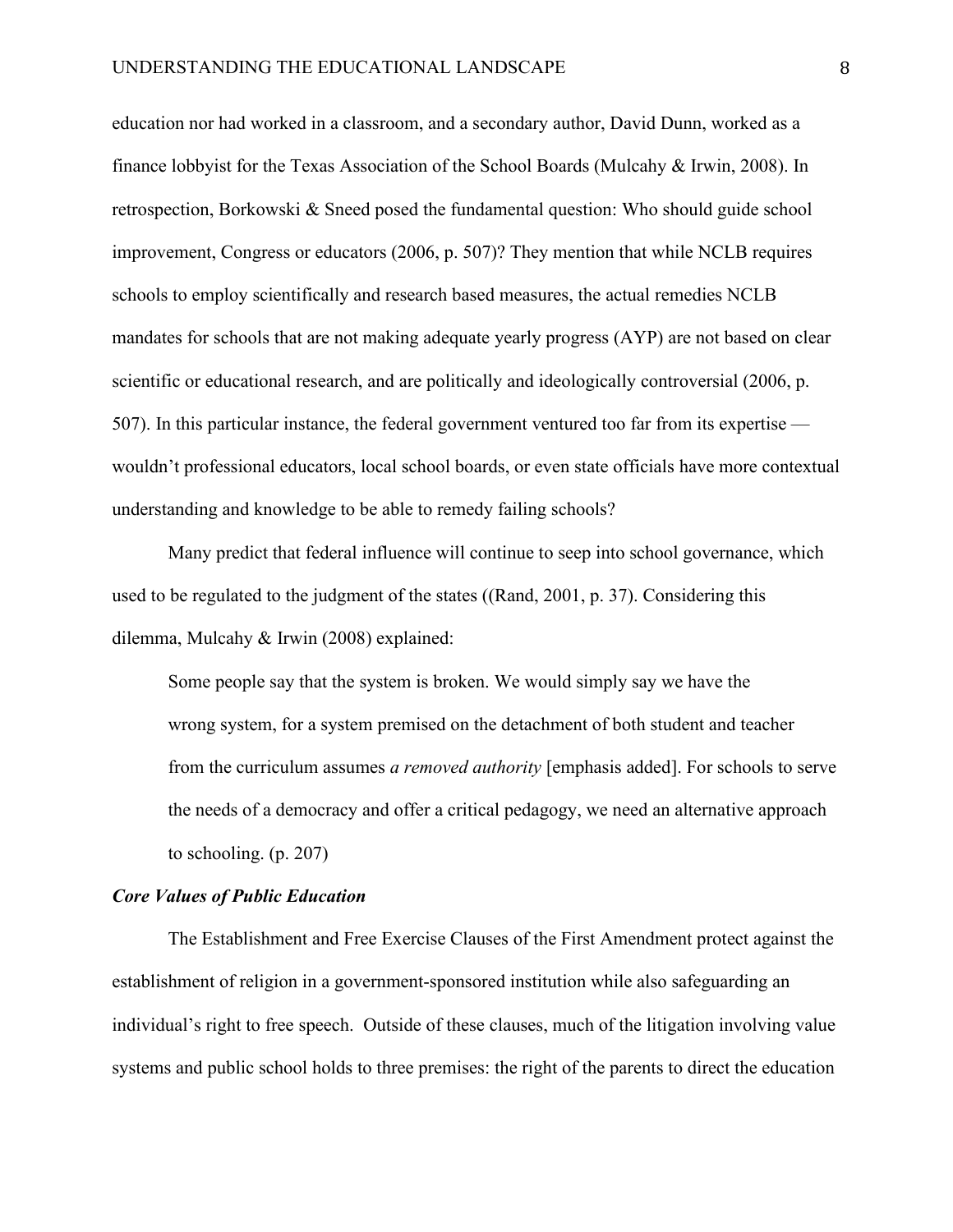of their children, public school control over curriculum, and student free expression are major considerations (Mawdsley, p. 78). Concerning the control over curriculum, a paradox presents itself when public schools espouse a number of values in their curriculum, while simultaneously shunning religious values (Mawdsley, p. 81). Indeed, most of the battles with education have been about gaining control of the values that are disseminated in the public schools (Raver, p. 209).

# *Critiques of Public Education*

One critique of public education is that corporations are corrupting the profession. If a pluralistic amalgamation of businesses, industries, important figures, etc. provides political and financial support, essentially spoon-feeding mobility into the mouth of education, then it would not be surprising if the institution of education began to mirror the ideologies of those holding and providing the power. Indeed, even the rise of standardized testing may be linked with corporate influence. Former chairman of IBM Lou Gerstner has actively promoted test-based systems, and the National Alliance of Business and the Business-Higher Education Forum have also pushed for test-based accountability systems (Kornhaber, 2004, p. 47). Additionally, the origins of the testing and accountability model adopted by NCLB may be traced back to H. Ross Perot, a billionaire who introduced the model in Texas before it was nationally embraced. Raver notes that the effects of ideological struggles between invested groups may be observed today through the renewed interest in alternative means of education (1989).

A second critique is that public schools do not offer the equality of opportunity or the economic benefits it has been claimed to provide, (Raver, 1989) leading some to call for a redefinition of education, specifically a re-definition of what it should be expected to accomplish.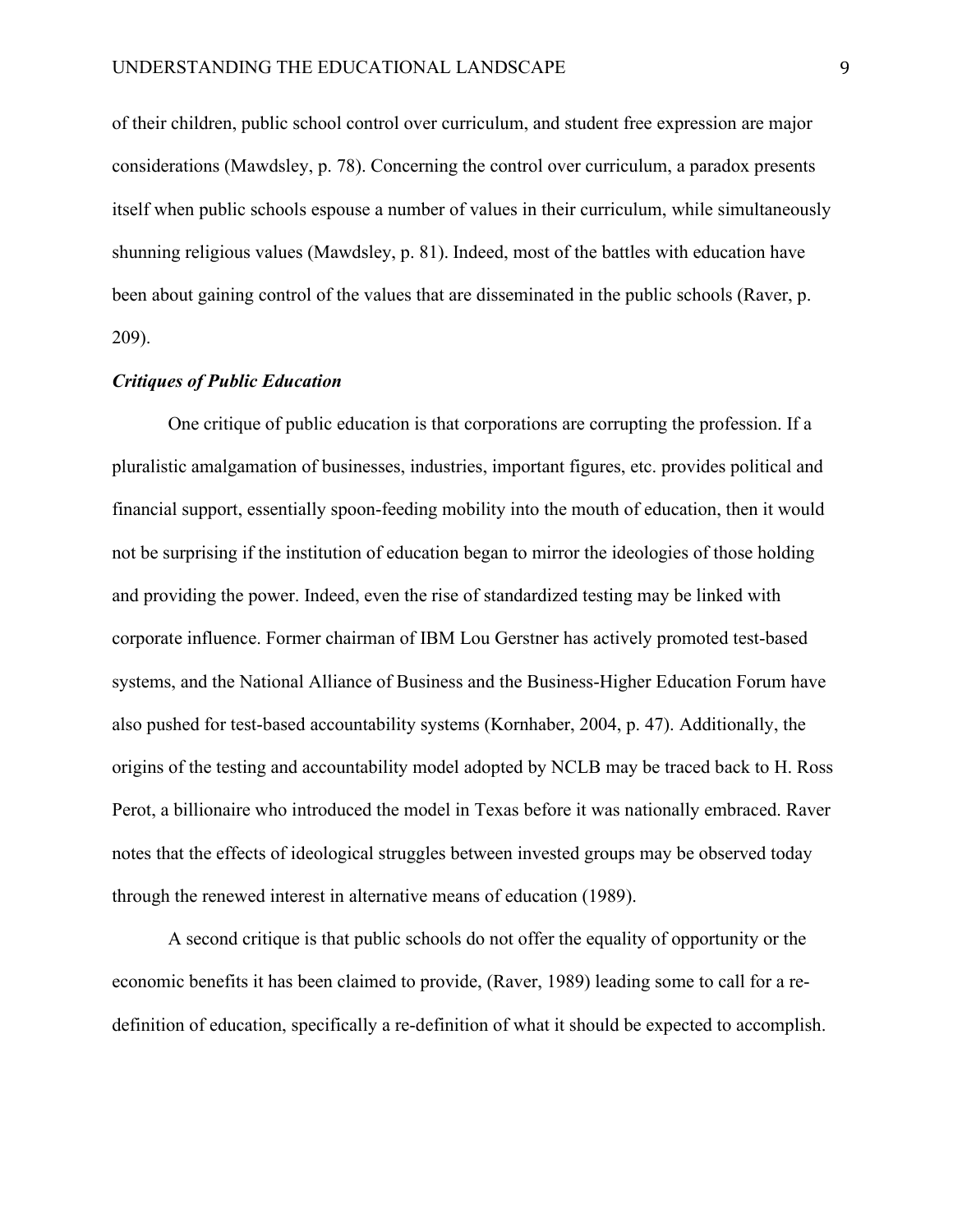If public schools cannot promise social mobility and employment, then what should they promise?

#### **The Montessori Method**

One prevalent alternative model that has been effectively implemented for decades is known as the Montessori method. Initially theorized by Dr. Maria Montessori in the late 1800's and developed through the early 1900's, this method has been applied in over 110 countries for students up to the age of eighteen (Lillard, 2019). Drawing from the insights of many philosophers and thinkers like Locke, Dewey, Rousseau, and Frobel, the method permeates with developmental psychology and boasts relevance amidst today's educational research (Colgan, 2016; Potts, 2007).

As one of Italy's first women to receive a medical degree, and as a professor at the University of Rome, Montessori strove to apply the scientific method to her research on child development and education (Potts, 2007, p. 4). Working with underprivileged and dispossessed children in Italy, in her "Children's Home," she quickly noted common tendencies of children.

#### *The Emphasis of Environment*

One of the first, and most important trends Montessori traced was that children responded positively to freedom of choice within a fixed environment. Within her schools, she would systematically provide intentionally designed, hands-on learning materials. First, she would give a teacher demonstration, modeling a mini-lesson that explained the purpose of a material. Then the students were enabled to work independently. Each material would have a "self-correcting" element or mechanism (Colgan, 2016). Children could, without teacher interference, strive to complete a task until it had been perfected. These materials followed a natural, hierarchical progression; after conquering one, the student could rise to the next lesson (or material) on which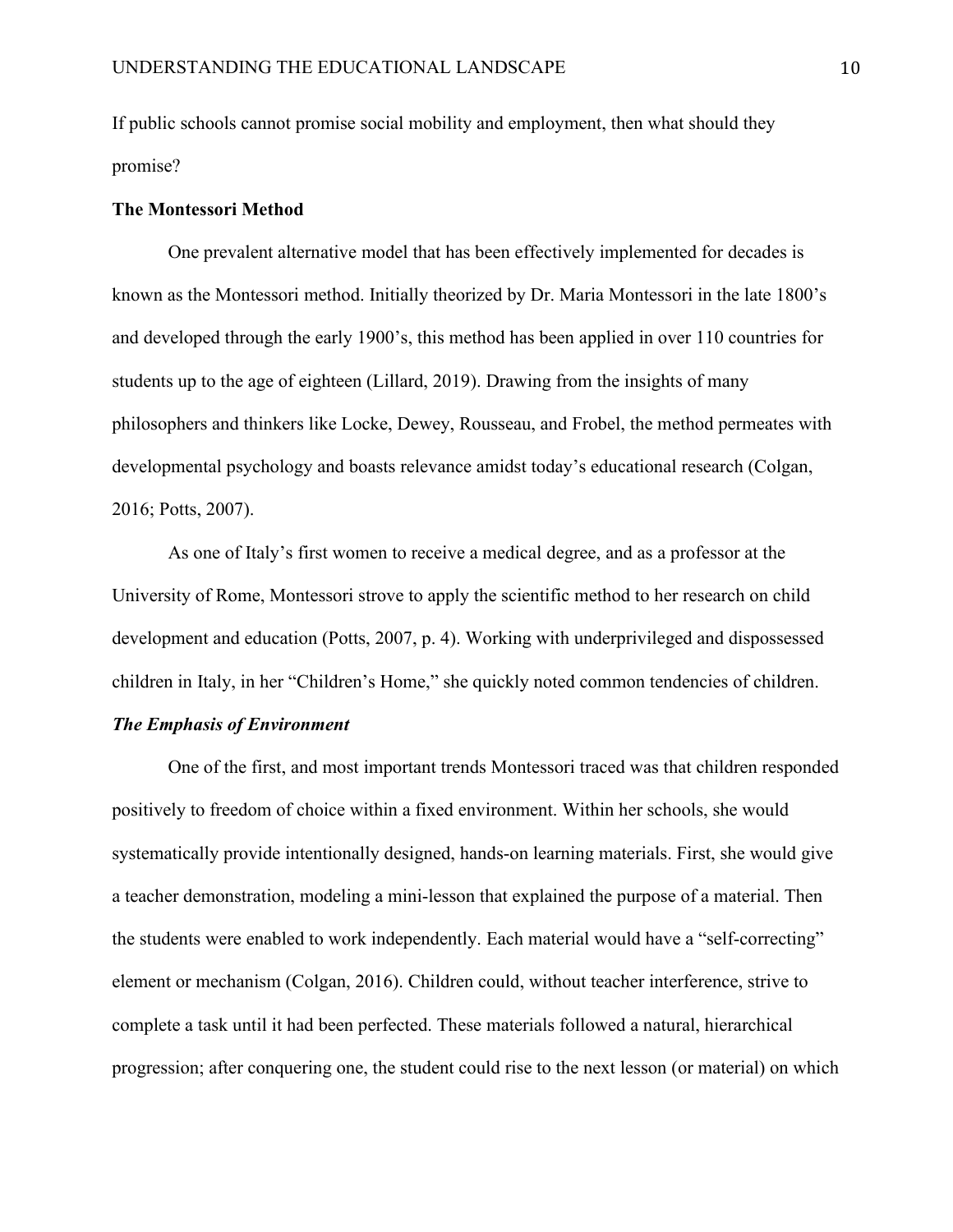the new activity built off the previous (Lillard & McHugh, 2019). This structure of learning provided order for students while simultaneously allowing them to move at their own pace and practice the skill of self-regulation. The environment was both fluid and fixed, and as noted, suited children quite well. Notably, being able to exercise such self-direction and inner discipline within alternative educational models has been correlated to stronger self-efficacy later in life (Shankland, n.d.).

Advocates of the Montessori method often refer to the "Prepared Environment" as one of the three critical components to the "Montessori Trinity," the other elements being the roles of the teacher and child (Lillard & McHugh, 2019). Montessori viewed environment as a secondary ingredient to the phenomenon of life in that while it can never "create" human conditions, environment can either hinder or further them (Potts, 2007, p. 5). In addition to containing the organized and concretely oriented materials, the environment Montessori fostered was also uniquely social. Classrooms were grouped according to specific age ranges rather than grades; this implementation drew from Vygotsky and Dewey's ideas about the importance of social learning. Oftentimes students found themselves waiting to use a material, sharing utensils and space, and working harmoniously throughout periods of focused concentration. Interestingly, Dewey drew a strong connection between social, collective education and upholding democracy (Miranda, 2011, p. 4), and, as exemplified in the Montessori environment, children construct knowledge both independently and collectively as each one is granted a voice. Saltofte (2013) asks the very relevant question of what happens when structured teaching is removed from the classroom environment. Montessori and Dewey would most likely affirm the social, political, philosophical, and psychological developmental benefits.

#### *Construction of Knowledge*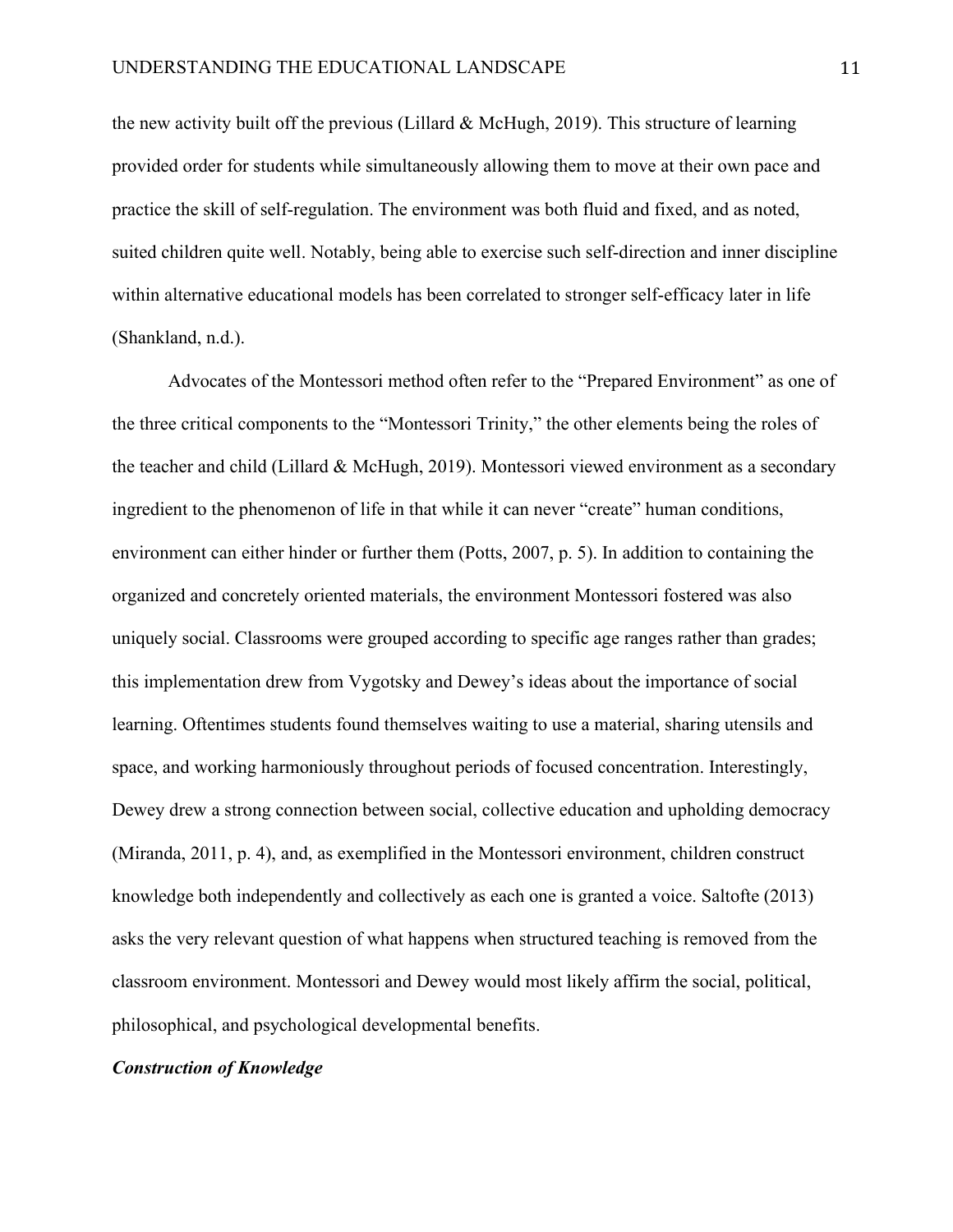As previously mentioned, the Montessori method, along with many other educational alternatives, adheres more closely to a constructivist epistemology than an objectivist one. 90% of our knowledge is constructed through everyday events, meaning that the vast majority of schemata arise outside of formal instructional environments (Paige, 2010). How should educators take this into account and what does this imply for the classroom?

The roots of constructivism may be traced back to the 18th century, in which the philosopher Giambattista Vico postulated that thinking proves nothing, as only God can answer why and how he created the universe. Consequently, thinking is merely the writer's metaphysical imposed on the reader; for instance, when one argues that the sky is blue, all he can really argue is that the sky appears blue to him. In essence, knowing is less a product, or verifiable commodity, as it is a process (Ultanir, 2012, p. 3).

If constructivism were to be considered on a literal basis, then the theory holds that knowledge is relative to an individual or community. If this were the case, would education have any value? If reality is completely dependent on the perceiver, why introduce another's perception of reality? However, Montessori does not advocate a full-fledged constructivist pedagogy. Even the radical constructivist von Glaserfeld admits that individuals cannot construct a reality that is "too far off" from some sort of baseline, or general consensus (Krahenbuhl, 2016). What Montessori and others do extract from this philosophy is the inadequacy of rote teaching and the necessity of student engagement in constructing, or recreating, knowledge which the students may integrate into their own life experiences (Paige, 2010). Indeed, affective and experiential learning is emphasized throughout the major educational alternative models. In defense of a student-centered, problem-solving environment, Johnson (2009, p. 11) muses that what students learn has more to do with them than with the teacher.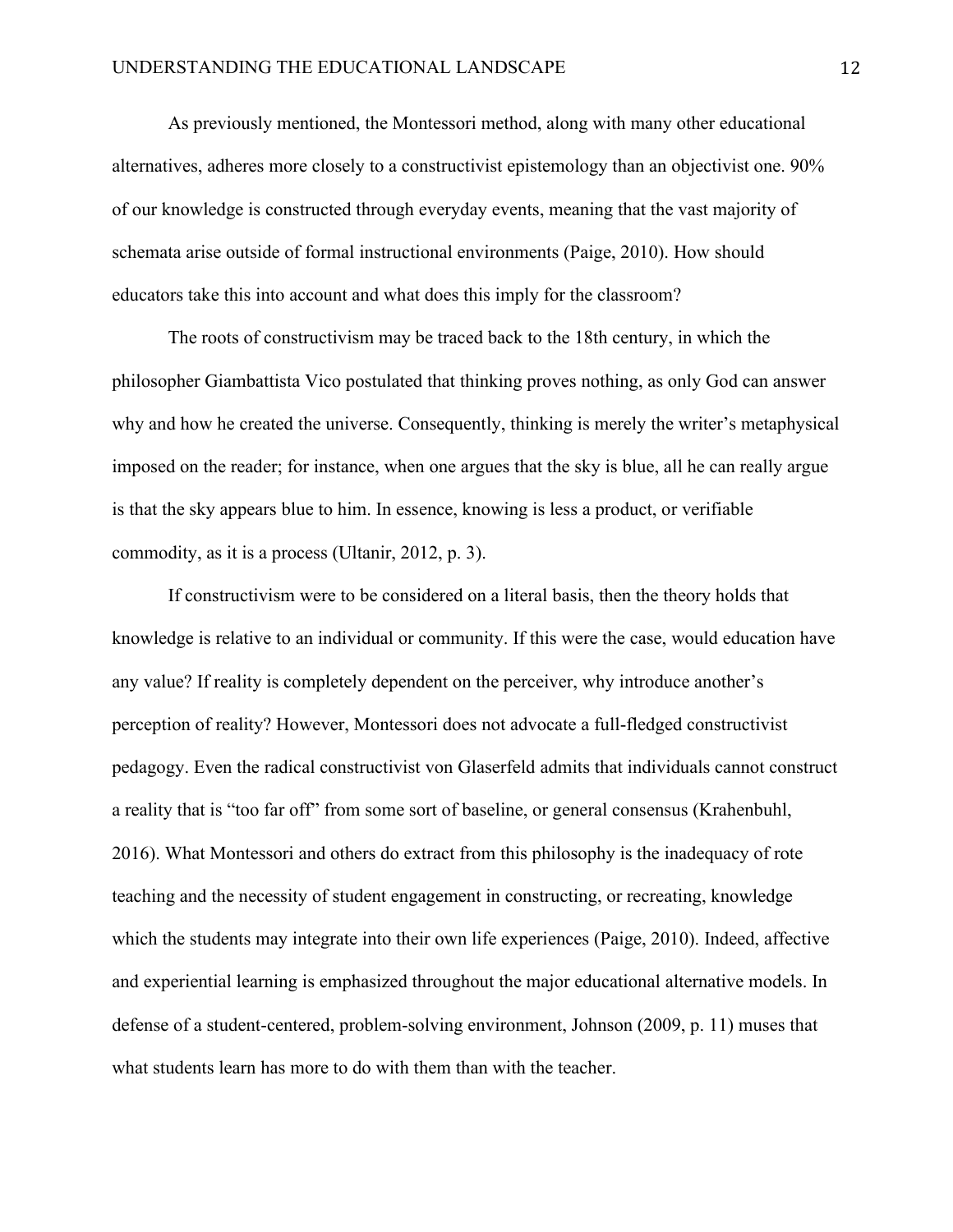Practical application of constructivism may be observed in the interconnectedness and spiral organization of curriculum. The Montessori method begins with senses, the concrete, and systematically moves into higher-order thinking (Lillard & McHugh, 2019). Children directly process information that accumulates into "general notions" which eventually compounds into abstract thought (Potts, 2007). Thinkers and reformers like Alexander Neill, Carl Rogers, John Dewey, Jean Piaget, and Jerome Bruner have all supported experiential learning in which knowledge is constructed by integrating new input with existing and related schemata (Miranda, 2011, Potts, 2007). One alternative model, known as the Waldorf experience, explicitly calls for a metaphorically spiral curriculum that recognizes the developmental stages of a child and the evolution of knowledge that correlates to and moves along with each one of these stages (Easton, 1997). Through such educational experience, students learn where they fit into a reality and how they conceive of themselves inside it, more than finding and documenting a purely objective reality (Ultanir, 2012, p. 5). Constructivism also explains the need for self-direction and the decentering of the teacher through this process.

#### *Human Nature*

The two main concepts emphasized throughout this literature review, namely the qualities of constructivism and a proper educational environment, both trace back to a particular understanding of human nature. Montessori crafted an environment that revered the movements of free will agents; she sought to see God in children and respect the laws of creation within them (Miller, 2004, p. 1). Likewise, Waldorf schools are theistically oriented and recognize children as threefold beings — body, soul, and sprit (Easton, 1997). Montessori, however, did not support anarchy and directionless action within the classroom but sought to help children realize their potentials by setting them free within the bounds of a prepared environment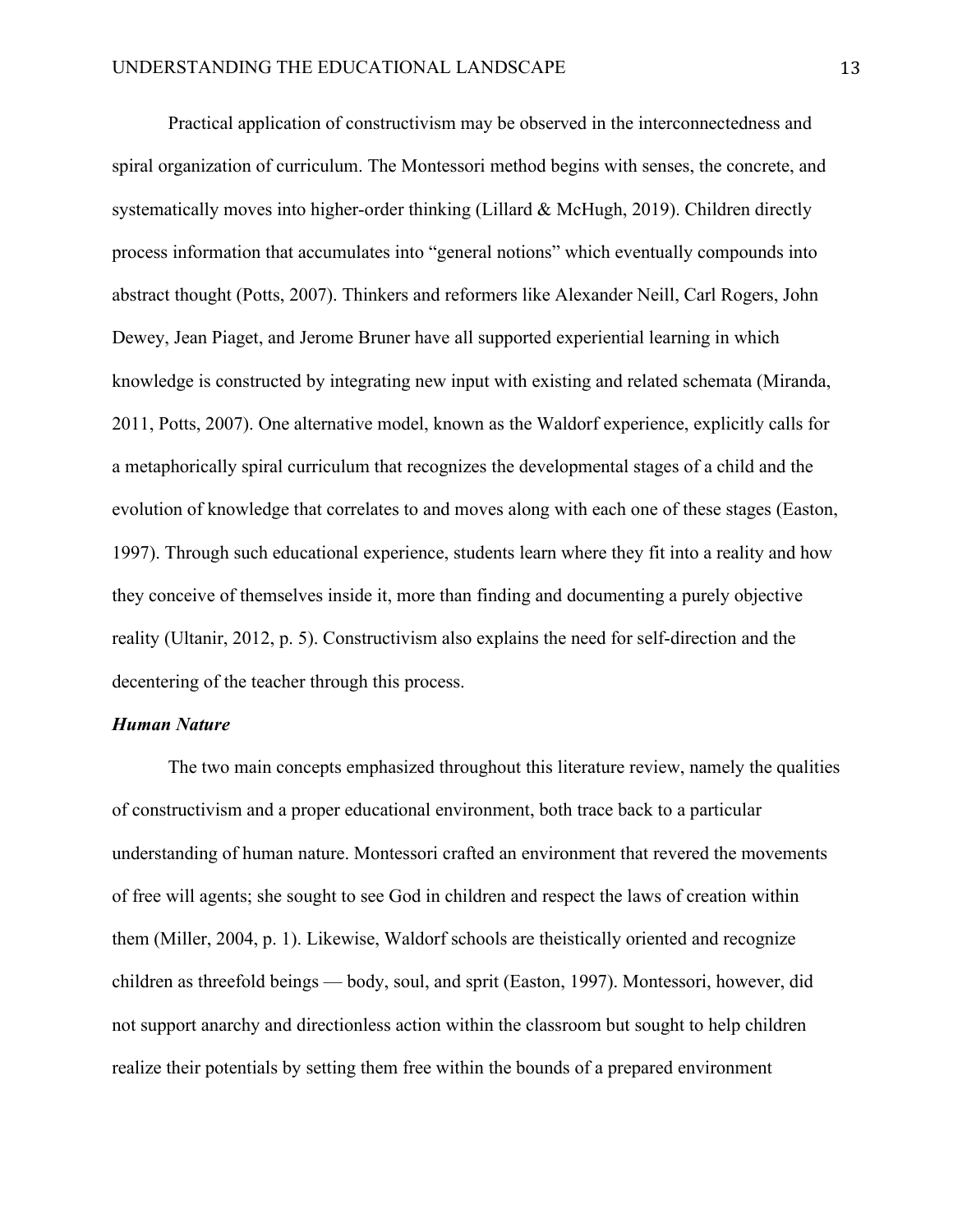(Colgan, 2016, p. 9, Lillard & McHugh, 2019). A truly free-willed child does not equate to a "wild child," enslaved by emotion and instinct; instead, he or she is one whose human potential is unlocked and encouraged (Colgan, 2016, p. 10).

By feeding information to students via mass instruction, some educators fashion a passive consciousness (Colgan, 2016, p. 11). Placing a premium on ideas of quick success, these educators end up harming students' capacities for self-construction by exerting a singular narrative upon them (Johnson, 2009). Conversely, constructivism makes room for creative, diverse, and free expressions of humanity. Indeed, the human will requires space to move and think. Alternative educational models and their corresponding philosophies attempt to address free will within the context of education.

By exploring various characteristics and philosophical backings of the Montessori model and other alternative modes of thought, this literature review has attempted to offer up another voice that cries for educational reform, for a reevaluation of what constitutes authentic learning and furthers the creative gifts of individuals.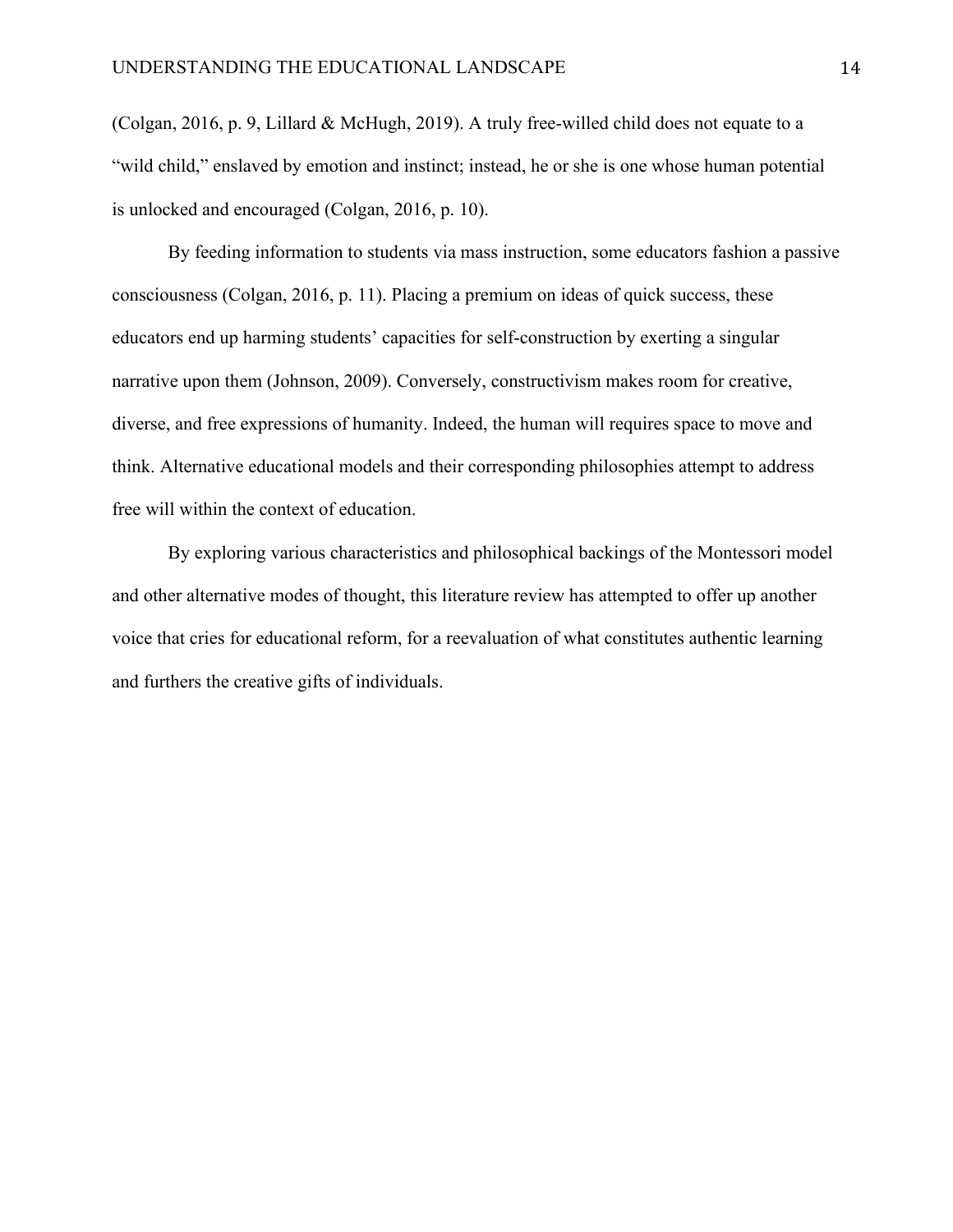#### **Methodology**

The literature review has charted distinctions between public and alternative models of education, like the former's over-emphasis on standardized testing and the latter's emphasis on experiential, student-centered learning. Differences in educational psychology and practice have also been noted, and the need for alternative modes of education has been advocated for on a mostly philosophical basis. All theoretical disparities aside, how do public, alternative, and Montessori teachers work within their corresponding systems? What are the real effects of the constructs and abstract ideals that drive our systems? Perhaps, if one gathered real experiences and interactions from each educational system, one could determine if a practical need for alternative education exists. Indeed, the following study hinges upon the idea that the insight of teachers holds validity and weight in discussing the need for educational alternatives.

In the process of research, data was collected from a sampling of teachers with diverse backgrounds. Teachers from both public and alternative schools were interviewed; all have taught or teach within the state of Florida. Their students ranged from elementary grade levels to high school grade levels. Likewise, content areas ranged broadly, from English to science there were no targeted subjects or ages in this study. Ten teachers in total were interviewed: three public school teachers, three Montessori teachers, and four alternative school teachers. One alternative teacher works within a school that she has co-founded, and which may be described as "a learn and play studio." Another alternative teacher works within a classical school, and two alternative teachers work in a homeschool extension program. This program offers core and supplementary courses to homeschooled students who meet in classrooms twice a week.

All of the participants were contacted through email and each interview was scheduled by email after the initial correspondence. To protect their confidentialities, the teachers will be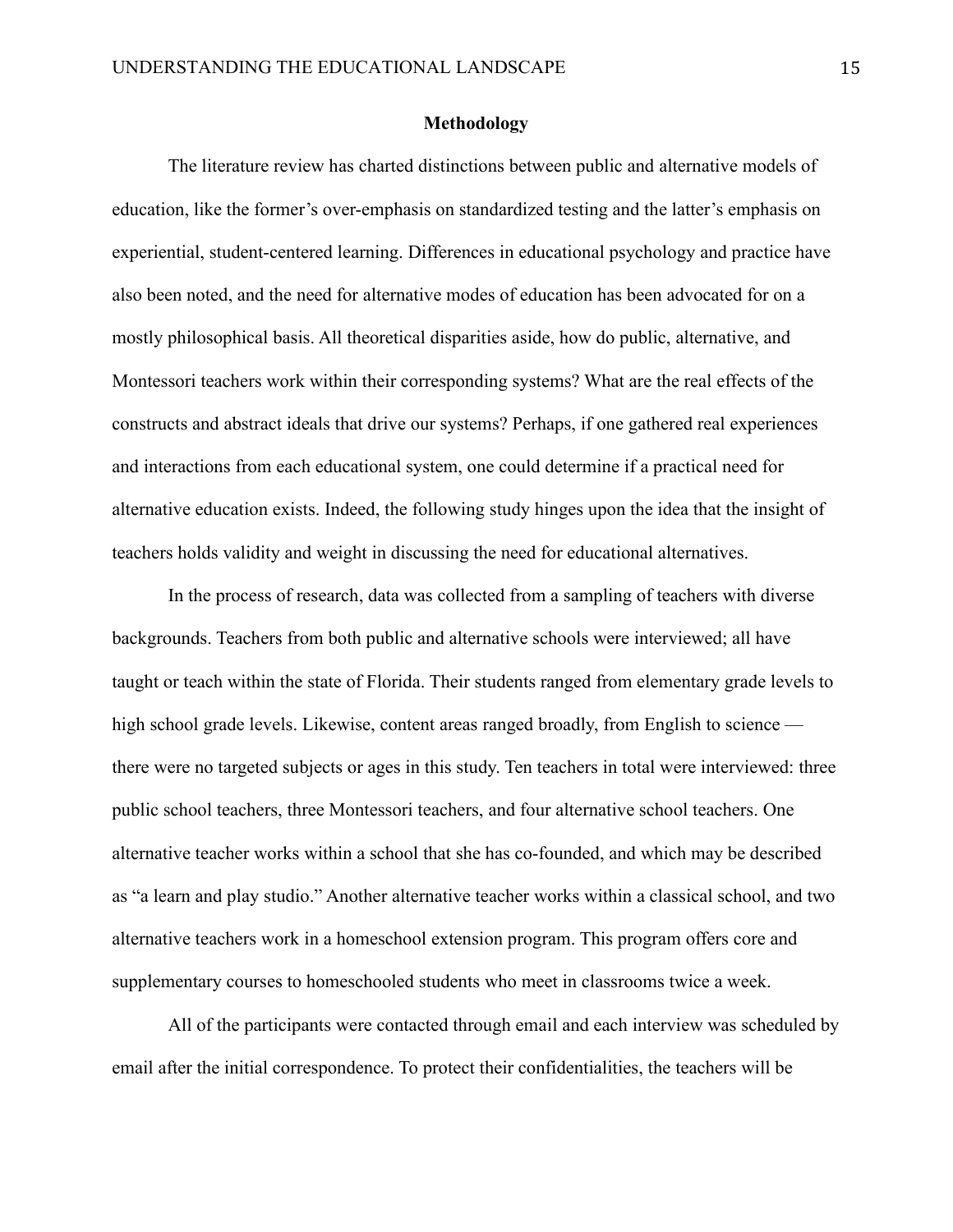referred to as Public Teacher #1, Public Teacher #2, Public Teacher #3, Montessori Teacher #1, Montessori Teacher #2, Montessori Teacher #3, Alternative Teacher #1, Alternative Teacher #2, Alternative Teacher #3, and Alternative Teacher #4. Additional measures were taken to safeguard participants' confidentialities; any printed data was stored behind locked doors in the researchers' offices and electronic data was stored on a password-protected computer.

These semi-structured interviews were conducted to reveal teachers' perspectives on the purposes of education, the effectiveness of the systems in which they work, how children learn, and the implicit philosophies that back their pedagogy. Created by the co-investigator, the interview questions were formatted to address the failings and critiques of the public school system that are discussed in the literature review of this thesis.

The questions encouraged the participants to express their concerns and praises for the educational systems in which they operate and adhere to. Additionally, the questions attempted to assess the various epistemologies at play in various environments and how these correspond with a child's nature. The questions were divided into five different categories: Setting the Stage, The Teacher's Methods and Influence, The Learning Environment, The Curriculum, and The Students. Although the researcher's structured the study as mixed-methods research, a greater emphasis was placed on qualitative data.

The interviews were conducted in person, one-on-one. Most interviews occurred at the teachers' schools; two occurred at off-campus locations. Each teacher signed a paper consent form and gave permission for the interviews to be recorded in order to ensure accurate transcription. A copy of the consent form, the initial contact email, interview questions, and complete transcripts of the interviews are included in the Appendices. Data from the interviews and responses are discussed in the following chapter.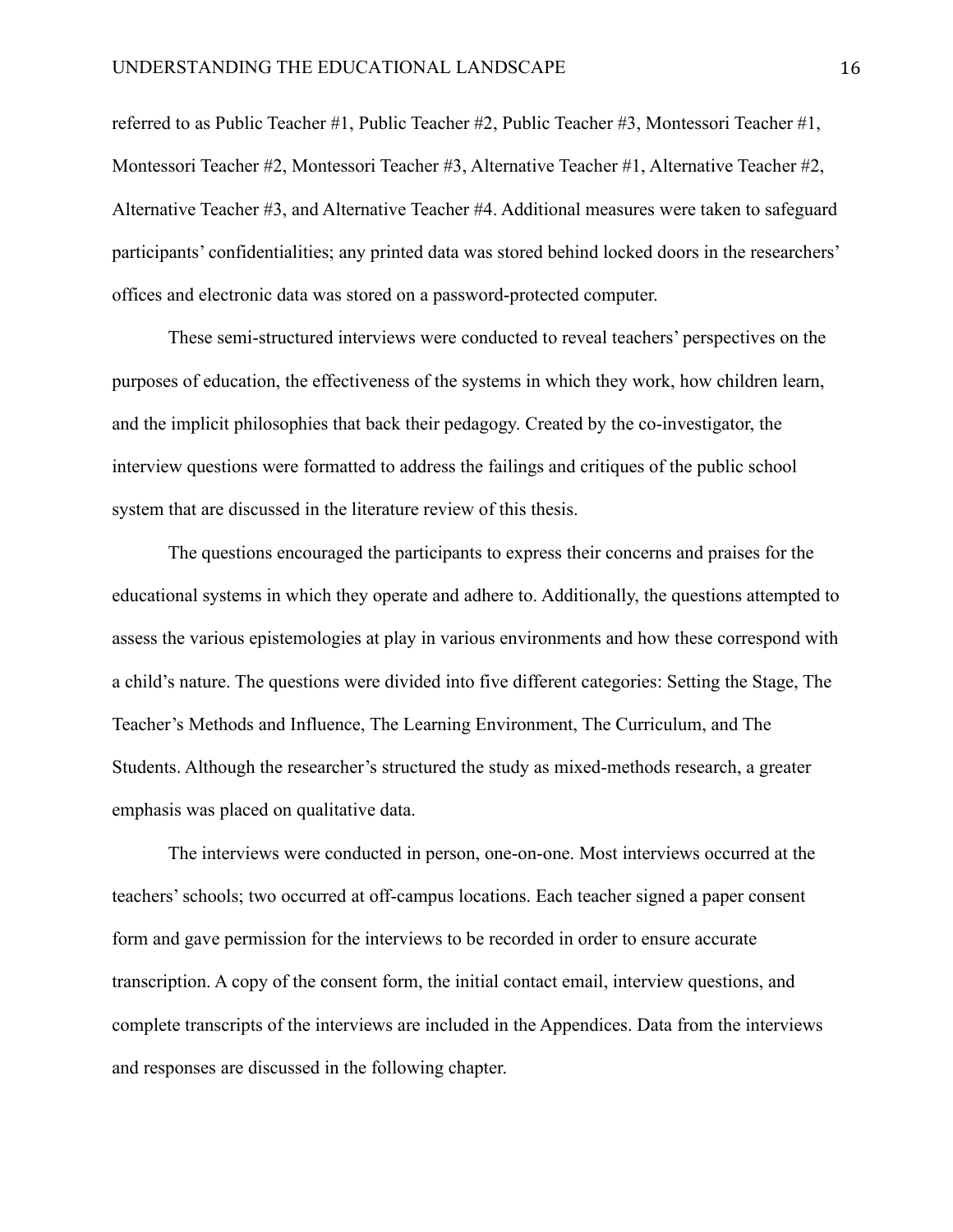#### **Analysis of Data**

Multiple overarching themes reveal themselves through careful inspection and comparison of the interviews. Many themes, like the lack of differentiation offered in public schools, are interdependent upon others, like the over-emphasis on standardized testing. Other topics include education as career preparation, the influence of politics, and the common characteristics of alternative educational philosophies. The perspectives of alternative and Montessori schoolteachers are not solely pitted against the opinions of public school teachers; the responses of alternative and Montessori teachers are also considered in relation to each other. The research highlights systemic and structural elements of educational models in order to draw out the strengths and weaknesses of various systems and to identify how each system serves and affects its constituents. Finally, the study does not intend to evaluate the effectiveness of the individual teachers who contributed to the investigation.

## **Career vs. Learner-Oriented Education**

Out of all the questions one could pose to an educator, perhaps the most pervasive and foundational question rests upon the singular query: *Why?* Why does society deem it necessary to educate children, why do parents pursue the *best* education for their children, and why is an entire realm of thought and work dedicated to the task of *educating*? Indeed, the decided purpose of education shapes everything else that follows — from the structure of a school system to a teacher's pedagogy, from curricular design to student outcomes. Thus, in an effort to compare the differences between public, alternative, and Montessori schools, one must first and foremost ask —  $Whv$ ?

Participants of this study provided similar, yet slightly divergent answers to this allimportant question. They shared an overarching conviction that education extends beyond the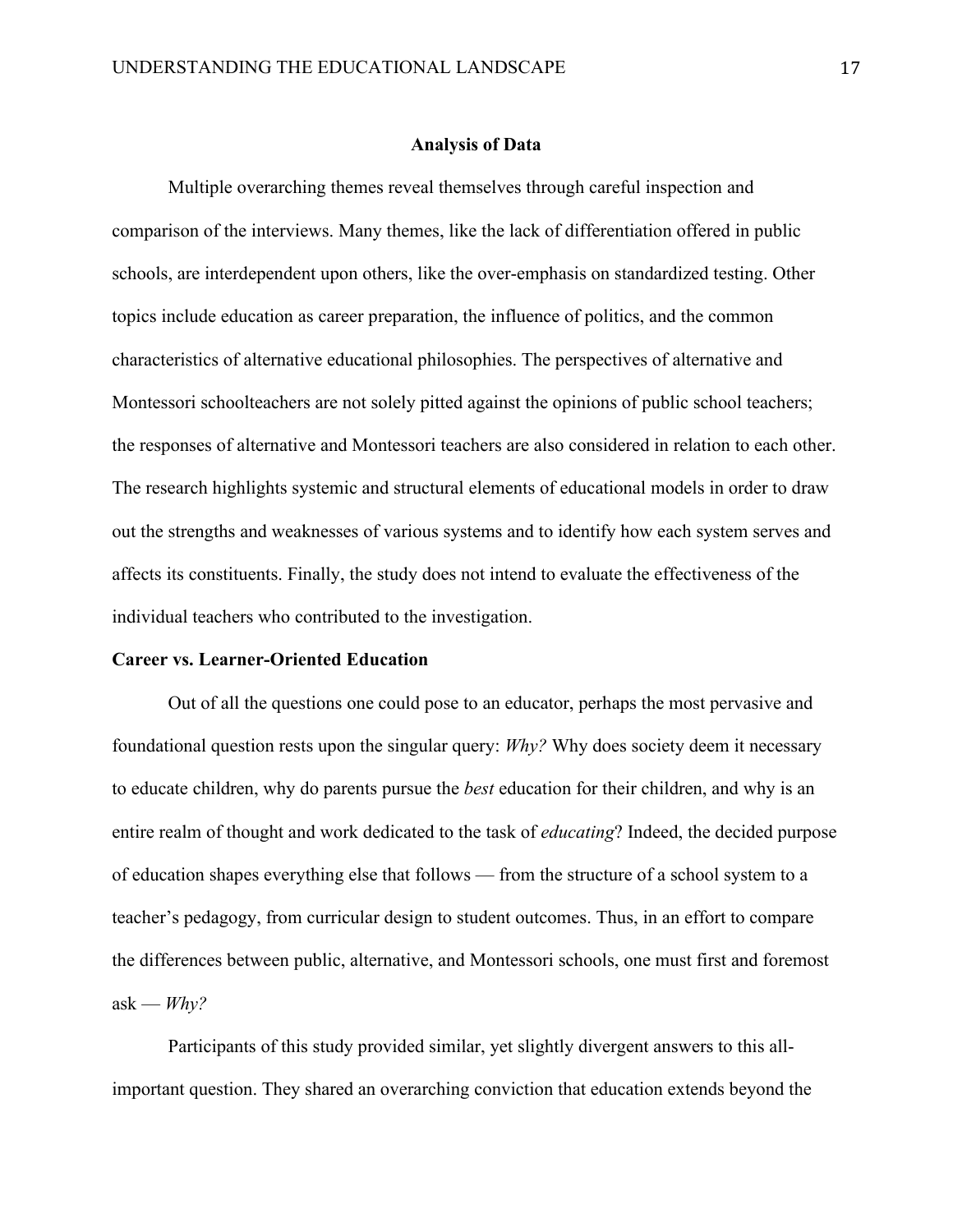arena of academics, i.e., an education is more than meeting academic criteria or possessing a certain breadth of knowledge. All ten of the interviewed teachers expressed the highest of intentions and conveyed a respect for education, upholding it as a worthwhile pursuit. They desire that their students learn how to think for themselves in order to make sound decisions and continue learning throughout their lives. Additionally, respondents shared the idea that there is a social and communal aspect to education; it helps one understand his or her place in the world.

Alternative and Montessori teachers detailed the purpose of education with more relational, emotional, and spiritual terminology than the public school teachers. They used phrases like "kindling the fire," "passion to learn," "continue their curiosity," "functioning adults who are kind and generous," "learning how to get along," "learning how to be with someone in the present," "training them to be decent, loving, compassionate human beings," and "to nourish the whole child… mentally, spiritually, physically." These descriptors suggest slight differences in the perception of the purpose of education compared to that of public educators, who, in general, were more career-oriented than learner-oriented in their approach to education. As Public School Teacher #3 stated, "Today, education is about obtaining information that is relevant, valid, and useful in the workforce." This quote illuminates one contention that many alternative education advocates have with the public school system. Montessori Teacher #2 explained, "There used to be a time when liberal education was valued just for that. It's now more specific in terms of career."

Further, Alternative Teacher #2 pointed out that the majority of people today presuppose education to be a means to an end. As a teacher at a homeschool extension site which offers twice-a-week classes, and as a professor at a local university, this teacher relayed that many of her college students viewed their pursuits as "stepping stones" to a job and then career. While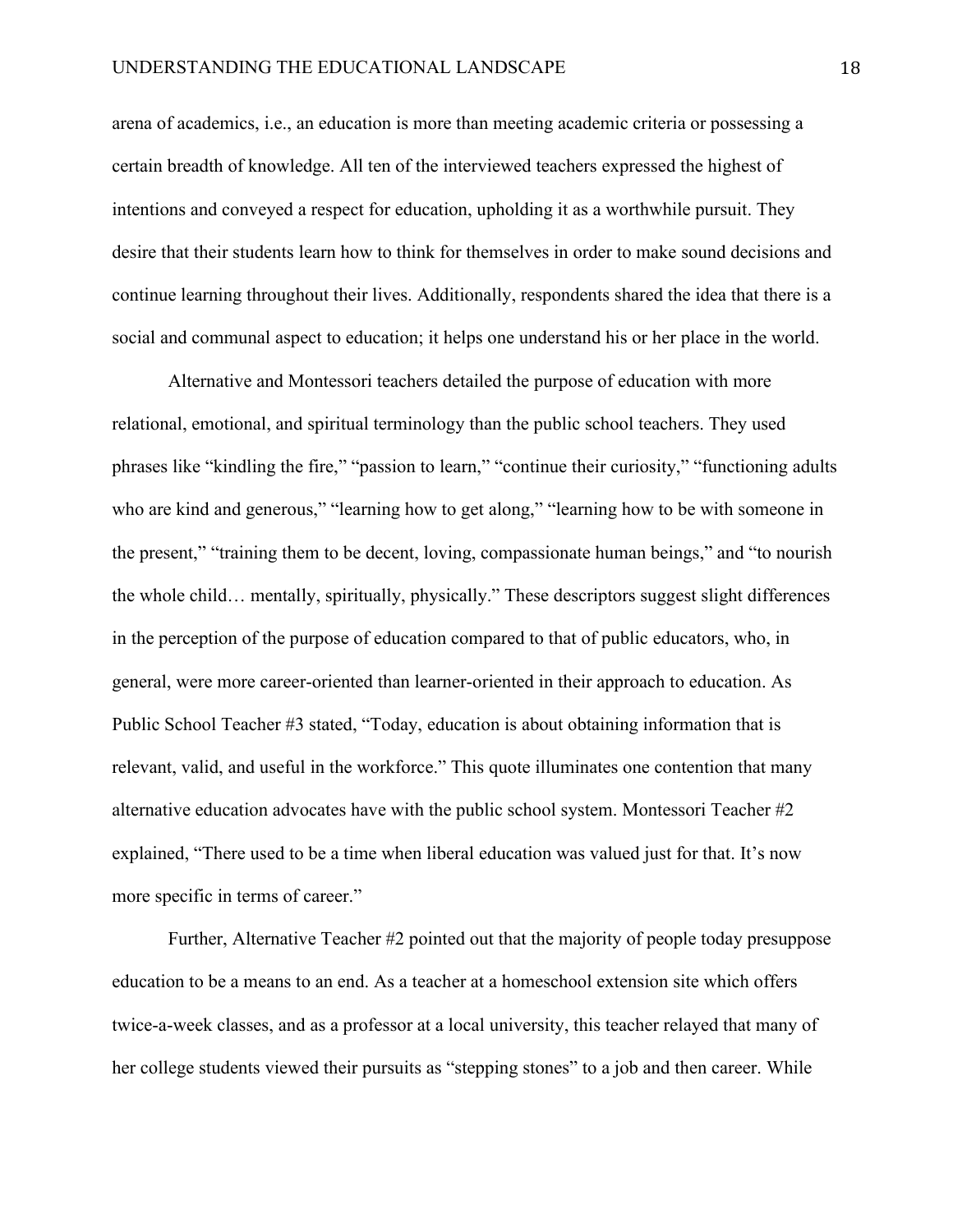Alternative Teacher #2 agreed that the purpose of education includes preparation for a career. She stated that people often "don't see the bigger picture," and expanded her vision to include relational and spiritual elements which are often missing from the public perception. Alternative Teacher #3 also noted this nuance — that there are simultaneously practical and sacred aspects to education — when he said that education produces good citizens, but that this is only a byproduct of and not the purpose of education. Additionally, he said that he appreciates the classical educational model because it targets the education of the whole person, recognizing the human as a body, a mind, and as a soul. He suggests that within public schools, there is a lack of cohesiveness between educating every part of the person.

In sum, the alternative and Montessori teachers all seemed to imply that public education, at some point, became more career-oriented and less oriented toward the learner as a multidimensional being. This will further be addressed in the next section.

#### **Governmental Influences and the Standardization of Education**

"Formalized education is rather new in terms of modern history," pronounced Alternative Teacher #1. Two teachers noted that education used to heavily rely on oral traditions, story telling, and families passing down knowledge to their children. Then, during the time of the Greek philosophers, education consisted of sharing and debating ideas within a community. Fast forwarding to the Industrial Revolution, two of the alternative teachers claimed that during this historical period, education experienced a shift toward standardization. Alternative Teacher #1 claimed that today's grading system resulted from the application of the factory model to education: "We grade our children the same way we grade our meat and our eggs." Along with procedural changes, the goal of education also morphed during the Industrial Revolution. According to Alternative Teacher #2: "We started moving away from religion, toward more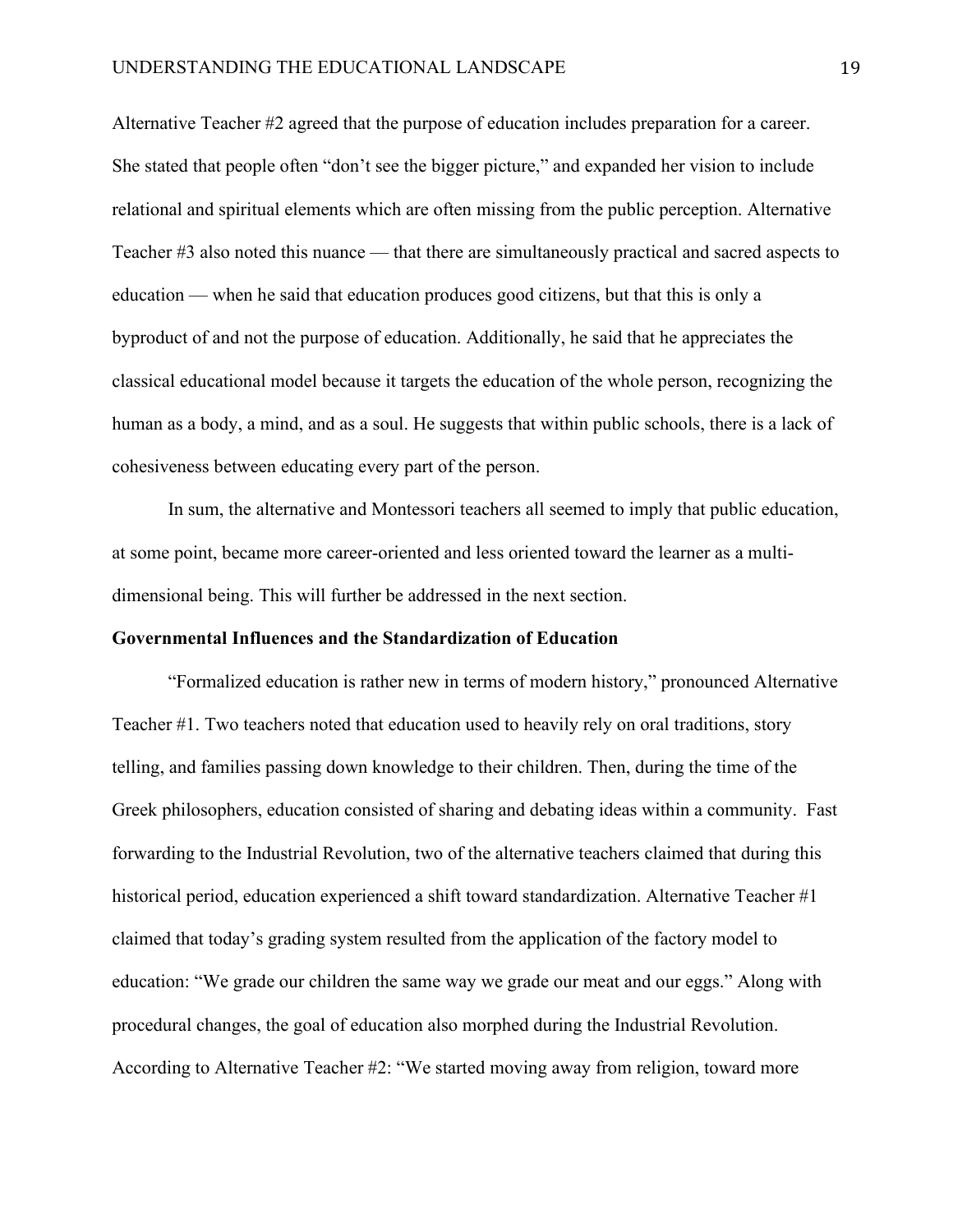science-based everything… For many people, I think that's when the goal of education came to be equipping people to do their jobs." She also said that within these last few decades, the realm of humanities has been marginalized as people are being pushed toward STEM-related fields. Public School Teacher #2 voiced this opinion as well: "They're really pushing STEM right now in the state." This statement begs the question: Who is "they?"

As noted in the literature review, the formalization, standardization, and career-minded focus of public education seems to closely align with the increasing influence of government. All of the public school teachers interviewed in the study referred to the exercise of control that politicians exert upon education. Public School Teacher #3 lamented, "Education is treated as a business in all the ways it shouldn't be and none of the ways it should be. Lawmakers and individuals who have the greatest impact often have never spent a day in the classroom." Similarly, Public School Teacher #2 commented, "Anytime politics get involved, that's always an issue because politicians are no longer keeping the best interest of the child or the parent in mind." Also, having taught in public schools before turning to the Montessori method, Montessori Teacher #3 affirmed that legislators with no experience in the classroom largely dictate what is taught. These three teachers voice an unfortunate upheaval of authority. Stakeholders directly influenced by the public school system, like the teachers, parents, and students themselves, often do not have a direct say on how the system should operate. Alternative Teacher #1 specifically called the implications of the No Child Left Behind Act "detrimental," and, as already mentioned, Alternative Teacher #2 noted that the push toward STEM creates deficits within humanities departments. Students, she feared, will lack an understanding of humanity's origins and a comprehension of "why we are the way we are." Further, she postulated that the idea of funneling everyone into the same modes of thought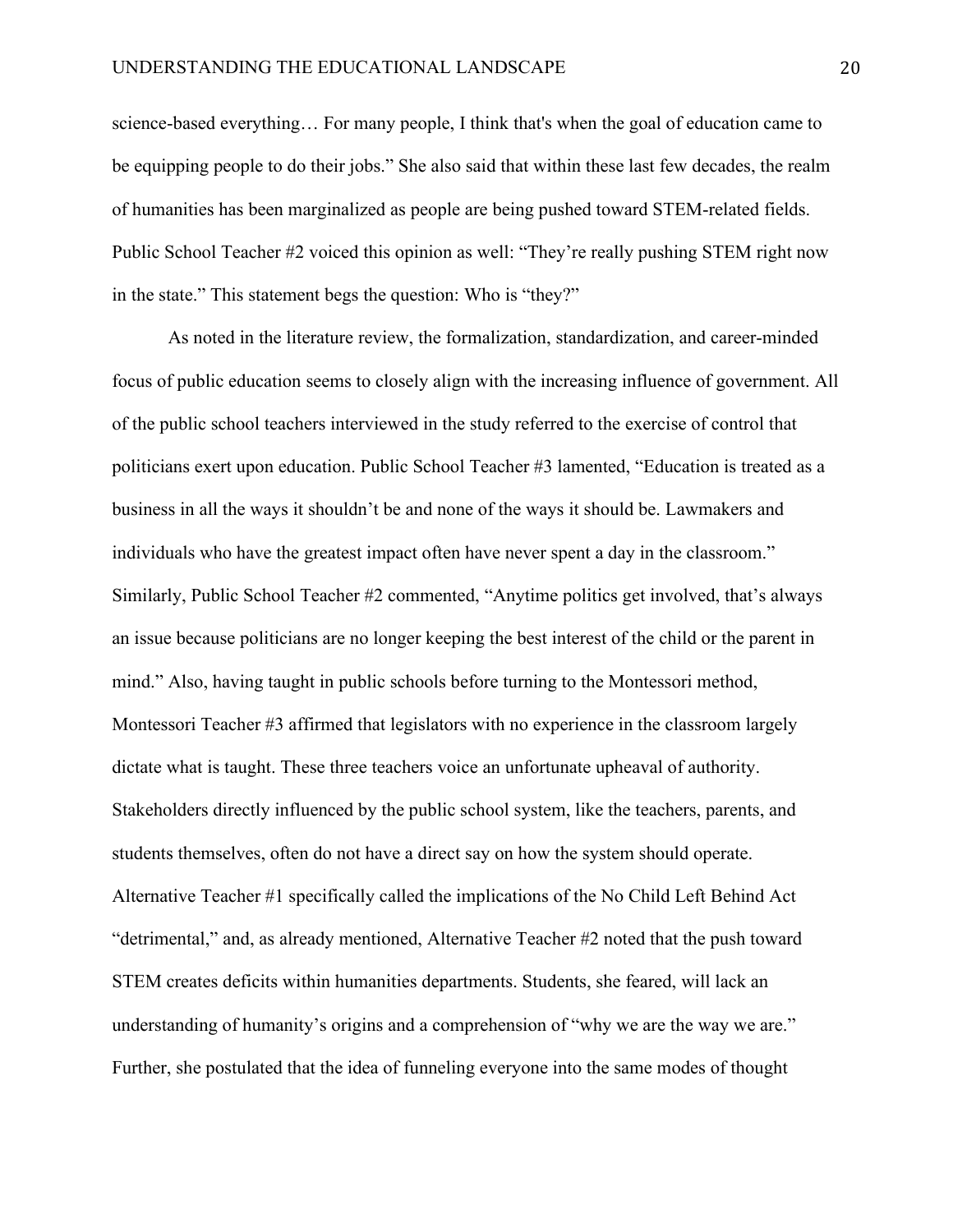sounded eerily similar to the ideals of Marxism. Public School Teacher #2 criticized culturally responsive teaching as a politically-driven agenda.

The responses to question #14 clearly illustrate another way in which politics influences public education. 100% of the public school teachers cited politics as a contributing factor to the curricular design of their system. Conversely, none of the alternative or Montessori schoolteachers mentioned politics in discussion of curricular design; more than anything else, they detailed philosophical factors as the underpinnings of their curriculum.

## **Figure 1**

*What factors most strongly influence curricular design?*



This chart depicts the underlying influences upon curricular design within all models of education: Montessori, alternative, and public school systems. Philosophical factors were most commonly referenced, with political factors following second.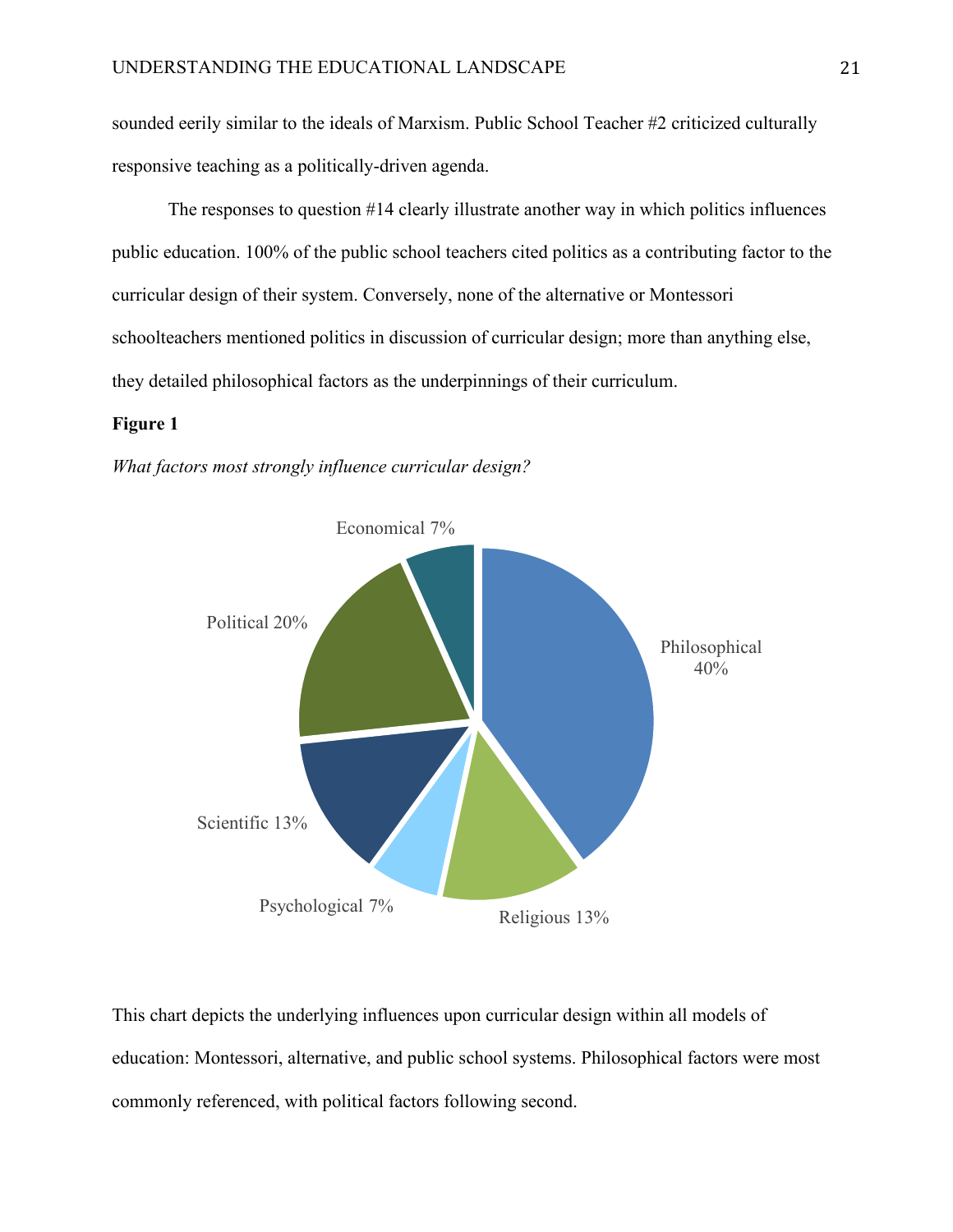Public Teacher #1 relayed that although she must use the curriculum and content given to her by the state, she still has some freedom to determine how she teaches the content. Having an already prepared and compiled curriculum, then, allows her more time to understand her students and adjust instructional methods to their needs. Public School Teacher #2 pinpointed particular teacher guides that were placed in his hands for purely political reasons. He explained that other teaching guides, however, outlined teaching philosophy and pedagogy. Finally, Public School Teacher #3 revealed a more negative outlook of governmental intervention: "Money and lobbyists grease the right hands to put their materials into the hands of educators." Although the benefits and detriments of governmental influence in curriculum may be debated, the responses within the study show that even though public education is impacted by politics, namely in its standardization, alternative education is not.

#### **An Overemphasis on Testing**

While all teachers agreed on the necessity of assessment, ideas on the importance of standardized testing split alternative and public education into two divergent factions. Montessori Teacher #1 states that, in the public sphere, testing is thought to be all-important; this assumption leads to a stressful learning environment which places a lot of pressure on receiving high scores. Alternative Teacher #2, who is also a professor, said that she has heard from her college-age students and from other teachers that in public schools, the focus is on testing. Educators teach to the test, and students learn what is relevant for passing the test. Public School Teacher #1 said that her school utilizes pull-out groups, "especially around testing times," underscoring the fact that tests are a driving force behind instruction and even instructional methods. Alternative Teacher #2 concluded, "Because of that, there are so many other things they're not learning or focusing on."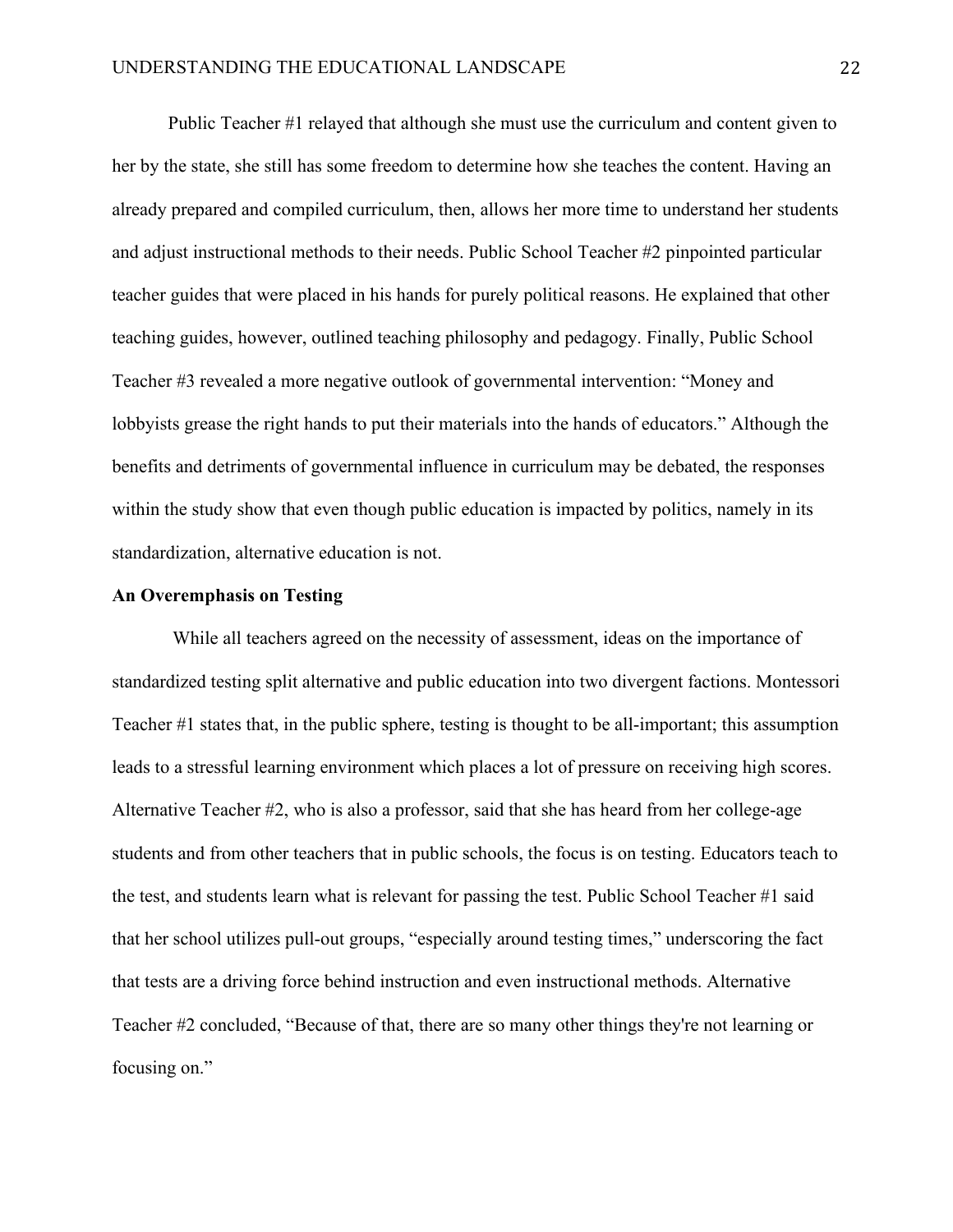What happens when testing becomes the main catalyst for learning? First, as mentioned, the teaching and content presented will be limited to what students will be tested on. Learning for the sake of learning, and learning for the sake of exploring interests and expressing creativity, takes a secondary position. Secondly, testing becomes the primary means of assessing the competence of students and the effectiveness of teachers. However, as Alternative Teacher #1 explained, expecting all students to perform the same way is unrealistic. When students with differing needs, abilities, and backgrounds are evaluated with a standardized test that fails to take their unique dispositions into account, using such a test as an accountability measure for teachers is, consequently, an unrealistic indicator of teachers' effectiveness. Public School Teacher #3 highlighted various problem spots associated with standardized testing: "Handcuffing teachers and their pay to standardized testing has created an environment where creativity and deep thinking no longer exists."

#### **The Struggle to Implement Differentiation**

Because test scores affect teachers' effectiveness and even their pay, standardized testing brings about another complication: do teachers differentiate instruction to meet the diverse needs of students, or do they focus instruction on students who will make the most gains on tests? When pinpointing three deficiencies in education today, Alternative Teacher #1cited high-stakes testing, homogeneous grouping, and the inequality of focusing on the students who will more quickly demonstrate academic progress. She recalled a situation she once encountered as a public school teacher: "We were literally told, 'Do not even teach to the red column. They're not going to make enough gains for it to count towards testing. You need to focus on the yellow kids because they're the ones who can bump up a grade level which would help our school scoring." Differentiation is a high ideal in education, and yet, Alternative Teacher #1 was met with the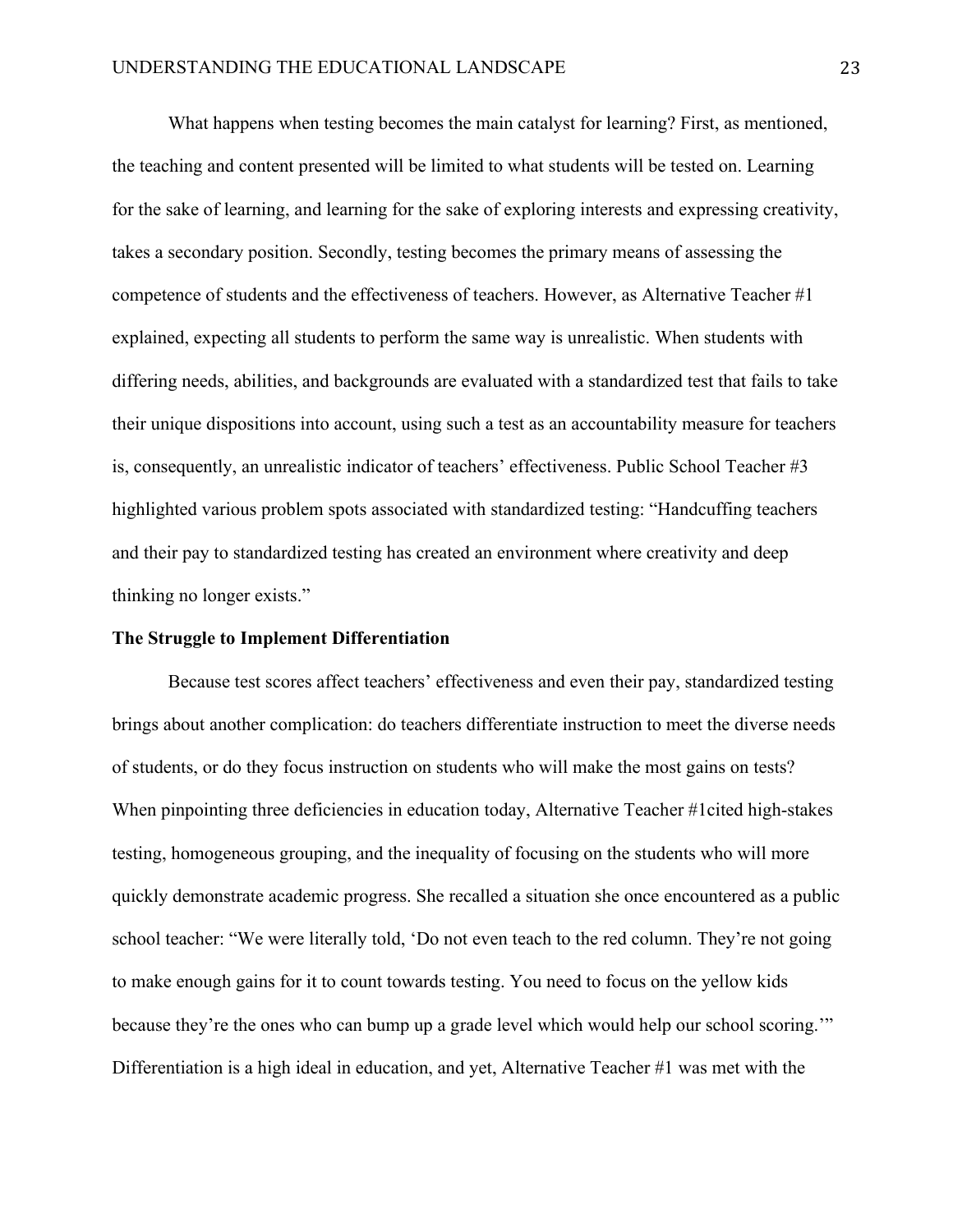impracticality of it: "You think, 'Yes, I can meet all of these children's needs...,' but the reality is that that's not happening, and that's from experience."

Similarly, Public School Teacher #3 said that when one can have upwards of 30 students in a classroom, "to create 30 different self-paced trajectories is unrealistic for that teacher." She admitted that while new curriculums with digital platforms are aiding teachers in differentiation, "the breadth of standards that must be covered prior to testing makes a self-paced learning environment impossible." Public School Teacher #2 used the analogy of a train to describe how the public system handles instructional delivery — he has to assume that students are on the "same track," going in the "same direction." Some students are in the caboose (struggling learners) while others are in the front (gifted and high-performing students). The teacher, necessarily, must fall "somewhere in the middle" of the train, in an attempt to pull all students along the same track. With this method of delivery, the teacher is limited in how much differentiation he can offer, as all students must remain on the same track and cannot deviate too far from the standard pace.

This predicament — the systemic limitation on the teacher's ability to differentiate — is perhaps the largest reason why alternative education exists. 100% of the teachers interviewed agreed that there is a need for alternative models of education, and many said this was because everyone learns differently. Alternative Teacher #4 said that because the public system moves students along on a predetermined, standardized timeline, some will be bored while others can barely keep up. She plainly stated, "You can't put them all in the same box." Montessori Teacher #2 discovered that during her time as a public school teacher, the curriculum worked for about 50% of the children. It failed those who struggled and abandoned those with intellectual faculties. She grieved, "We're wasting all kinds of capabilities." In regards to alternative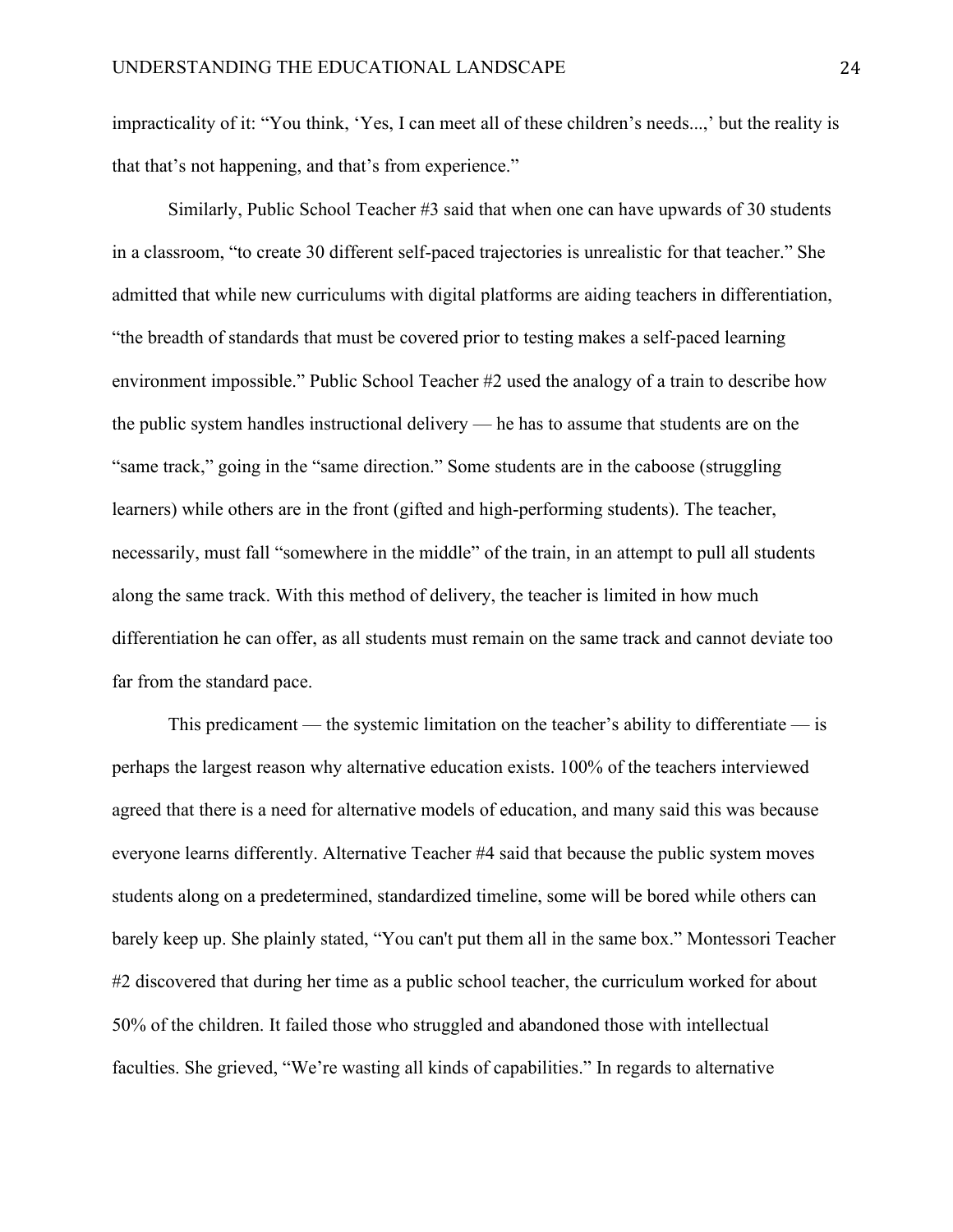educational models, Public School Teacher #1 said, " I think students deserve it." Further, she maintained, "The more diversity we have in the way information is presented, the better chance we have of more students being successful in school."

#### **Key Attributes of Alternative Educational Models**

#### *Instilling Confidence*

Throughout the study, similarities arose between the philosophy and practice of Montessori and alternative school teachers. For example, teachers from both models aimed to instill confidence in students through an emphasis on strengths and potential. Alternative Teacher #4 said that a Biblical worldview informed her philosophy of education, and that the inclusion of a Biblical worldview in instruction "helps to build confidence in oneself and the ability to engage the world in a loving manner." When asked about her philosophy of education, Montessori Teacher #2 said, "It's all about development of human potential." Additionally, Montessori Teacher #1 explained that Maria Montessori, the founder of the Montessori method, was one of the first advocates for students and honored them as equals with potentiality.

Alternative Teacher #1 described how she has witnessed children who had been failing, stressed, and disengaged in the public system begin to thrive in her school. In critique of the mental and emotional effects that public schools can have on students, Alternative Teacher #1 expressed, "The only thing we teach kids when we tell them that they're falling behind in their learning is that they're not good enough." She also maintained that a focus on a student's deficits, which came with the No Child Left Behind legislature, is detrimental: "We look at children and automatically see the deficit instead of the strength." Alternative Teacher #1 advocated for "strengths-based teaching, building up confidence," and helping students to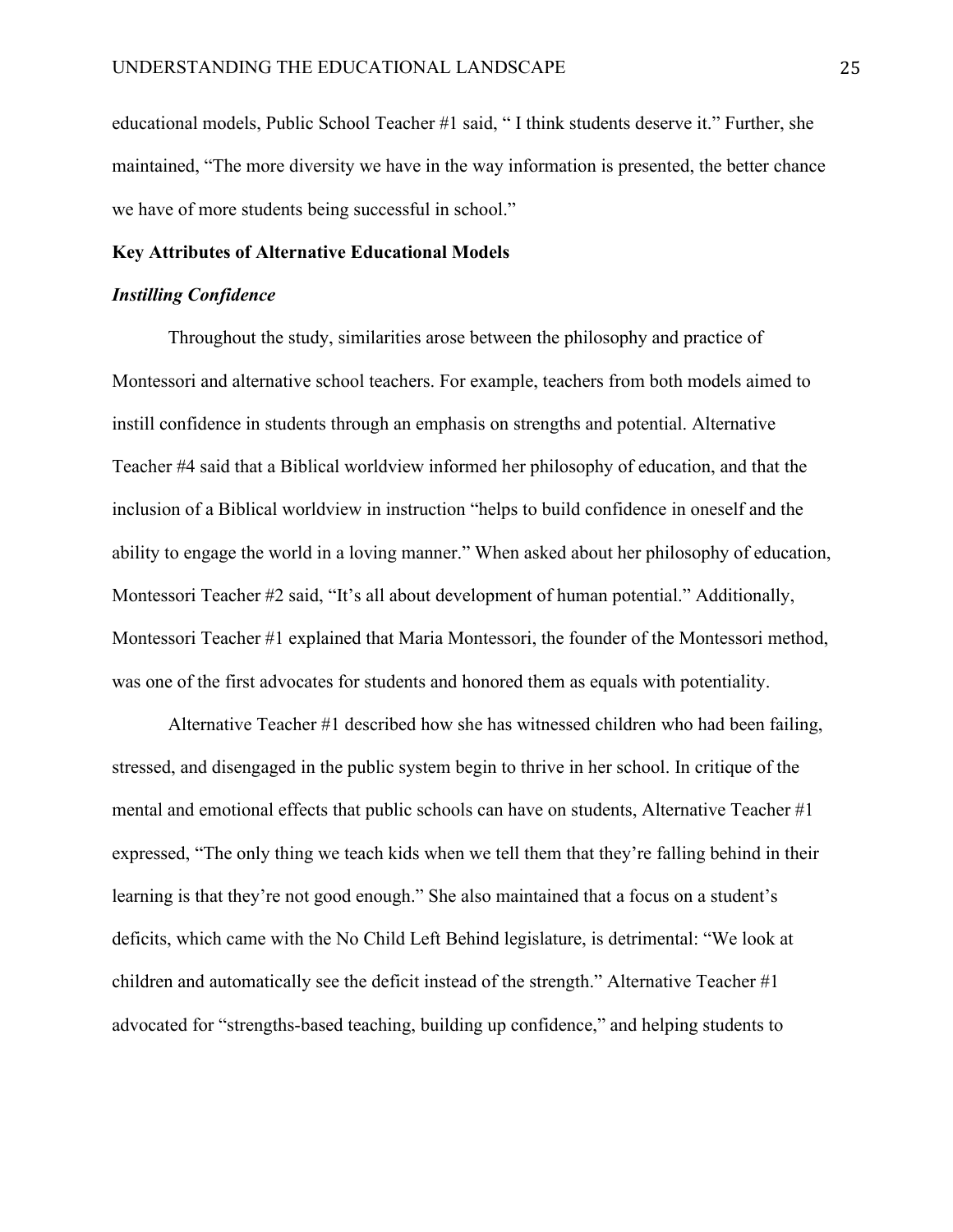recognize that their ideas and backgrounds are important. In contrast, Public School Teacher #1 said, "You can make the biggest impact when you know where your students are struggling."

# *Freedom of Choice, Self-Regulation, and Independence*

Another similarity between the two models is that students in alternative settings possess more control than public school students in determining the pace and content of their learning, which in turn fosters self-regulation and independence. Montessori teachers maintained student choice more so than alternative school teachers; however, both groups advocated for the student's freedom of choice. While admitting that her system does not allow for total selfdirection and arguing that children need mentorship and guidance, Alternative Teacher #1 still used the words "peacefully paced" and "personalized" to summarize the pedagogy within her school. She disclosed that in public schools, students lack the opportunity to flex their "creativity muscle." Because their schedules are pre-ordained and rigid, there is no time for boredom, the precursor to creative invention. Public School Teacher #1 voiced that her students "are extremely dependent" and have "very few choices." She expressed, "You want them to drive their own learning because you want them to take ownership of it, but it does not happen." Conversely, Alternative Teacher #1 said that her school provided time for the brain to wander, giving students the freedom to engage themselves in play, creativity, and invention. She held that while her system does have a framework of structure, ultimately, the child's abilities and interests determine what they learn.

Alternative Teacher #2 stated, that although the curriculum is set, students within her system still have the flexibility to decide when and how they will work. Because students meet twice a week in a classroom setting, they choose how to allocate their time throughout the rest of the week. According to the teacher, they are "learning how to manage their time and be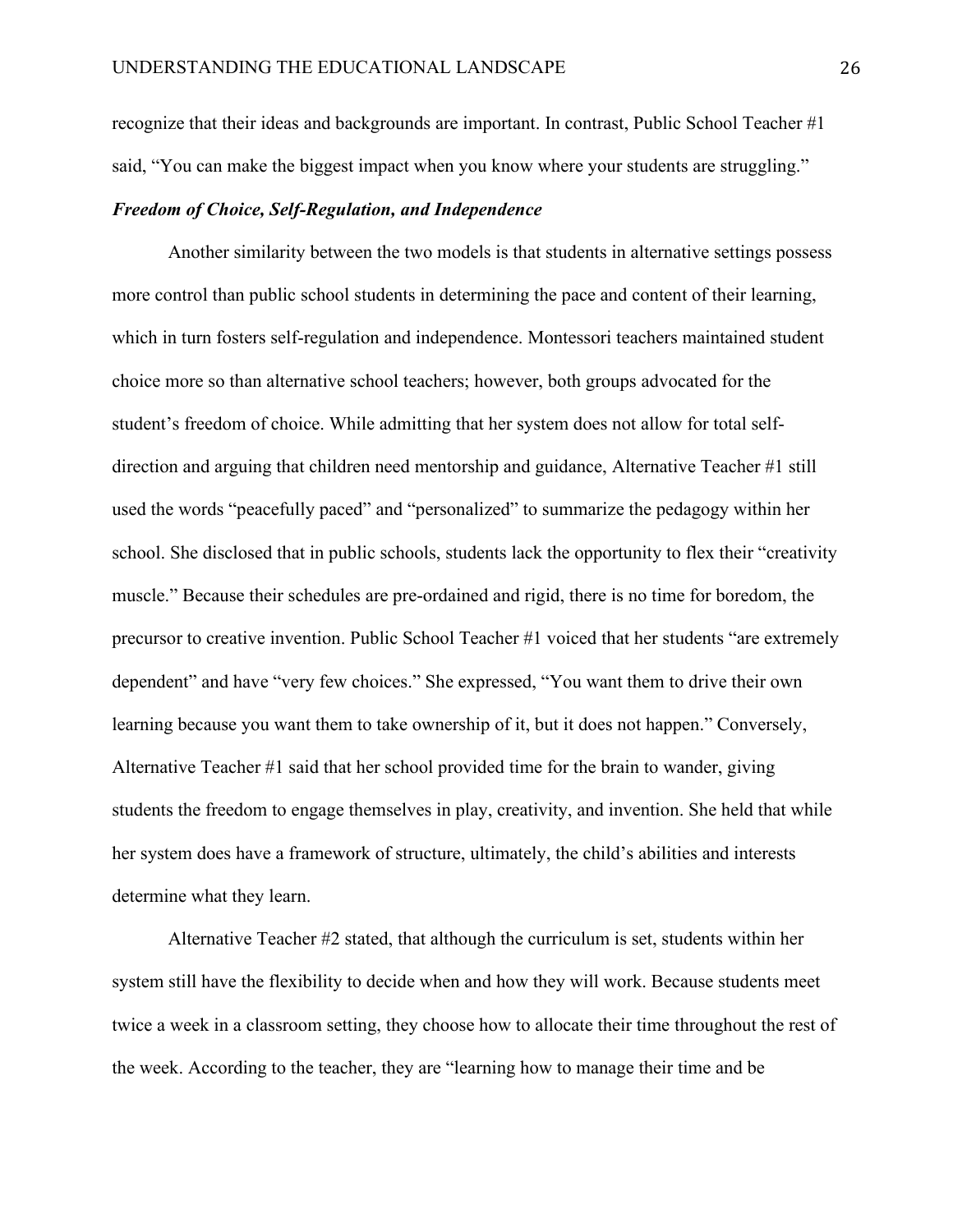independent." Alternative Teacher #2 mentioned that she also has flexibility to spend more time, as necessary, on specific concepts. The curriculum, then, does not completely dictate students' pace.

Similarly, Alternative Teacher #4 explained that while her system involves pacing guides and deadlines, students have the freedom to manage their own time throughout the week. She also said that a student's freedom of choice, appearing in the form of class choice, increases as children age. For instance, those within elementary grade levels have to learn basics, such as reading, writing, and mathematics. At the same time, Alternative Teacher #4 said that if they wanted to learn about astronomy or Greek philosophy, she would "try to grab that because if that was something they were interested in, they would bite and then they would engage." Further, she said that high school students can choose to focus on electives that interest them and can take courses in the order they want. Alternative Teacher #4 concluded, "Learning can be more student driven where we are."

Likewise, all of the Montessori teachers stressed the autonomy and freedom of the student while providing certain conditions for freedom. They jointly expressed that there is "freedom within boundaries" (Montessori Teacher #3), "freedom within choice and limits" (Montessori Teacher #1), and freedom "by setting boundaries" (Montessori Teacher #2). Montessori Teacher #3 dispelled the misconception about the Montessori method that students get to do whatever they want; rather, students are free to choose lessons within their abilities. Montessori Teacher #1 reiterated, "The child is given the independence based on readiness." Montessori Teacher #2 made a distinction between the process and pace of learning — the process is structured in that there is a sequential order to everything and students cannot use materials for which they are not developmentally ready. The pace, however, depends entirely on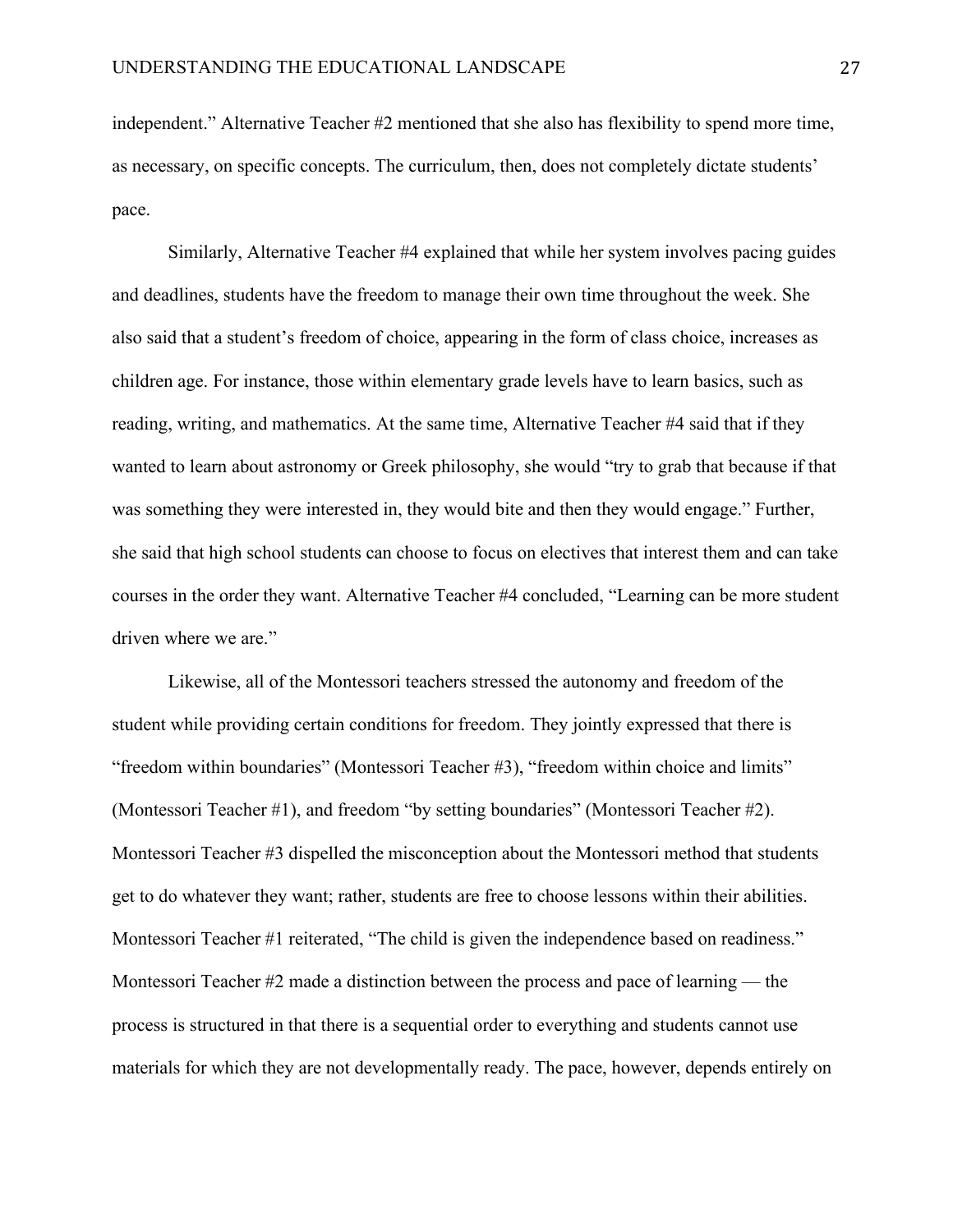the child. Montessori Teacher #3 illustrated how a Montessori classroom could house one student adding four digit numbers and another student who could not count. Montessori Teacher #1 expounded, "The class should be functioning on its own, like a living ecosystem… the teacher is a guide on the side and we just gracefully come in and deliver lessons when needed."

Montessori Teacher #3 said that teachers "guide them [students] to self-regulate," and that the Montessori method "wires their brains to be independent." Indeed, classroom experiences within this system mold students to be "independent" and "self-starters" (Montessori Teacher #1). When asked if students interact with knowledge in a dependent or independent way, Montessori Teacher #1 affirmed the latter, and Montessori Teacher #2 answered that students interact in both ways. She clarified that they are dependent on the teacher for some instruction, but then the students independently explore and work with concepts, personally maintaining repeated exposures to the concepts. Montessori Teacher #2 provided an example of this position. One of her students would appear ready for the introduction of a new math lesson; however, once receiving the instruction, the student would go back and practice previous lessons on his own, before choosing to interact with the new content days after being introduced to it. Essentially, this student was holding himself personally accountable for knowledge acquisition by independently reinforcing foundational concepts. Finally, Montessori Teacher #3 answered that Montessori teachers never "dump and fill" knowledge — teachers facilitate rather than dictate, and tend to draw from students' interests. When teachers assume this position, taking a backseat in the learning environment and allowing interests and knowledge to be individually explored, students have more freedom to determine their learning pace and content. Simultaneously, students are self-regulating and practicing independence. These practices also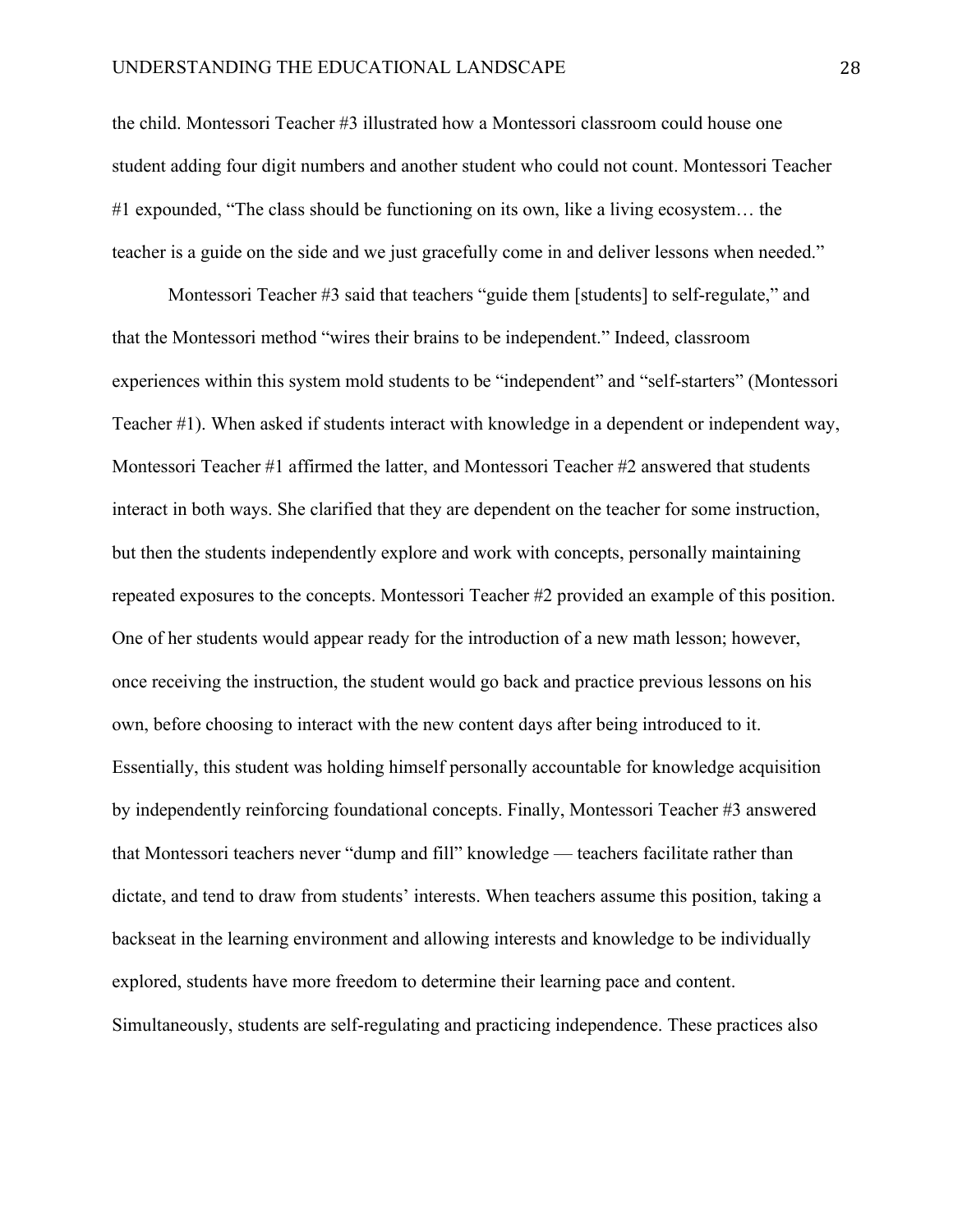align with the most commonly held belief that knowledge is relative and subjective to individual experience, as illustrated below.

#### **Figure 2**

*How is Knowledge Acquired?*



This chart reveals that the majority of teachers interviewed believed that knowledge is relative and subjective to individual experience. The next most popular opinion was that knowledge is constructed from existing mental schemata.

# *Cross-Curricular Instruction*

In describing her philosophy of teaching, Alternative Teacher #1 emphasized crosscurricular learning, citing the Finnish model of education as the inspiration backing her school system. Within this nine-year comprehensive system, the Finnish system, compulsory education does not begin for students until the age of seven; thus, children learn through play and indirect experiences during the most formative years of life. Students also are not assigned homework,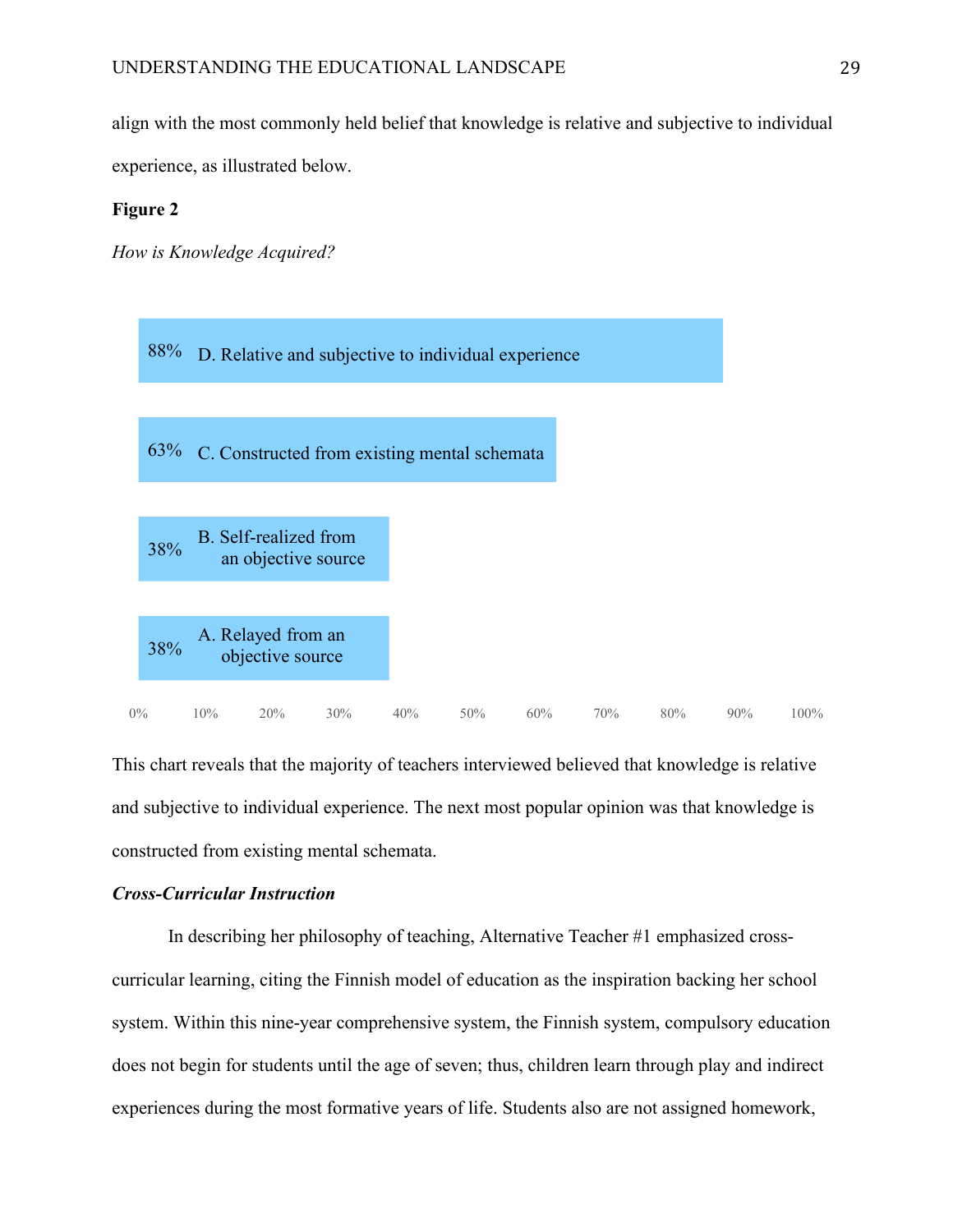and teachers enjoy the flexibility to plan their own instruction with limited governmental inference. Additionally, Alternative Teacher #2 described her system as being structured in such a way that content areas intentionally correlate with each other. For example, at her school, history is not viewed as an isolated realm of academia. Instead, whatever students are studying in history directly corresponds with what is being learned in English and rhetoric. Alternative Teacher #2 explained how, on one instance, her 11th grade students started reading *A Tale of Two Cities* a week after she had begun a unit on the French Revolution. She then relayed the effect that this interrelated content had on students' learning: "One of the students came in and was like, 'Oh my gosh, it makes sense now. I understand why this happened in the book and where all this came from,' because I had already laid the foundation. I think that's important." Alternative Teacher #4 posited that the inclusion of a Biblical worldview in instruction helps students understand the world "from what's really happening underneath;" essentially, crosscurricular instruction that involves questions of morality, ethics, and faith provides students with a more comprehensive learning experience.

Montessori Teacher #1 provided an example of cross-curricular instruction that occurred within a "Save the Ocean" unit. First, students studied biology and endangered species. Then, they toured a facility where they learned from marine biologists about conservation and environmental efforts. Montessori Teacher #1 concluded that students came away with a "deep understanding," not only because content had been related within fields of study, but also because the content had been related to their own lives. Students witnessed practical applications of their learning, dealt with real-word problems, and engaged in hands-on experiences and faceto-face conversations.

#### *Project and Discussion Based Learning*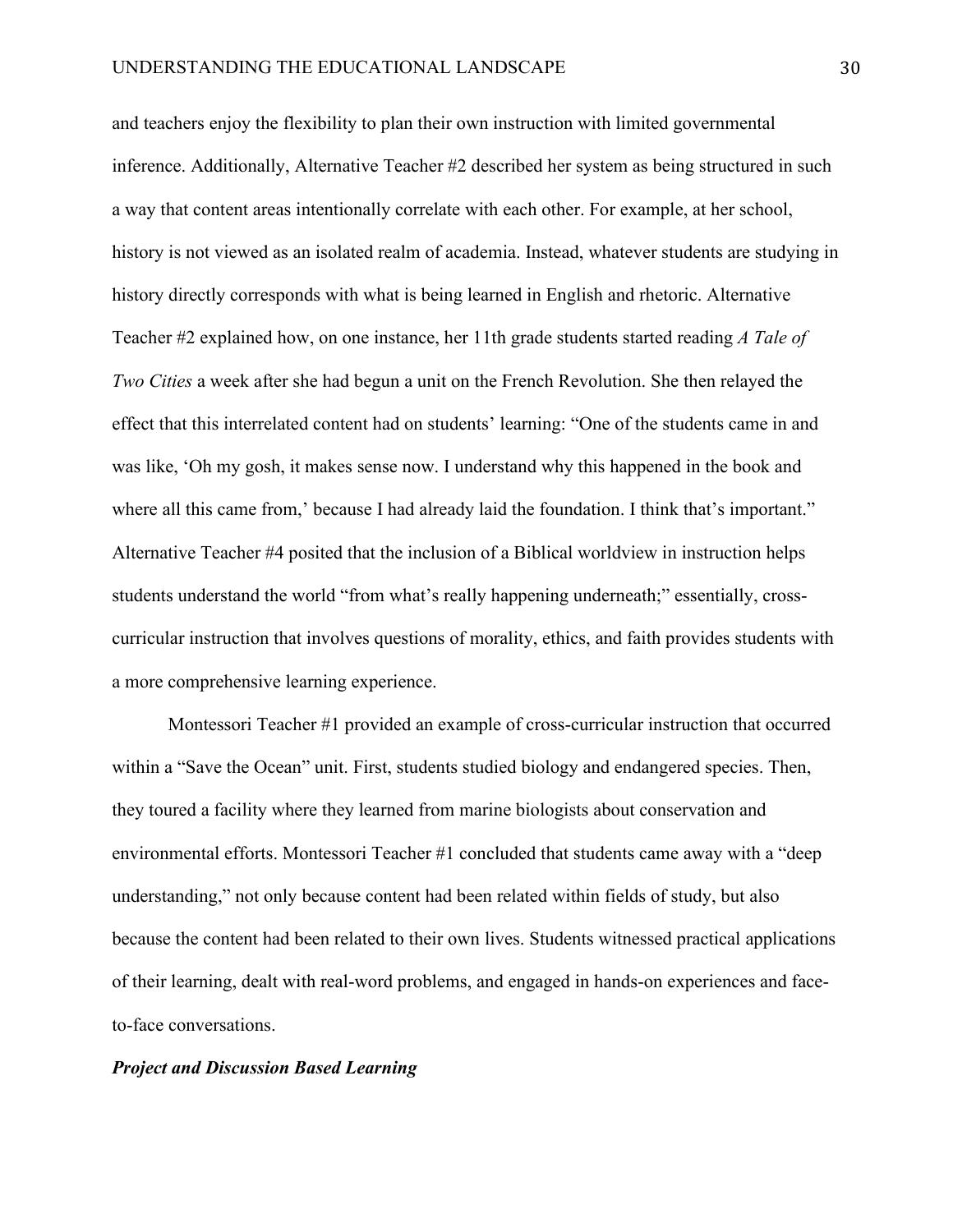Both alternative and Montessori teachers cited the importance of projects and discussion in learning. Alternative Teacher #1 stated, "Every child should be able to receive a wonder-based learning with play and project time." Alternative Teacher #2 said that information is presented in different formats so students can interact in ways that best suit them; in other words, differentiation is a reality at this school. Alternative Teacher #4 expanded her vision of instruction to include lasting, deep discussions, debates, and speeches, through which students are encouraged to develop their own voices. Montessori Teacher #3 remarked that as children progress through a Montessori school, students participate in group projects on an increasing basis, and by the time a student is in middle school, "all they do… is group projects." She explained, "We need a more collaborative form of education where children learn to collaborate very early on with other people and work with them."

When providing a rating on a scale from 1 to 10 to assess how effective their schools were at fostering impactful educational experiences, four alternative and Montessori teachers provided ratings at or above an 8. The average score amongst these teachers was a 9. Conversely, the average rating provided by public school teachers was a 7.5. This average rating implies that public schools are not devoid of project and discussion-driven learning and impactful educational experiences. Public School Teacher #1 highlighted one of her co-workers who designed escape rooms for her students, while Public School Teacher #2 explained how he attempted to set up learning that occurred outside of a textbook by creating a business model simulation. However, Public School Teacher #3 asserted, "Until every teacher is crafting a classroom that has authentic and creative opportunities for learning and education, we are still short and missing the target." *Developmental Stages*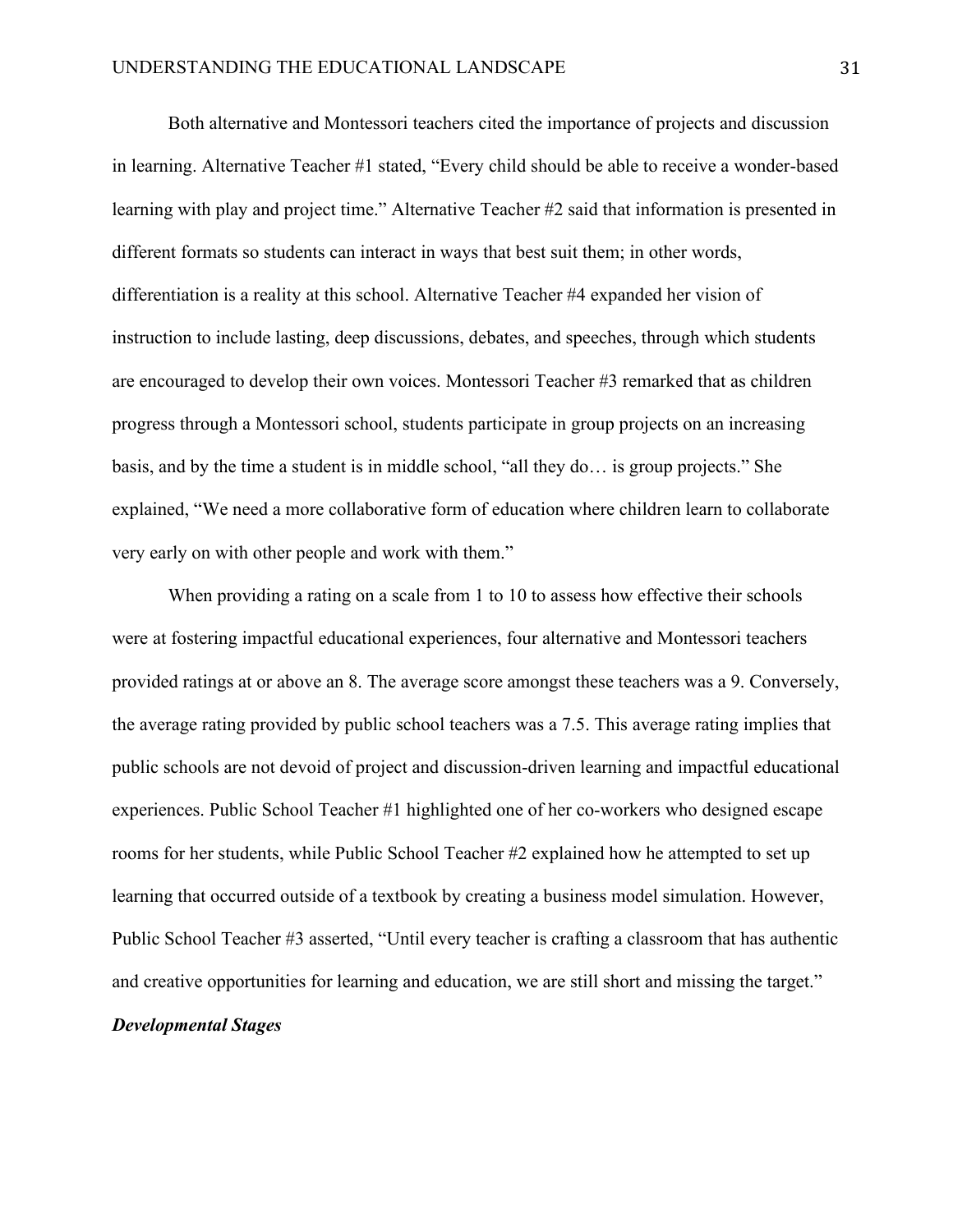While both alternative and Montessori teachers shared a common respect for the developmental stages of learners, allowing a student's developmental stages to guide the learning process is a distinctive hallmark of the Montessori method.

Alternative Teacher #1 expressed that in many public schools, young students — even in kindergarten — are asked to perform tasks for which "their brains are just not ready." She explained that many of them are concrete learners, and yet, "We're asking them to do abstract things." Alternative Teacher #1 clarified that her system utilizes developmentally appropriate activities and practices, without strictly relegating students to one mode of thinking due to their ages. Rather, the instruction is "more interwoven." More specifically, she stated, "Our curriculum provides experiences that are more concrete, like in our invitations to play and in our invitations to create. Then, they [students] get to do more abstract things through their projects; they get to research and formulate ideas about things. So, it's more symbiotic than, 'You can only do this because you're this age.'"

All of the Montessori teachers dedicated conversation to developmental stages in their interviews. Montessori Teacher #1 explained that the Montessori method sprang from a scientific and observational standpoint and how it has "a definite psychological background." Montessori Teacher #3 echoed this history: "That's the best thing about what Maria Montessori did… she literally took her observations and made it into an educational philosophy." She further explicated how Maria Montessori correlated certain learning modes and concepts with ages. Because students are sensitive to specific capacities within general age ranges — this phenomenon is known as "planes of development" — the teacher must use awareness to introduce concepts and ideas that students are developmentally prepared to process. The Montessori method systematically moves between concrete and abstract learning; for example,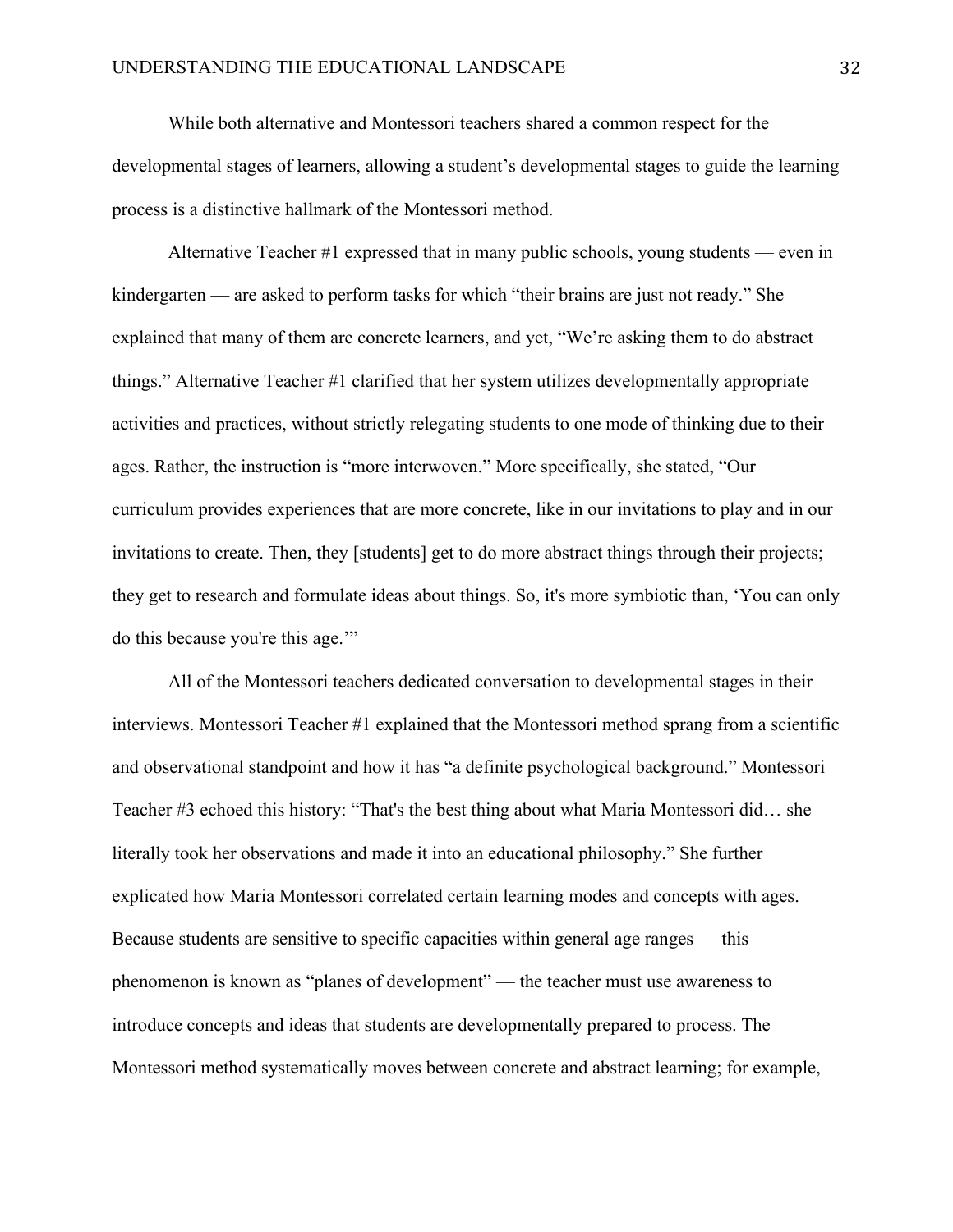students learn through utilizing a plethora of sensory materials before they learn about the history of the world. Montessori Teacher #3 also touched on sensitive periods, explaining that in her classroom of two to five year olds, the children are highly sensitive to order: "They need to know exactly where things are" and thus, she keeps the room, furniture, and materials always organized.

Montessori Teacher #2 could not stress developmental stages enough: "The materials, the teaching, the organization — everything has to do with developmental stages." She also described how these stages influence how she treats her students. For instance, she could desire to teach a lesson to a certain student, and she could very well require that the student learn the lesson, but if "they're not ready in that moment… you're just wasting your time and theirs."

#### *The Role of Community and Family*

Public School Teacher #1 voiced concern for a lack of parental involvement in their children's education, holding that the perception of education in society has changed. For parents, education has become more a "babysitting opportunity" than anything else; she also said, "I've been teaching my eighth year and even since my first year of teaching it's unbelievable… Even at an elementary level, where you would think parent involvement is typically at its height, it is not anymore." Further, she stated, "Schools who have high involvement typically have better (not smarter) students who just learn better because there's somebody holding them accountable to it. I think a lot of that can be impacted by the community and the way that our communities are set up." Public School Teacher #3 mentioned that strong parental support indicates success. Public School Teacher #2 commented that in private schools, overbearing parents sometimes get "too involved," and may attempt to fire teachers if they feel their children are being slighted. He then said the opposite case may be true in public schools.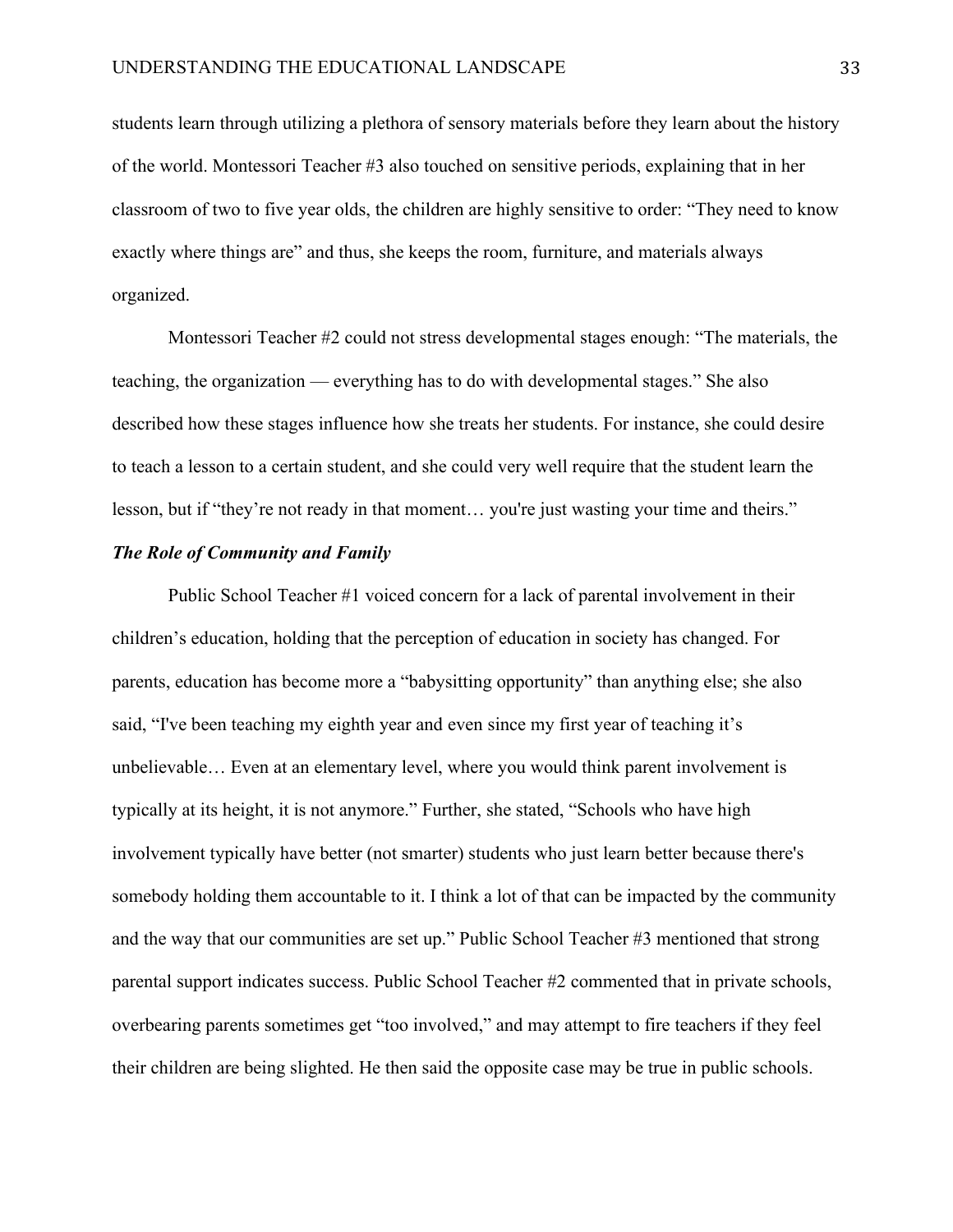Whether there is a lack of, or a negative influence stemming from parental involvement, all of the public school teachers highlighted the importance of a finely-tuned balance between home and school and teachers and parents. Two of the public school teachers, however, also cited deficiencies concerning family and community roles within schools.

A healthy collaboration between home and school seems to be a defining quality within alternative and Montessori schools. Montessori Teacher #3 mused, "I think the parents really appreciate that [a teacher's observational standpoint] because we know the children so well. When we do parent conferences, most of the time I never get pushbacks from parents." Alternative Teacher #2 asserted, "We are a homeschool program... At home, parents can work with the students who need more help... The younger ones, they need that parental involvement." Alternative Teacher #4 said:

If you've got a parent that's engaged, you've got the love of the parent engaged with the love of learning… So it really sets up this perfect storm of a good space within which learning can happen. I think you just have better opportunities in a homeschooling environment to make that happen.

She also explained that her school consists of passionate tutors and engaged families who want to be there — and that this combination leads to effective learning.

#### **Predicted Learning and Student Outcomes**

When asked how well their schools were fostering affective, experiential, and lasting learning on a scale from 1 to 10, three alternative and Montessori teachers supplied ratings at or above a 6. The one public school teacher who provided a rating for this answer gave a 5, and stated that "exploring social and emotional learning and delving into mental health in general is a touchy subject." Conversely, Montessori Teacher #2 stated, "I would say that's what we do."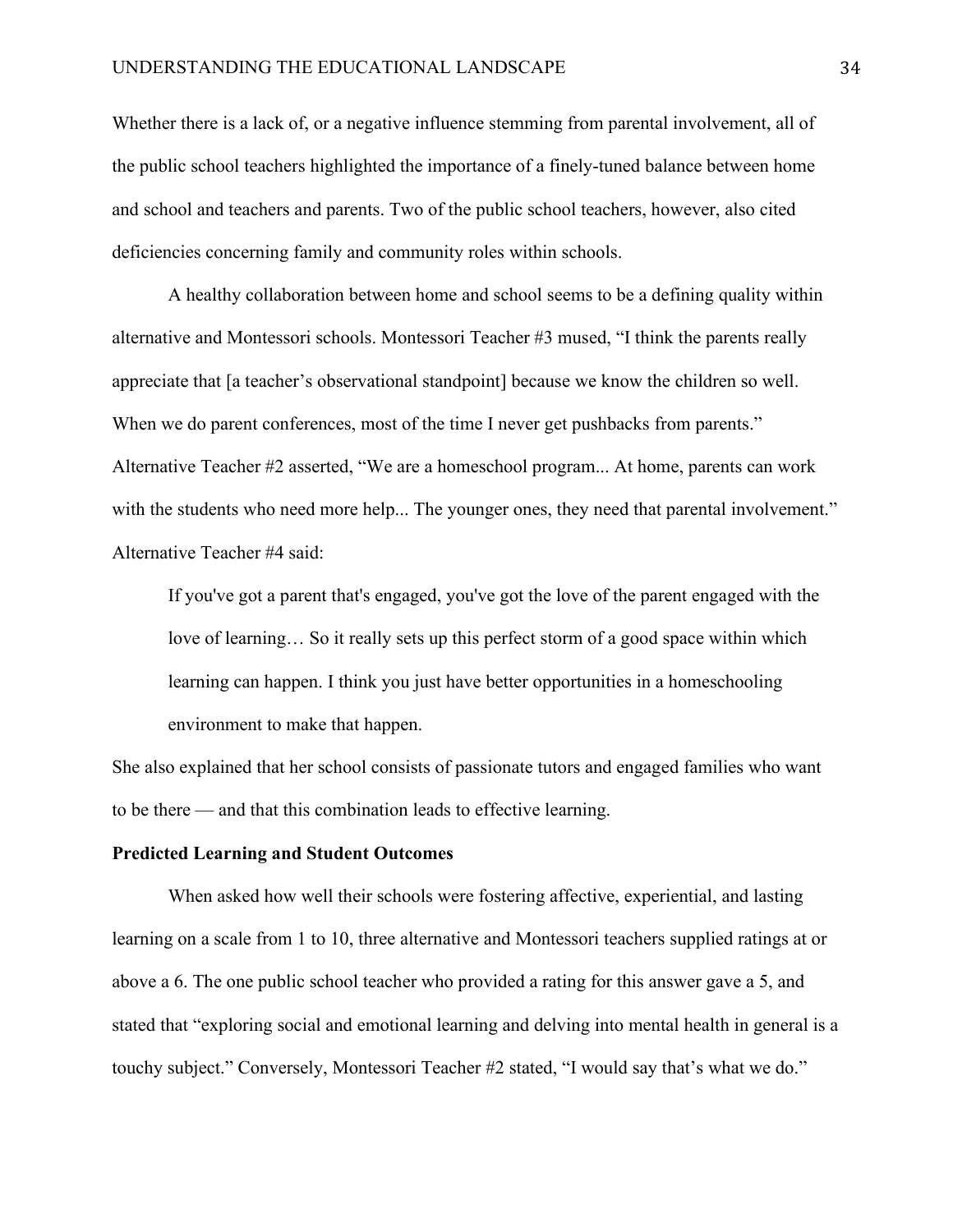When asked how well their learning environments cultivated self-efficacy on a scale from 1 to 10, alternative and Montessori teachers provided an average rating of 8.7. Public school teachers provided an average rating of 5.8. Believing that her system does not support selfefficacy, Public School Teacher #3 explained her reasoning behind a score of 3.5: "There is no internal need for a student to strive for his or her best as they know they will be given a safety net should they fail or fall."

Finally, teachers were asked to provide a rating on a scale 1 one to 10, indicating how well they believed students leaving their systems were able to devise original and rational solutions to issues. Public School Teacher #1 provided a 3.5, the lowest score of any teacher, stating, "I don't think they can do it well at all. I think there's so much of the system right now that just teaches students what to think and not how to think." This statement reveals a drastic difference between intentions and realities: Public School Teacher #1 was the same teacher that believed the purpose of education was to teach students to think for themselves. Similarly, Public School Teacher #3, who provided a low rating of 4, stated that the misuse of standardized tests has created an environment where creativity and deep thinking no longer exists. Paradoxically, she also held that the purpose of education was to craft minds that "think outside of the box and push the boundaries of convention."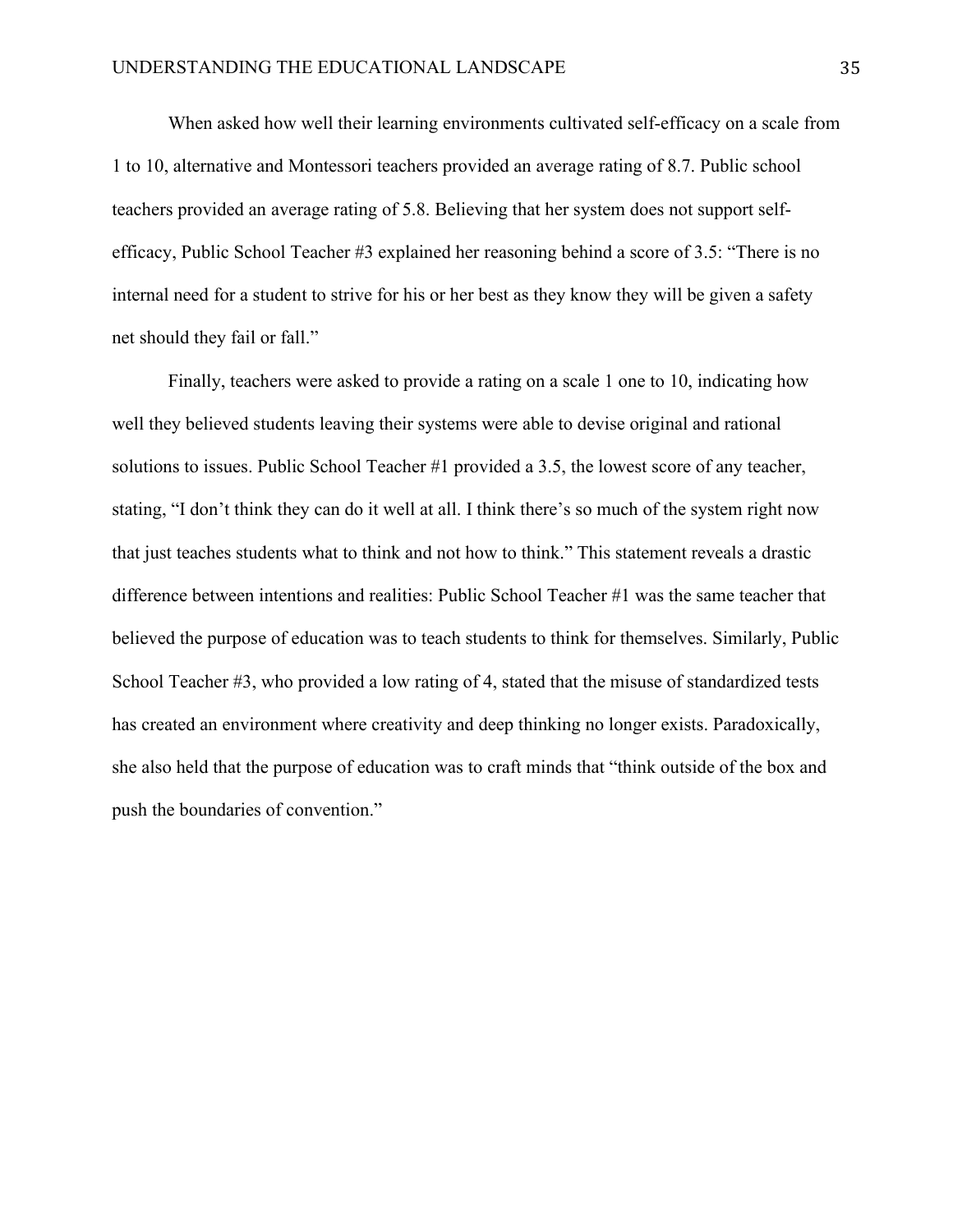# **Figure 3**

*to 10)?*

*How well are students able to devise original and rational solutions to issues (on a scale from 1* 



This bar graph illustrates that students who attend Montessori and alternative schools are better equipped to devise original and rational solutions to issues. According to the teachers, students within these systems outperform public school students. The two scores represent the average of ratings provided by the two groups of teachers.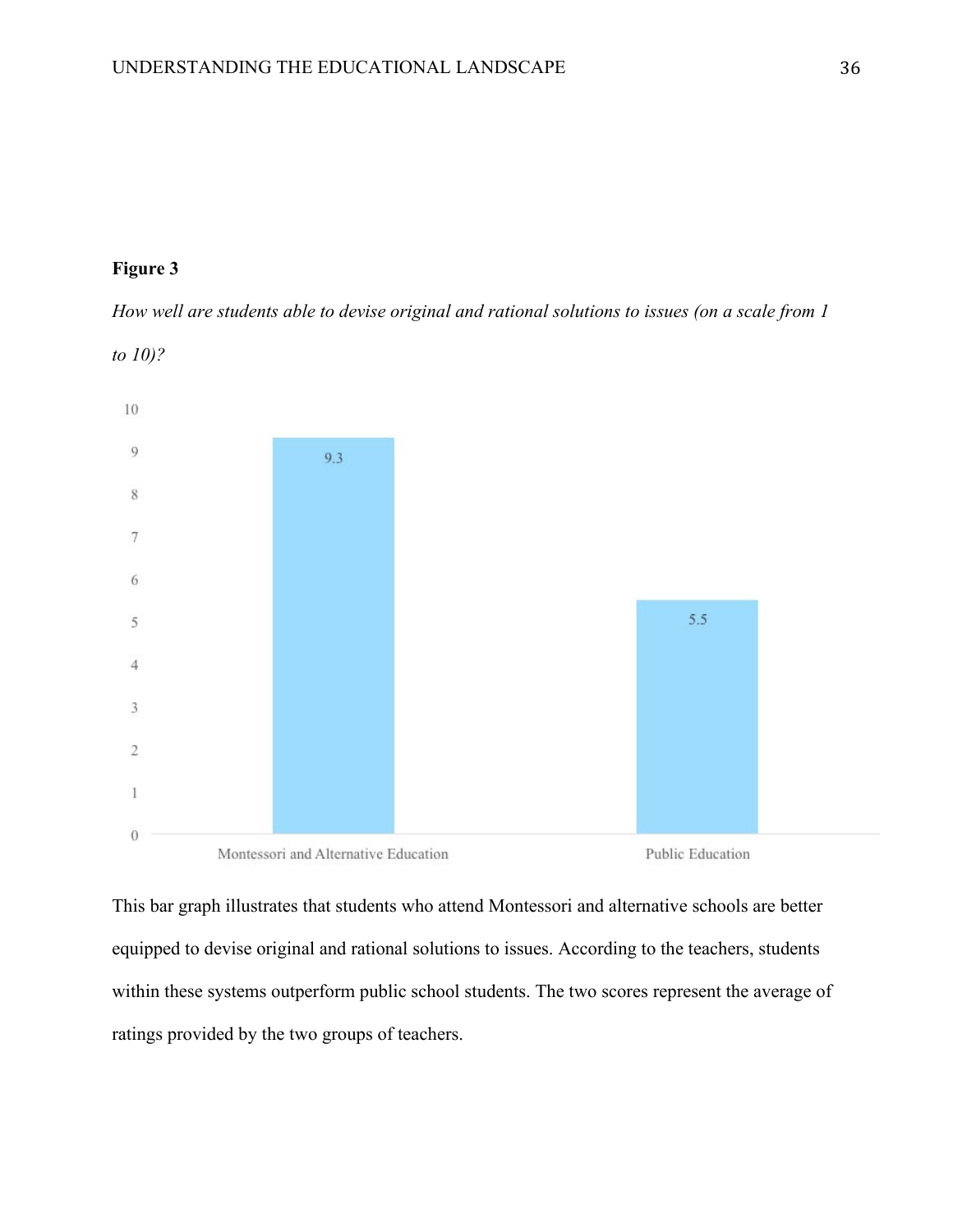#### **Conclusion**

#### **Findings**

The study undoubtedly established that there is a need for alternative education; all ten teachers agreed on this point. This does not mean that public schools should be abolished, but that, at a minimum, alternative schools should be regarded as more than small homeschool groups gathering on the fringes of society. Alternative systems offer fresh approaches to education, readdressing the student's needs and how to best meet those, as opposed to focusing on funding, meeting standards, and improving test scores. They have the flexibility to center their curriculums, instructional methods, and learning environments around philosophy, science, and developmental psychology, unhindered by political interference. As mentioned in the literature review, federal mandates for public education, such as No Child Left Behind, often have no grounding in research-based practices.

Interestingly, the Montessori teachers seemed the most uniform in their statements and convictions, closely paralleling each other. They held that in public schools, students can slip through the cracks because there is not as much individual attention given to those who require it the most. The question arises: What happens to the 50% of students for whom the curriculum is not working? They described the Montessori method as one that adheres to the developmental stages of learning, fosters holistic growth, and instills lasting curiosity and creativity. They all believed that the Montessori method fosters independence and self-regulation, and that students who leave their schools possess strong self-efficacy.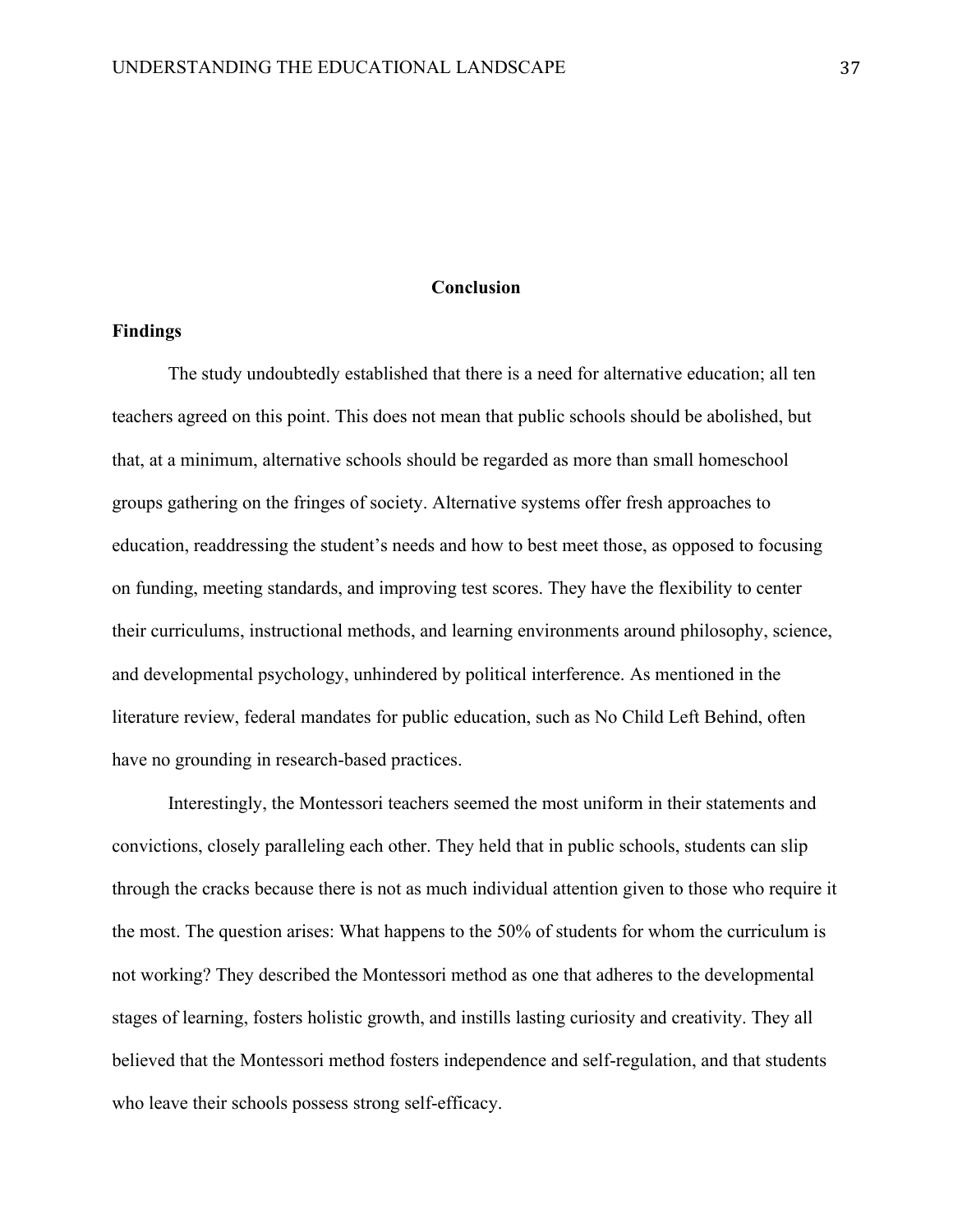Likewise, the alternative school teachers strongly advocated the systems they worked in and cited similar student outcomes. While both Montessori and alternative teachers emphasized the development of self-confidence through a strengths-based approach, Public School Teacher #1 mentioned that a teacher can make the biggest impact when he knows where a student is struggling. While certainly not indicative of malicious intent, this statement reveals that both alternative and Montessori schools have a distinct aim — they strive to reverse, or prevent, the destruction of self-confidence through affirmation of potential and of students' unique talents and strengths.

Both groups of Montessori and alternative school teachers emphasized that education is not solely career preparation, and while the public school teachers also reflected this idea, Public School Teacher #3 simultaneously presented a contradiction, explaining that education is about obtaining relevant knowledge for the workforce. When the shift toward industrialization occurred in the early 1900's, public schools adopted a career-orientated mindset, and perhaps subconsciously, are currently still much more committed to preparing workers than free-thinking American citizens. Although public education in America was originally founded to instill the principles of religion and laws of the country in students, none of the public school teachers mentioned either of these aims.

What did the public school teachers mention? Standardized testing and expectations stemming from the district, state, and federal government were topics addressed multiple times. Public School Teacher #1 indicated that tests influence instruction, and Public School Teacher #3 asserted that standardized tests stunt deep thinking and creativity. Further, she said that policy makers have often never spent a day in the classroom, and Public School Teacher #2 stated that the involvement of politicians in education is always an issue. In addition, Alternative and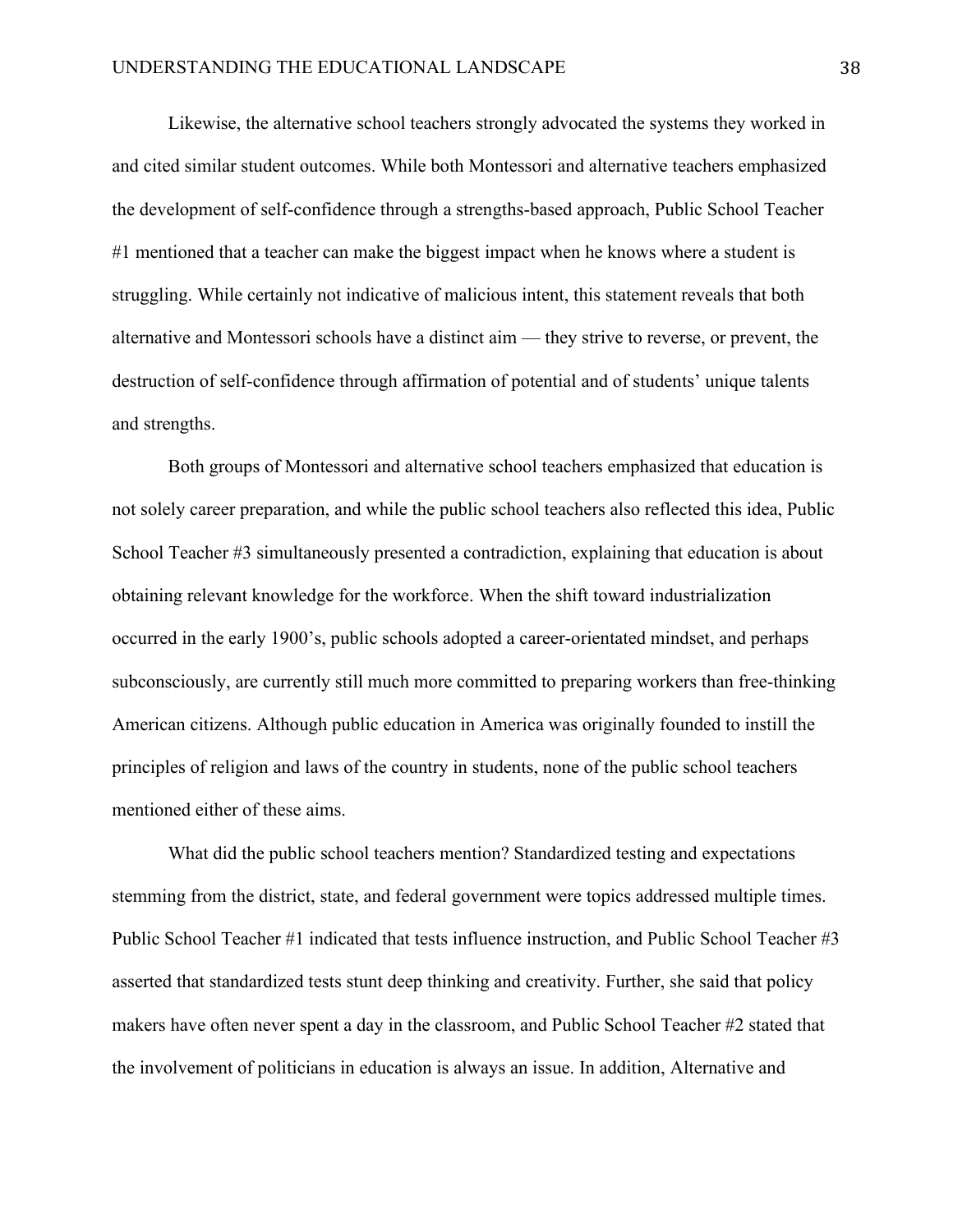Montessori teachers expressed dismay at the public system due to encroaching political agendas and standardized testing. These are areas that will likely need to be addressed and reconfigured in upcoming years if the public system wishes to defend student-centered education. Otherwise, it is likely that alternative schools will continue to gain traction as they cultivate educational experiences that meet the diverse needs of learners.

#### **Weaknesses**

The weaknesses of the research lie in the fact that only ten teachers participated. Additionally, all of the teachers interviewed work in Florida, rendering the study geographically and numerically limited. The resulting research is confined firstly, to the United States, and, secondly, to a few counties within a singular state. In no way does the study yield an accurate portrayal of the national, or general, consensus of teachers' opinions on the educational systems in which they work. For instance, although Public School Teacher #3 expressed concern about her job and pay being handcuffed to standardized testing, it cannot be said that every public school teacher feels this way, since the study represents such a small sampling of teachers.

Furthermore, although the study attempted to gather quantitative data, teachers were hesitant to generalize their sentiments and rate their systems' effectiveness and their students' outcomes on a scale. Consequently, the feedback from the teachers is unabashedly subjective and qualitative. The researchers were left to compare opinions, discover parallels between ideas, note differences of thought, and identify gaps between belief and practice. They would be amiss to claim objectivity in their observations.

## **Strengths**

A strength of the study is that the teachers interviewed daily dwell on the frontlines of education, on the real consequences of state and federal policies. They are the implementers of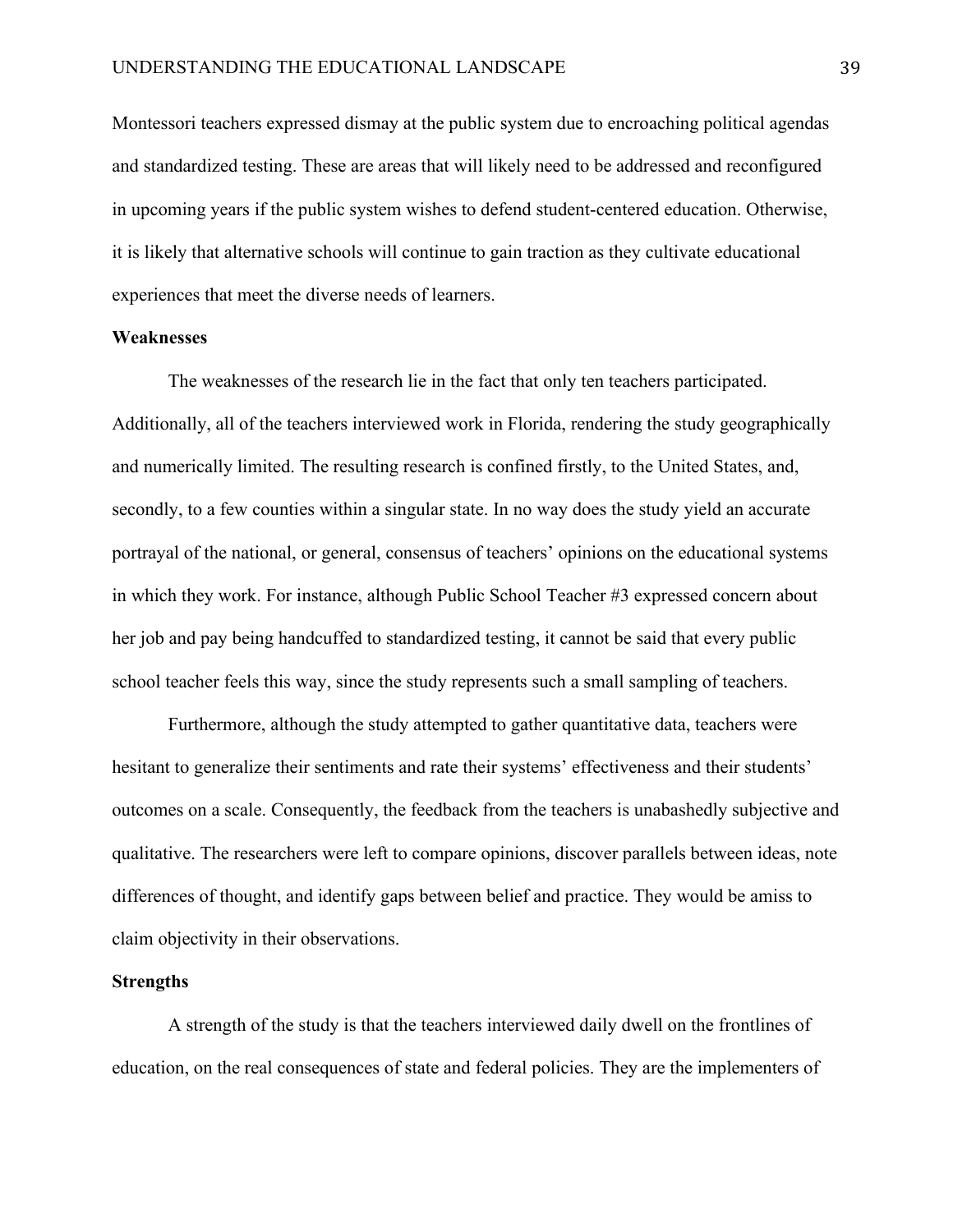curriculum, the faces that children are looking up to, and the personable forces that are driving future generations. If any one of these teachers has something to say about the way education is and ought to be, his or her statements and perspectives deserve respect and consideration from others. The study, while extremely limited, offers what businessmen, doctors, politicians, and reporters cannot — ideas grounded in experience. The interviews engaged passionate professionals who have dedicated their lives to educating countless children.

Therefore, what can be said about the study is that if more than one, and especially if all three, of the public school teachers mentioned some of the same realities and issues facing education, then there might be trending topics worth exploring. They may have been hinting toward some larger problem that only a nationwide assessment could actually prove to be ubiquitous. For example, since all of them alluded to large governmental influences in their curriculum and/or in testing, one may wonder if political involvement in education should not be evaluated for its efficacy. Similarly, two of the public school teachers worried that due to systemic deficiencies, students were not truly learning to think for themselves, and were not capable of engaging in original, creative thought; thus, one might need to consider the structure of public education and how it may hinder critical thinking skills. The adherence to a factory model of education, the federal imposition upon local schools, and the eminence of standardized testing are legitimate aspects of the public system that ought to be investigated. All three public school teachers cited similar purposes for education and all paid homage to shifting needs and cultural perceptions of education; again, this does not truthfully prove, but rather implies, that there might be a common understanding amongst public school teachers which differs from that of alternative school teachers.

#### **Future Study**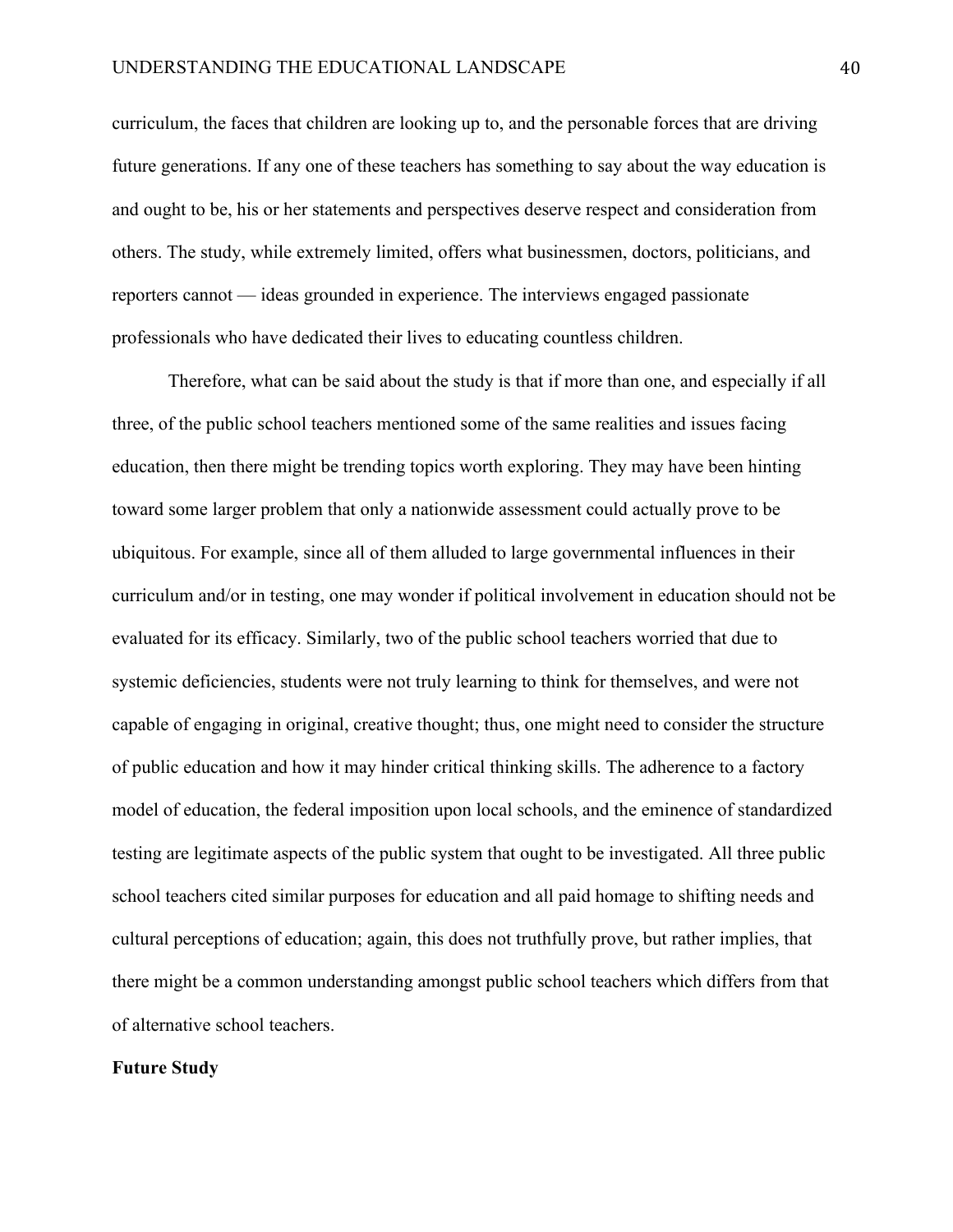Future study could expand the number of teachers interviewed and encompass a broader range of teachers from across the country. This would provide a more comprehensive picture of the educational landscape, reveal what issues are on the forefront of education, and more clearly distinguish what characteristics are unique to alternative schools and what nuances exist between them. Conducting the study on a larger scale would also give rise to quantitative data that would more accurately represent popular opinions. Additionally, future research could gather teachers from a more diverse pool of alternative education models — schools represented in the current study consist of a self-starter, a classical school, and two homeschool programs — and these are certainly not the only types of alternatives. Teachers from Waldorf schools, play-based schools, Sudbury schools, free schools, and open classroom schools could be included in a more expansive study.

The current study has suggested that political influence, along with standardized testing, may be corrupting educational experiences in public school classrooms. It would be of interest to delve more deeply into these two topics if another study were to be undertaken. Adding to the interview questions already asked in the current study, researchers could pose the following questions to public school teachers concerning political influence and standardized testing: In your opinion, which pieces of legislature have most impacted your career and your instruction? In general, have political efforts been more beneficial than detrimental, or more detrimental than beneficial? Which stakeholders do you think are most responsible for educational reform: the federal government, the state, local boards, or parents? Has standardized testing inhibited the diversity of content you teach? How does standardized testing affect the attitudes of the teacher and of the students? If you could implement one change in the use of standardized testing, what would it be?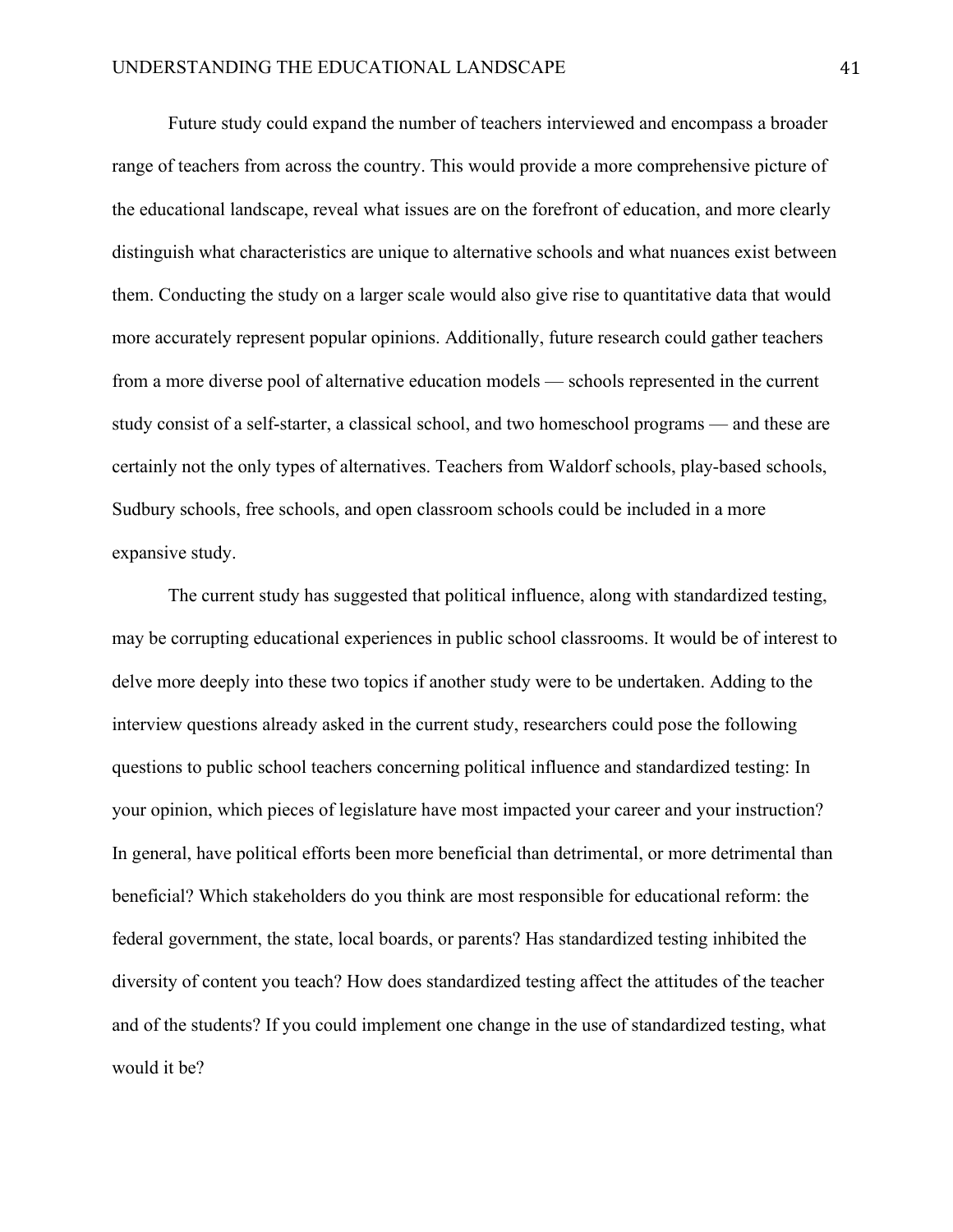As hoped, the research did reveal practical need for alternative education — the various structures and conceptual frameworks that guide public and alternative models do, indeed, have real consequences on the day-to-day realities of education. While the literature review offered an argument drawing from history and educational theories, the research further expounded upon the *why* for alternative education. Undoubtedly, alternative models deserve attention and space upon the landscape of education. As advocates continue to champion diverse modes of learning, as parents strive to meet the intellectual, emotional, spiritual, and physical needs of their children, and as educators look to change the aspects of their environments that suppress authentic learning, reform will shake the very foundations of the traditional public school system, and alternative education will prove its effectiveness and relevancy in today's word.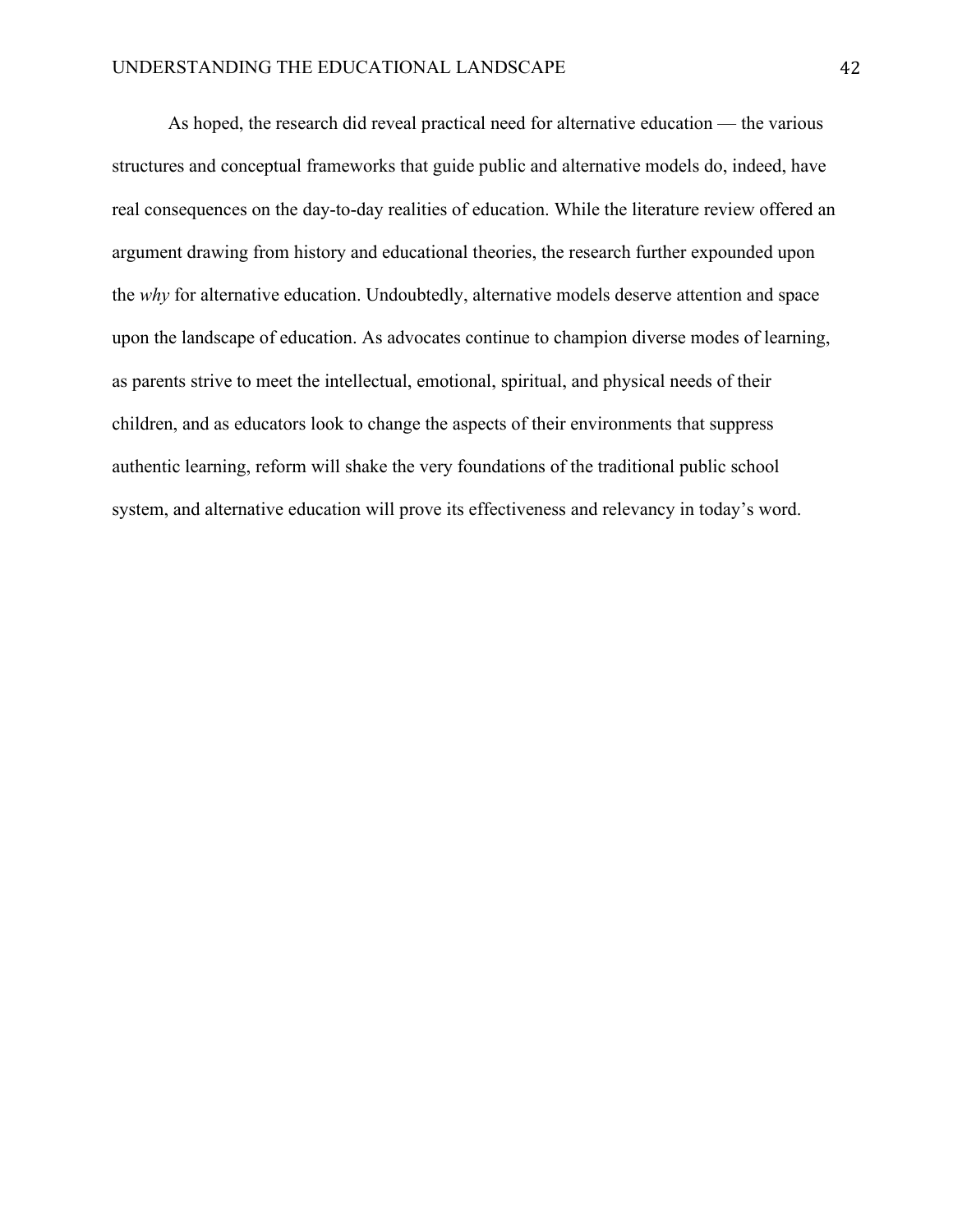#### **References**

- Borkowski, J. W., & Sneed, M. (2006). Will NCLB Improve or Harm Public Education? *Harvard Educational Review, 76*(4), 503–525. https://doi.org/10.17763/haer.76.4.c897030171683u82
- Brand, C. F., & Johnson, K. P. (2001). Forces of Change: Schools in the New Century. *Contemporary Education, 72*(1), 32.
- Cassell, J. A., & Nelson, T. (2010). Visions Lost and Dreams Forgotten: Environmental Education, Systems Thinking, and Possible Futures in American Public Schools. *Teacher Education Quarterly, 37*(4), 179–197.
- Colgan, A.D. (2020). The epistemology behind the educational philosophy of Montessori: Senses, concepts, and choice. *Philosophical Inquiry in Education*, 23, 125-140. <https://doi.org/10.7202/1070459AR>
- Easton, F. (1997). Educating the whole child, 'head, heart and hands': Learning from the Waldorf experience. *Theory Into Practice,* 36(2), 87.

<https://doiorg.seu.idm.oclc.org/10.1080/00405849709543751>

- Glanzer, P. L. (2013). Saving Democratic Education from Itself: Why We Need Homeschooling. *Peabody Journal of Education (0161956X), 88*(3), 342–354. [https://doi](https://doi-org.seu.idm.oclc.org/10.1080/0161956X.2013.798509)[org.seu.idm.oclc.org/10.1080/0161956X.2013.798509](https://doi-org.seu.idm.oclc.org/10.1080/0161956X.2013.798509)
- Huddleston, A. P., & Rockwell, E. C. (2015). Assessment for the Masses: A Historical Critique of High-Stakes Testing in Reading. *Texas Journal of Literacy Education, 3*(1), 38–49.
- Johnson, A., Kimball, R., Melendez, B., Myers, L., Rhea, K., & Travis, B. (2009). Breaking with tradition: Preparing faculty to teach in a student-centered or problem-solving environment. *Primus: Problems, Resources & Issues in Mathematics Undergraduate Studies,* 19(2), 146–160.<https://doi-org.seu.idm.oclc.org/10.1080/10511970802409164>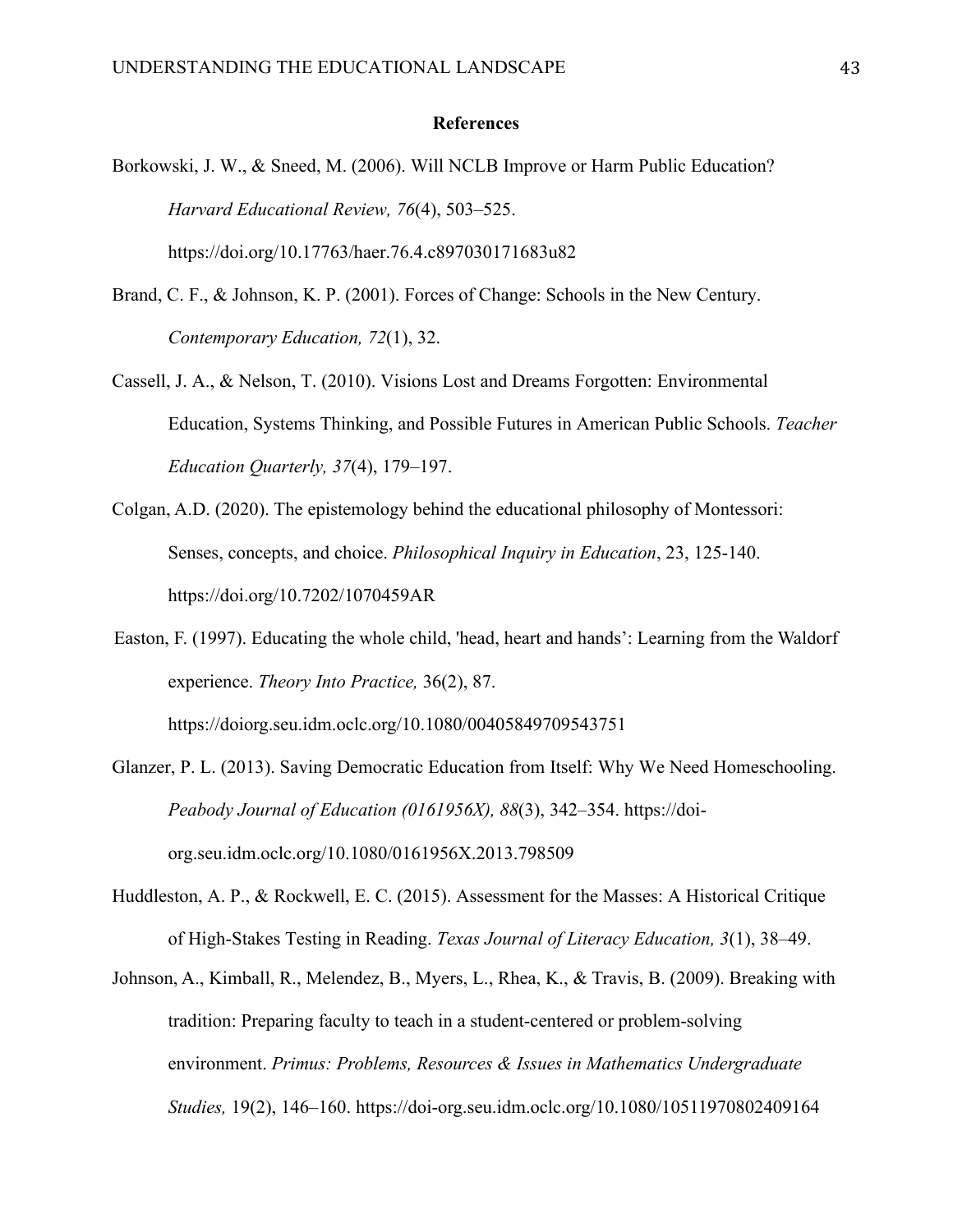Kornhaber, M. L. (2004). Appropriate and Inappropriate Forms of Testing, Assessment, and Accountability. *Educational Policy, 18*(1), 45–70. https://doi.org/10.1177/0895904803260024

- Krahenbuhl, K. S. (2016). Student-centered education and constructivism: Challenges, concerns, and clarity for teachers. Clearing House: *A Journal of Educational Strategies, Issues, and Ideas*, 89(3), 97–105.<https://doi.org/10.1080/00098655.2016.1191311>
- Labaree, D. F. (2018). Public Schools for Private Gain: The Declining American Commitment to Serving the Public Good. *Phi Delta Kappan, 100*(3), 8–13.
- Lattimore, R. (2001). The Wrath of High-Stakes Tests. *Urban Review, 33(*1), 57. <https://doi.org/10.1023/A:1010337013080>
- Lillard, A. S., & McHugh, V. (2019). Authentic Montessori: The Dottoressa's View at the End of Her Life Part I--The Environment. *Journal of Montessori Research*, 5(1), 1–18.
- Lillard, A. S., & McHugh, V. (2019). Authentic Montessori: The Dottoressa's View at the End of Her Life Part II--The Teacher and the Child. *Journal of Montessori Research*, 5(1), 19–34.
- Lillard, A. S. (2019). Shunned and admired: Montessori, self-determination, and a case for radical school reform. *Educational Psychology Review*, 31(4), 939–965. <http://dx.doi.org/10.1007/s10648-019-09483-3>
- Maranto, J. H. (2015). The Effect of Standardized Testing on Historical Literacy and Educational Reform in the U.S. *Academic Leadership Journal in Student Research, 3*.
- Martin, Robin Ann. "Alternatives in Education: An Exploration of Learner-Centered, Progressive, and Holistic Education." *ERIC*, For Full Text: Http://Www.PathsofLearning.net/Archives/aera2002.Htm., 5 Apr. 2002.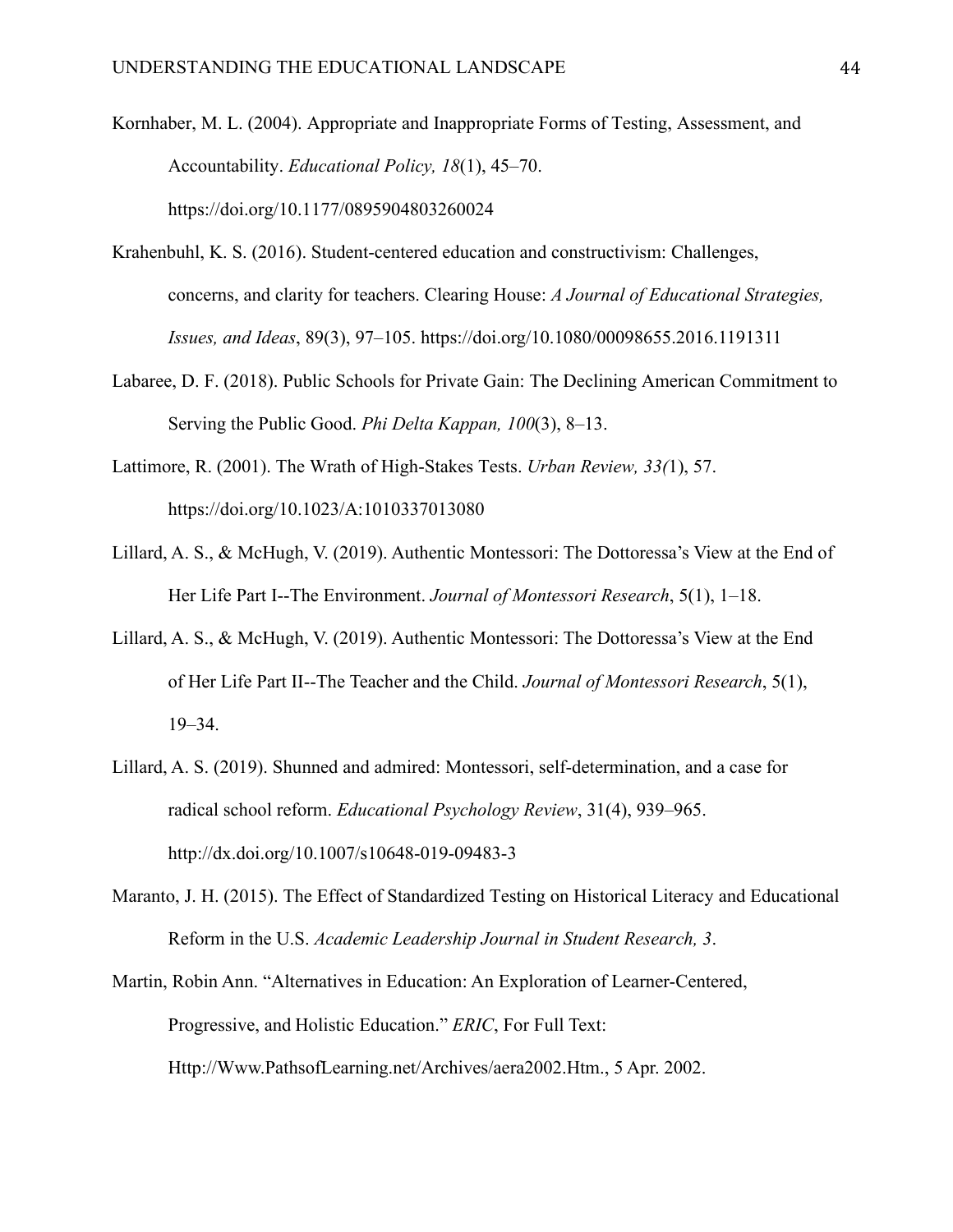Mawdsley, R. D. (2002). Values orientation in American public schools. *Education & the Law, 14*(1/2), 77–82.<https://doi-org.seu.idm.oclc.org/10.1080/09539960220149182>

Miller, R. (2004). Nourishing the spiritual embryo. *Encounter*, 17(2), 14–21.

- Miranda Jr., J. (2011). Constructivism in the non-traditional system of education. *Philippiniana Sacra,* 46(137), 313–344.
- Mulcahy, D. E., & Irwin, J. (2008). The Standardized Curriculum and Delocalization: Obstacles to Critical Pedagogy. *Radical History Review, 102*, 201–213. https://doi.org/10.1215/01636545-2008-024
- Paige, R. (2010). Beyond student-centered instruction: A model for teaching learning-to-learn strategies. *International Journal of Interdisciplinary Social Sciences*, 5(5), 299–307. https://doi.org/10.18848/1833-1882/CGP/v05i05/51733
- Potts, A. (2007). New Education, progressive education and the counter culture. *Journal of Educational Administration and History*, 39(2), 145–159.
- Raver, S. A. (1989). American Public School Ideologies: A Need for Reform? *Education, 110*(2), 209.
- Reese, W. J. (2007). Why Americans Love to Reform the Public Schools. *Educational Horizons,* 85(4), 217–231.
- Saltofte, M. (2013). Challenging institutional conventions and forming a voice through creativity. *Thinking Skills and Creativity*, 10, 143-151. http://dx.doi.org/10.1016/j.tsc.2013.07.007
- Shankland, Rebecca. "Student Adjustment to Higher Education: the Role of Alternative Educational Pathways in Coping with the Demands of Student Life." *Higher Education*, Springer Netherlands, 1 Jan. 1994, link.springer.com/article/10.1007/s10734-009-9252-7.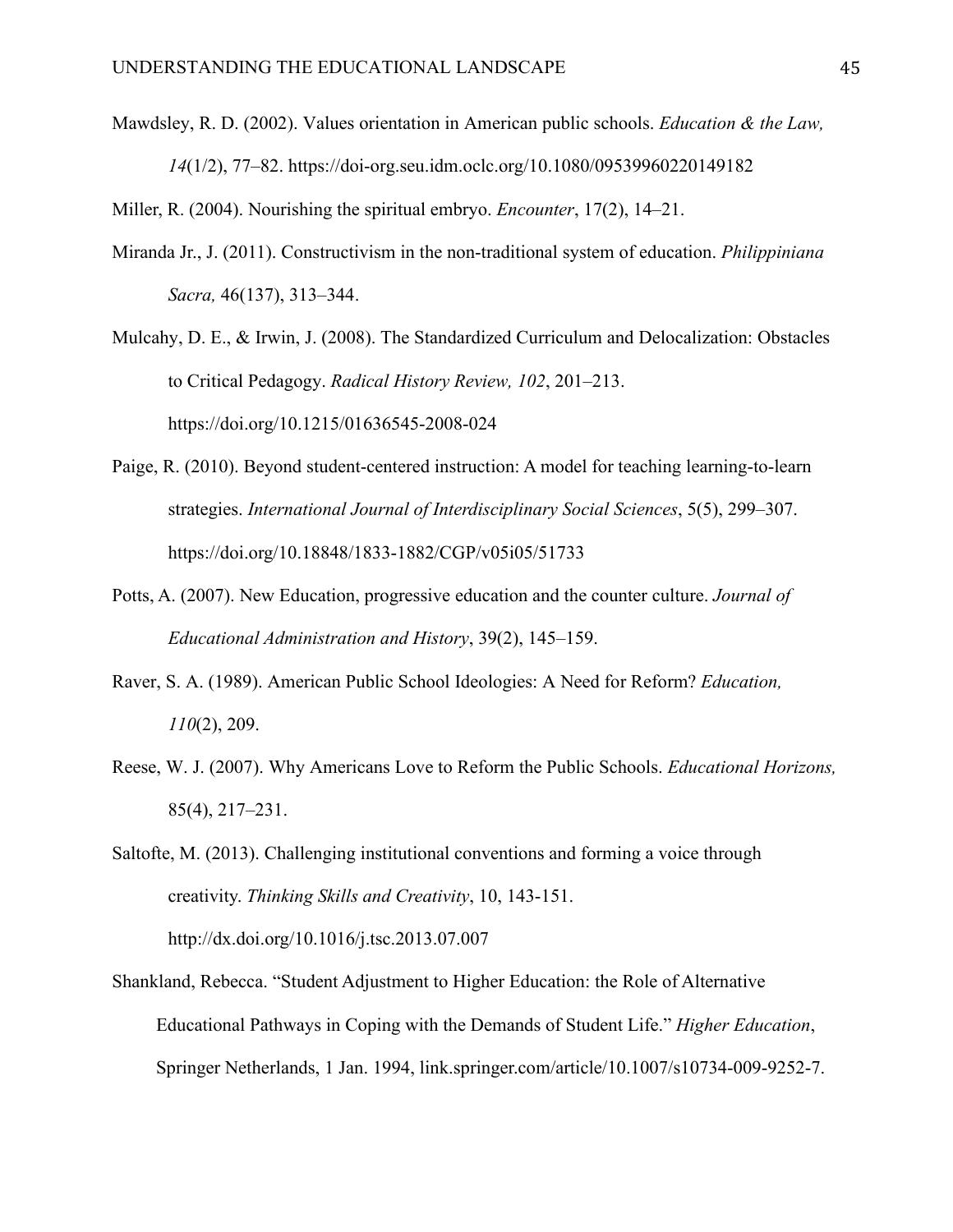- Shepard, L. A., & amp; Dougherty, K. C. (1991, March 31). Effects of high-stakes testing on instruction. ERIC. Retrieved October 30, 2021, from https://eric.ed.gov/?id=eD337468.
- Suissa, J. (2016). Reflections on the "counter" in educational counterpublics. *Educational Theory*, 66(6), 769–786. doi:10.1111/edth.12216
- Ultanir, E. (2012). An epistemological glance at the constructivist approach: Constructivist learning in Dewey, Piaget, and Montessori. *International Journal of Instruction*, 5(2), 195–212.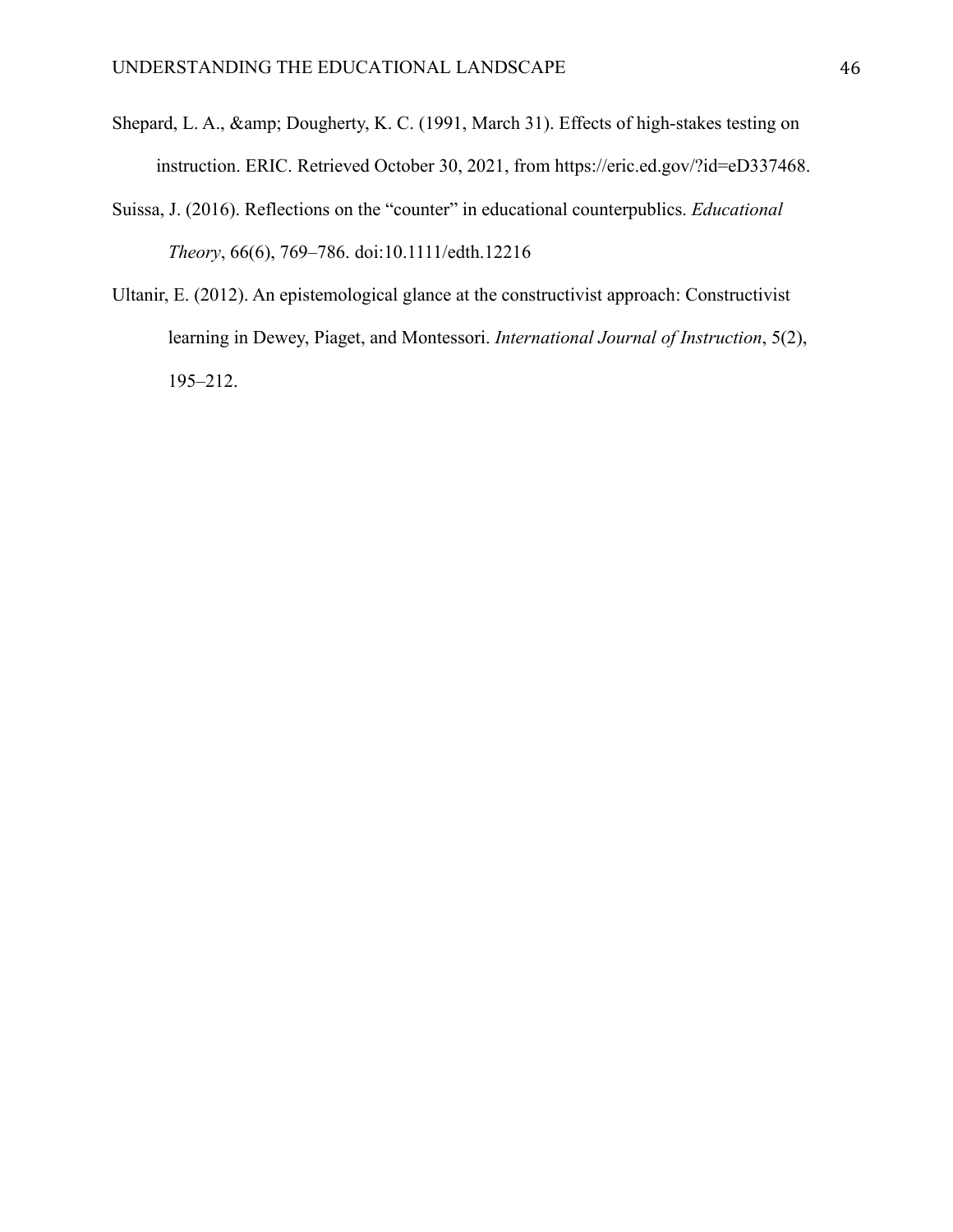# **Appendices**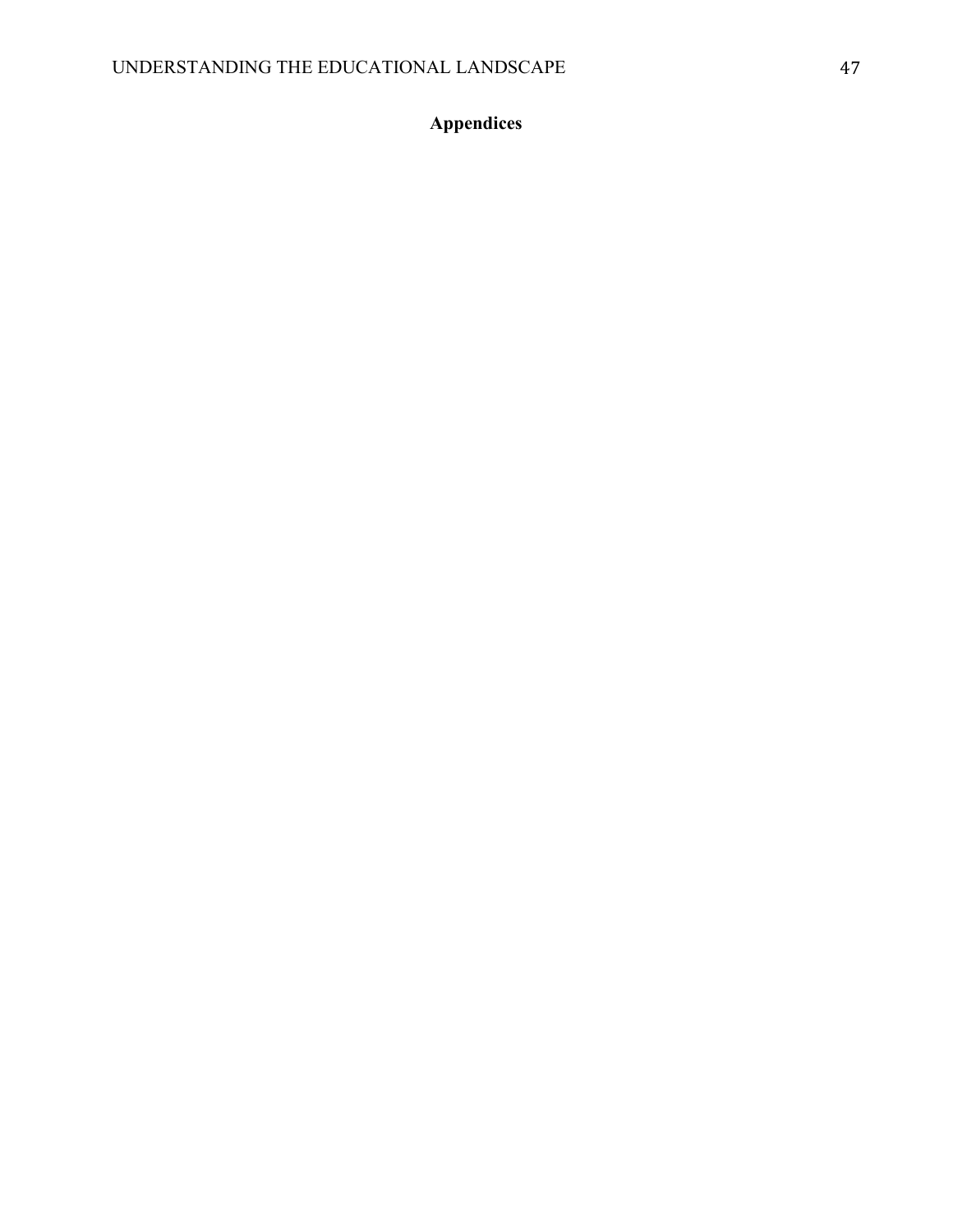## **Appendix A: Participant Consent Form**

**PROJECT TITLE:** Understanding the Educational Landscape: A Comparative Study of Public, Alternative, and Montessori Models

#### **INVESTIGATORS:**

| James Anderson, Ph.D.                                 | Elizabeth Dykens                  |  |
|-------------------------------------------------------|-----------------------------------|--|
| Dean   College of Education   Southeastern University | Student   Southeastern University |  |

**PURPOSE:** This research aims to assess the importance of alternative educational models to determine whether they may address the criticisms of the public school system and improve a child's educational outcomes.

**PROCEDURES:** Each participant will be asked open-ended questions regarding their educational experiences and convictions. The semi-structured interviews, which will take roughly 45 minutes each, will gather teachers' perspectives on the purposes of education, the effectiveness of the systems in which they work, how children learn, and the implicit philosophies that back their pedagogy. The interviews will be audio recorded. The sampling population will be teachers who have been working in the profession for at least five years and who work in either public schools, Montessori schools, or in other alternative schools. Teachers will be selected from the Polk, Duval, and St. John's counties.

**RISKS OF PARTICIPATIONS:** There are no known risks associated with this project which are greater than those ordinarily encountered in daily life.

**BENEFITS OF PARTICIPATION:** There is no personal benefit to participation in this study; however, the resulting research and analysis may benefit society by offering up new voices within the sphere of education.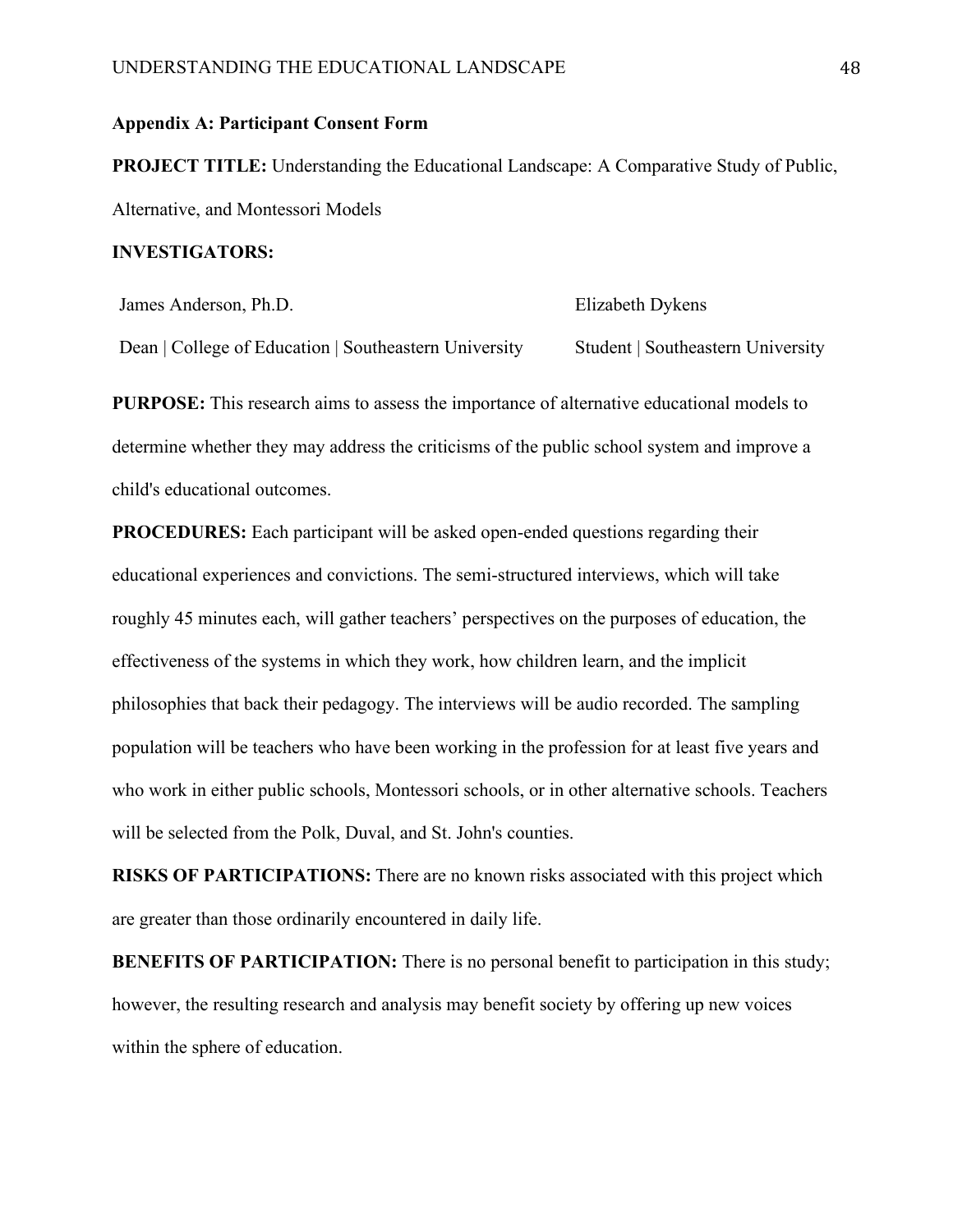**CONFIDENTIALITY:** The records of this study will be kept private. Any written results will not include information that will identify you. Printed research records will be safeguarded in the researchers' offices, behind locked doors. Electronic research records will be stored on a password-protected computer in a locked office and only researchers and individuals responsible for research oversight will have access to the records. Audio recordings will be transcribed and destroyed within one week of the interview. All data will be destroyed five years after the study has been completed.

**COMPENSATION:** There is no compensation associated with this study.

**CONTACTS:** You may contact any of the researchers at the following phone numbers, should you desire to discuss your participation in the study and/or request information about the results of the study:

| James Anderson, Ph.D. | Elizabeth Dykens |  |
|-----------------------|------------------|--|
| 863-667-5366          | 904-347-3906     |  |

## **PARTICIPANT RIGHTS:**

I understand that my participation is voluntary, that there is no penalty for refusal to participate, and that I am free to withdraw my consent and participation in this project at any time, without penalty.

## **CONSENT DOCUMENTATION:**

I have been fully informed about the procedures listed here. I am aware of what I will be asked to do and of the benefits of my participation. I also understand the following statements:

I affirm that I am 18 years of age or older.

I have read and fully understand this consent form. I sign it freely and voluntarily. A copy of this form will be given to me. I hereby give permission for my participation in this study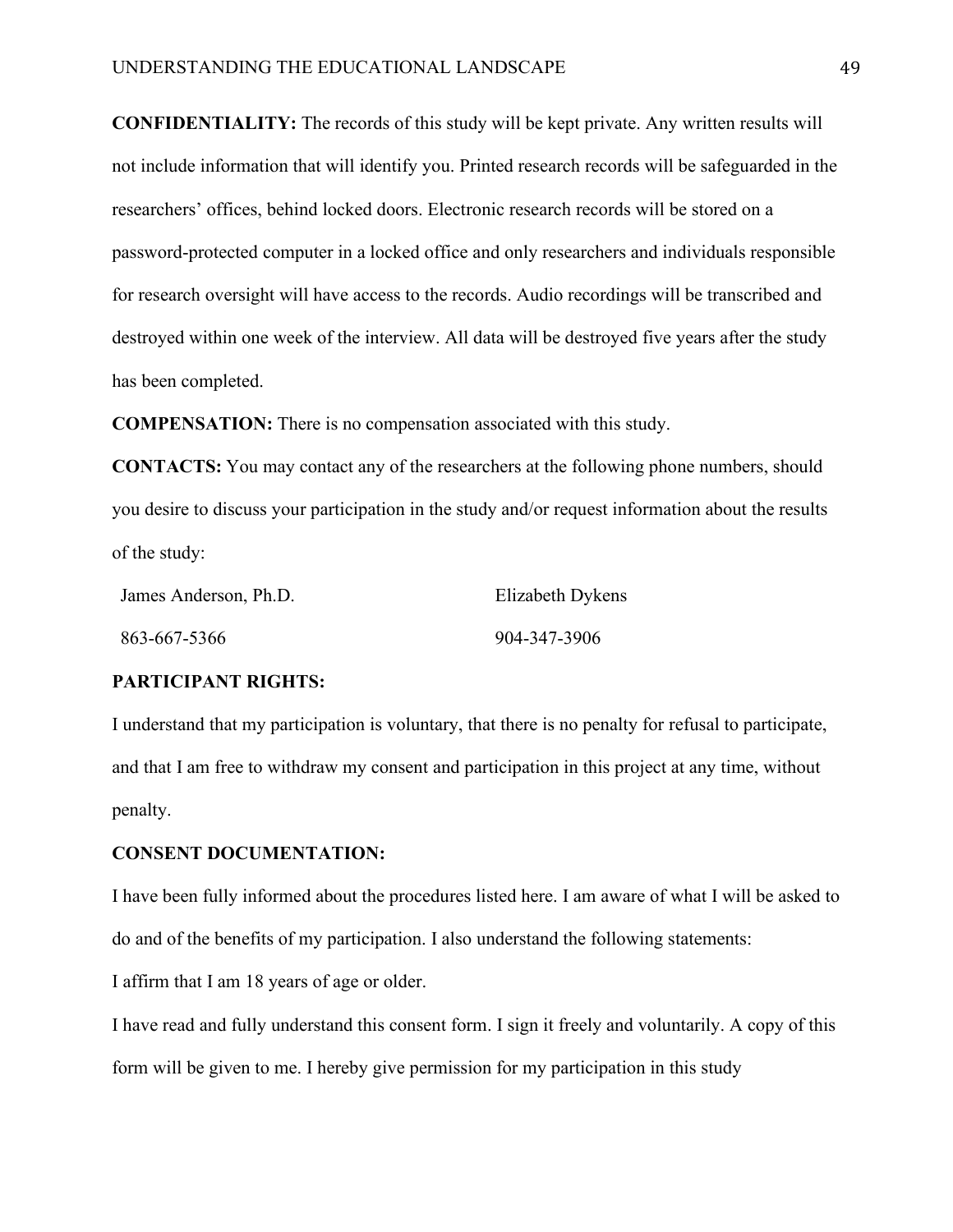## **Appendix B: Initial Contact Email**

Subject: Research Interview Request

Good afternoon,

My name is Elizabeth Dykens and I am a student at Southeastern University pursuing a degree in secondary English education. As a member of the School of Honors, I am writing a thesis and gathering research on alternative education. Having witnessed and participated in various educational models throughout the years, I am passionate about this topic and hope to demonstrate the relevance and significance of educational alternatives in the public sphere. How might they address the criticisms of the public school system? How might they reshape teaching pedagogy and the purposes of education? How do alternative learning environments and philosophies align with a child's nature?

As part of this research, I am conducting semi-structured interviews of public school teachers, Montessori teachers, and teachers of other alternative models. I would love to hear about your experience and ask a few questions about the school system in which you work or have worked. If you decide to participate in this study, your name and any personal identifiers will be kept confidential.

I will work around your schedule to find a time to meet in person, and if that is not possible, we can always speak over Zoom or a phone call. Additionally, I have attached a consent form which participants will have to sign.  $\frac{1}{2}$ 

Please let me know if you are interested!

Thank you for your time and consideration,

Elizabeth Dykens

904-347-3906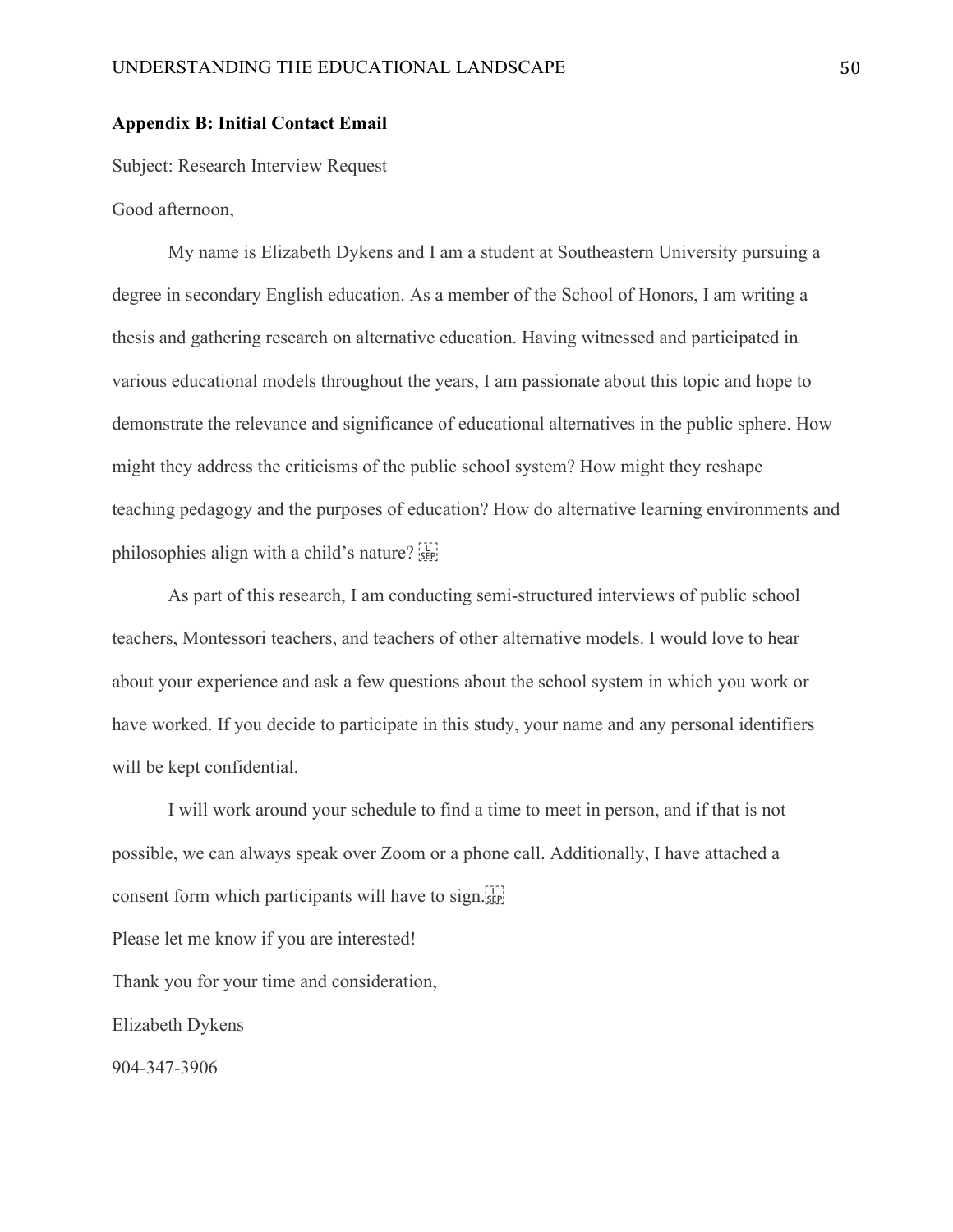## **Appendix C: Interview Questions**

## **Setting the Stage**

- 1. What is the purpose of education?
- 2. Do you think that there are ambiguities and/or presuppositions surrounding the purpose of education? If so, what are these?
- 3. Do you think that the purposes of education have changed over time in our society? What shifts do you perceive?
- 4. Do you perceive deficiencies within your system or other current systems of education? If so, what are the three most pervasive issues you have encountered or currently encounter? Where do these issues stem from?
- 5. Do you think there is a need for alternative models of education? If yes, why?

## **The Teacher's Methods and Influence**

- 6. Do you consciously hold to a particular pedagogy or philosophy of teaching? If so, please describe it.
- 7. Does your educational system and pedagogy reflect a view of human nature? If so, how does your system/teaching correlate with human nature?
- 8. In your educational system, how much freedom does the child have to drive his/her own learning? On a scale from 1 to 10, how would you rate the level of the student's freedom of choice? (Do you perceive this as a pitfall? Deviate if it leads to a "no freedom" answer.)
- 9. How much self-efficacy, or personal control, do you have in determining the learning process? If you feel like you lack control, or vice versa, provide examples. On a scale from 1 to 10, how would you rate the level of your control?

#### **The Learning Environment**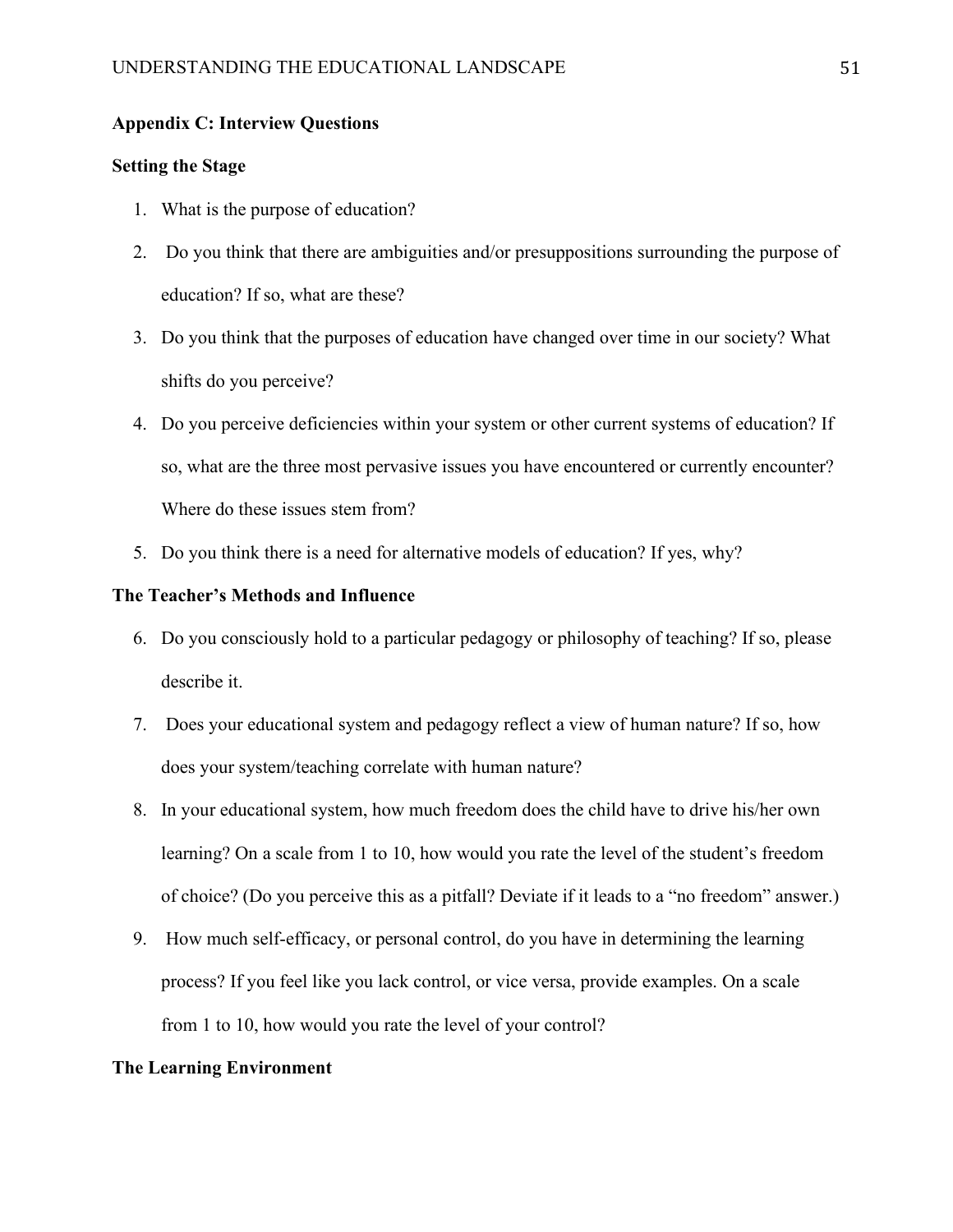- 10. On a scale from 1 to 10, how effective is your school at providing impactful educational experiences and fostering learning? Explain your reasoning behind this score. Additionally, please share specific examples of effective educational experiences.
- 11. On a scale from 1 to 10, how well does your school foster holistic learning that is affective, experiential, and lasting? Please explain your position.
- 12. Does your learning environment allow students to learn at an individualized pace? How structured is the process and pace of learning?

## **The Curriculum**

- 13. How do you perceive knowledge? Choose all that apply.
	- a. Relayed/imparted from an objective source
	- b. Self-realized from an objective source
	- c. Constructed from existing mental schemata
	- d. Relative and subjective to individual experience
	- e. Other (Please explain.)
- 14. What factors political, philosophical, economical, etc. most strongly influence the curricular design of your system?
- 15. Considering the idea of "decentering the teacher," and "the teacher as facilitator," how much room does your curriculum give for the students? Do students interact with knowledge in a dependent or independent way?

## **The Students**

- 16. What markers would indicate a student's success (in classroom, in future educational endeavors, and life)? How well does your school prepare students for life, and why?
- 17. Do you think that students who leave your system of education come out with strong self-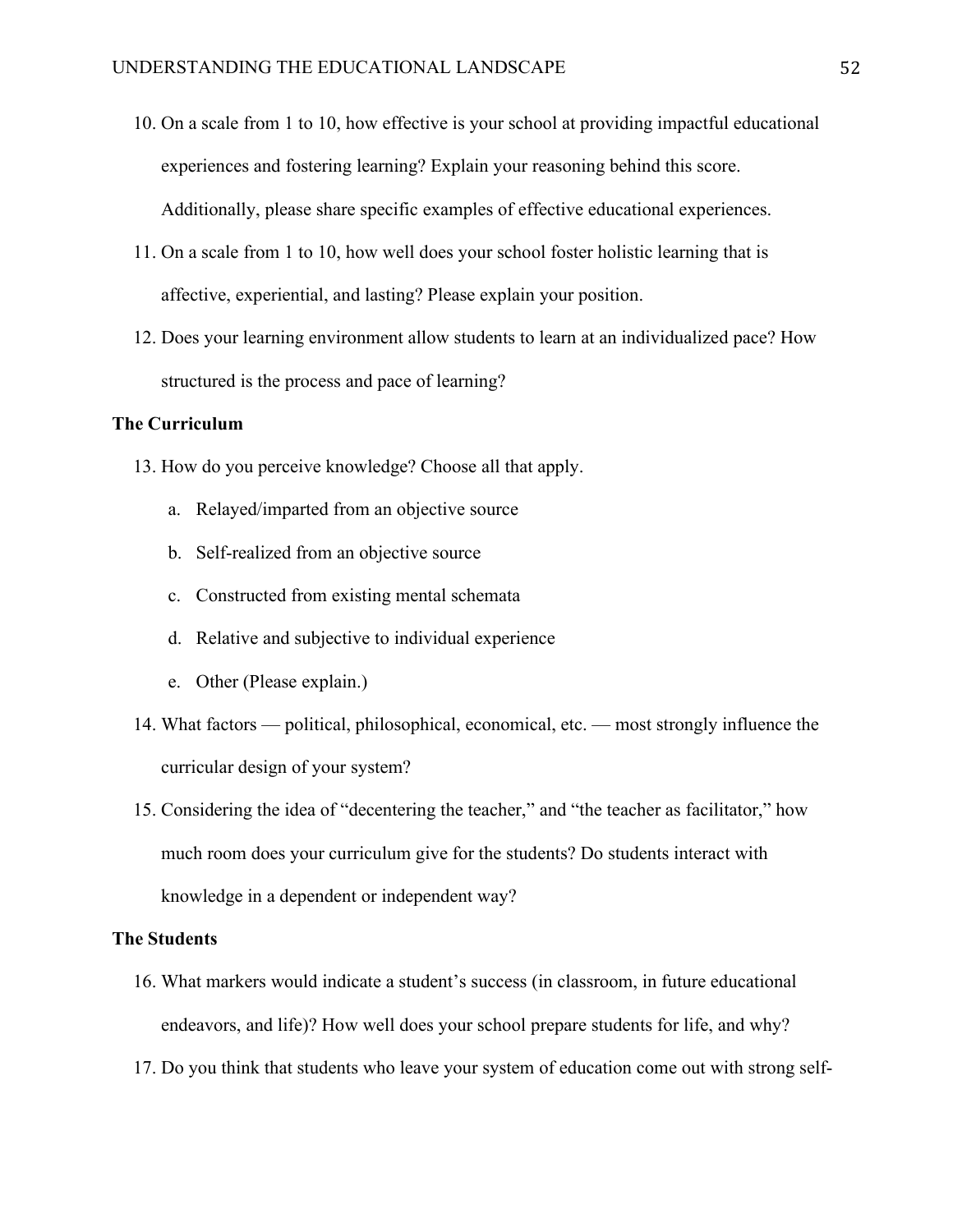efficacy (referring to a student's confidence in his ability to control his behavior, actions, and the corresponding outcomes)? On a scale from 1 to 10, how well does your learning environment foster self-efficacy?

18. Do you think that students who leave your system of education come out as deep, creative thinkers? On a scale from 1 to 10, how well are they able to devise original and rational solutions to issues?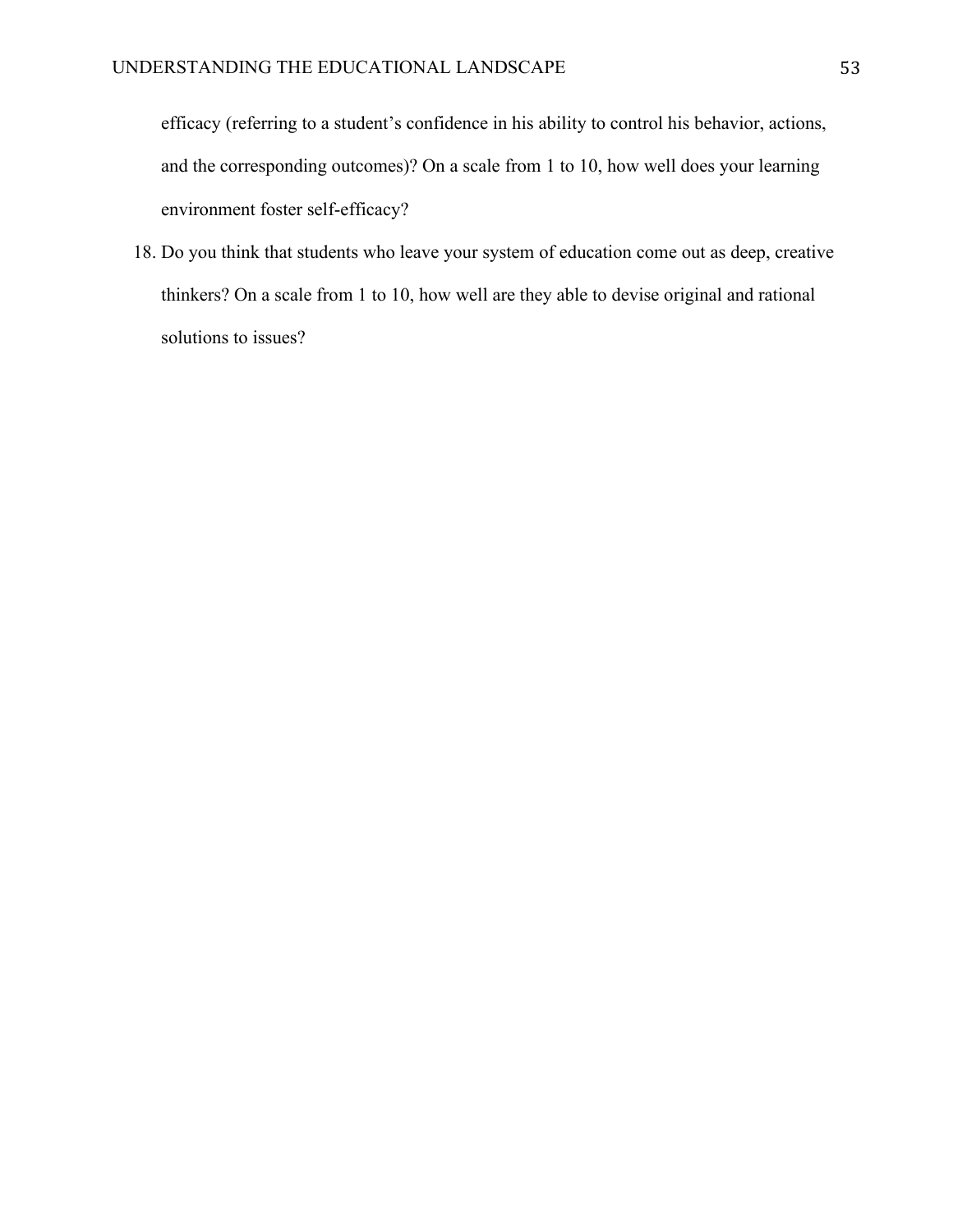# **Appendix D: Public School Teacher Interview Transcripts**

#### *Public School Teacher #1 Interview*

Dykens: What do you think the purpose of education is?

Public School Teacher #1: I think the purpose of education is to teach students to think for themselves. We're giving them content, but at the end of the day, I think the purpose is not to teach them content, but to get them to think about things, to be able to take what they're learning, the content that they're learning, and apply it.

Dykens: Do you think that there are ambiguities and/or presuppositions surrounding the purpose of education? If so, what would these be?

Public School Teacher #1: I think there's a lot of ambiguity in the sense that everyone is going to have their own perception of the purpose of education, depending on their background, maybe even their specific content that they teach.

Dykens: Do you think that the purposes of education have changed over time in our society? What shifts have you perceived?

Public School Teacher #1: I definitely think it's changed, but I think the foundation, or the purpose is still the same — to teach the kids, to get them to think on their own, to prepare them for their future. But I think that perception of it has changed, due to a lack of parent involvement. Parents don't see school as an opportunity for their child to learn and get prepared for a certain life. It feels like it's a babysitting opportunity. It's like this thing that they don't have to do. I think the purpose of education has not shifted that much, but the perception has.

Dykens: And so you would say that parental involvement has decreased?

Public School Teacher #1: Oh, I've been teaching my eighth year and even since my first year of teaching it's unbelievable. I'm in an elementary school now; I previously taught high school.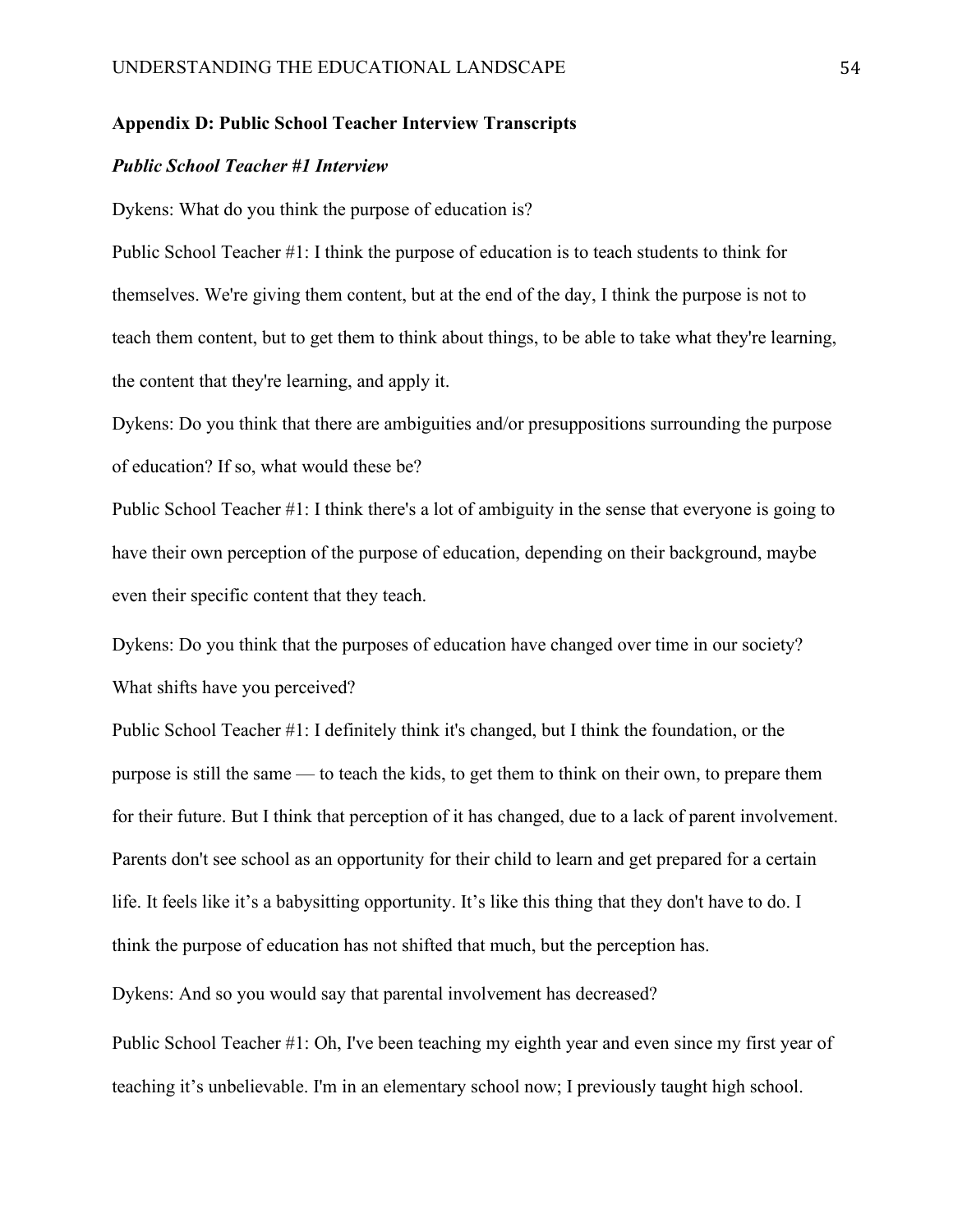And even at an elementary level, where you would think parent involvement is typically at its height, it is not anymore.

Dykens: Do you perceive deficiencies within your system or other current systems of education? What are the three most pervasive issues you have encountered or currently encounter, and then where do these issues stem from?

Public School Teacher #1: I think parent involvement is the biggest deficiency in schools. I think schools who have high involvement typically have better (not smarter) students who just learn better because there's somebody holding them accountable to it. I think a lot of that can be impacted by the community and the way that our communities are set up. The school I'm at now, ----------, even if our school didn't qualify for 100% free and reduced lunch, 99% of our kids already qualify for it. So naturally, low income schools typically go hand-in-hand with lack of parent involvement. But if you look at the placement of our school, it's systemic. It's somewhat deeper than just the lack of parent involvement. I also think that public perception of teachers has become extremely deficient because the public perception is a lot more negative. It's not like a teacher is like honored and respected like they once were. And I think that impacts the type of money that gets spent on education. But then again, I also think that decision-makers aren't being held accountable for how they're spending the money that they're given. Dykens: Do you think there is a need for alternative models of education?

Public School Teacher #1: Yes. I think students deserve it. Not all students learn in the same model. The more diversity we have in the way that the information presented, the better chance we have of more students being successful in school and then, in turn, being able to become a productive adult in society. And so whether it's the Montessori method or online learning, even other models… [inaudible]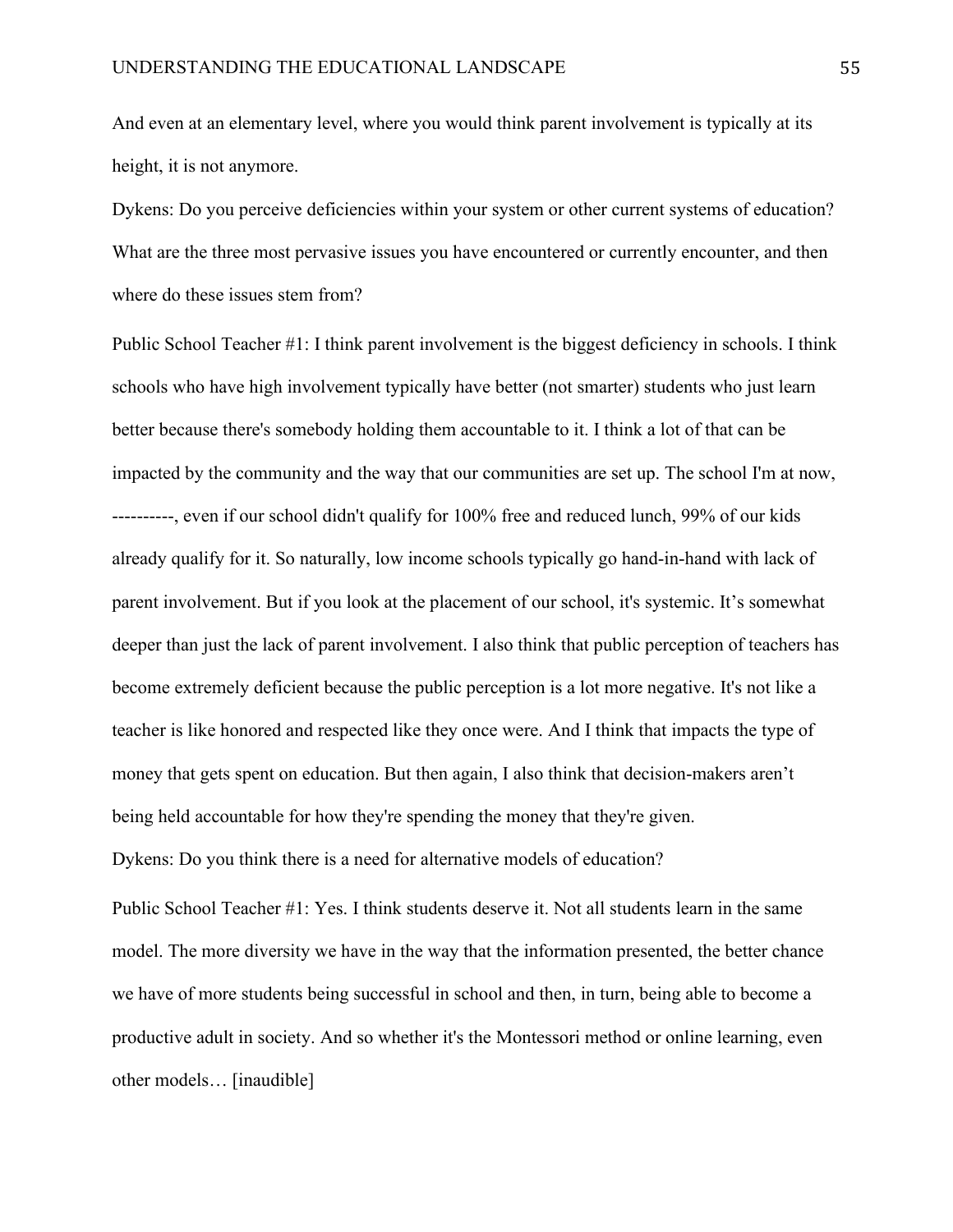Dykens: Do you consciously hold to a particular pedagogy or philosophy of teaching? If so, please describe it.

Public School Teacher #1: Hmm, probably collaborative, like getting students to work together. More often I think students benefit from (especially this year) the social aspects of collaborative learning and getting them up and out of their seats and forcing them to use each other, than using their teacher. I think it's really valuable and it can be really beneficial for them when they learn how to solve issues together, as opposed to always having to go to who's in charge.

Dykens: Does your educational system and pedagogy reflect a view of human nature? And if so, how does your system or teaching correlate with human nature?

Public School Teacher #1: Yeah, I think human nature is to group together with like-people. And for me, I would use ability grouping, so it wasn't that the lower kids were always relying on the one person in their group who always had the answers. The kids who have a higher ability, they're being pushed by others who also have a high ability. And so rather than, "They're getting held back and this other person isn't learning," they're able to grow, they're able to grow from one another. I think it's human nature to get together with people who are similar to you. Dykens: In your educational system, how much freedom does the child have to drive his or her own learning? On a scale from one to 10, how would you rate the level of the students' freedom of choice?

Public School Teacher #1: In our school, they have very few choices. As far as them driving their own learning, the idea would be you want them to drive their own learning because you want them to take ownership of it, but it does not happen. Like their freedom of choice, they don't have any. They get to do what's in front of them. Some teachers may use a menu — you could do "this task" before "this task," but you're still going to end up doing those tasks.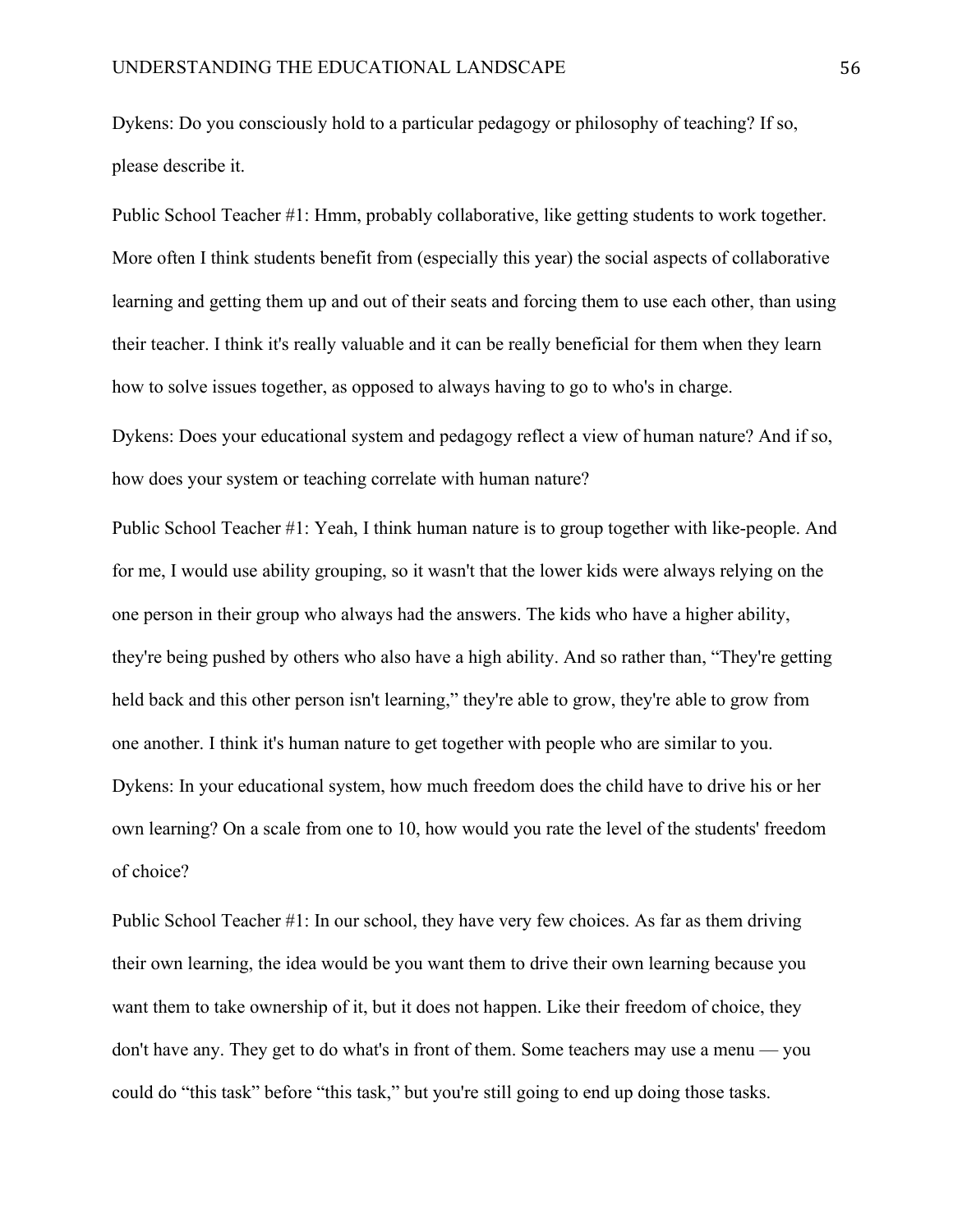Dykens: How much self-efficacy or personal control do you have in determining the learning process? If you feel like you lack control, or vice versa, provide an example.

Public School Teacher #1: In Polk County, they send out learning maps that we are expected to use. They give us our curriculum; they give us the content. My freedom comes in how I teach it. I'm still going to teach it in the way that reflects my personality, but I'm going to have to use what the county gives me, even if I don't like it. Every school I've ever worked at, they've given me what I'm expected to use. Like at our school here, we use Reading Wonders, and next year they just adopted a new curriculum and it's called Florida Wonders. Same company, new curriculum. And our teachers, they don't have a choice. That's what they will use.

Dykens: Have you ever felt constrained by that?

Public School Teacher #1: No, because I think that it's beneficial. I don't have to create all of these things, so I can focus on figuring out where my kids' real deficiencies are. If I was having to create their assignments and create their content and pull their content, I would have no time to figure out where my kids are actually at. All of my time would be spent in creating the things as opposed to using what's given to me and being able to use them the best way that I can. So, not everybody shares that opinion. But the truth is, you can make the biggest impact when you know where your students are struggling.

Dykens: On a scale from one to 10, how effective is your school at providing impactful educational experiences and fostering learning? Explain the reasoning behind your score. Public School Teacher #1: We're in an interesting situation because we are at a failing school; we're a turnaround school. I would like to think that we're fostering great learning, but at this point we're just trying to make sure we're open next year.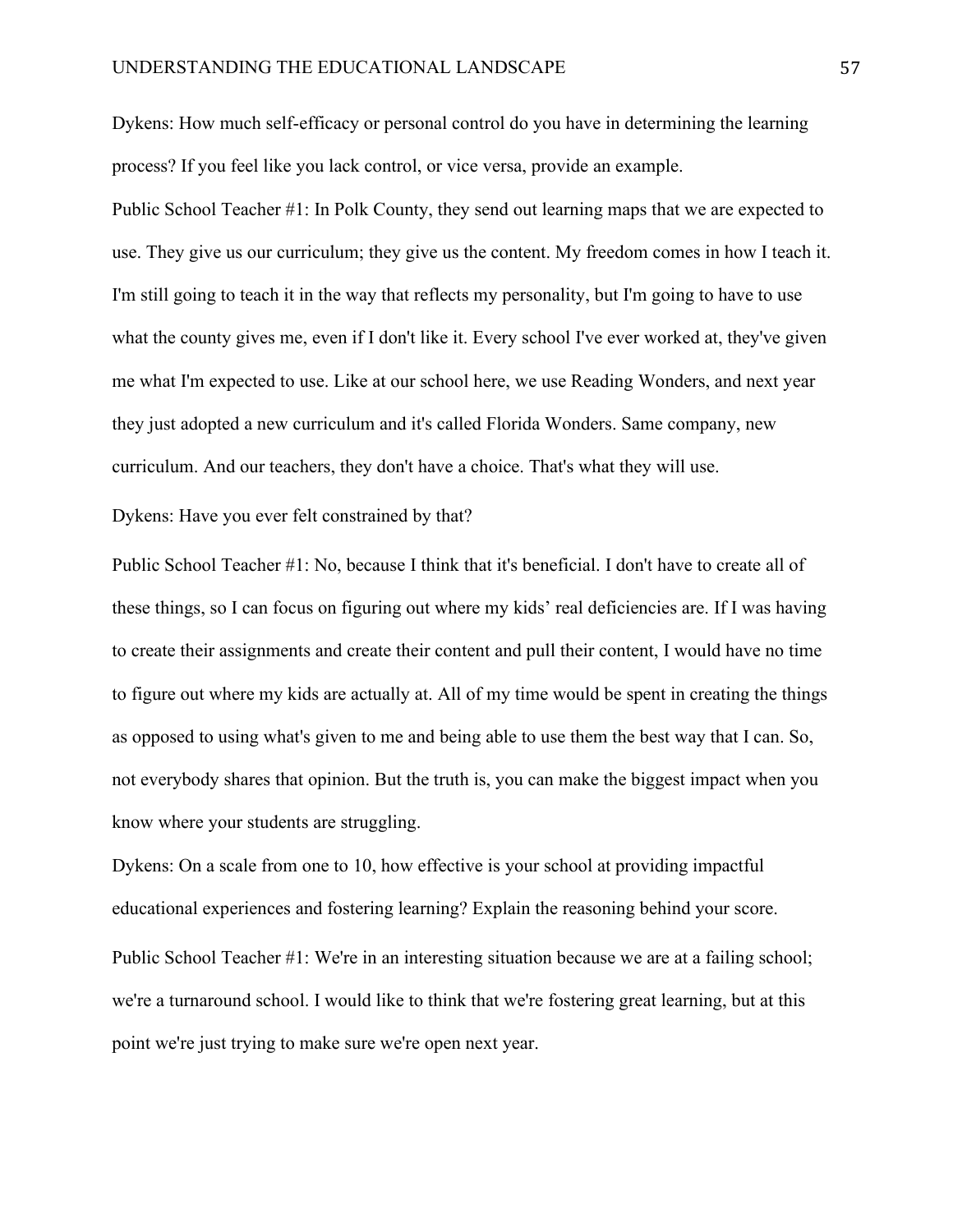Dykens: Would you have an example of an effective educational experience that you've witnessed or facilitated?

Public School Teacher #1: We have really awesome teachers who try to fit in project-based learning. Our ESE resource teacher… has done many escape rooms with her kids and they just create really fun opportunities for them to learn things that they need to learn. Our third grade team just did a huge science project, but they wove it into their reading time. We have fantastic teachers. At the end of the day we still have to be open next year.

Dykens: Does your learning environment allow students to learn at an individualized pace? How structured is the process and pace of learning?

Public School Teacher #1: We use pull-out groups a lot, especially getting ready for testing. We've pulled their progress monitoring scores and looked at their individual standards that they need. And so we're working through that before and after testing.

Dykens: How would you perceive knowledge?

Public School Teacher #1: I think it's relative and subjective to individual experience. You can have a student who's brilliant and who has the capability of doing and learning anything, and they just choose not to do it. And you could have a student who wants it so bad and just can't, because of their deficiencies, or because of other factors in their life, in their makeup as a student or maybe some deficiencies that they had as a baby or whatever.

Dykens: What factors — political, philosophical, economical, etc. — most strongly influence the curricular design of your system?

Public School Teacher #1: I guess it would be political. The district chooses what curriculum they're going to use and it has to be approved by the state, and then it gets sent out. That's the thing here for math and for ELA.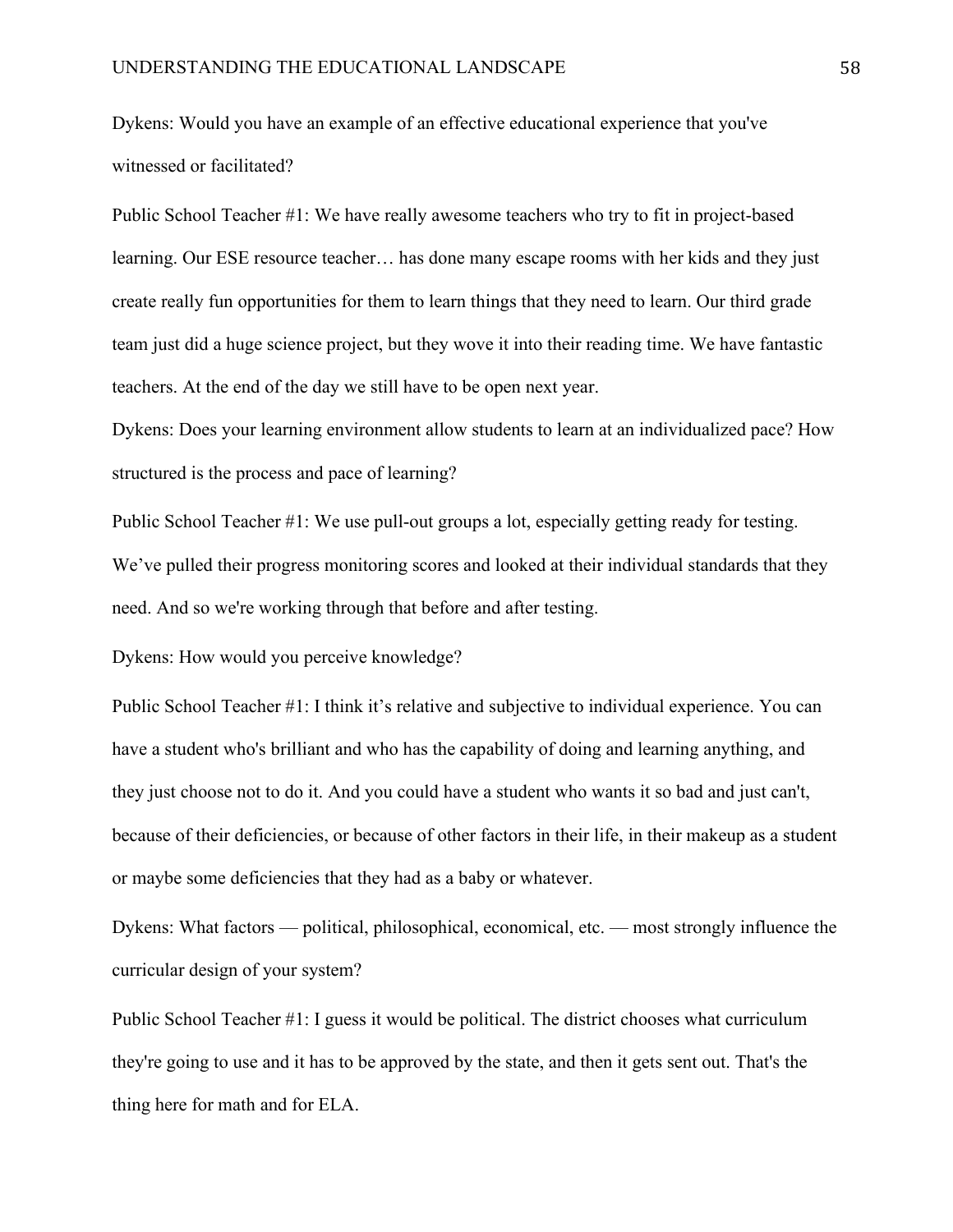Dykens: Considering the idea of de-centering the teacher, or the teacher as facilitator, how much room does your curriculum give for the students? And then do students interact with knowledge in a dependent or independent way?

Public School Teacher #1: Our students are extremely dependent. I think this year more than other years, because they missed basically an entire nine weeks. Where the typical student coming into the fifth grade was like a true fifth grader, our teachers really got a fourth and a half grader... And so where the first semester may be a little more teacher-centered, or even like the first nine weeks, by Christmas, the student should be responsible for their learning at that point. And the teacher is more of a facilitator than rather a teacher, but that didn't happen this year. And I think it's because they missed so much school last year, and even this year with students getting quarantined. Those are things that you can't prevent.

Dykens: What markers would indicate a student's success, either in the classroom, in future educational endeavors, and in life?

Public School Teacher #1: Successful students can critically think and make decisions, being able to pull information from several places and then make a decision. If a student, a person, can do that, then I would consider their education successful. Even if they might not know all the content, and they can do those things, they'll be able to make sound decisions.

Dykens: How well would you say your school prepares students for life?

Public School Teacher #1: In elementary school, I don't think it's there yet. We're getting them ready to go to middle school where they slowly, slowly get those things.

Dykens: Do you think that students who leave your system of education come out with strong self-efficacy (referring to the student's confidence in his ability to control his behavior, actions, and corresponding outcomes)?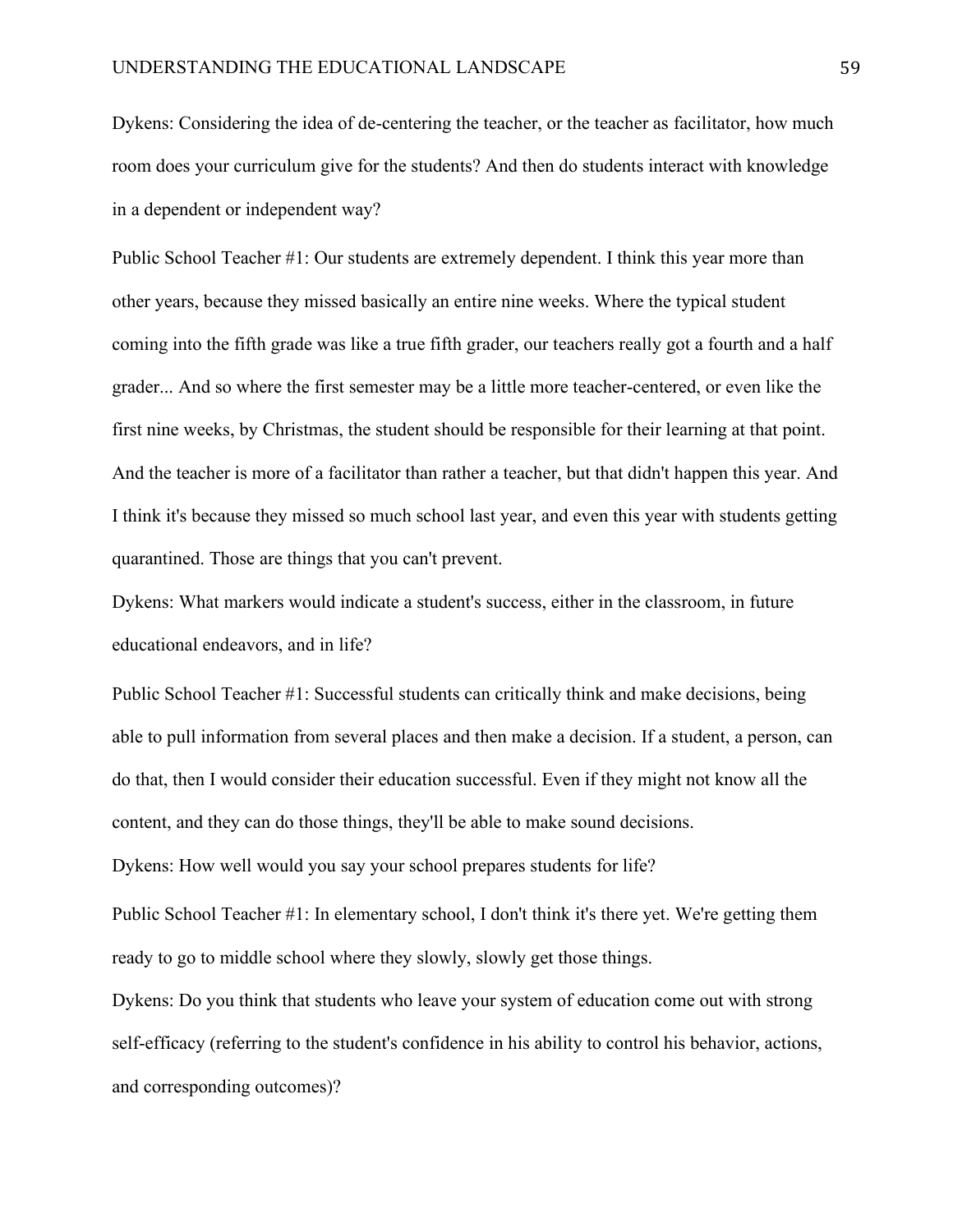Public School Teacher #1: I would like to think that the majority of students do, but not all students. It's going to depend on the individual student. What are they willing to put into it? Dykens: Do you think that students who leave your system of education come out as deep, creative thinkers? On a scale from one to 10, how well are they able to devise original and rational solutions to issues?

Public School Teacher #1: I don't think they can do it well at all. I think there's so much of the system right now that just teaches students what to think and not how to think. So I think it's pretty low, probably like a three, four maybe.

Dykens: What grade in English did you teach?

Public School Teacher #1: Most recently I did ninth grade, but I've done 6th and 12th.

Dykens: How long have you been teaching?

Public School Teacher #1: Really, this is like my ninth year, because I started halfway through Christmas because of when I graduated.

Dykens: Wow. Well, I respect all of your work and what you do.

Public School Teacher #1: I appreciate that. It's rewarding and I wouldn't want to do anything else, but it's exhausting. And sometimes I cry on my way home, but I still believe in what I do.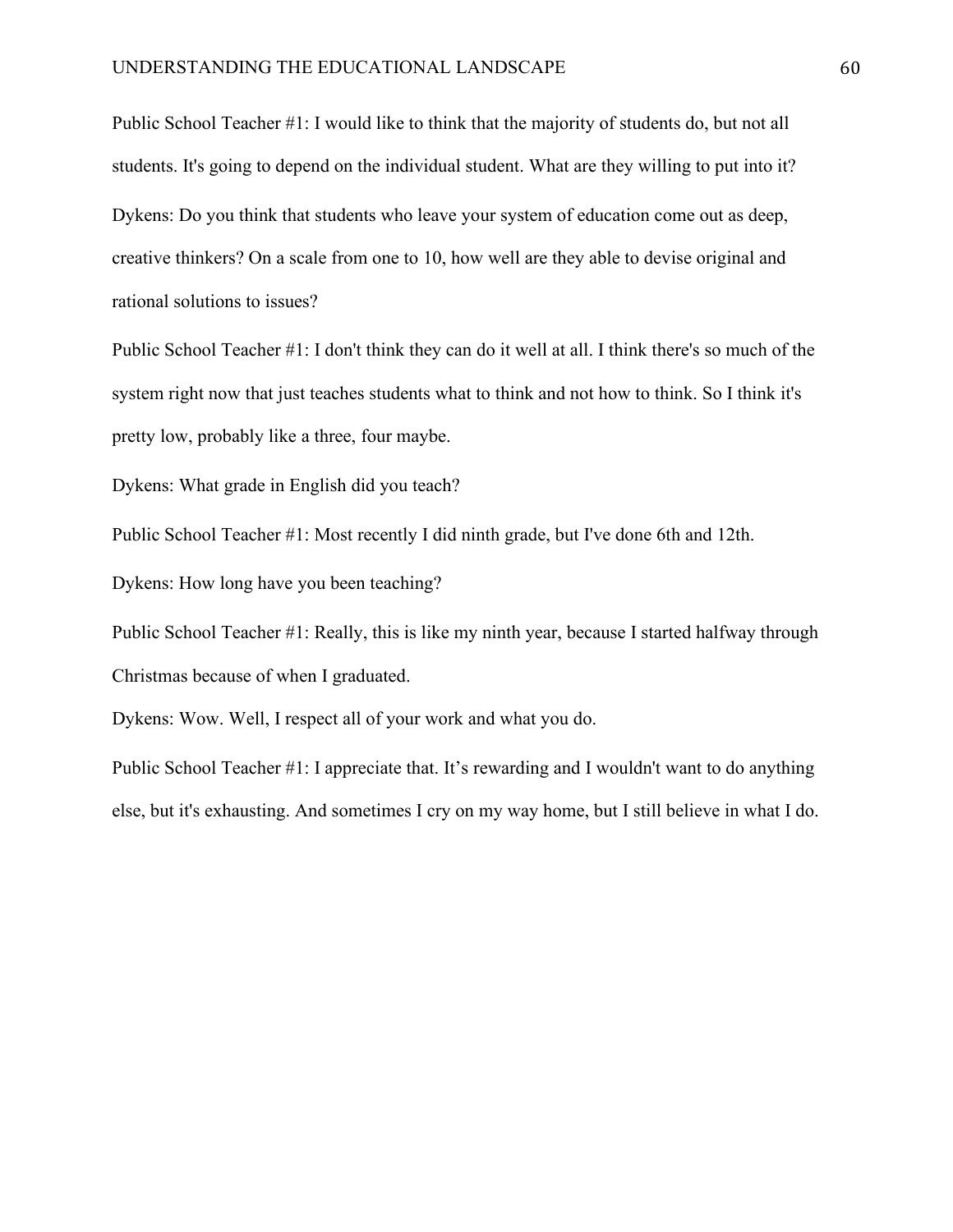#### *Public School Teacher #2 Interview*

#### Dykens: What is the purpose of education?

Public Teacher #2: The underlining purpose hasn't changed and that is to touch the lives of the young in ways beyond just what you learn in a classroom. I'm there [at a school] now, and I don't have to be there. I'm retired, but I feel the calling and that is to make a difference, to be there where the kids nowadays (probably more so now than back in my days), many of them are fatherless and they need that male figure for stabilization. That's the role I try to play the most in that regard.

Dykens: Do you think that there are ambiguities and or presuppositions surrounding the purpose of education? And if so, what are these?

Public Teacher #2: Probably more so now than back then, because culture and the atmosphere, it's less black and white. Whole lot of gray out there nowadays. Sometimes it's like hitting a moving target.

Dykens: Do you think that the purposes of education have changed over time in our society? If so, what shifts have you perceived?

Public Teacher #2: I think so. The purpose in the past, the way I saw it, was "straight-on" education. You need to learn your ABCs, reading, writing, that kind of thing. Nowadays, it goes well beyond that, to touch on all the social aspects, multicultural aspects. All those kinds of things are taken into consideration now.

Dykens: Do you perceive deficiencies within your system or other current systems of education? If so, what are the three most pervasive issues you've encountered or currently encounter?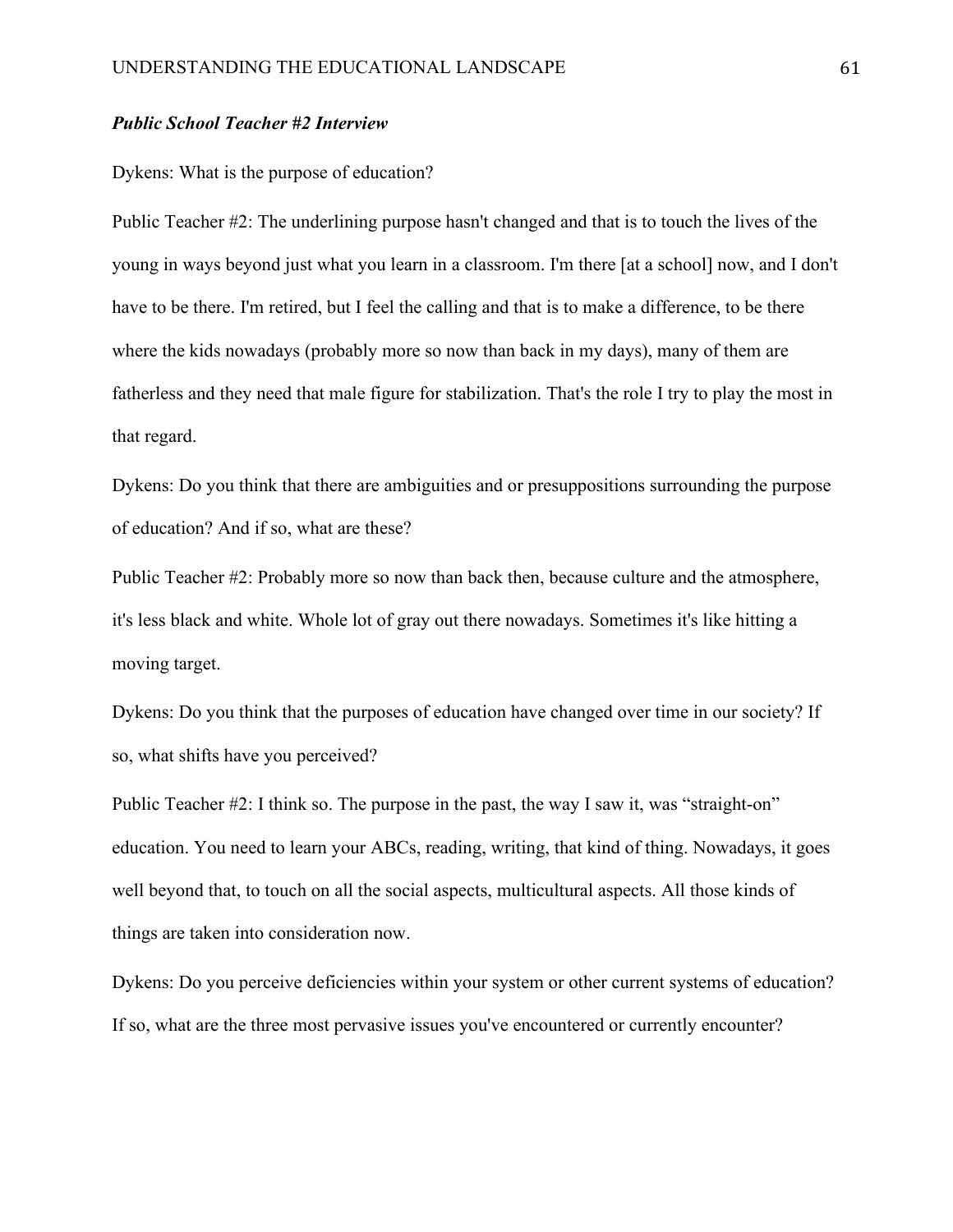Public Teacher #2: The answer is yes. And anytime politics gets involved, that's always an issue because at that point they're no longer looking to the best interest of the child or the parent, or even the teacher for that matter. So that's always number one. Anytime they push a particular agenda, in this case, [shows a teaching guide] culturally responsive teaching. Obviously they have their experts who tell you how you should do things and how you shouldn't do things. And in reality, it never works that way, really. If there was a third one [deficiency]… and I saw this in private school more than public school, the third problem would probably be the parent involvement in the private school. They get too involved, they show up and they'll try to get a teacher fired if they don't like them. Their kids can do no wrong: "They're perfect. We're paying good money. And my son or my daughter says, if you did this or said that, then it must be true." I've seen good teachers actually be shown the door because of stuff like that. Whereas in the public school, on the other hand, it might be the opposite. There's less involvement unless you're in a good school.

Dykens: Do you think there is a need for alternative models of education? And then if so, why? Public Teacher #2: There is because of the wave of multiculturalism for one, and also all the different tests that they have now that can categorize good or bad students, as to why some are the way they are, for example, gifted versus those who might have some other issues going on, emotional type of things. Orange County does have alternate methods to focus on all these different groups to give them, to get them to what it is. They need more than just a general education. They do focus on the specific need. There are a lot of programs out there for that. Dykens: Do you consciously hold to a particular pedagogy or philosophy of teaching? If so, please describe it.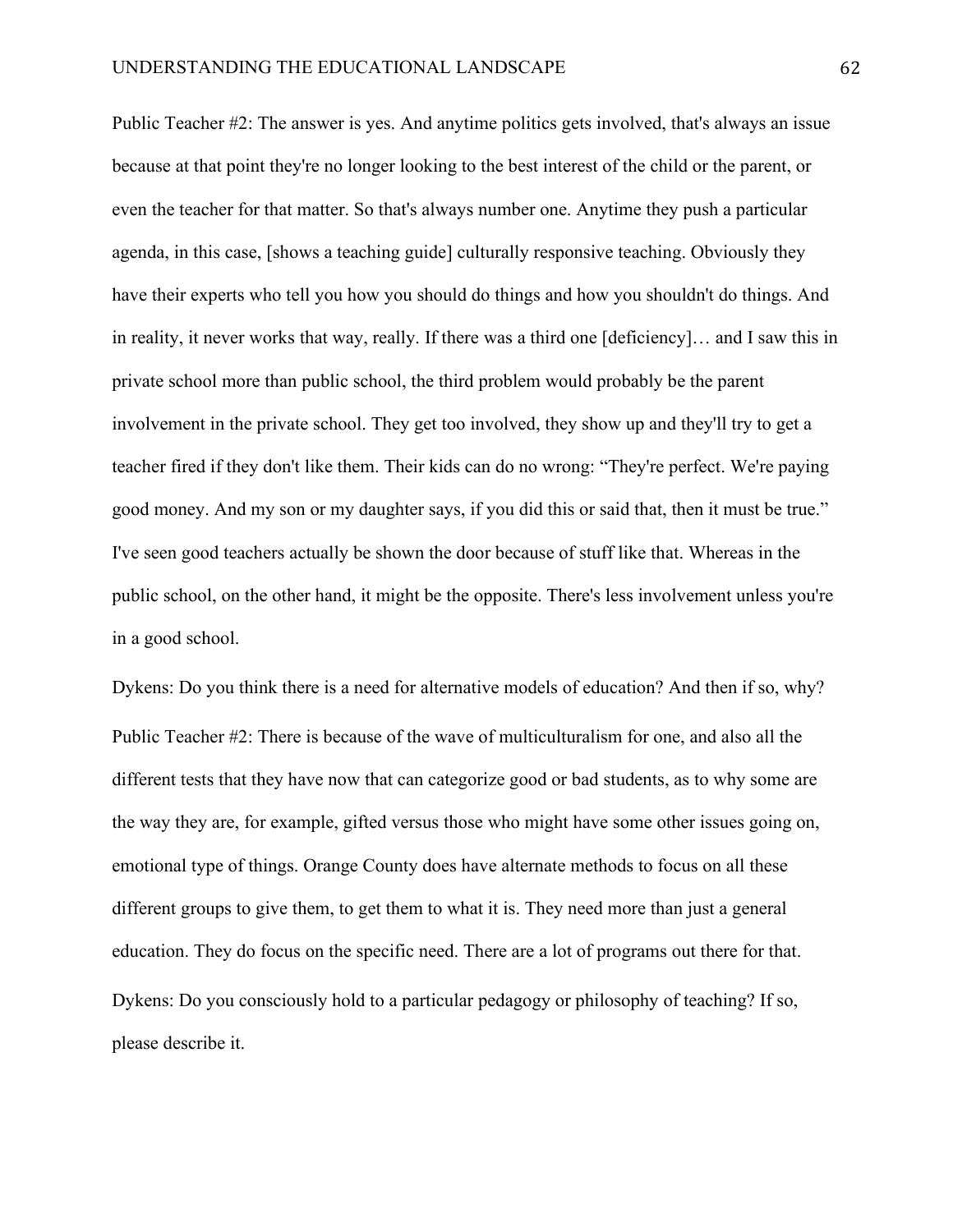Public School Teacher #2: I would say yes, everybody does. So, I would look at it from the human perspective first, the connection you have. You have to be somebody that students can trust. You lead by example, not just what you say.

Dykens: Does your educational system and pedagogy reflect a view of human nature? If so, how does your system or teaching correlate with human nature?

Public School Teacher #2: Yeah. So I pretty much answered the first part already. Yes, definitely. And you give them a little space. I don't push them too much on, "You need to be doing this, and you need to be doing that." I have them doing things that are like… I'm teaching a computer business class and I have them all doing their own business. We've been doing that since the beginning of the year, but in these next three or four weeks, they have to get their business ready and prepared to present before the shark tank.

Dykens: In your educational system, how much freedom does the child have to drive his or her own learning? On a scale from one to 10, how would you rate the rate the level of the student's freedom of choice?

Public School Teacher #2: I think there's, there's both some standard and a little freedom there. There are standard classes they all have to take, through the state mandate. And then as far as electives go, I think Orange County is pretty good about getting some things that are interesting for the age level group. They're really pushing STEM right now in the state. So they're leading the way in that regard, in STEM, especially.

Dykens: How much control do you have in the learning process?

Public School Teacher #2: Well, we pretty much have a hundred percent control of our days. It may depend on the school and who your leader is. With my assistant principal, everything's pretty much hands off… we don't have a computer applications and business curriculum, so you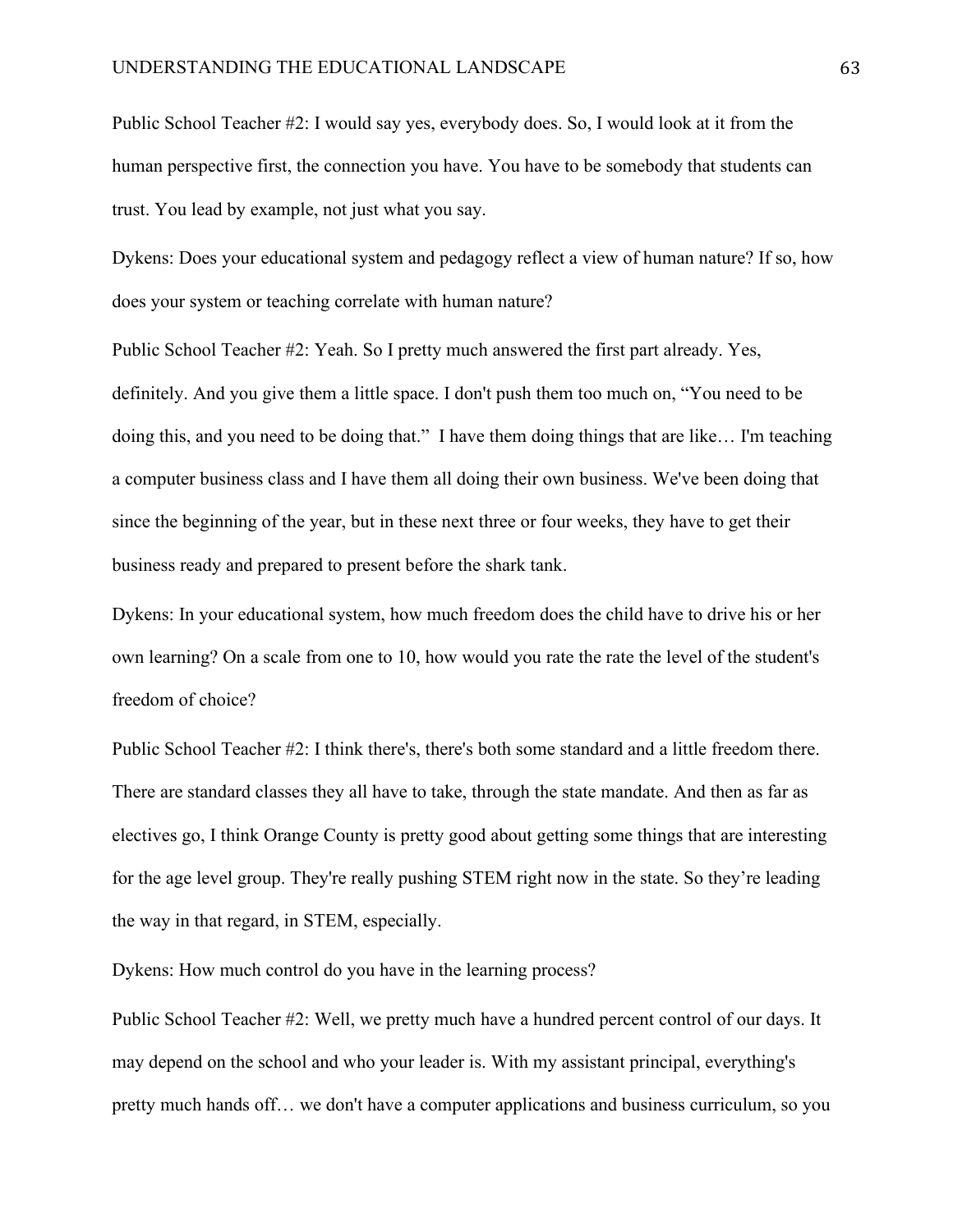make up your own and teach whatever you want to teach and how you want, you just make sure that these objectives get taught. The only thing that disrupts that at all is a test day when they all have to do certain state testing or any other mandates that come down from the state, that's necessary. Other than that, we're pretty much in complete control of our classroom. Dykens: On a scale from one to 10, how effective is your school at providing impactful educational experiences and fostering learning, and then explain the reasoning behind your score. Public Teacher #2: I don't know that anything's ever perfect. So I'll give it a nine. Dykens: And then what would be an example of an effective educational experience? Public Teacher #2: From the school perspective, it's all the extracurricular activities that they have going... And it goes back to the human interaction and trying to reach him and reach her soul more than just her mind, and the things I do with the Mr. ------ Show or, the shark tank, and all that kind of stuff. Those are all above and beyond, just get out of the book type of learning. Dykens: How well does your school foster holistic learning that is affective, experiential, and lasting?

Public School Teacher #2: I've found it to be a hundred percent supportive. And it also depends on the school and the principal.

Dykens: That's awesome. Does your learning environment allow students to learn at an individualized pace and then how structured is the process and pace of learning?

Public School Teacher #2: Yeah, it does. It does allow for it. And a lot of that will depend on the teacher. So there will be a fast track…if you think of it like a train, there's some up there in the front, in the locomotive, and there's some back here in the caboose, you know, but they're all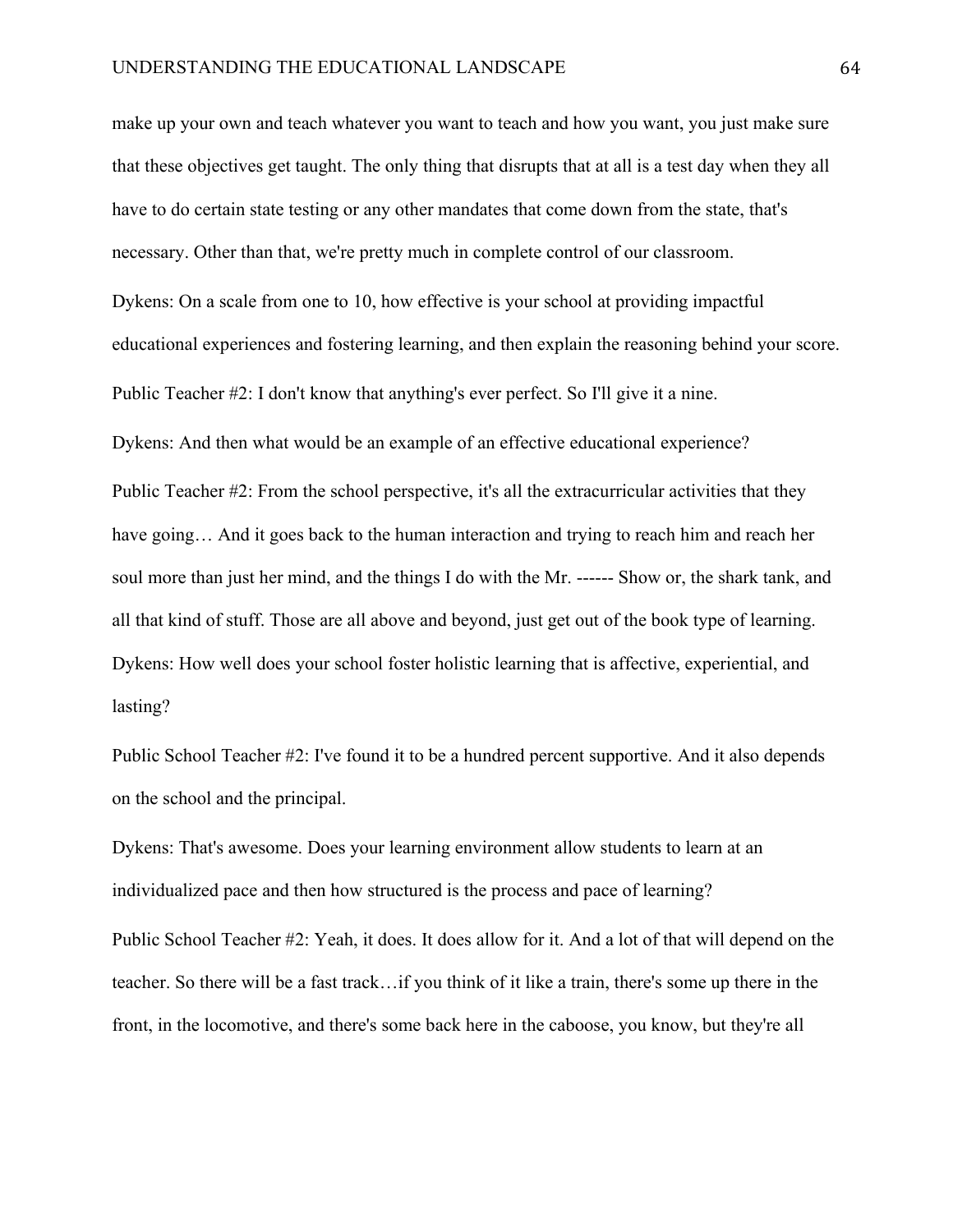connected. They're all in the same track. They're in the same direction. And, for me as a teacher, I have to be somewhere in the middle.

Dykens: How do you perceive knowledge?

Public School Teacher #2: My personal favorite's D.

Dykens: Yeah… And I don't think any teacher has a desire to like negatively impact a student's learning experience.

Public School Teacher #2: I might argue with that. It's not so much that they don't want the student to not learn, it's what they want the student to learn. Like I said, they might push this agenda or they might push that agenda, and in their mind they're teaching the student something very useful and knowledgeable, whether it is or not. It makes the student more biased.

Dykens: What factors — political, philosophical, economical, etc. — most strongly influence the curricular design of your system?

Public School Teacher #2: Probably a little bit of everything. I did mention there is politics involved. So, for example, they gave me a stack of books, right? Several different ones. This book [pointing to one] would be politically motivated. This one [pointing to another] would be more of where you're coming from, your methodology and philosophy of where you're coming from as an educator.

Dykens: Considering the idea of decentering the teacher, or the teacher as facilitator, how much room does your curriculum give for the students? Do students interact with knowledge in a dependent or independent way?

Public School Teacher #2: That'll depend on the course and the teacher. For me, there's no curriculum. I had to start it, so there's a lot of leeway. It was my idea, for example, to come up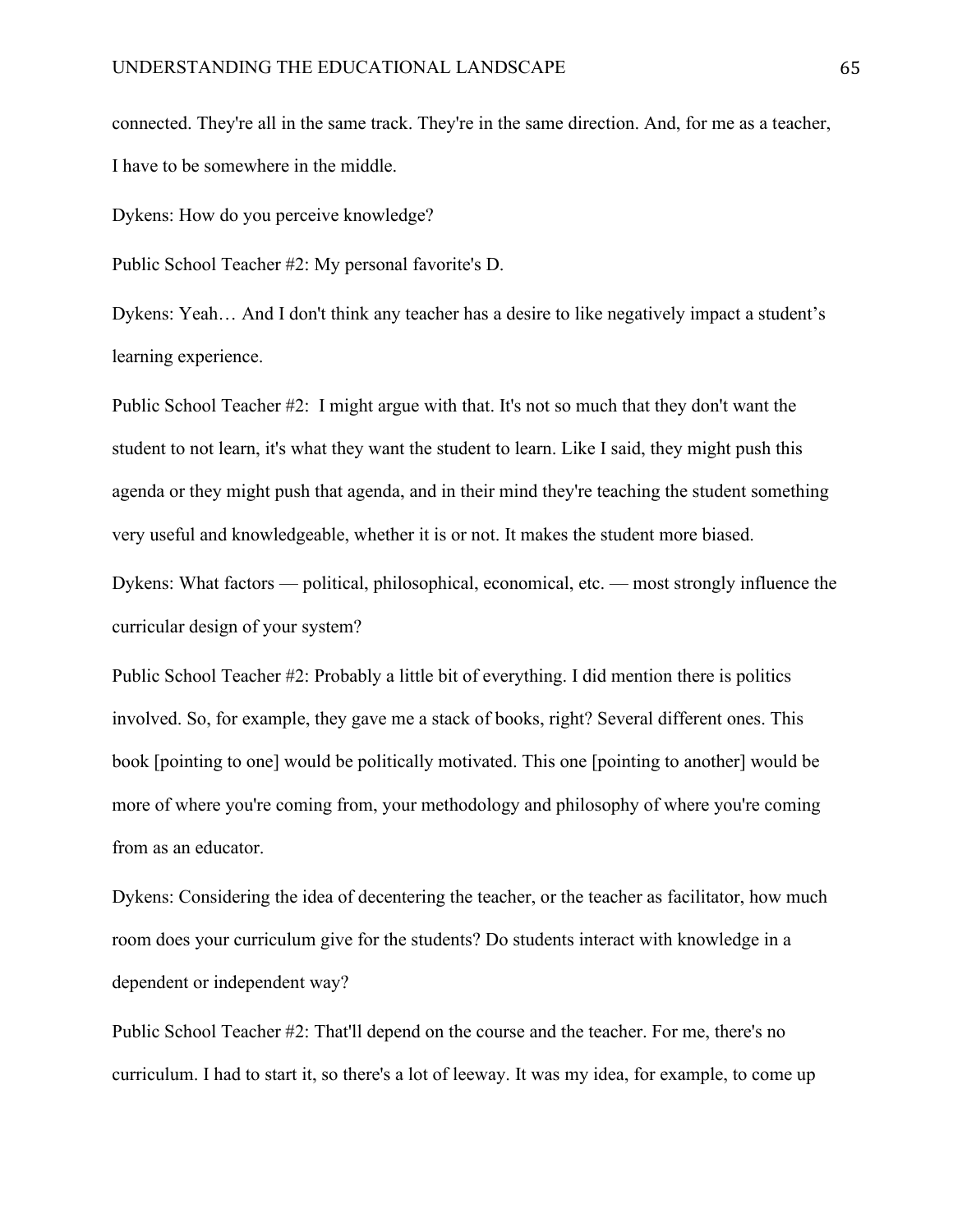with, "You each have to have your own business." So it depends on the class, whether or not students can interact in a more dependent or independent way, and on the teacher, how much they give them. Like I give them total independence when it comes to their business project. Dykens: What markers would indicate a student's success in the classroom and future educational endeavors, and in life?

Public School Teacher #2: There's a marker for each. With the educational marker, obviously, they're steady and consistent with their work. Their grades are slowly growing up. That's an indicator. As far as emotional and interactive socially, if they're learning anything on respect, or if they better behave throughout the year…

Dykens: How well would you say that your school prepares students for life?

Public School Teacher #2: So are they prepared? Good question. They do have representatives from the high school come in and try to give them [middle school students] a sense of what they're in for. That's really all that's on their minds now.

Dykens: Do you think that students who leave your system of education come out with strong self-efficacy (referring to a student's confidence in his ability to control his behavior, actions, and the corresponding outcomes)? On a scale from one to 10, how well does your learning environment foster self-efficacy?

Public School Teacher #2: So, probably a good solid eight.

Dykens: Do you think students who leave your system of education come out as deep, creative thinkers? On a scale from one to 10, how well are they able to devise original and rational solutions to issues?

Public School Teacher #2: Well I'd like to pick a nine.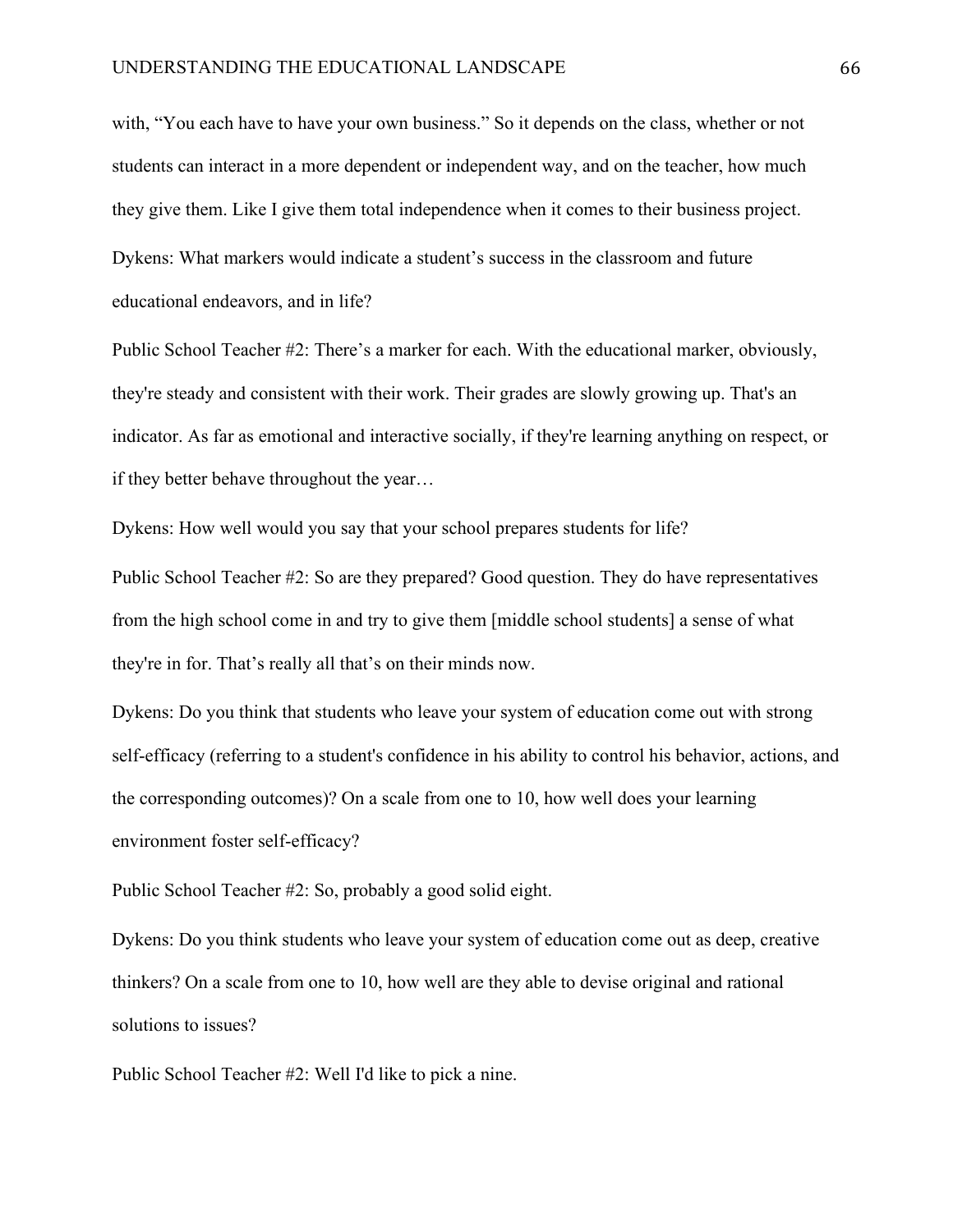## *Public School Teacher #3 Interview*

Dykens: What is the purpose of education?

Public school teacher #3: [To] mold and craft young minds so they are willing to think outside of the box and push the boundaries of conventions, making their mark on the world in amazing and innovative ways.

Dykens: Do you think that there are ambiguities and/or presuppositions surrounding the purpose of education? If so, what are these?

Public school teacher #3: I do believe there are ambiguities and presuppositions surrounding the purpose of education. I think these are derived from a changing and evolving society. Society, business, and the workforce have different needs and expectations in 2021 than ever before, unfortunately.

Dykens: Do you think that the purposes of education have changed over time in our society? What shifts do you perceive?

Public school teacher #3: Education has definitely changed over time. I would garner to say that many years ago education was about gaining knowledge that separated you from others or compared you intellectually and on a cognitive level to your peers. Today education is about obtaining information that Is relevant, valid, useful in the workforce.

Dykens: Do you perceive deficiencies within your system or other current systems of education? If so, what are the three most pervasive issues you have encountered or currently encounter? Where do these issues stem from?

Public school teacher #3: Absolutely there are deficiencies. Education is treated as a business in all the ways it shouldn't be and none of the ways it should be. Lawmakers and individuals who have the greatest impact often have never spent time in a classroom. Stakeholders such as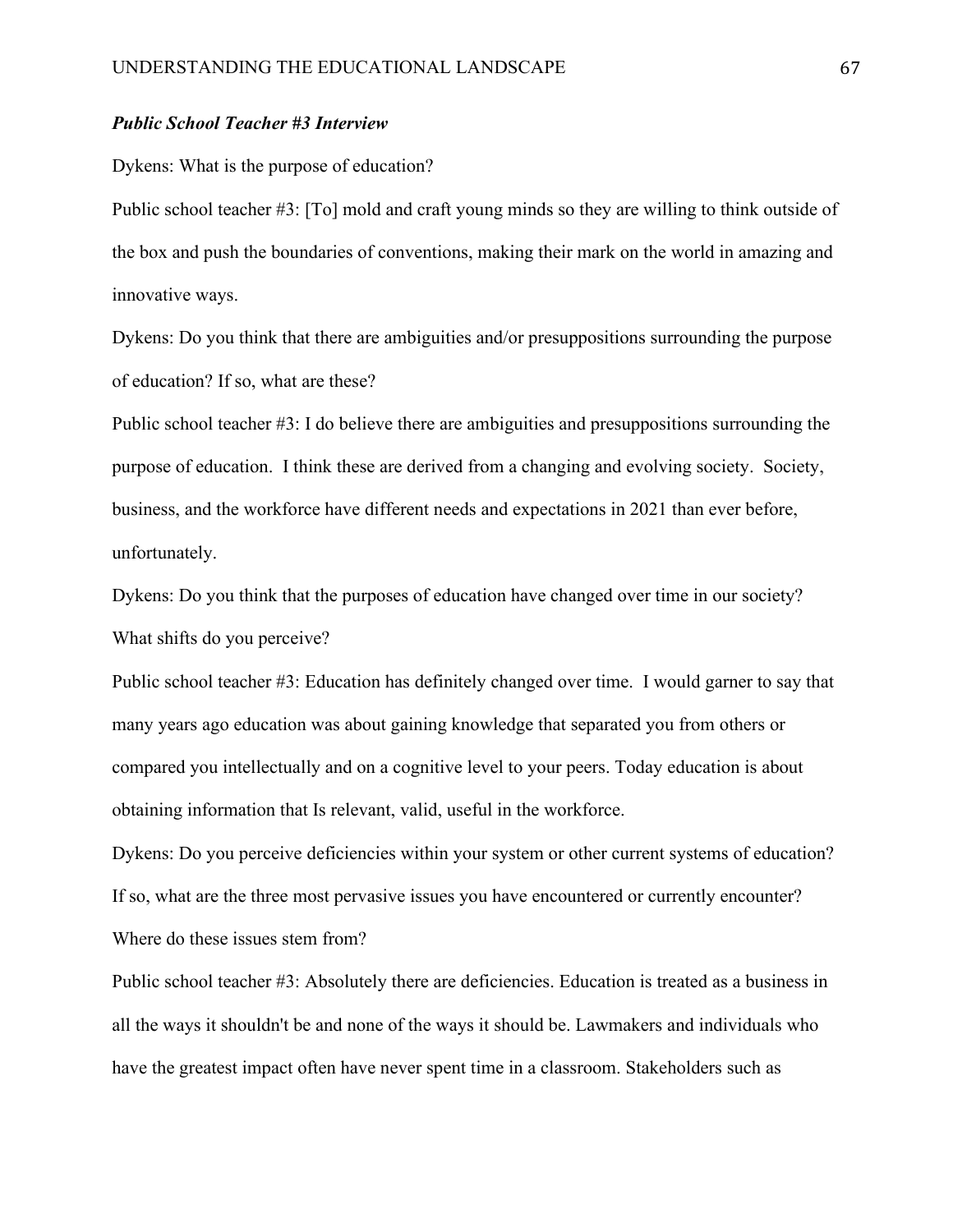parents, students, and educators themselves are not included in decision making when it comes to how to modify and adapt what is occurring instructionally to make the most impact on student achievement. In addition, partnerships that should occur with business constituents are not happening. Learning is more than just can concepts and knowledge. It should be about skills and thinking outside of the box utilizing various curriculums. Creating partnerships with businesses and workforce would allow the instructional and educational pedagogy in the classroom to simulate what will occur once students move into careers or jobs or their post-secondary studies. Dykens: Do you think there is a need for alternative models of education? If yes, why? Public school teacher #3: I do think that there is a need for alternate models of education. Not all students learn the same way or are on the same trajectory to attend college or university. However, we also don't want to dictate that only one path is an acceptable path. I have seen in my 24 years of teaching students who thought they would just join the military as 9th graders turn around and attend a university to become an engineer as a 12th grader. Somewhere in their high school education their goals shifted and changed. So even though alternative models are necessary for all students based on various learning styles and their independent goals, allowing all children the ability to change their minds and shift to more traditional settings is a necessity. Dykens: Do you consciously hold to a particular pedagogy or philosophy of teaching? If so, please describe it.

Public school teacher #3: I would say I do not consistently and consciously hold to a specific pedagogy when it comes to teaching. I do subscribe to the idea that students need scaffolding supports to move their way from acquiring knowledge to showcasing mastery. I am also a huge proponent of giving students creative and innovative projects that meet the demands of the technological workforce so that the learning is applicable to what people do once they leave my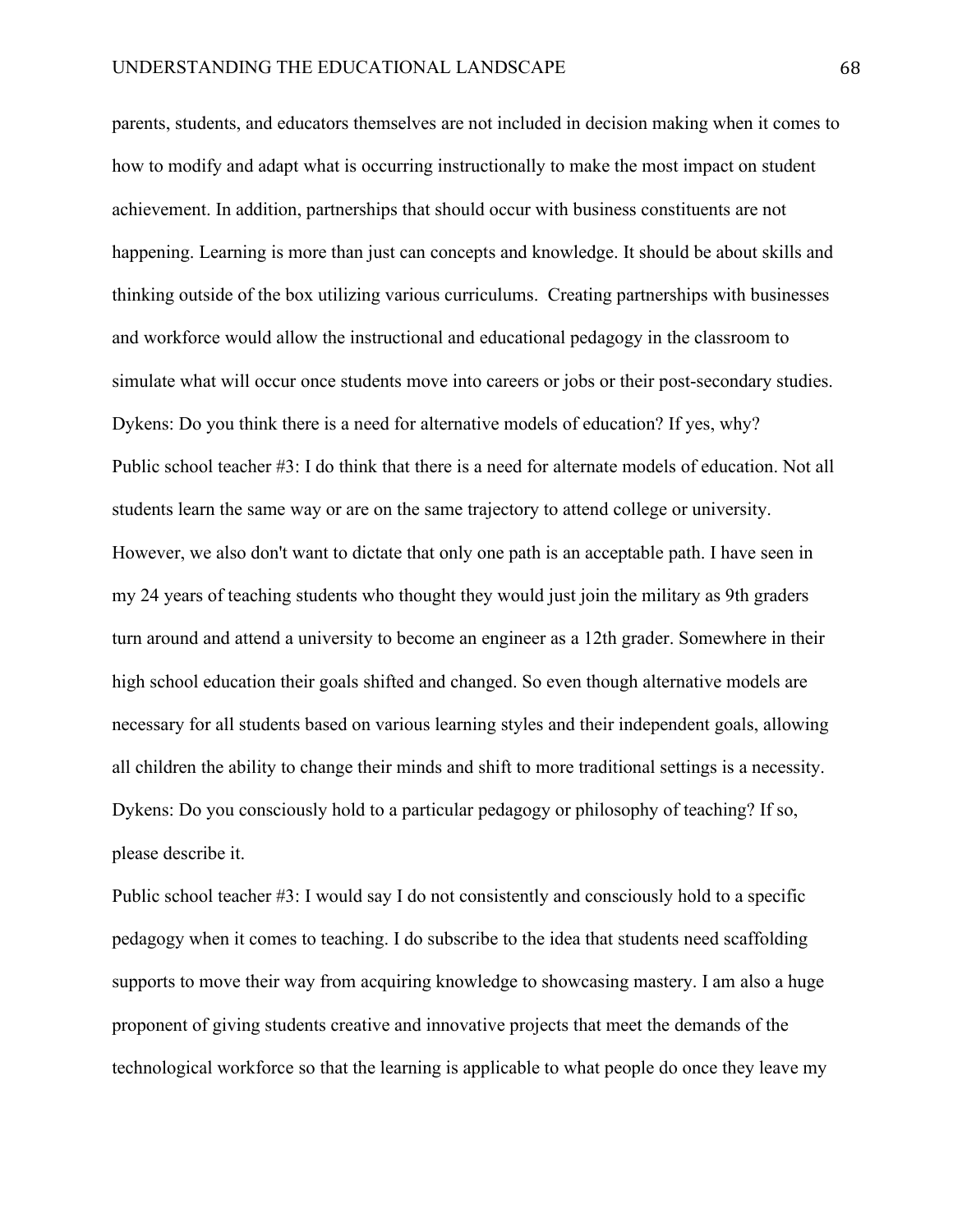classroom. Ultimately my goal is to make my students global thinkers, and I am willing to use any and all tools to get them to be competitive in said market.

Dykens: Does your educational system and pedagogy reflect a view of human nature? If so, how does your system/teaching correlate with human nature?

Public school teacher #3: When I think of human nature, I think of the processes and components there one would say are norms amongst humanity. Students are just smaller components of human beings but with all of the same worries, concerns, and behaviors that we see in larger human beings. The differences within these smaller bodies they do not always have the maturity and cognitive power to understand how to control their feelings and behaviors. Creating relationships and building rapport allows my students to feel safe and comfortable. Dykens: In your educational system, how much freedom does the child have to drive his/her own learning? On a scale from 1 to 10, how would you rate the level of the student's freedom of choice? (Do you perceive this as a pitfall? Deviate if it leads to a "no freedom" answer.) Public school teacher #3: I would say within my classroom my students would probably be around a 6 in terms of the level of freedom they have in choice when it comes to their learning. There are very specific things that have to be dictated in terms of standards that must be covered, and as an educator, I understand how to pair those standards with material and build the instructional model for mastery. However, within tasks students have freedom to expand and build upon the learning that they're getting in the classroom to push themselves further and deeper into the material or to use new tools and resources for illustrating the mastery of the learning.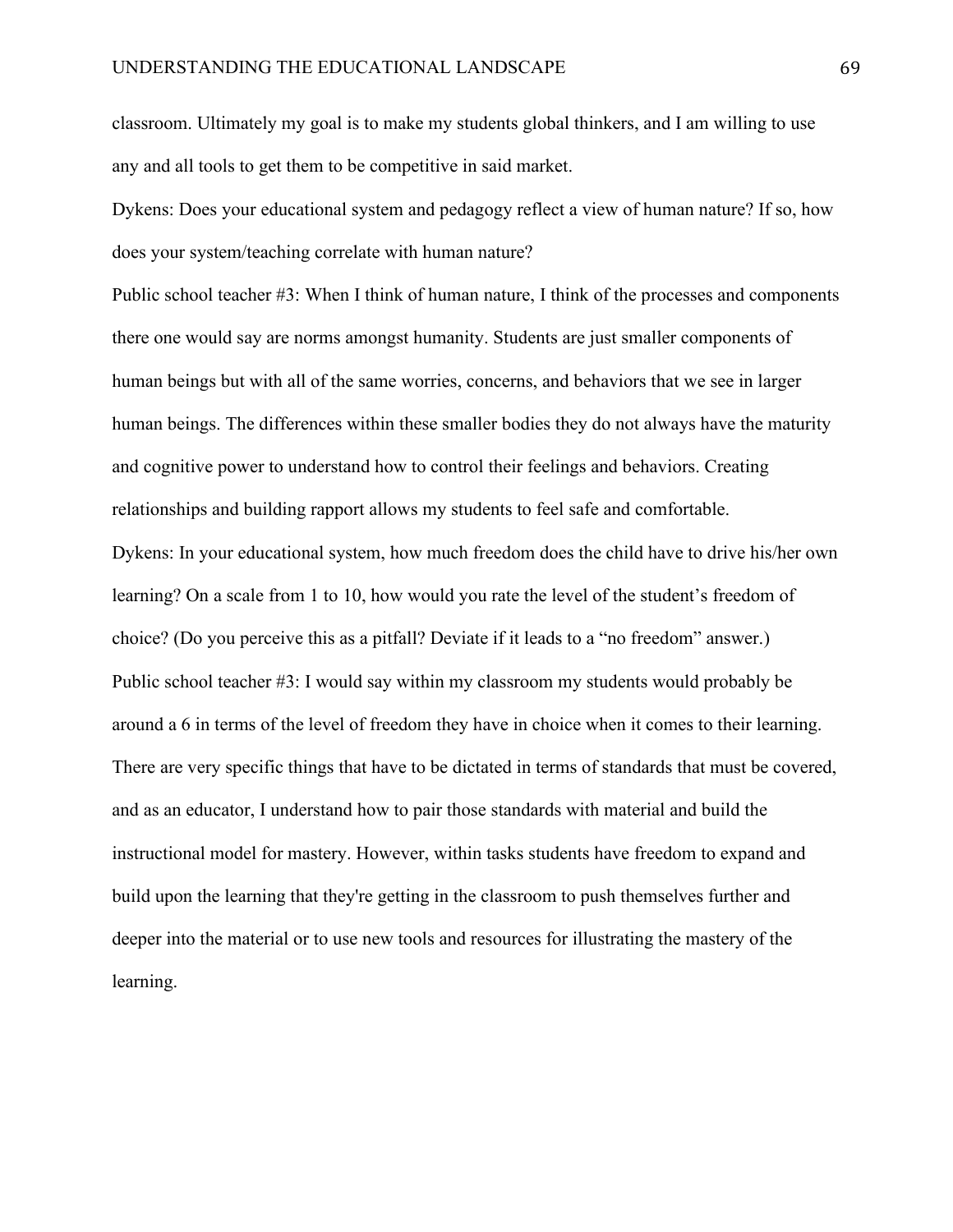Dykens: How much self-efficacy, or personal control, do you have in determining the learning process? If you feel like you lack control, or vice versa, provide examples. On a scale from 1 to 10, how would you rate the level of your control?

Public school teacher #3: The only thing I do not have control over where the learning process is concerned is the standards that must be covered and the sequential order in which they must be covered. Beyond that I have full freedom in terms of texts, pedagogical choices, assessment tasks to align with the learning process. If I am able to prove the instruction I am giving is rigorous and relevant and builds to mastery of the standards, then there is no question in the choices I make in my classroom.

Dykens: On a scale from 1 to 10, how effective is your school at providing impactful educational experiences and fostering learning? Explain your reasoning behind this score. Additionally, please share specific examples of effective educational experiences.

Public school teacher #3: If I'm being honest, I would say my school is at a 6. There are teachers that are providing beautifully in depth and innovative experiences that foster the learning for our students. Some do this pervasively and daily while others make their best attempt at hitting this mark. However, until every teacher is crafting a classroom that has authentic and creative opportunities for learning and education, we are still short and missing the target. Dykens: On a scale from 1 to 10, how well does your school foster holistic learning that is affective, experiential, and lasting? Please explain your position.

Public school teacher #3: I would say that we are about a 5 in terms of fostering holistic learning. Many of our teachers build relationships with students and do their best to create a bridge that fosters the learning to the emotional side of the student. However, exploring social and emotional learning and delving into mental health in general is a touchy subject. Parents can often feel like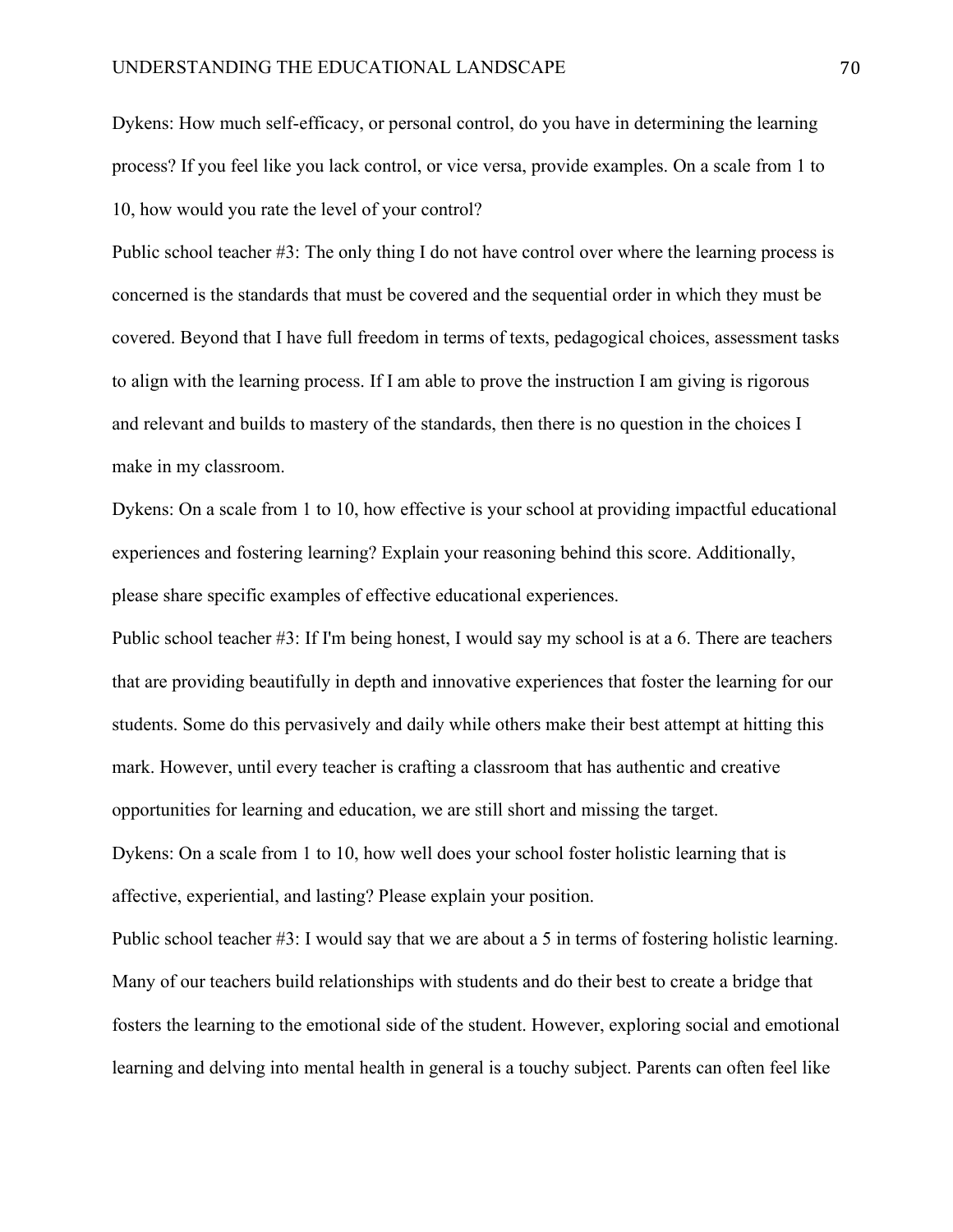this intrudes upon their role within their children's lives and may not want outside individuals, such as the teachers, impacting their children's decision making when it comes to their social and emotional health. In addition, students are so nuanced that it is difficult to tap into the emotional and mental well-being for fear that we could do unintentional damage.

Dykens: Does your learning environment allow students to learn at an individualized pace? How structured is the process and pace of learning?

Public school teacher #3: Self-paced learning depends on an educator and the curriculum with which they can work. If a particular curriculum is set up to allow for differentiated self-paced learning, it is much easier for teachers to implement this expectation into the classroom. In a secondary high school classroom where you can have upwards of 30 students, to create 30 different self-paced trajectories is unrealistic for that teacher. New curriculums are coming out through various digital platforms that are allowing teachers to create this differentiation and allow students to tackle concepts at their own pacing. But often the breadth of standards that must be covered prior to testing makes a self-paced learning environment impossible.

Dykens: How do you perceive knowledge?

Public school teacher #3: [No answer]

Dykens: What factors — political, philosophical, economical, etc. — most strongly influence the curricular design of your system?

Public school teacher #3: When you look at the design of any system, politics and economics always take a forefront at the district and state levels. Money and lobbyists grease the right hands to put their materials into the hands of educators. Once an educator is able to bring material into his or her classroom, they are often then able to be governed by their own philosophical beliefs in how that information can be disseminated. In Polk County we are given curriculum maps.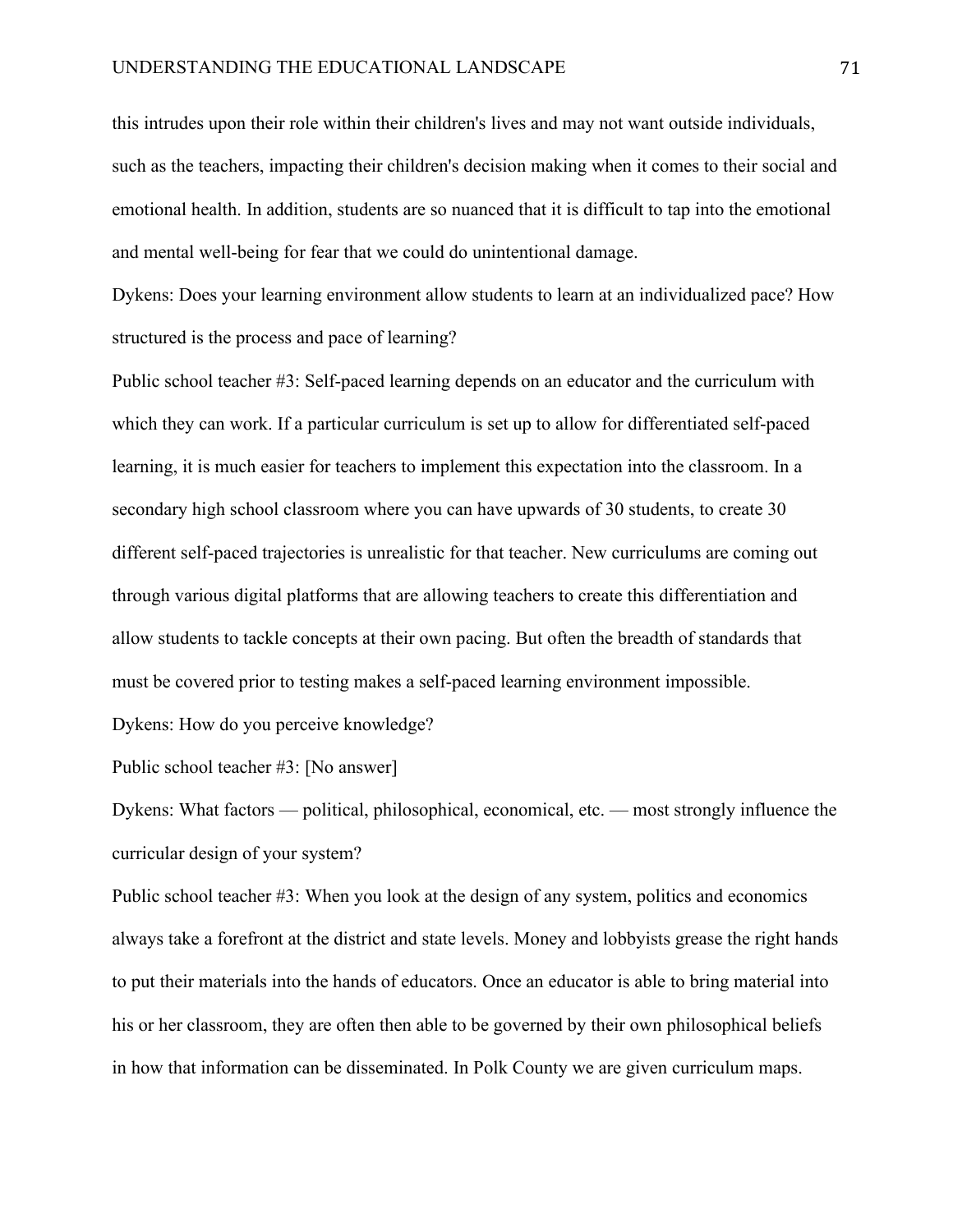These maps are aligned with our instructional materials that went through a vetting process from the state down to the district then to the school. Once the teacher takes the materials, he or she can then choose what texts and tasks to utilize from the materials to meet the expectations of the standards that must be covered. The teacher has more freedom in terms of his or her philosophical beliefs in how to group and present that material.

Dykens: Considering the idea of "decentering the teacher," and "the teacher as facilitator," how much room does your curriculum give for the students? Do students interact with knowledge in a dependent or independent way?

Public school teacher #3: In my classroom there is both the traditional method and the method of the teacher as facilitator. Educators must look at the curriculum and make informed decisions on where they can put ownership of the learning process on the students. The ability for the students to interact with and play with the information allows for a cognitive explosion of ideas and learning. But the right scaffolds and supports must be put into place for students to be successful on their own.

Dykens: What markers would indicate a student's success (in classroom, in future educational endeavors, and life)? How well does your school prepare students for life, and why? Public school teacher #3: The markers that indicate success vary. Some students may be at a place in their life where they don't have the maturity or the clarity to understand how to be successful and grow in their knowledge base. I would say there are some simple indicators that help a teacher know that a student will be successful without him or her in the postsecondary environment. Students who are high achievers or set high expectations and continually achieve them tend to continue this behavior beyond the classroom. Students with strong parental support throughout their academics go on to often achieve their goals. I believe that the teachers within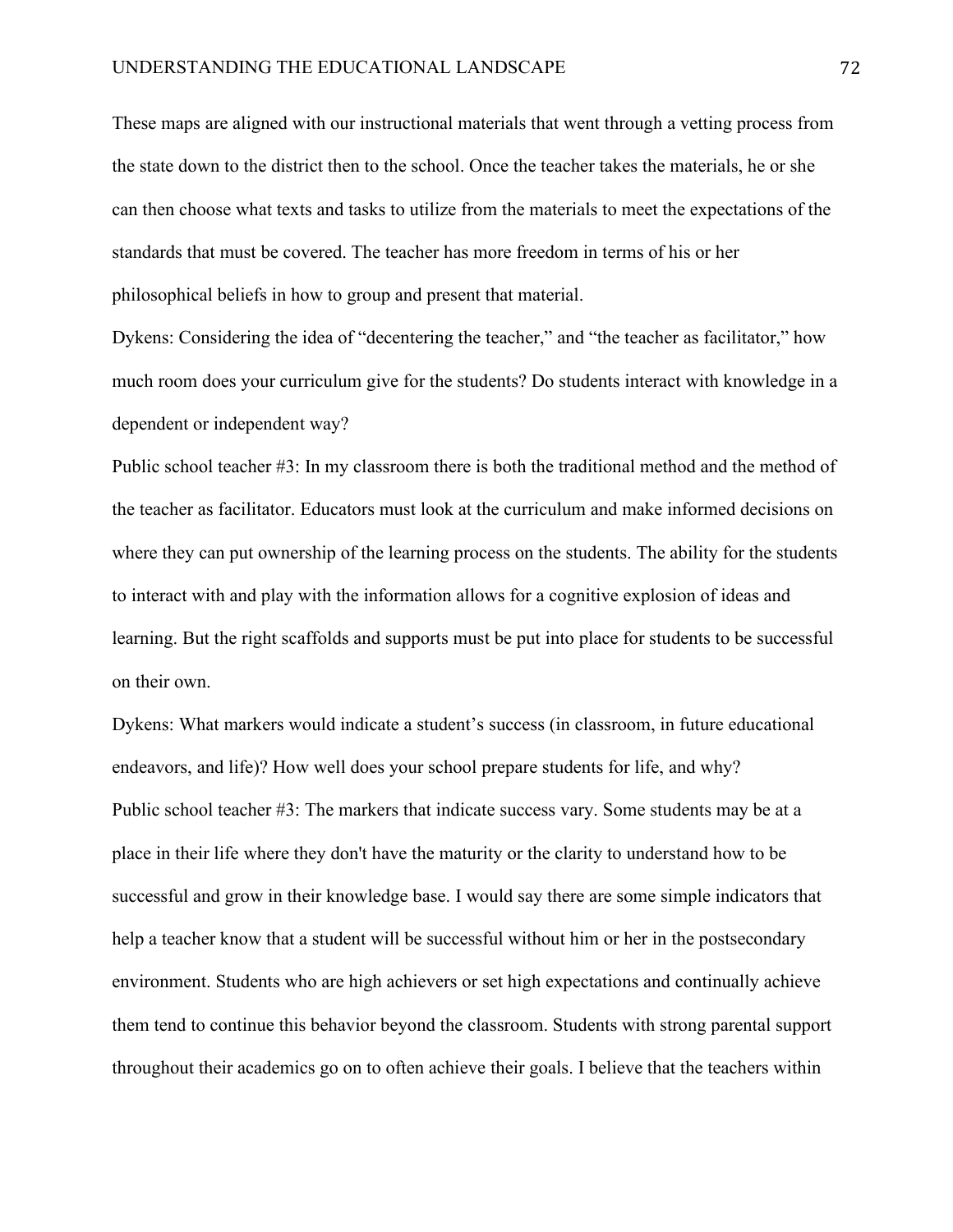our school are doing their best to prepare students for life, but the state and district expectations can hinder their ability to emulate what learning looks like in the work faith force or beyond the classroom.

Dykens: Do you think that students who leave your system of education come out with strong self-efficacy (referring to a student's confidence in his ability to control his behavior, actions, and the corresponding outcomes)? On a scale from 1 to 10, how well does your learning environment foster self-efficacy?

Public school teacher #3: This question leaves me in a bit of a stump. If I had to be honest, I believe our students struggle with self-efficacy. I would say our school is probably closer to a three or four. The big issue with building self-efficacy within students often comes from their socioeconomic status. When you have a small community like Mulberry where many of our student's parents were never educated beyond high school, there is little confidence for students that they can move beyond the level of their parents. Couple this with a Floridian system that is governed by numbers to grade schools and administrators have to create opportunity after opportunity for students to complete work. So, there is no internal need for a student to strive for his or her best as they know they will be giving a safety net should they fail or fall. Dykens: Do you think that students who leave your system of education come out as deep, creative thinkers? On a scale from 1 to 10, how well are they able to devise original and rational solutions to issues?

Public school teacher #3: I do not think that our students on the whole come out as deep creative thinkers. The system right now is set up so that we are probably a four on this scale. Handcuffing teachers and their pay to standardized tests has created an environment where creativity and deep thinking no longer exists. Up through the 10th grade students must show proficiency of specific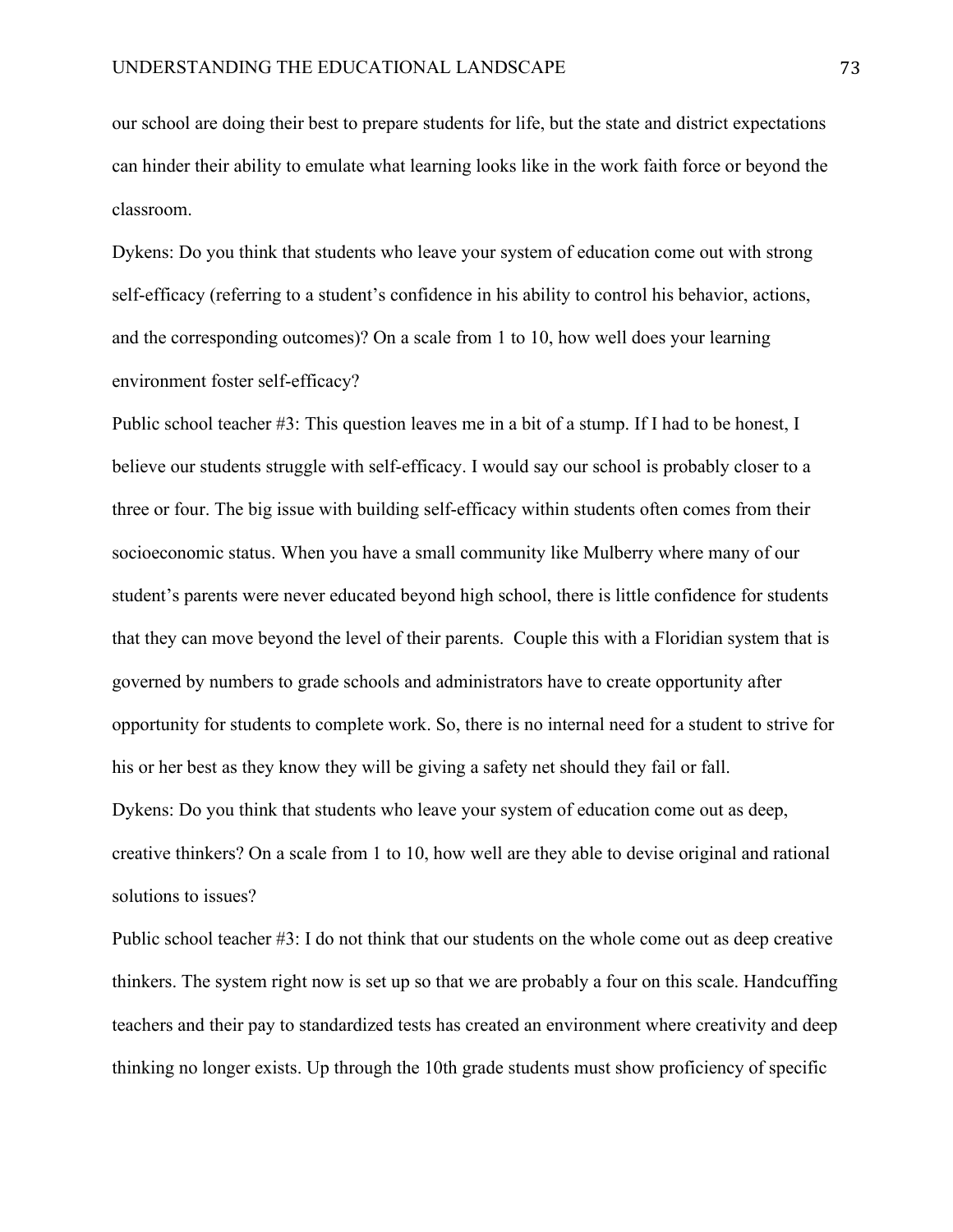standards when it comes to reading and writing. And the amount of standards that must be covered in various subject areas is immense. It isn't truly until the 11th and 12th grade that there are more opportunities for creativity in the curriculum. However, by then students are conditioned to work at the lowest levels of bloom and often give kickback when asked to expand or push themselves into more creative tasks and thinking.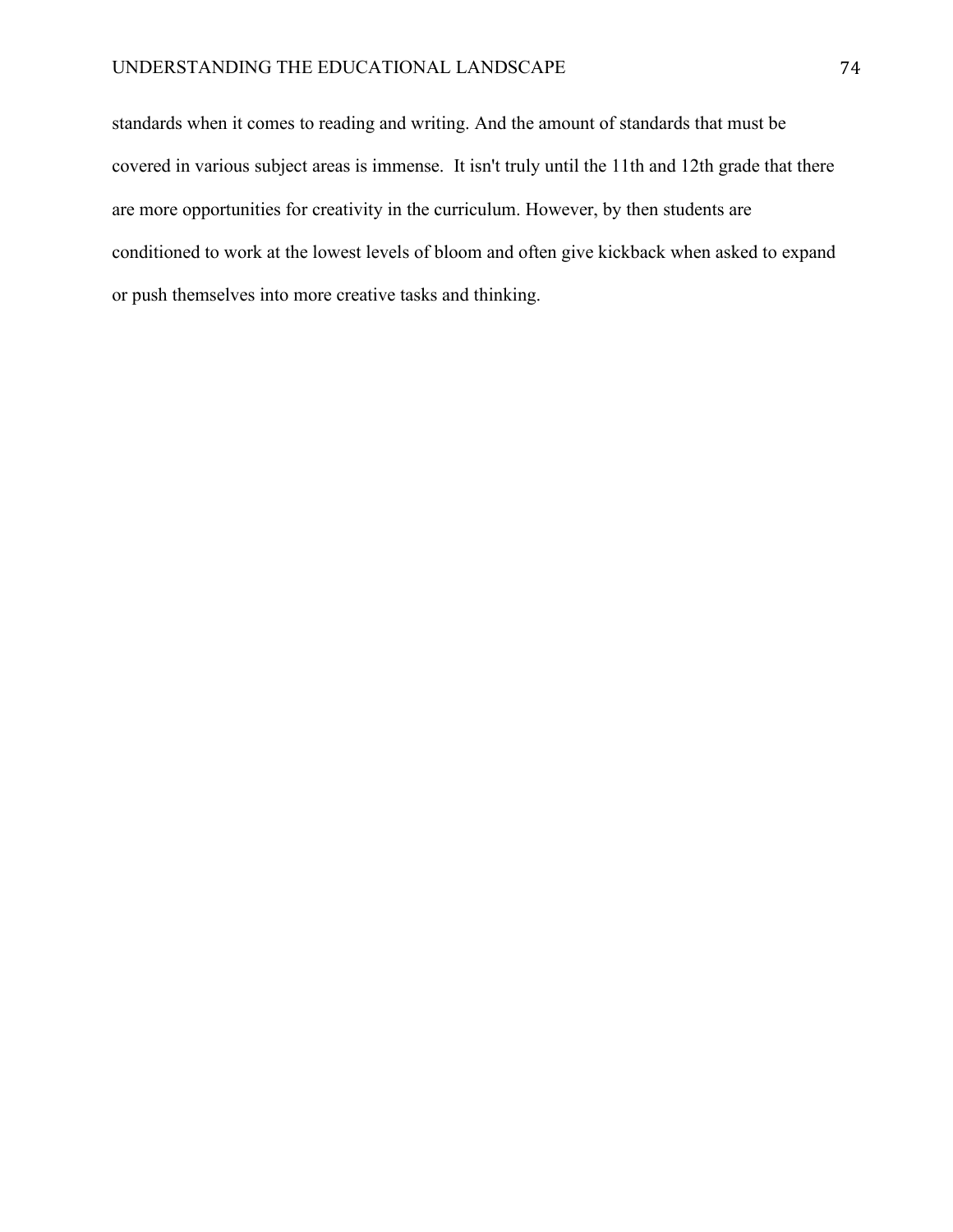# **Appendix E: Montessori Teacher Interview Transcripts**

#### *Montessori Teacher #1 Interview*

Dykens: Okay. Well, my first question is just like a preliminary, define-the-terms type of question. What would you consider the purpose of education to be?

Montessori Teacher #1: I would consider the purpose of education to be to nourish the whole child, you know, mentally, spiritually, physically, on all levels.

Dykens: Mm. Do you think there are ambiguities and presuppositions surrounding the purpose of education?

Montessori Teacher #1: You know, unfortunately, depending on the nature of the educational institution too often, there are different curriculums that some teachers don't always have a lot of control over. For example, I know in the public sector, there's a lot of pressure that revolves around testing. So in the private sector or in the Montessori world, we place more emphasis on ability and accomplishment in a different regard where we honor the whole child.

Dykens: That's interesting because Christine said something very similar.

Montessori Teacher #1: Yeah, we have a lot of the same philosophies of education and which is why we're kind of driven towards Montessori in that it is such a different perspective than traditional education. And until you know, like I have this thing when you know better, you do better. And I started out as a traditional educator and then made the switch to Montessori and it was like this huge awakening. I was like, "Wow, this is what resonates with me." This is what I want to do because it makes so much sense and it's such a more fulfilling and holistic approach to education.

Dykens: Do you think that the purposes of education have changed over time?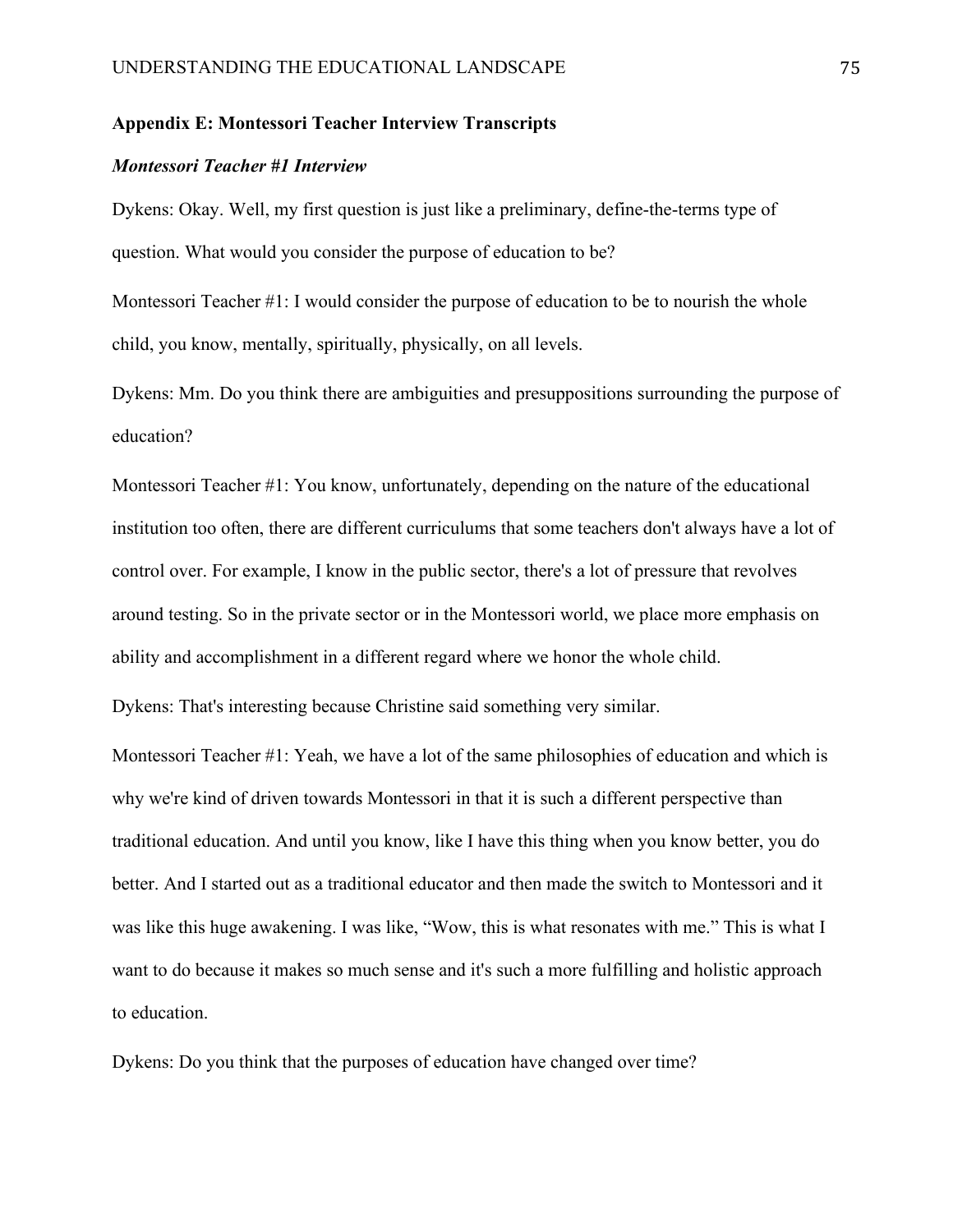Montessori Teacher #1: Yes. I think that children then were sent off to school to basically get rid of them, get them out of the house. And you know, children were kind of seen as a nuisance and Maria Montessori was one of the first advocates for children to honor them as equals, as humans with potentiality, through her observation with her medical background. And because of that, her influence on education has dramatically changed the perspective. Now as far as the public sector, I know there's some passionate educators out there who respect the child and their hearts are in it for the right reasons as well. I just think from our education, what it is today as compared to what it was, it's so different in that mentality and approach.

Dykens: So you would say like a few hundred years ago, educators put more emphasis on the child?

Montessori Teacher #1: Yeah. And I think the content… a lot of religious infiltration based on the time period where children were taught that they were to be seen and not heard. And that kind of was even in their education on a daily basis, you know, it was more, you do as we say and that's it, and these are the rules. And there was a lot of biblical tie into that with following that… And the separation happened where religion kind of slowly came out of school. So I think it's evolved dramatically from what it was to what it is now.

Dykens: Do you perceive deficiencies within the current system of education? And then, if so, what are the three most pervasive issues you have encountered or currently encounter? Montessori Teacher #1: So I would say yes, and I think curriculum that's been implemented, especially in public school. That would probably be my first. My second would be… you know, it's so different when I compare the two. Like in the private sector, we just do things so differently… The curriculum that we have, I fully support. So I'm trying to think what would be my second… each child is met, where they are needed, is a huge issue. So making sure every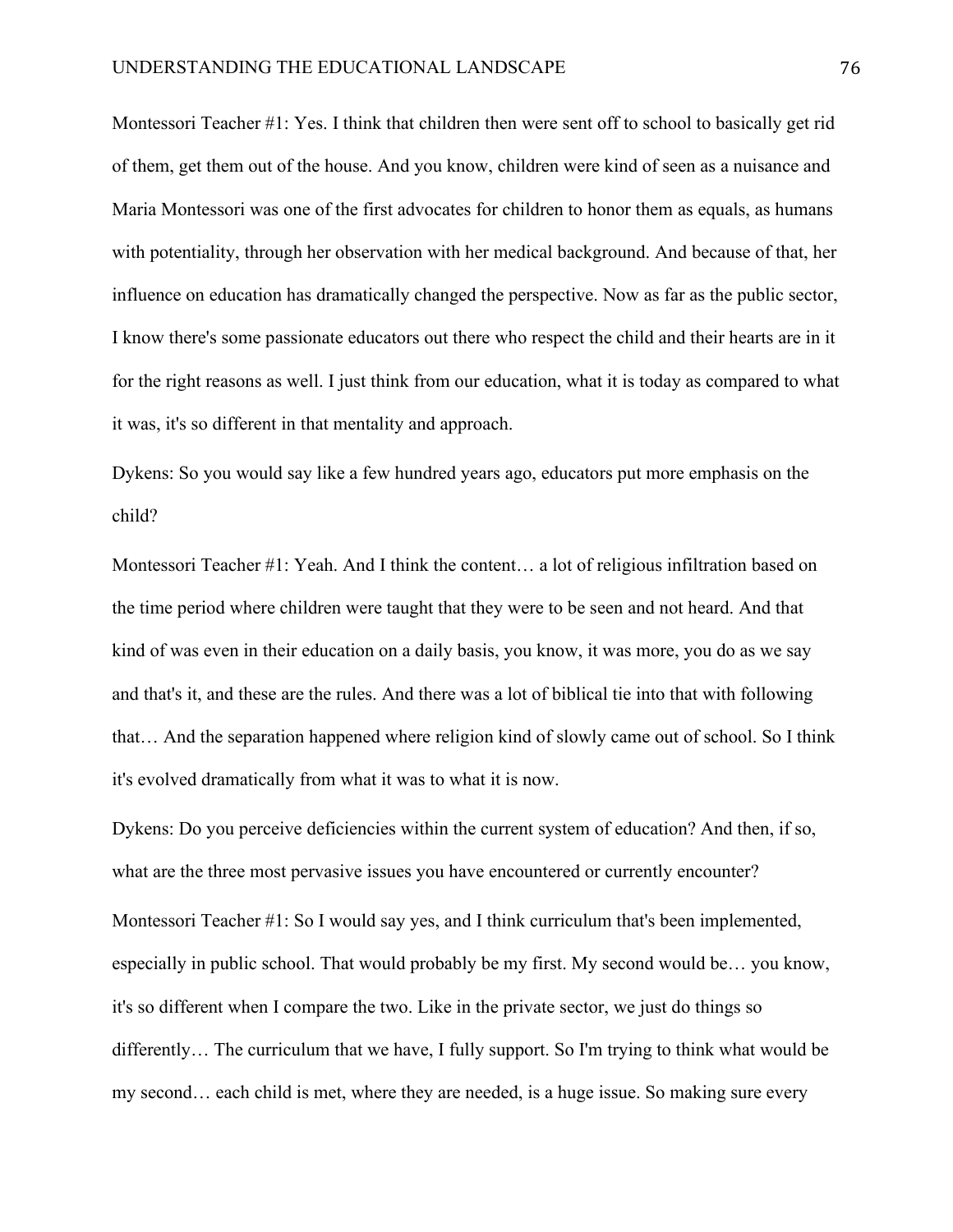child gets what they need. Sometimes in big, larger classrooms, there's not as much individual attention given to the children that need it the most. So making sure the child's needs are met would be number two. And then number three would be I think more emphasis on normalization of special needs students. We see a lot of that in Montessori, we get a lot of students with special needs… how important it is for them to feel like they're part of something and not on the outside. And I know the public works on the IEP but I feel like there's a lot of labeling happening where a kid is labeled with an IEP. And then therefore they're kind of stuck under that umbrella. We don't call them IEP; they're just considered a regular student with us, but we serve them on an individual basis in Montessori. So we're able to meet them where they are and take them

where they need to go.

Dykens: Yeah. And you don't even really need IEPs if you're already into individualizing everything to the student's needs, which is nice.

Montessori Teacher #1: Correct. Right. And that's what we felt. We tell parents that their kids are already going to get an IEP, you know, we individualize their education.

Dykens: Do you think there is a need for alternative models of education? If yes. Why? Montessori Teacher #1: I would say yes. I think again, I'm speaking more so, I know what works in a private sector. So if I'm speaking for the private sector, I would say not really, because I really believe wholeheartedly in Maria Montessori and her philosophy of learning... after I would say yes. You know, I would like more alternative approaches to education that involve more hands-on activities, less paperwork, pushing worksheets and dittos... learning experiences where they can absorb what they're doing. And then that in return creates that scaffold of education that they can build upon.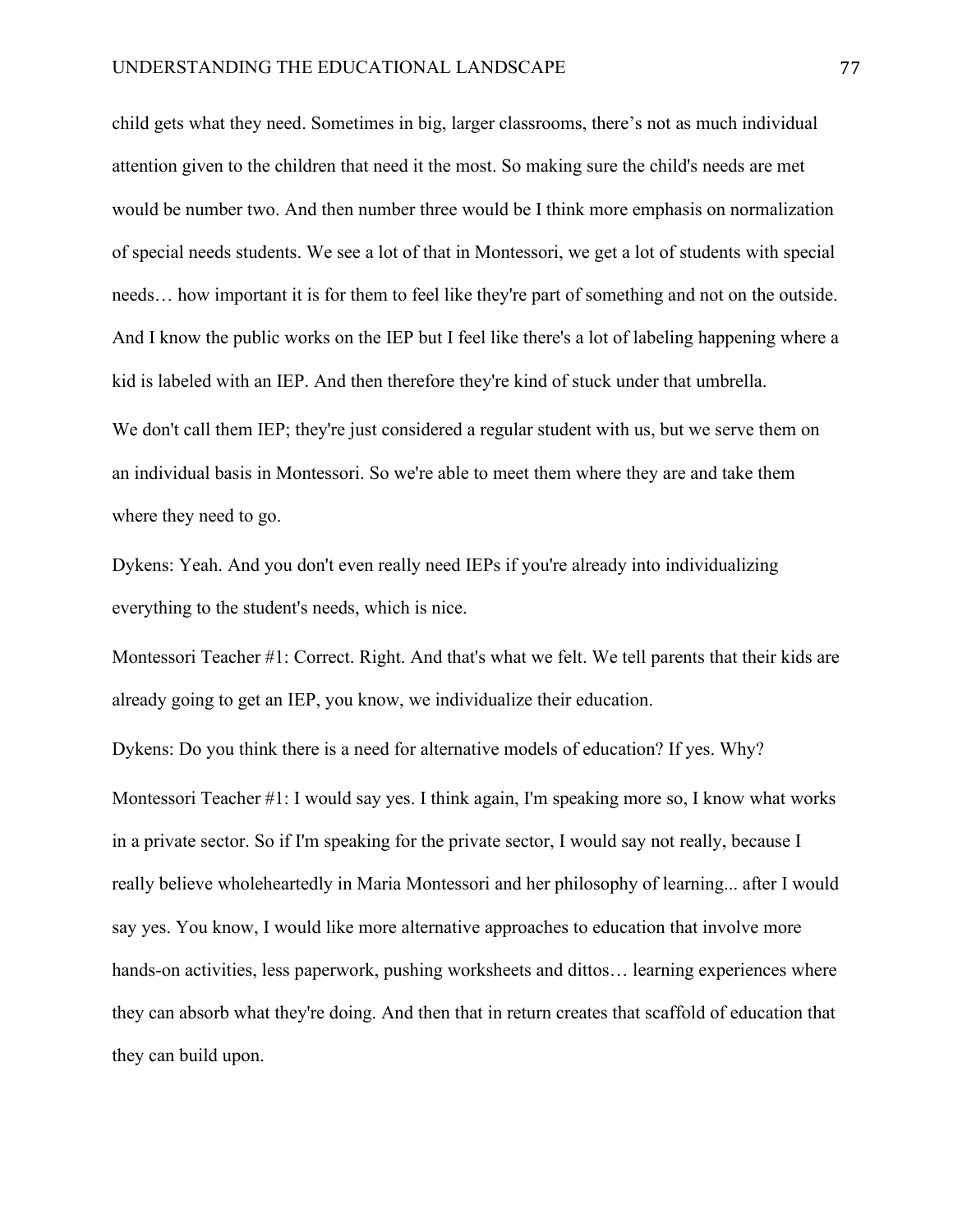Dykens: Do you consciously hold to a particular pedagogy or a philosophy of teaching? And then if so, please describe it.

Montessori Teacher #1: Absolutely. The most important aspect of what we do as Montessori educators is the spiritual preparation of ourselves. And that is a huge part of our training. You really have to take a look at ourselves and make sure that we are in the right frame of mind, mentally and spiritually, to effectively guide. So my philosophy would be that of Maria Montessori's. The class should be functioning on its own, like a living ecosystem. And the teacher is a guide on the side and we just gracefully come in and deliver lessons when needed. And then we back away and we let the ecosystem kind of… in my mind, how can I effectively reach and educate and be that guide on the side without interrupting the work and the focus and the concentration of the student? It's not just jumping in too soon. So we have to work on our immediate reactions and our reflexes, because a lot of times you want to rush in and help, you know, and we have to let them make mistakes, and we have to be okay with that, because that is our tool. That is our form of assessment, is that watching and observing and being a good observer. Because through our observation, that's unbiased, without opinion, we're collecting data on the child and then better able to facilitate their needs.

Dykens: Does your educational system and pedagogy reflective view of human nature? If so, how does your system of teaching correlate with human nature?

Montessori Teacher #1: Oh, absolutely. And in Montessori philosophy one of the main pieces is care of the environment and we very much are environmentalists. And we teach that from a very young age… we can all do our part to help nature, reduce, reuse, recycle. We go over all of that, gardening, composting. Now that was your question, right? Are we talking about psychologically?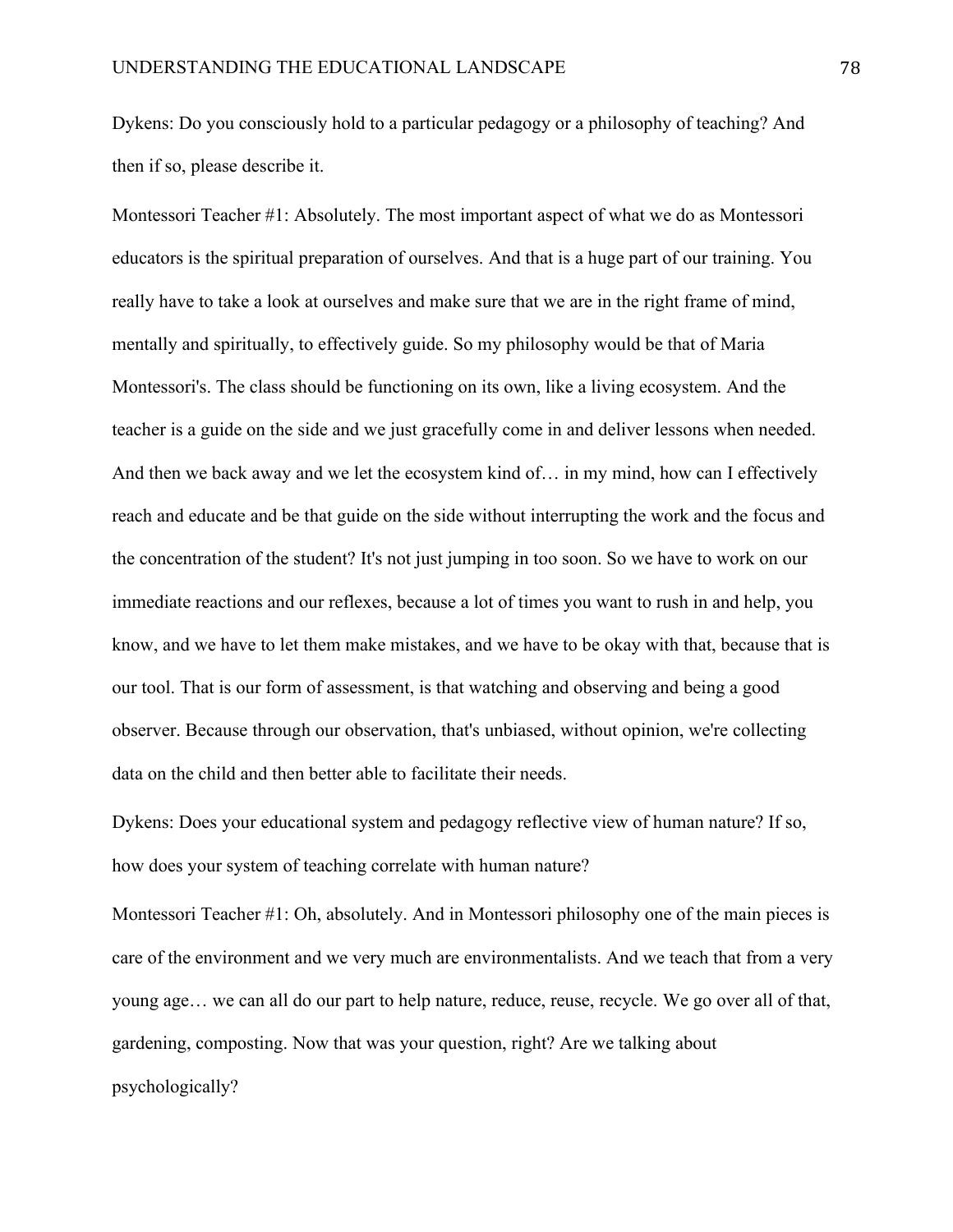Dykens: I guess you could take that any way you wanted, but I'm really trying to pinpoint if your system reflects a particular view of the human being. So it does the philosophy rests on a certain understanding of the human?

Montessori Teacher #1: Okay. Yeah, I would say yes, our philosophy of the human being is to first and foremost honor the whole human being, mentally, emotionally spiritually, physically. And to understand that that child has an absorbent mind and will absorb education in different ways… so we take into account the human condition in that we are educating to the diverse needs of the child.

Dykens: Then, in your educational system, how much freedom does the child have to drive his or her own learning? So on a scale from 1 to 10, how would you rate the level of the students' freedom of choice?

Montessori Teacher #1: I would rate it very high. I would say 9. I have worked in the primary classroom, the lower elementary classroom, and the upper classroom, and there's freedom within choice and limits. And each of those different… freedom in the three to six. And then we start introducing plans when they get into lower elementary. So they still have freedom, but it's within choice and structure. And then in upper elementary, they are given more options, but they must complete work within core subject areas within a specific timeframe. So they're given like a weekly work plan. So it's freedom within structure.

### Dykens: Would you perceive this as a pitfall?

Montessori Teacher #1: That's a great question and, you know, I've been educating for nine years and I would have to say that Montessori is not for everyone. Some children actually can't handle it; there are some children that require more structure and more targeted learning that's a little bit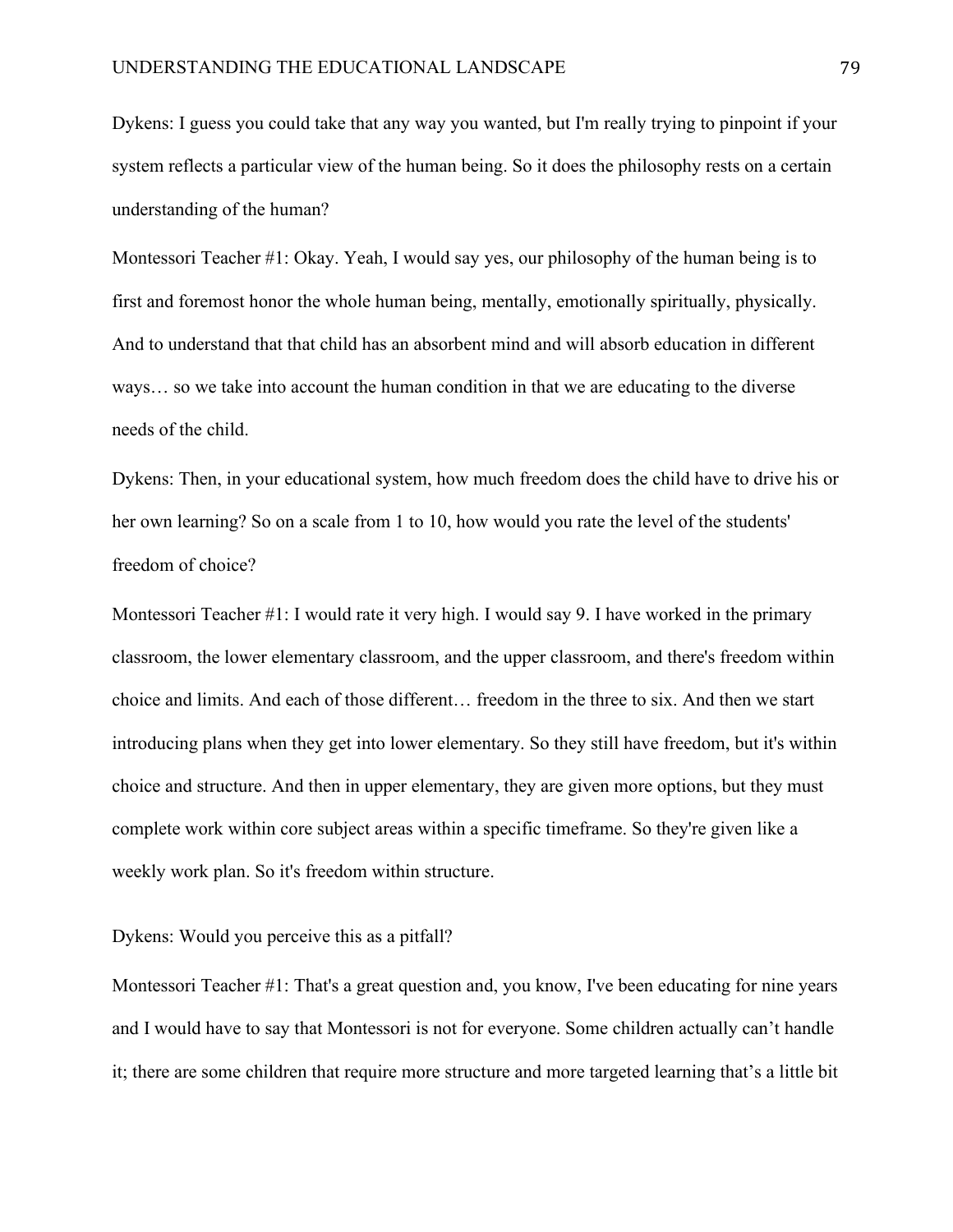more traditional. Most love their freedom, but there are some that would benefit from a more structured environment. Now, I still advocate strongly for Montessori because I feel that everyone should at least give it a try, but there are some children that can't handle the freedom. And they come from environments at home where they're constantly told what to do and how to do it. We focus so much on intrinsic motivation and independence that if a child hasn't come up with us, Montessori from the primary levels, it is harder to jump into that freedom and independence. Like, "Here's a work plan but it's up to you to fill it out and get it done by week's end. We're not going to hover over you every second. And the bell's not going to ring in 20 minutes. You have to keep track of the time and prioritize your goals accordingly." And some kids do great with that. They love it, but others require more structure and discipline.

Dykens: Yeah. So on a scale from 1 to 10, how much self-efficacy or personal control do you have in determining the learning process?

Montessori Teacher #1: I have greater control to oversee the wellbeing and education of each child; however, I do not control them individually.

Dykens: On a scale from 1 to 10, how would you rate the level of your control?

Montessori Teacher #1: I would say maybe a 5. It's not a controlled environment in that sense, like there's order in the classroom but we're not controlling them. In public school, they're all sitting at desks and it's so different at Montessori. Some are on the rug, some are at desks, some are at tables, some work outside. It's a controlled environment, but we're not controlling it; the students are controlling themselves there.

In fact, that's a big no-no in Montessori. We're taught not to control; we look for that spontaneous teachable moment that happens during the child's own process of self-discovery.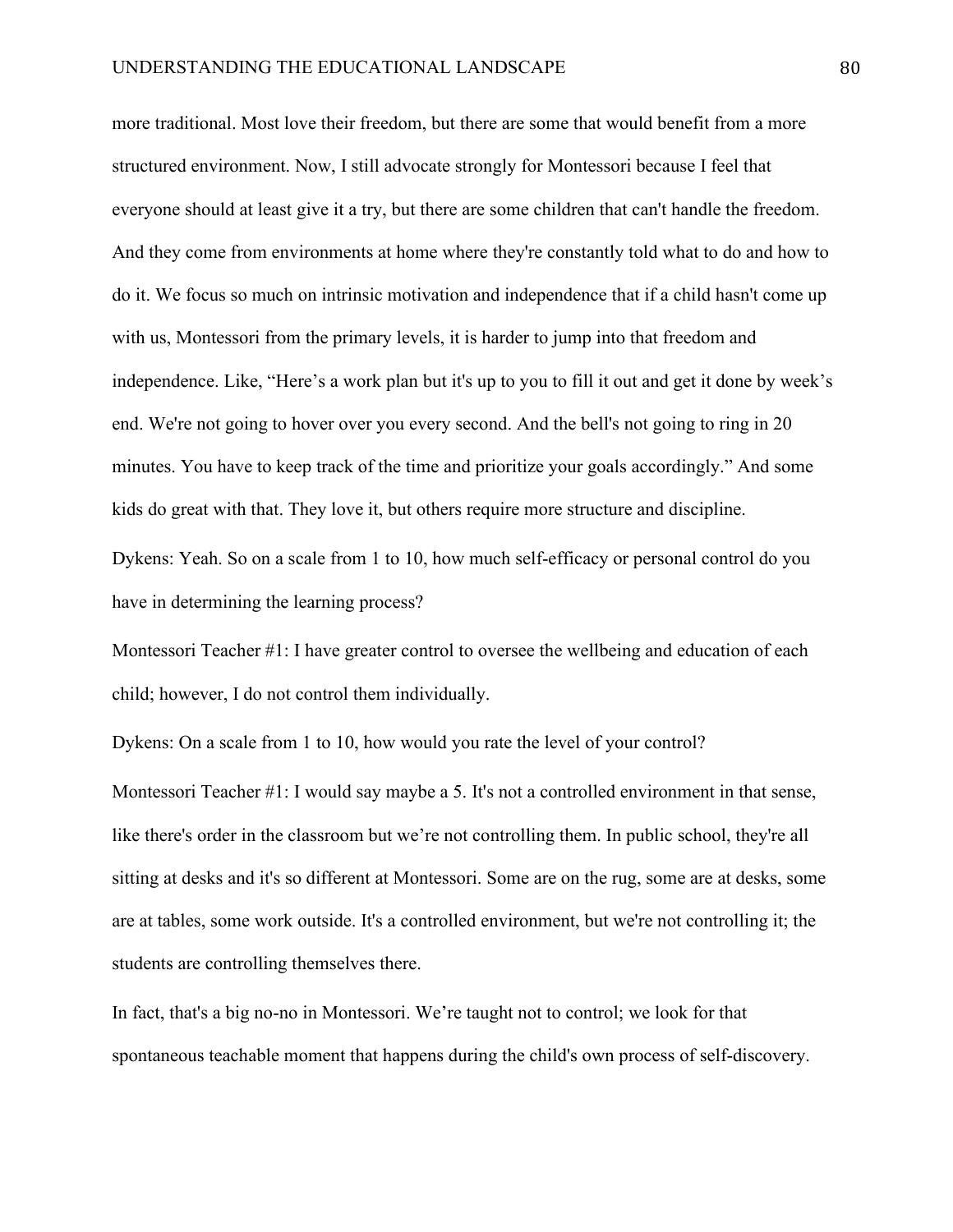That's where we stop jumping in and trying to rescue because we want them to come to their own conclusions. So we really try to hold back that control.

Dykens: On a scale from 1 to 10, how effective is your school at providing impactful educational experiences and fostering learning? And then, what would an example be of an effective educational experience?

Montessori Teacher #1: 10. A wonderful example of impactful experiences… last year, in upper elementary, we did a unit called "Save the Ocean." We learned biology and we studied it in the classroom and we learned about all of the endangered species and really took it to heart... Then we took it a step further and we actually had a class trip. Now, again, this is before COVID. We took a class trip down to Pigeon Key all together, as part of our curriculum to learn hands-on, face-to-face, from real marine biologists. The children were able to see firsthand, projects going…. So the kids really get a deep understanding of how they can help impact and save. Dykens: On a scale from 1 to 10, how well does your school foster holistic learning that is affective, experiential, and lasting? Please explain your position.

Montessori Teacher #1: I'll give my school a 10. We meet a child where they are and take them where they need to go. We follow the child; that is a huge philosophy of Montessori education... and [help create] an individual work plan that helps them achieve small attainable goals. We set them up for success and not failure, and we give them lessons when they're ready for it…at their pace. They develop a love for learning and a joy for learning too. They understand that they facilitate their own learning and as they explore and learn new things, it opens new doors for things they haven't experienced before. These experiences mold them to be independent, selfstarters, confident, and in time, to take tests and have that more traditional approach. They do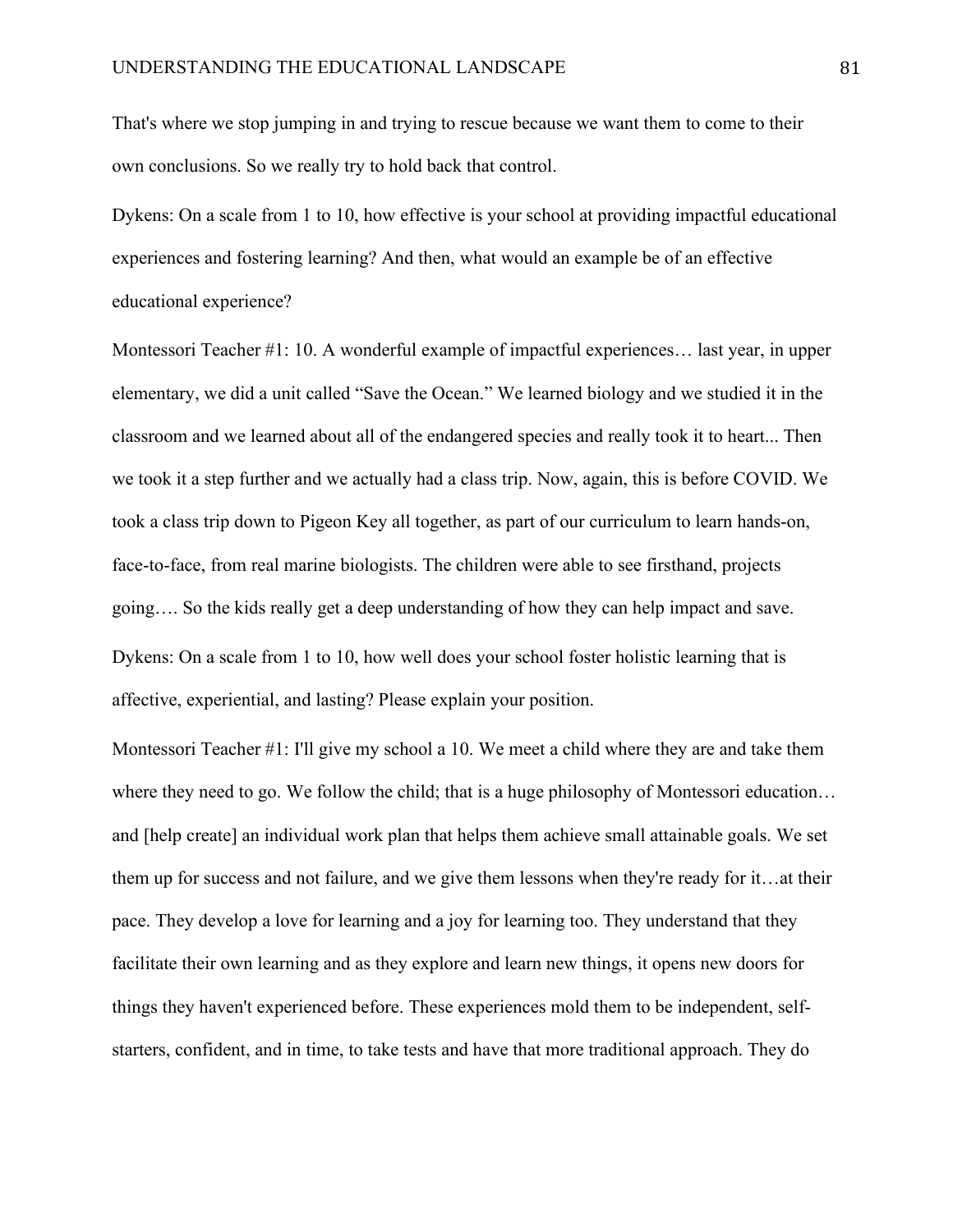really well because they're so confident based on all these, you know, amazing experiences that they have had in the class.

I think one of the things that mean the most to me about being a Montessori educator is we nourish the spirit; we don't crush it. And a lot of times in public school, we get kids that have had their spirits crushed. They're in a box and it's black and white and they're just so not confident. And they don't have that freedom to be themselves and find out who they are as a learner and what they like, because they're just constantly told what to do. And here in Montessori, it's like, "Wait, I have freedom and I get to choose my own work and that's okay?" And we're like, "Yeah, that's what we want you to do." And you see the transformation happen and it's just beautiful… to help them become closer to who they really want to be inside.

Dykens: For sure. Let's see, this is a little bit of an oddball question. I was trying to see if different schools of education had different perceptions of knowledge. So this question is, "How do you perceive knowledge?" [Lists options.]

Montessori Teacher #1: Oh, that's so hard. I know I have to pick one, but it's really C and D for me, because knowledge is built on an individual experience, but it's also built upon prior knowledge. So in Montessori, every, every lesson builds on the other. And so the child has to build on what they already know before they can move further. So we can't just throw them into lessons, but it's also a lot of experience and they're hands-on learning. So that's a really hard one.

Dykens: And then what factors political, philosophical, economical, etc., most strongly influence the curricular design of your system?

Montessori Teacher #1: Our philosophy was really founded from an observational standpoint and a medical standpoint of how children grow and develop in stages. So I would have to answer it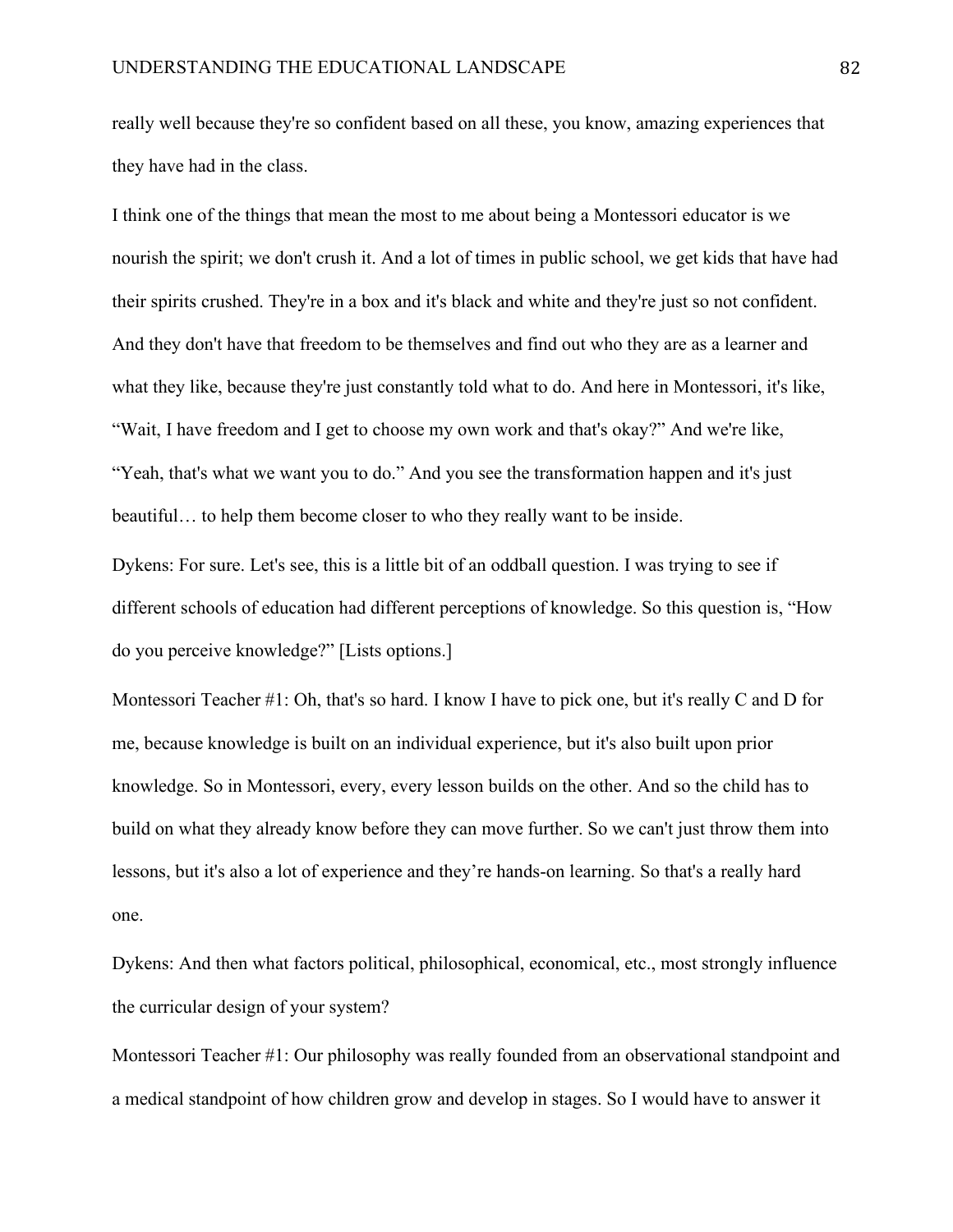with, "It's not political, it's more scientific." It would have a definite psychological background to it, based on the child's inert stages of development for learning. I would say psychological/scientific.

Dykens: Do your students interact with knowledge in a dependent or independent way? Montessori Teacher #1: Independent.

Dykens: What markers would indicate a student's success in the classroom, in future educational endeavors, and in life?

Montessori Teacher #1: In the classroom, it would be completing their work. For us, it would be completing their goals; we call them weekly goals.

Dykens: And what markers would indicate success in future educational endeavors?

Montessori Teacher #1: For them, they would be to work independently and complete their work plans that are set for them, working independently and just continuing to build on their knowledge. Continuing to add to their knowledge and experience. In the workplace, that's a big one for Montessori. We have a lot of students that make the transition to public school in middle school and a lot of are in honors because their level of knowledge is really beyond what the box of that grade level is because we have this huge curriculum that we teach. And so…self-starters, independent thinkers, problem solvers, critical thinking.

Dykens: How well does your school prepare students for life?

Montessori Teacher #1: I would say very well in that we are setting them up for independent success and confidence… and following the child, wherever their academic or personal interests lie. The sky's really the limit in Montessori. If they want to produce a report on whales… they can, and that counts as their cultural requirement. If they want to write poetry, put together a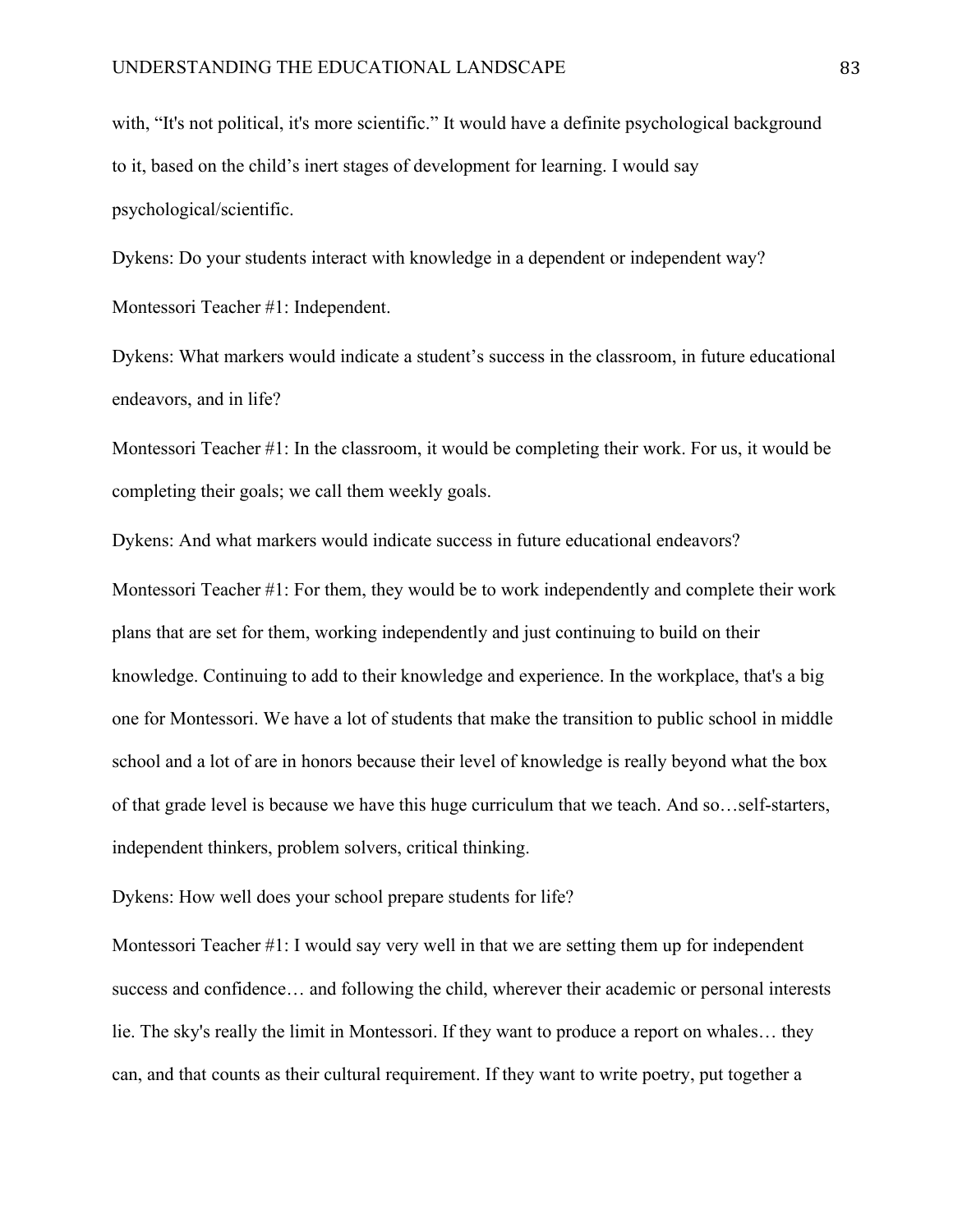slide show, there's so much hands-on learning and experiences happening that they just feel successful and they love what they do. They develop a joy for it. And they're excited. A lot of our kids are excited to be at school. In fact, it's almost like a refuge for them, believe it or not, who would think that? Right?

Dykens: And so then on a scale from 1 to 10, how well does your learning environment foster self-efficacy?

Montessori Teacher #1: So I would say, very high in that. Again, their confidence is just growing exponentially because of all of these wonderful experiences and lessons that they've had that just continuously build on each other. We have such a broad curriculum that there's so much content in such detail over the course of their education. They really get so much. I've had contact with students that are in traditional middle school now. And, again, they're doing great, they're in AP classes. They're so thankful that they had the foundational learning to push themselves and reach and do things they didn't think they can do. So yeah, I would say very high.

Dykens: This is my last question. Do you think that students who leave your system of education come out as deep, creative thinkers? On a scale from 1 to 10, how well are they able to devise original and rational solutions to issues?

Montessori Teacher #1: I would give them a 10. And I would say because the main crux of their learning is to come up with their own solutions and to create work that they are passionate about. They can bring to life their stories… things that they're passionate about. All these hands-on experiences just really help them feel prepared and confident. And what else did I want to say? Dykens: Are they able to come up with original and rational solutions to issues?

Montessori Teacher #1: Okay. So yes, and that's because a lot of the times in our cultural curriculum, we present them with problems that they have to go out and research and find the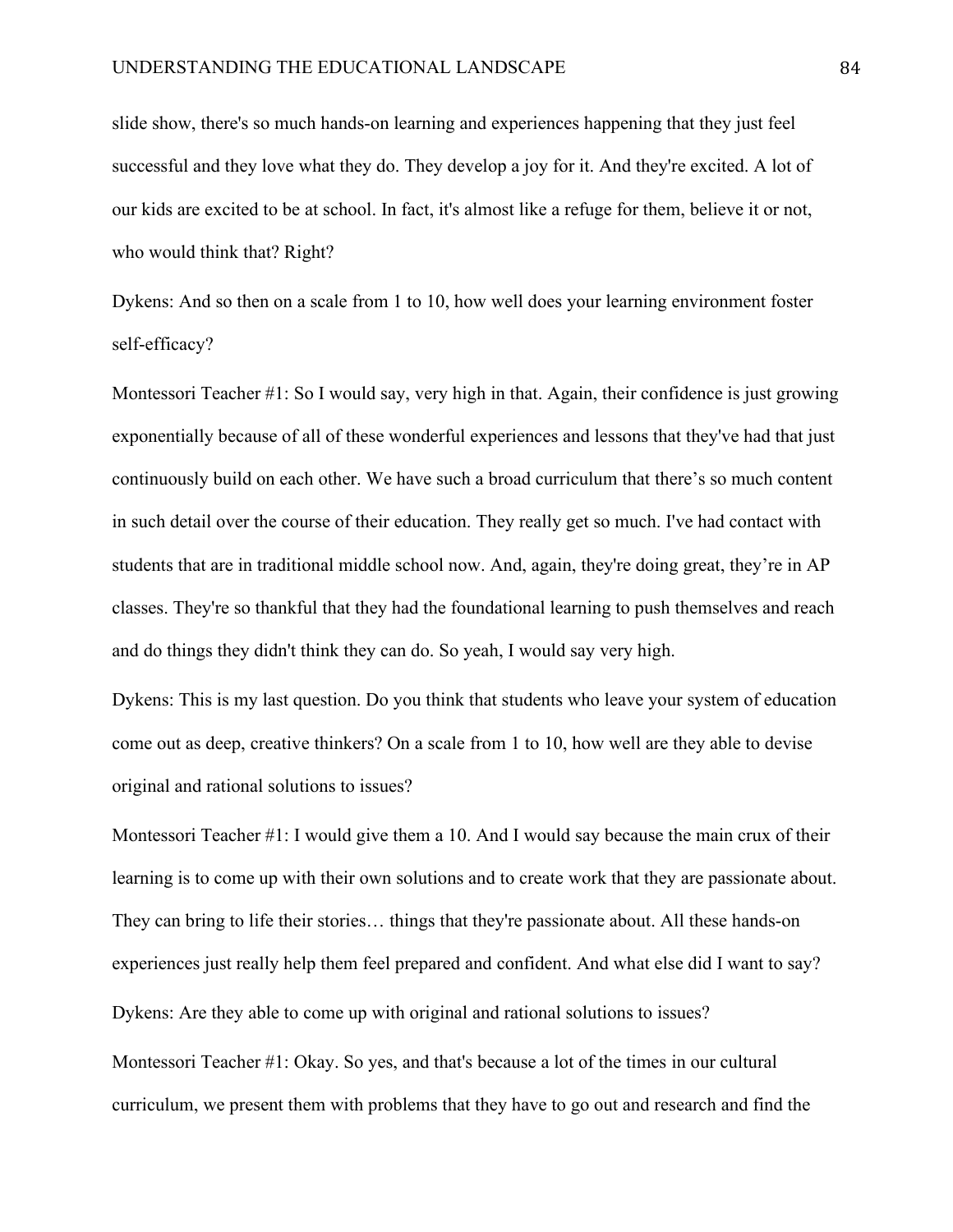answers to. And that's a lot of what the upper elementary it's about, how the child will be their own investigator and their own researcher. So they come out very strong with critical thinking skills and problem solving skills, because they've taken a problem like pollution in the ocean. They have to problem-solve and find out, well, "What if we built this to help trap the plastic?" That's just an example of a project that students did last year. So in terms of coming up with solutions for problems, I think that the Montessori child is fully equipped based on the education that they receive.

Dykens: And what a Montessori school do you work in?

Montessori Teacher #1: I'm at the Montessori House Day School and we were one of the first Montessori accredited schools in Tampa. Our school's been around for 50 years.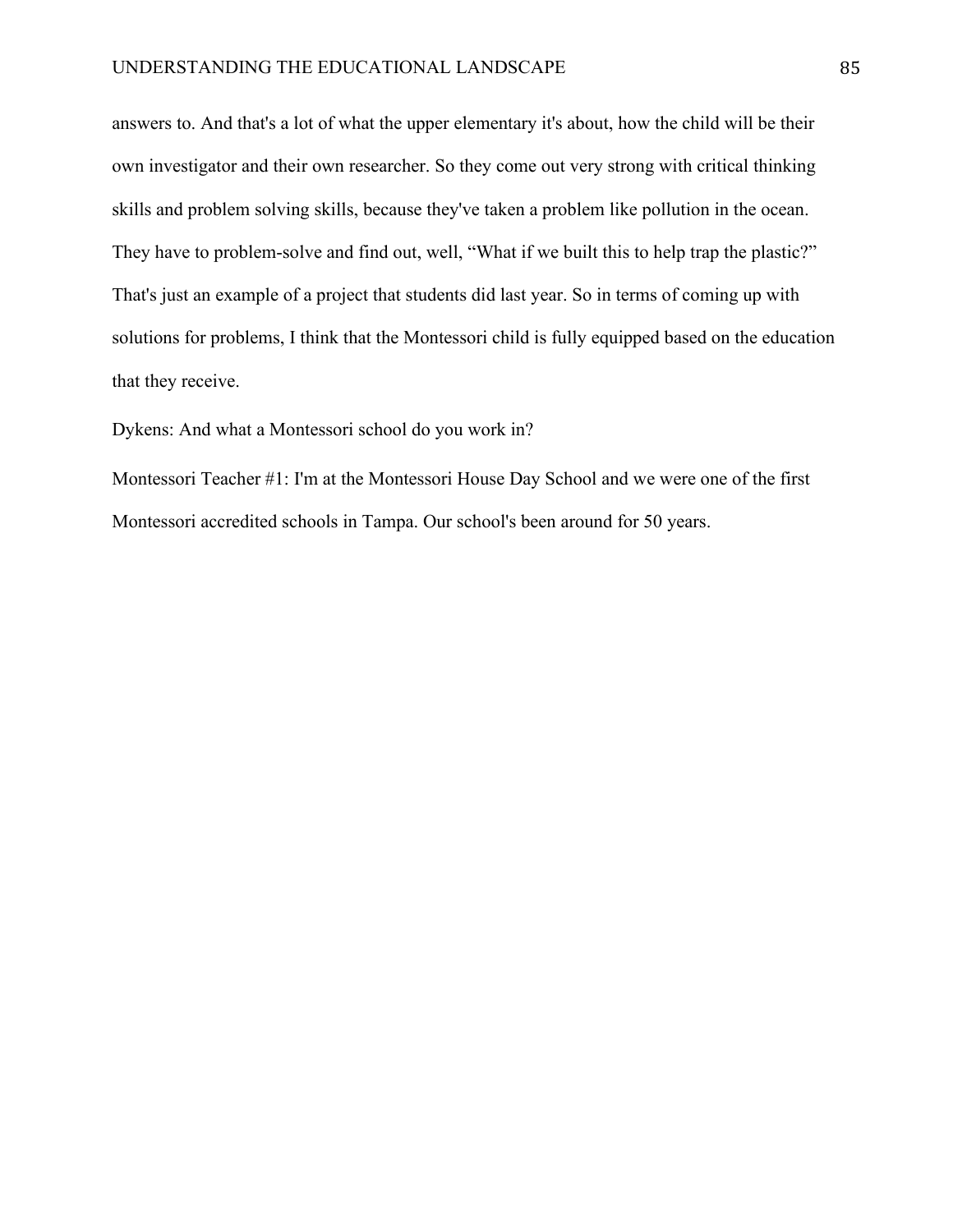# *Montessori Teacher #2 Interview*

Dykens: What is the purpose of education?

Montessori Teacher #2: So my story says it's a help to life. And so, a permission for life.

Dykens: Would you say it's preparation mainly for career?

Montessori Teacher #2: No, for life. That includes a career, but it also includes, functioning in the world, and being able to come up with solutions. It's not career preparation; we're learning how to get along — for taking care of the environment and for contributing to your community, how to be a member of a community.

Dykens: That's a large distinction to make, because I do feel like some models are solely focused on career readiness.

Montessori Teacher #2: Yes, that's right.

Dykens: Do you think there are ambiguities or presuppositions surrounding the purpose of education?

Montessori Teacher #2: Probably, you know, I've been in Montessori culture for a long time. I would say that most education is preparation for career work.

Dykens: So that would be a presupposition that a lot of schools or models would have? Montessori Teacher #2: Yes,. The University of Florida lets you stay for four years or maybe five, because they don't want you taking a lot of courses that are not in your major, that are not preparing you for your work… To me that seems like, why wouldn't you want to promote all education? When anyone comes to me and asks me about what do they do, or they're planning to get a degree in education and get Montessori training, I say don't do that because 1) they're not compatible, and 2) whatever your education is and whatever your experience is, you bring that to the classroom. Since we teach all subjects, if you have a degree in horticulture, then what a gift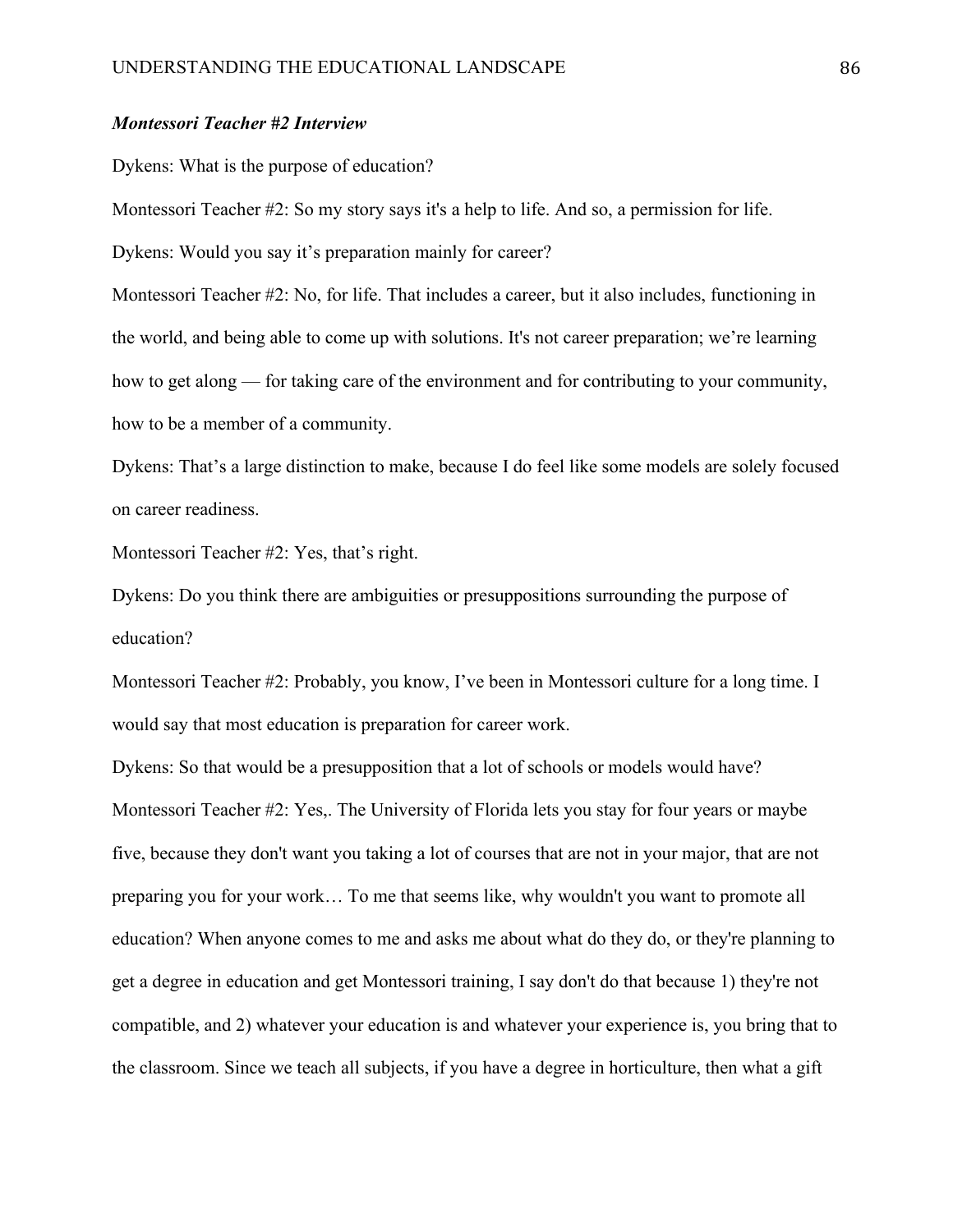to the children that you teach! Or, a degree in art. I had a teacher — she had a master's degree in textile design. She prepared the most wonderful lessons for the children. Whatever your experience in education is, you bring it to wherever you are, not just the classroom. Dykens: Do you think the purposes of education have changed over time? Montessori Teacher #2: Not really. I think there might have been a time when, like a liberal arts education was valued just for that. Because it was a broad education.

Dykens: Well now there's more specific focus on certain degrees.

Montessori Teacher #2: Yeah, but I think that it's really more specific now in terms of career. Dykens: Do you perceive deficiencies, either within your system or other systems of education? Obviously you're an advocate of the Montessori model, so if you were to pinpoint three issues within the public education system, what would they be? Just three overarching issues. Montessori Teacher #2: I think a big one is that unless you have a diagnosed disability all children get the same information, the same teaching, the same work at the same time, whether they're ready for it or not. And if you get, I don't know what it is, a 70%, you move on. And here [in the Montessori school] it's more. Here, children only get what they're ready for when they can do it 100% by themselves. Then they move on. I think that opportunity to get it completely makes it very fulfilling and satisfying, right? Especially if you've worked hard. But it also makes it so the child understands the next thing. So I have taught public school, a little bit. And what I observed was, with the curriculum, it worked pretty well for about 50% of the children. The ones in the middle, the middle capabilities, it worked for them. The ones that were not there (below 50%), they're lost. They lose interest. They feel like failures. They withdraw. They develop bad behaviors. The ones that are more capable — and this seems like a tragedy to me because the ones that are less capable get all kinds of extra instruction or accommodations, which, I agree,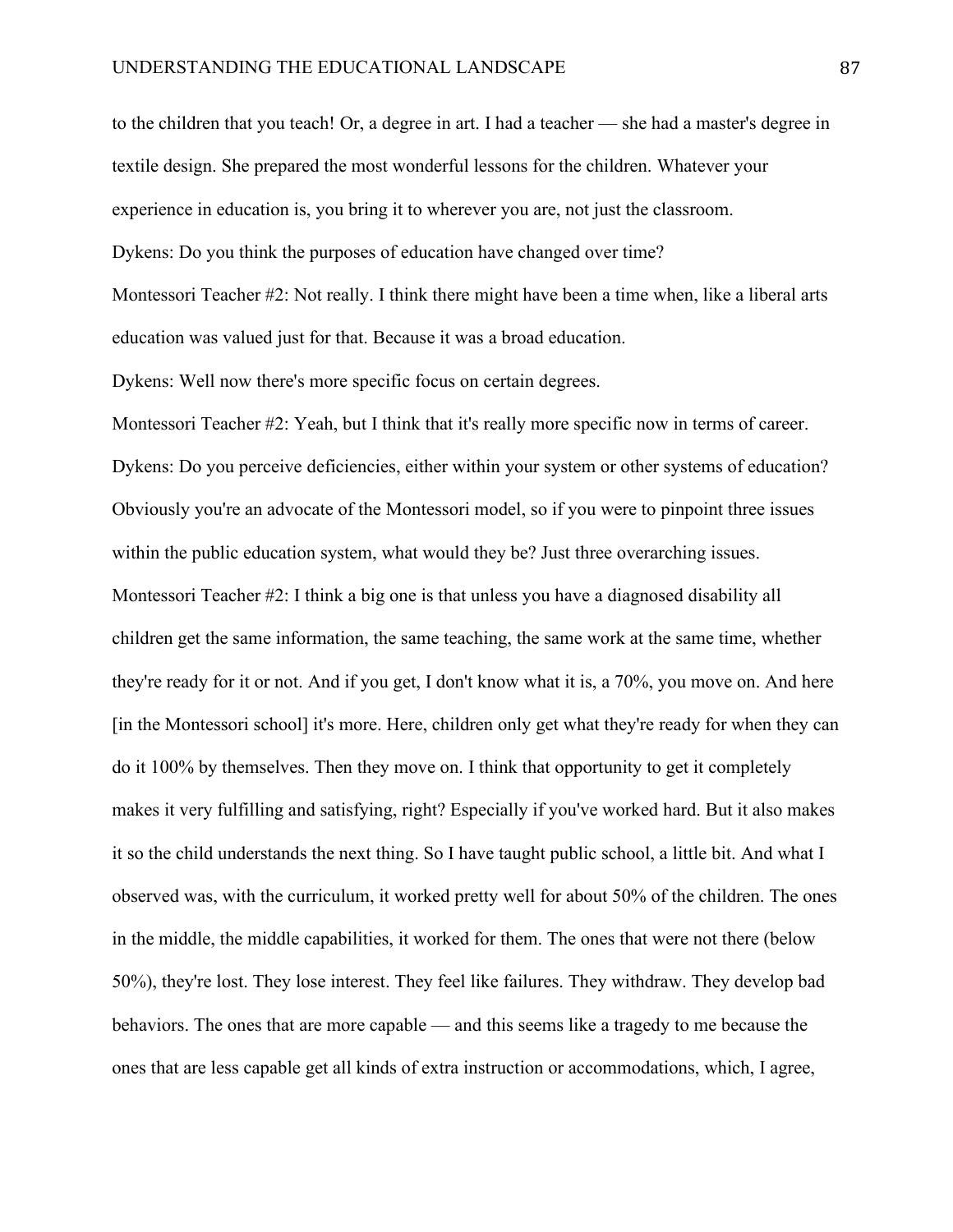they should — but the ones above that are just abandoned because, "Well they can do it, they'll be okay. They're fine." And so the teaching is all to "these children." The curriculum is all to "these children." And we're wasting all kinds of capabilities. The people who are going to be our leaders are not getting an adequate education. That's my perception, from having worked in a public school, for a few years. What I found was that I didn't thrive either because I couldn't meet the needs of all the children. So one doesn't feel like a good teacher when you're not meeting their needs and feeling that, "I'm not even allowed to."

Dykens: How long or how many years have you been within the Montessori system? Montessori Teacher #2: Probably 30 years. I did my first training when I was in my early 20's and then I had a family, and then I did another training, and then I worked.

Dykens: What made you want to pursue Montessori in the first place, in your early 20's? Montessori Teacher #2: I attended a liberal arts college and they offered a bachelor's in a subject, your chosen subject, and you could add a fifth year to get a master's degree in education. There were a few education courses, and I came across Montessori method in the library. I couldn't put it down; it was really hard at that time because we didn't have resources… The back of the books list where you could get training, which was not nearby. But then I was able to get the training.

Dykens: Do you think there's a need for alternative models of education?

Montessori Teacher #2: Yes, because one size doesn't fit all, unless it's Montessori. But even Montessori… we can't educate every single child. If they have major disabilities, then it could be done if parents would provide an individual assistant. We can educate almost every child. Dykens: Do you consciously hold to a particular pedagogy or philosophy of teaching?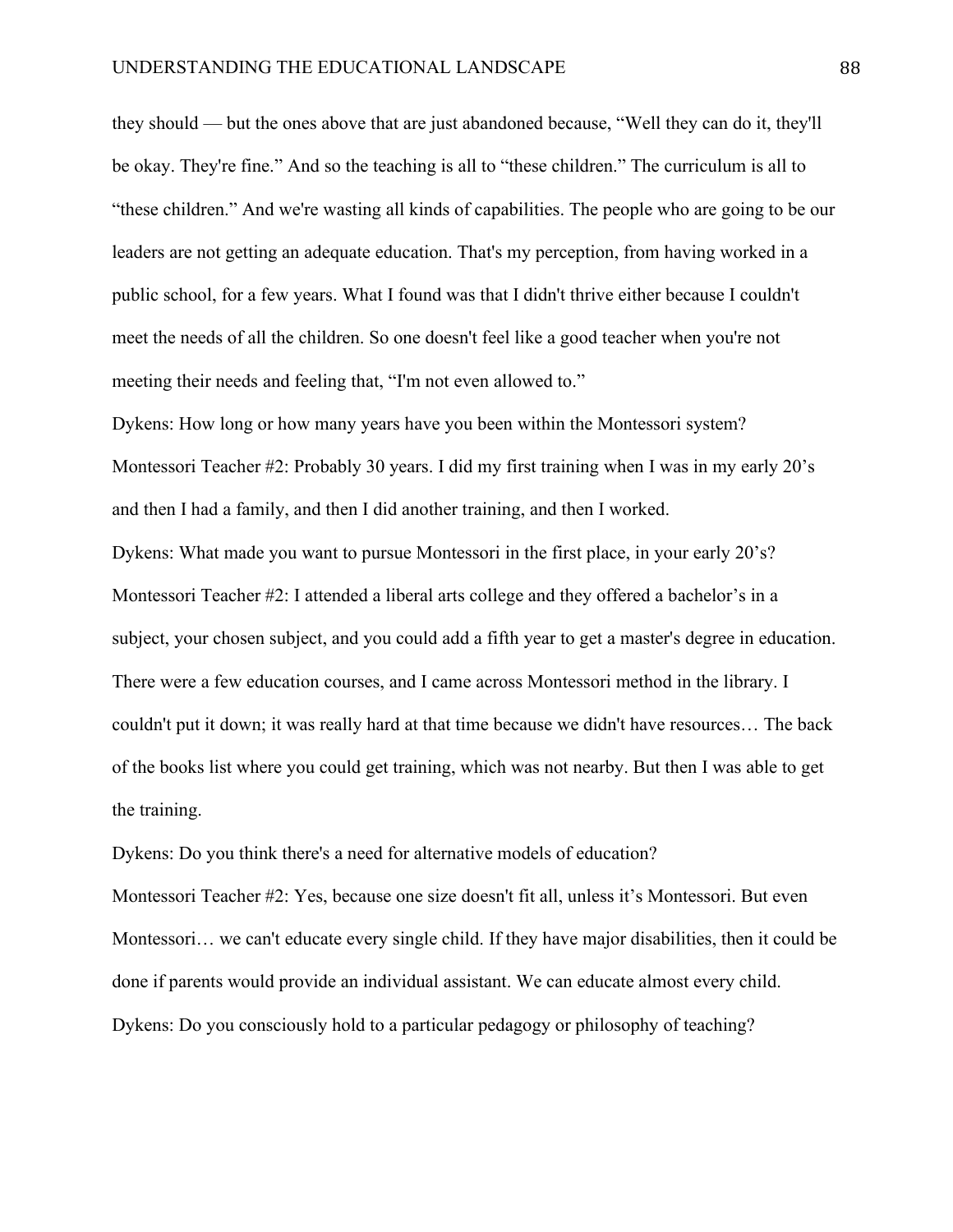Montessori Teacher #2: It's  $a - I$  subscribe to the Montessori philosophy  $-$  it's a help to life. And it's a help to the child in his own personal development. So while it's very individualized, when that personal development is realized, then the individual has so much more to bring to anything. It's all about the development of human potential.

Dykens: Which happens on an individualized basis?

Montessori teacher #2: Right, because our potential is not the same. We may have really high potential in one area and not in another. But that's what it's about, development of human potential.

Dykens: Does your educational system and pedagogy reflect a view of human nature? If so, how?

Montessori teacher #2: Well it does in most ways… it [Montessori] is also very developmental. One, it promotes independence. So the child is given the independence based on readiness, and it promotes the human potential, but it's very developmental. The materials, the teaching, the organization, everything has to do with developmental stages.

Dykens: If you could rate on a scale from one to 10 how much freedom a child has in the learning process, how would you rate that?

Montessori teacher #2: Maybe nine, eight or nine. The child has the freedom to do the right thing. There are so many right things you could do, but no freedom to do the wrong thing in this in this environment — freedom to make mistakes, for sure, but not to interfere with another's freedom. There's a spectrum. So there's Montessori, which we are, which is the child may choose anything that he's has lesson in. The first time, it has to be introduced by a teacher. And then way over here, are the ones who really value exploration and the child can do whatever he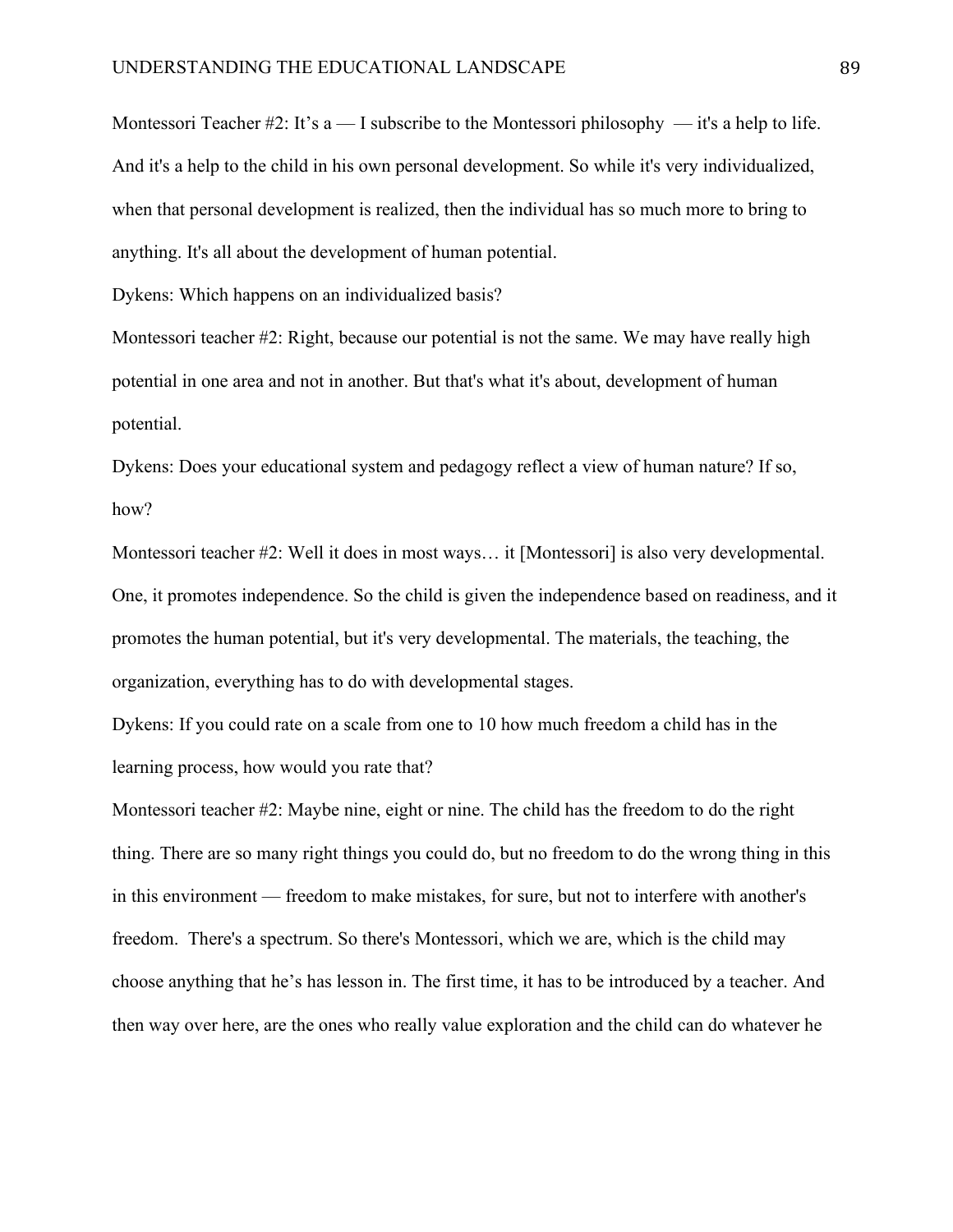wants, and choose whatever he wants, whether he's had any instruction or not. And…. [regarding Montessori] the material has to be used appropriately.

Dykens: You have a prepared environment so in a way it [learning] is not entirely free but you're giving them the most freedom. By setting boundaries, you're giving them true freedom in a way. Montessori teacher #2: Exactly. By setting boundaries. Yeah, that's how we have freedom as adults too, right? You can't drive your car towards me in my lane! A lot of adults are not as aware that we have boundaries. I'm also of the belief that boundaries provide security. I also believe that boundaries create the space for problem solving and creativity.

Dykens: How much self-efficacy or personal control, do you have in determining the learning process?

Montessori teacher #2: Well I have control over the lessons that I offer, which I offer based on where the child is, observation of the child. Sometimes I would like to give them a lesson that they don't want. And I have the option of requiring that. But it doesn't do a bit of good. I mean if they're not ready in that moment, even maybe they're developmentally ready — if they're not ready in that moment — you're just wasting your time and theirs.

Public school teachers, they don't have very much control, their lessons are scripted.

Dykens: If you could rate your self-efficacy or personal control on a scale from one to 10, how would you rate it?

Montessori teacher #2: I would say nine.

Dykens: On a scale from one to 10, how effective is your school at providing impactful educational experiences and fostering learning?

Montessori teacher  $\#2$ : [10?] Our school is amazingly successful. If they stay the whole time we have one that finished this year and was here from two and a half through fifth grade —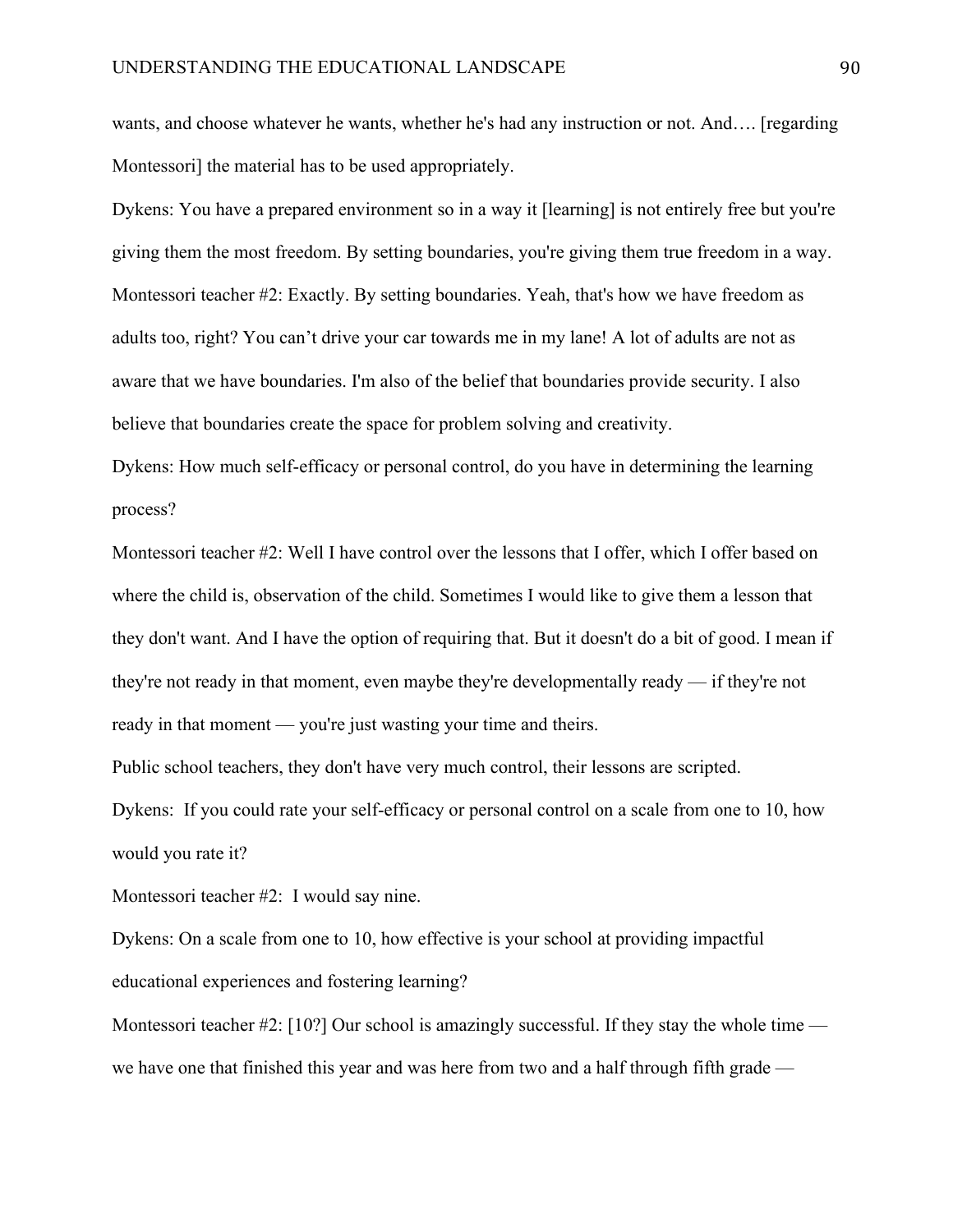everyone who leaves, if they've been here, they go out so strong. They're strong academically, they're strong in themselves, they have a strong moral compass. They are eager to contribute. They have great work habits. They love to learn. They're just a blessing to wherever they go. I'm not saying they're perfect people, but they're strong and I always feel good. I feel good knowing that they will do well. And they will get in trouble… they're going to get in trouble in normal little ways, but they're not going to get involved in not good things.

Dykens: If you had to describe an effective educational experience, what would be a specific example?

Montessori teacher #2: I've observed a lot of successful children is what I've observed, that are successful as human beings, not just academically. I would say a successful educational experience really involves the whole development of a person, not just math… or…

Dykens: How well does your school foster holistic learning that is affective, experiential, and lasting?

Montessori teacher #2: I would say that's what do we do.

Dykens: Does your learning environment allow students to learn at an individualized pace? How structured is the process and pace of learning?

Montessori teacher #2: Well the pace of learning is very structured actually. There's sequencing in everything; everything is in a sequence. You can't just pick up something if you're not ready for it. Or if you do pick it up, you won't be able to do it if you're not ready for it. So it is sequence. I think the process and pace is pretty structured, I do. Pace depends on child. Dykens: [Shows teacher question #13]

Montessori teacher #2: I think all of those apply. What I would say yes I think it [knowledge] is probably much more integrated in this environment.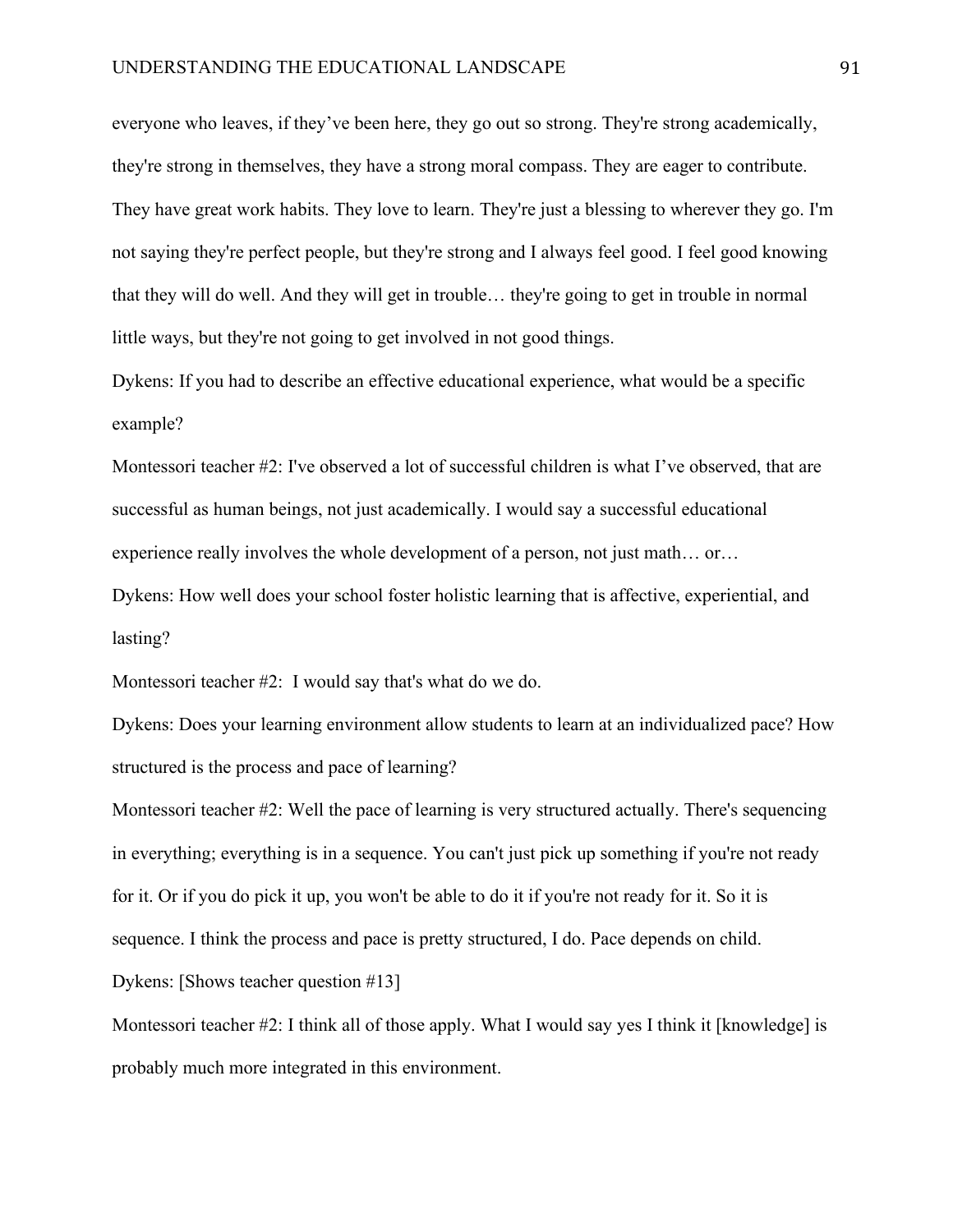Dykens: What factors —political, philosophical, economical, etc. —most strongly influence the curricular design?

Montessori teacher #2: Montessori is not political. Maria said that peace is the work of educators and war is the work of politicians. So, I guess I stand right there. Philosophical [factors] most strongly influences the curriculum here, but it's not just philosophical, but it's also actually science. I read a really good article about Montessori as the only system of education that's based on the scientific method, because she observed. She had a theory and would try things out. She discarded what didn't work and progressed from there. That was all based on the scientific method. And now there's a lot of research that shows how correct she was. But it's always research on one thing. There's brain research… there's also research on use of materials or not using materials, or this or that, that always comes out showing that Montessori works better. But she's the only one that integrated it, put it together as a whole. All of these are isolated. And there are sometimes schools will try: "Okay, let's do this with our reading instead." But it's just that one thing, and it's not comprehensive. So I would say science is also a big part of the curriculum design.

Dykens: Considering the idea of decentering the teacher and the teacher as facilitator, how much room does your curriculum give for the students? Do students interact with knowledge in a dependent or independent way?

Montessori teacher #2: I think that they interact in a dependent and an independent way. The child is dependent on the teacher for some instruction, right, and then has the option to explore it, or refine it, or have an understanding of the procedure, which then allows the child to absorb the information, and to repeat, as they like. Sometimes I learn things. So, there was a child who I could see was really ready for the next math lesson right, and I gave him the next math lesson.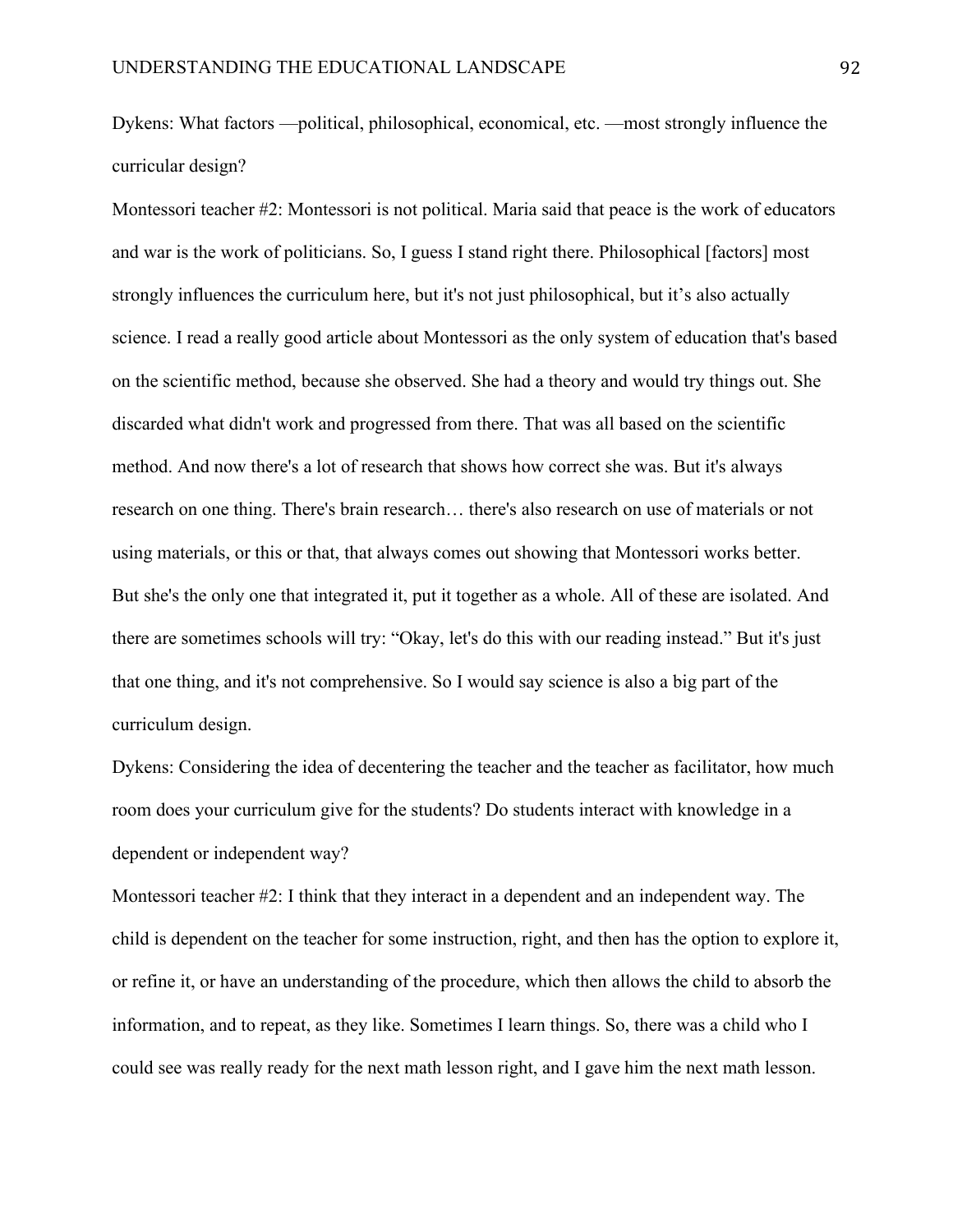As soon as that was over, he would go back, either to one right before, or two before. He would do those lessons again. And then maybe a day or two later, he would come back to the new one. Going back to those lessons helped him to integrate and see the connection with them. Dykens: What markers would indicate the student's success in the classroom, in future educational endeavors, and in life?

Montessori teacher #2: Well, in the classroom if they can do it correctly, that's success. They do it independently and correctly; they've got it down. Sometimes we just let some things go. So a few years ago, I had some children who were learning the countries of North America. One called the Dominican Republic, the Dominican Publix! Well this year, I had two children. And they got the Dominican Publix, and also… Honduras was Honda. Sometimes you have to…. you know, they make mistakes.

Dykens: How well does your school prepare students for life?

Montessori teacher #2: Extremely well. The educational experience is very holistic.

Dykens: Do you think that students who leave your system of education come out with strong self-efficacy? On a scale from one to 10, how well does your school foster self-efficacy? Montessori teacher #2: At least 8, between 8 and 10. There's personality too.

Dykens: Do you think they take more responsibility for their life outcomes, leaving Montessori? Montessori teacher #2: Much more. There are sometimes exceptions that children don't take that on. No, and if things don't go their way, then it's always someone else's fault. Somehow they pick up victim role everywhere.

Dykens: Do you think that's maybe something that comes from family, the home? Montessori teacher #2: Right. Some children don't have the opportunity to do things so much at home... Those things [like self-efficacy] are not promoted and they don't have it as strongly.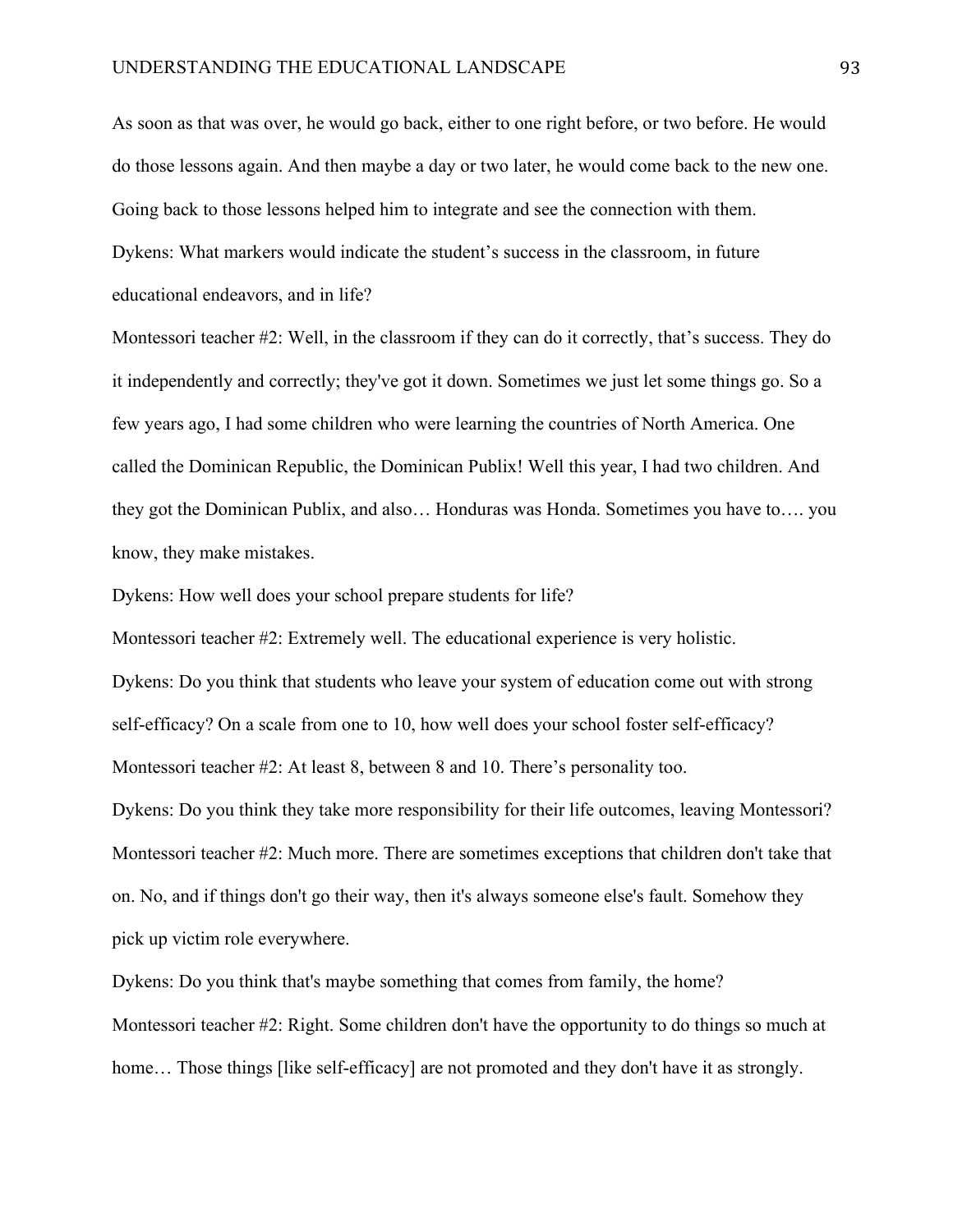Dykens: But you would say Montessori would promote it?

Montessori teacher #2: I would say Montessori promotes it [self-efficacy] yes, very much. Dykens: Do you think that students who leave your system of education come out as deep, creative thinkers? On a scale from one to 10, how well are they able to devise original and rational solutions to issues?

Montessori teacher #2: 9, all the ones I know, like 10. I see them. I haven't done a survey of them, but I see them. And I hear about them later, because their siblings are here.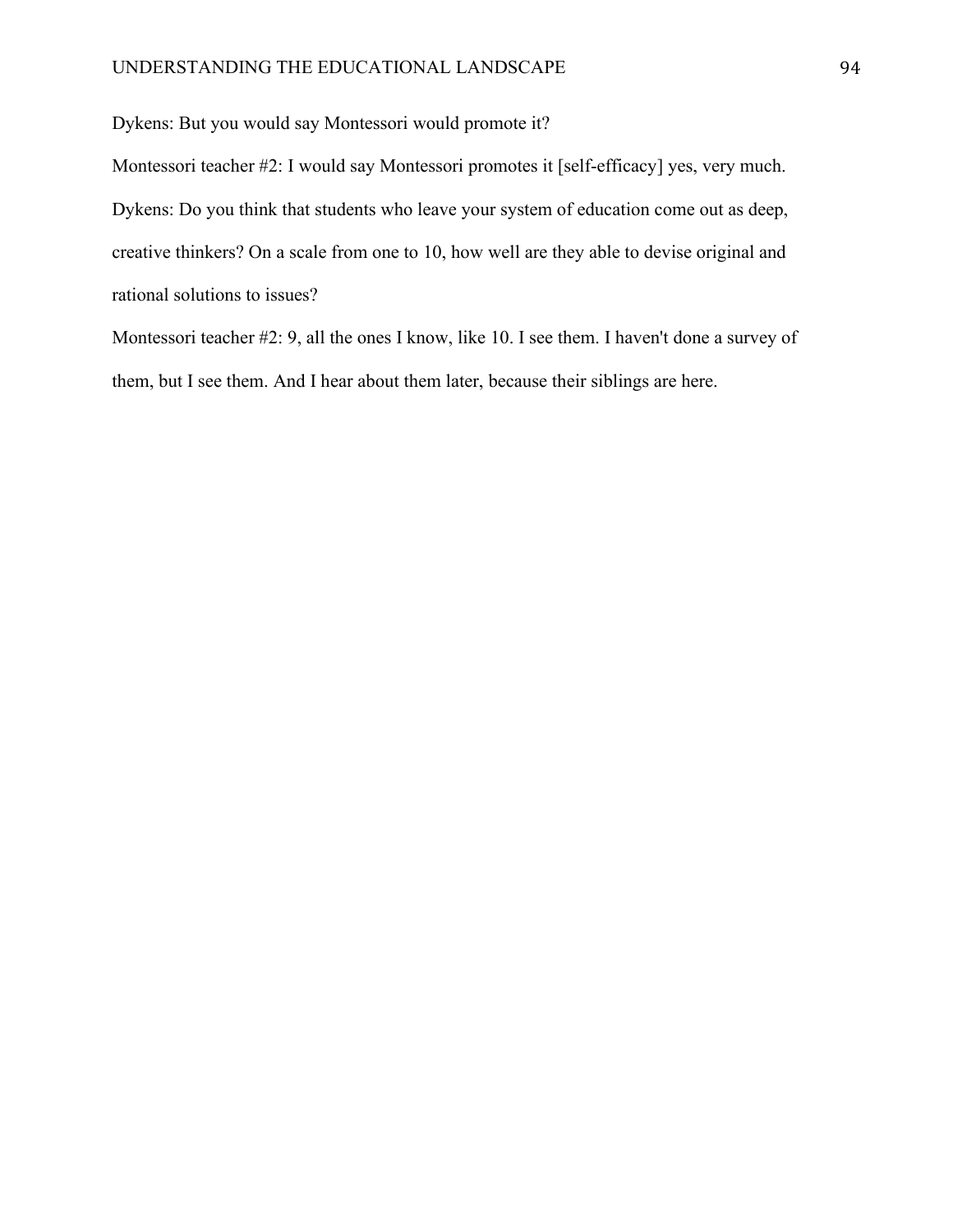## *Montessori Teacher #3 Interview*

Dykens: What would you consider the true aim or purpose of education to be?

Montessori Teacher #3: Are you talking about formal education or? For me the purpose of education is raising lifelong learners and that passion to learn, research, find out the world around you, really. And formal education is, you know, social placement in life? So that's why I'm asking for, do you mean like education, like formal?

Dykens: I guess from your perspective, if your aim is to educate your students, what is that aim? Do you have more of a personalized outlook?

Montessori Teacher #3: Yeah, training them, giving them practical life skills, training them to be decent, loving, compassionate human beings. Honestly, that's why I got into preschool and kindergarten, because research shows that from birth to six years is the most formable years of a child's life. That's where they literally absorb everything in their environment. I wanted to make an "oomph impact" that might not be immediate, but I wanted to educate them in the way that they become lifelong learners. And to continue their curiosity, which is I think innate in all of us.

Dykens: I think one of the most impactful things for me, when I visited your classroom, was watching the mediation, where they had the rocks, or something that they held? Montessori Teacher #3: The peace rock. Sometimes it's a peace rose too. Those are the practical life skills that are so important, the conflict resolution.

Dykens: Yeah, I saw that and I was so impacted.

Montessori Teacher #3: We all need that. We need to know how to speak to people. The whole child development — when it comes to social, emotional and academic — it's [Montessori] not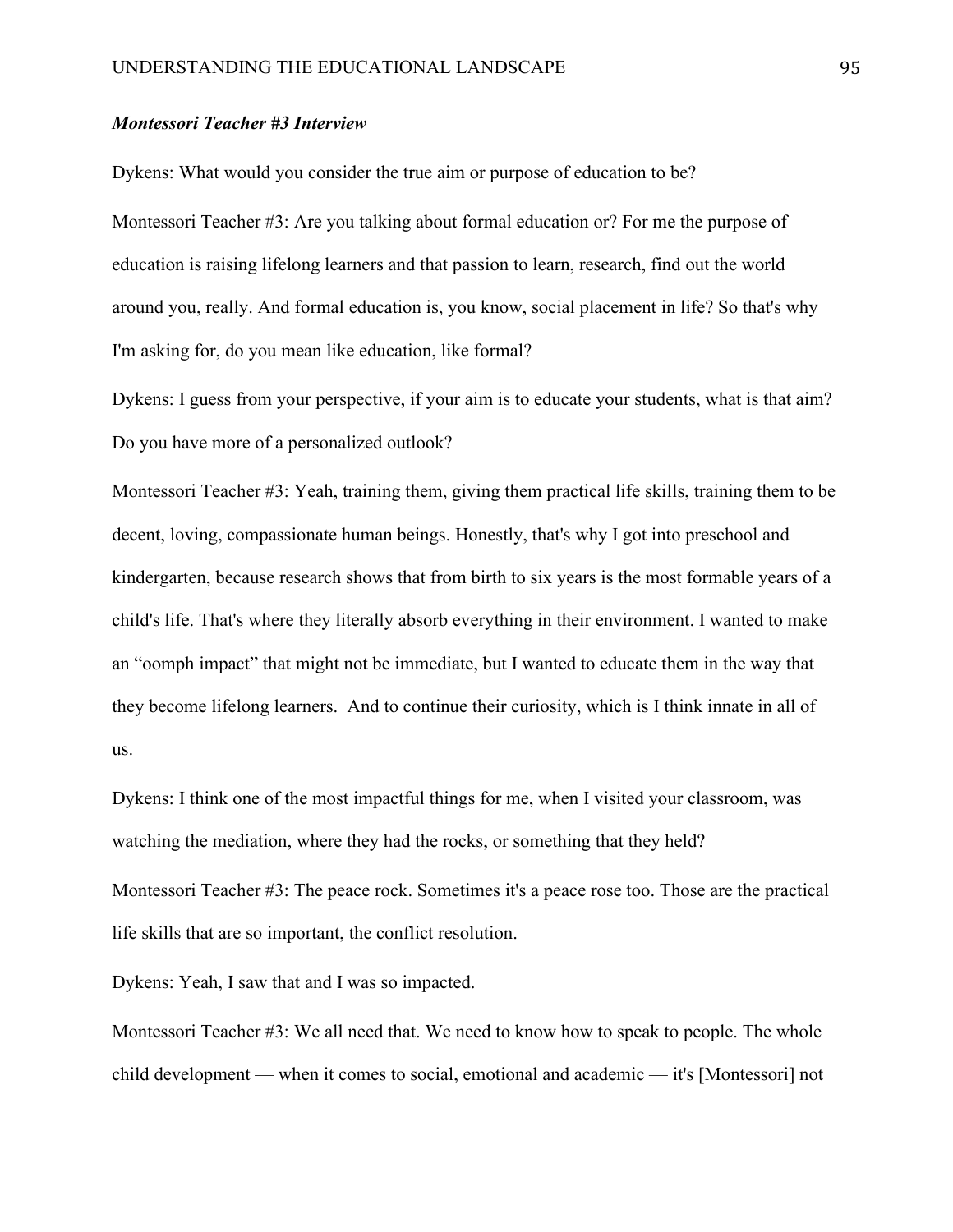just academic education. It's not strictly academic. Yeah. It's all those, emotional, social, development of a child.

Dykens: For sure. That answers a few other questions. Do you think there are ambiguities and or presuppositions surrounding the purpose of education? If so, what are these?

Montessori Teacher #3: I think people misconstrue sometimes education as just basically reading a book. That is more formal education. And I think people need to change their mindset a little bit when it comes to education. I think simply exposing your child to classical music is a form of education. So the presumption of our society where you have to be highly educated to be smart and intelligent is not true. For example, my 86-year-old grandmother, she has maybe third grade education, she taught herself how to read and write in English. That's education, you know, and it's all self taught.

Dykens: So, would you say that a presupposition or assumption that people have is that formal education is the only education?

Montessori Teacher #3: Yeah. Like to be successful in life, yes. And in some sense it's true, but not in all sense. I mean, your level of education will give you a comfortable life, but that doesn't mean that in hardships, you don't learn valuable life skills either.

Dykens: Yeah. Do you think the purpose of education has changed over time and then what shifts have you perceived?

Montessori Teacher #3: I don't think it has shifted. I think it has evolved. It used to be that only men could be educated. So that's a huge shift, right. Only the men, the elite nobility. And then now, I mean, practically anyone can get a degree that wants to. So, in a sense, that has changed in our society, but I think that the true purpose of education has not changed. I think that the true purpose of education is still to give that lifelong learner the skills involved to learn on their own.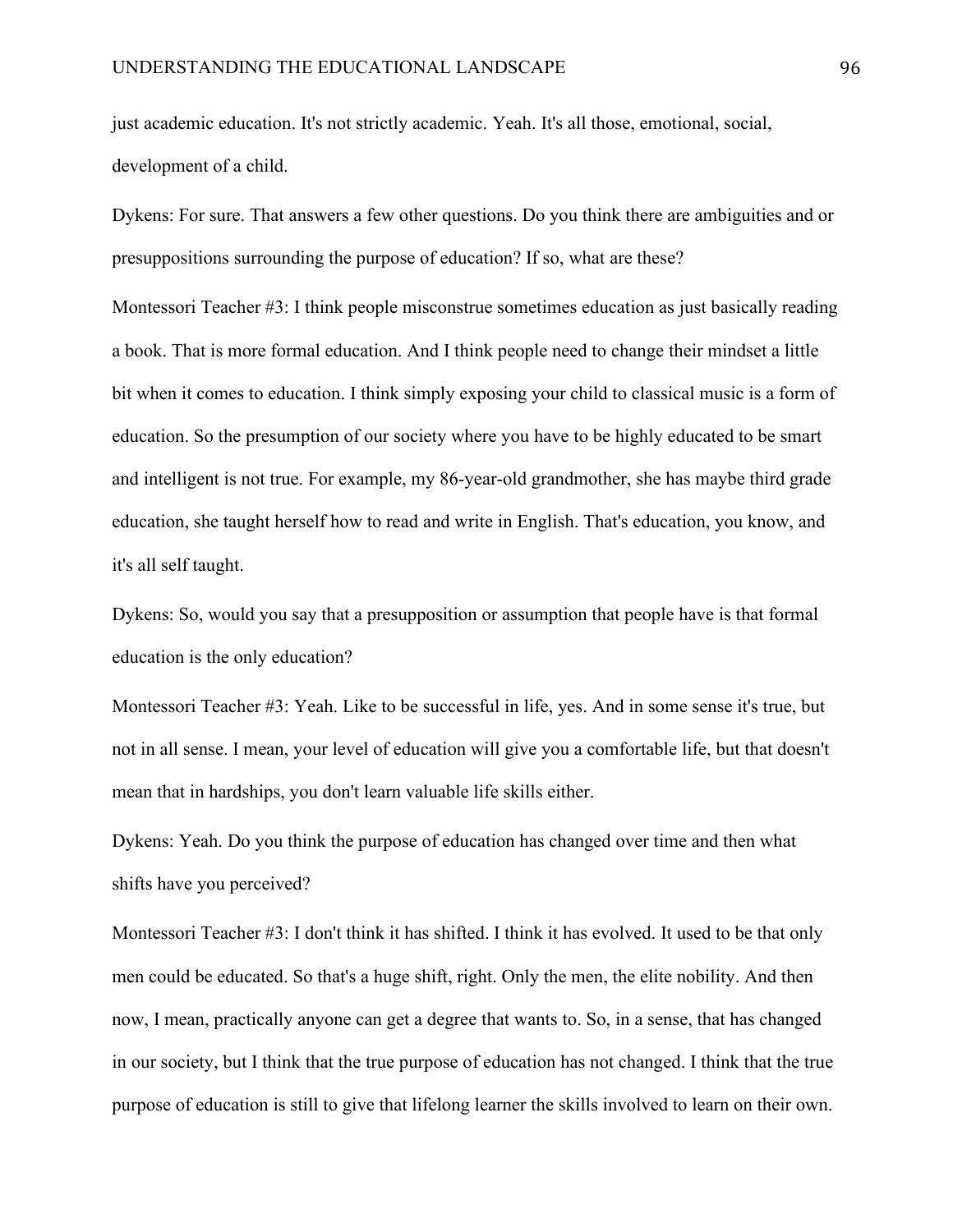Dykens: Do you perceive deficiencies within either your system and then other systems of education?

Montessori teacher #3: I'll talk traditional first, because I've taught traditional before.

Dykens: You taught in public schools?

Montessori teacher #3: I have. I've taught middle school science from sixth to eighth grade. So having that experience, I mean, I had sixth graders who didn't know how to read. They were literally reading in maybe first/second grade level, and they're expected to dissect and read texts that are seventh, eighth grade level. I think the whole current, traditional approach… you have legislatures that have never taught, dictating how that should look like in the classroom. I think that's some false presuppositions or assumptions — that you sit children in desks all day and they do the same thing all day, because we already know with research, right, that children learn in different pace. I mean, not every kid learn right at six to read. Some takes a little longer, seven or eight. I've had kids read at three. That's just one example of how different, I think, how it varies, right? Like your pace of learning. So, my own children are very fast learners, and they're very good students, so it's another thing too, like good students and just learning how to follow. Does that make sense? There's a big difference with that, you know, following exactly what your teacher tells you. These are the good students, these are the students who don't barely get in trouble. But there are students who just learn, like that's what they want. They're just curious. They want to learn. And I see that a lot, especially when you compare Montessori education versus traditional education.

Dykens: I guess you mentioned this too, but where do these issues stem from? You have legislators who haven't been in the classroom have these standards or expectations that they place on students, without really knowing how a child develops and what their needs are.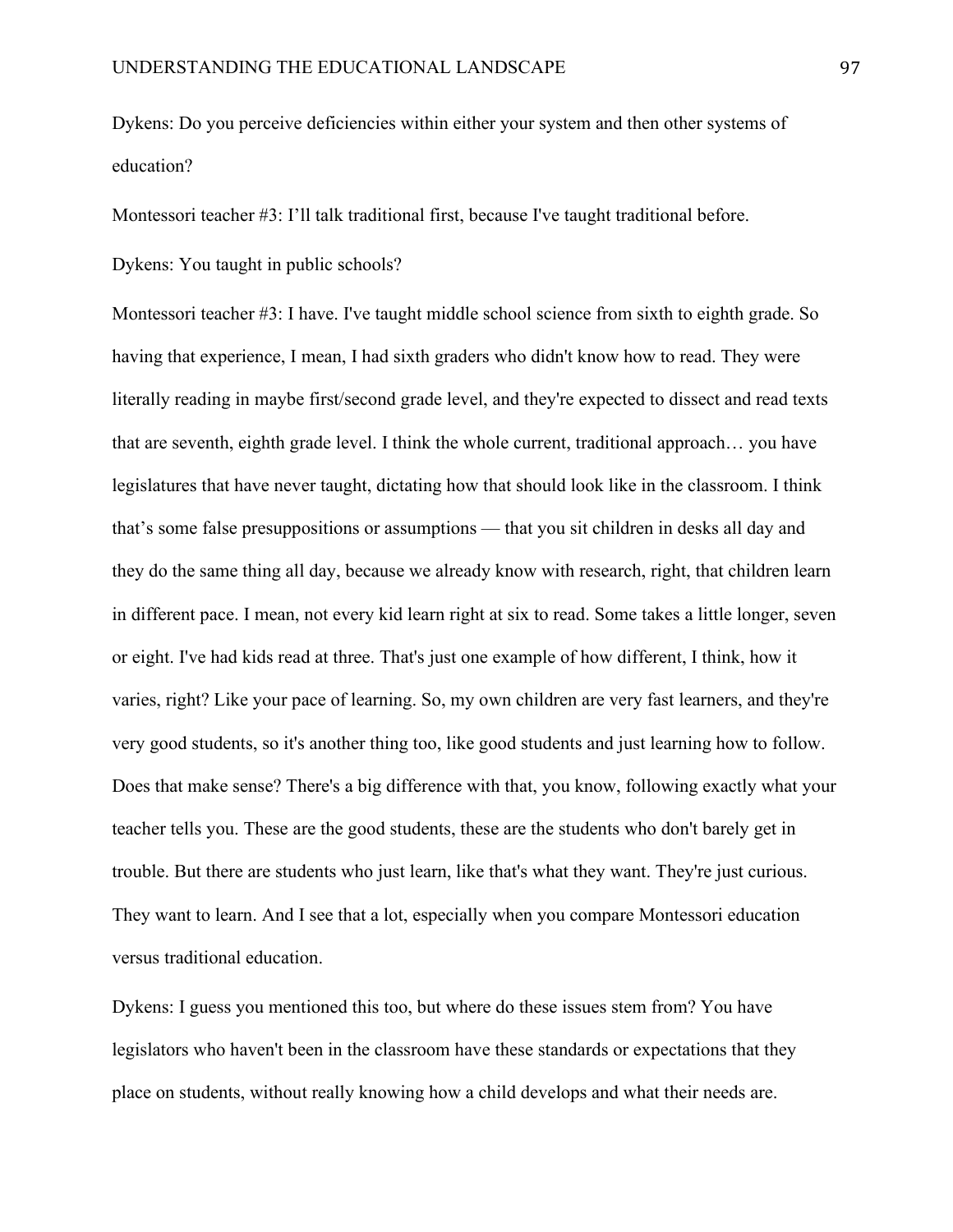Montessori teacher #3: Another, another thing too, though, that needs to be noted is systemic racism. Racism is a huge, huge part of our educational system that really separates the rich and the poor. For example, standardized testing. If you do not know how to read, if you do not have the skills to read, you will not do well on that test. Research shows the number of books in one's household mostly determines the level of education of that child. You look at someone living in poverty who barely have anything, maybe a Bible, in their house. Their parents would rather feed them than buy books. They are at a great disadvantage. I only say this because I taught in a title I school and I see this, I've seen this. I used to give them backpacks to a couple of my students. I used to keep snacks all the time in my classroom because they were hungry. You feed the needs first, the physical needs of the students, they will learn. So in my classroom, in a Montessori setting, we always look at the whole child, what's going on at home. I have a kid right now whose parents are divorcing, and of course as a five-year-old, you don't know how to manage all that emotion. Of course he's going to act out. Of course he's going to push his friends. That kind of empathy, they need from teachers. But the teachers need to know that, why they're doing that. You know, the root of the behavior versus just dealing with the behavior. There's always a root and there's the manifestation of that behavior. And we always have to keep that in mind in a Montessori setting and unfortunately in a traditional setting. If you know how to take a test — if you have been exposed — my children, I mean, they've read in 11th, 12th grade level since like fifth or sixth grade. We have thousands of books in our house. Now, between their dad's house and my house, they have a plethora of books, and diverse books. Those things really will make a difference for them, and their amazing test takers. They never worry about the FSA. They're just like, "Okay, it's another day." Never, because there's no pressure. So anyways,

Dykens: What is your best reason as to why we do need alternative education?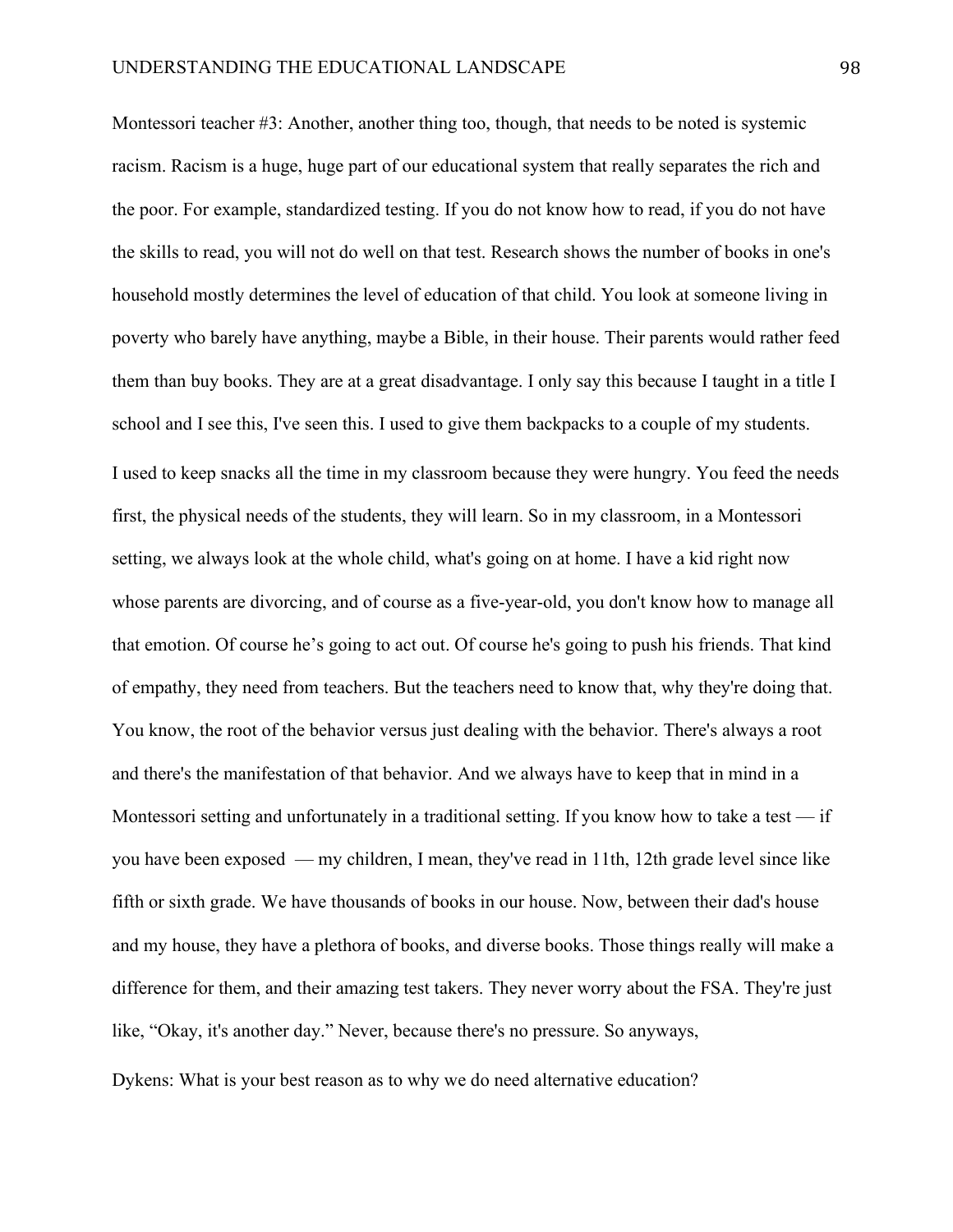Montessori teacher #3: We definitely need alternative models of education because everybody is not a cookie cutter. Children learn in different pace, adults learn in different pace. We also need a more collaborative — with where our society is going now — we need a more collaborative form of education where children learn to collaborate very early on with other people and work with them and know people. This is a huge part of Montessori education because we have that freedom in the classroom to do group projects. Like especially when they get to upper elementary all their stuff is group projects. My daughter's in middle school, in seventh grade. Every three weeks they change groups. And there are groups she hates, "Mom, I'm doing all the work." "I'm so sorry, kiddo. You've got to get along with them. You're going to pull some weight sometimes." This week, she came home yesterday, "Mom, I love my group. Like it's gonna be a really good three weeks." All they do in Montessori middle school is group projects. They have individual work too, like math and stuff like that, but they do collaborative work and they present.

Dykens: Do you consciously hold to a particular pedagogy or your philosophy of teaching? If so, please describe it.

Montessori teacher #3: The Montessori method. I'm biased, but I think my diverse background in teaching — having taught in regular public schools — gives me a unique perspective to the Montessori education. I think the Montessori method focuses on the whole child. Not just academic, but it encompasses their actual growth. Montessori talks about planes of development that you introduce certain things at certain ages, because the draw is there at that age.

We move from abstract to concrete. By the time the child reaches third, fourth grade, there's no more imagination. It's more concrete. So we talk about the great lessons, for example, and it's the history of the world, really, the history of the universe, Mesopotamia, Egypt. So it's all concrete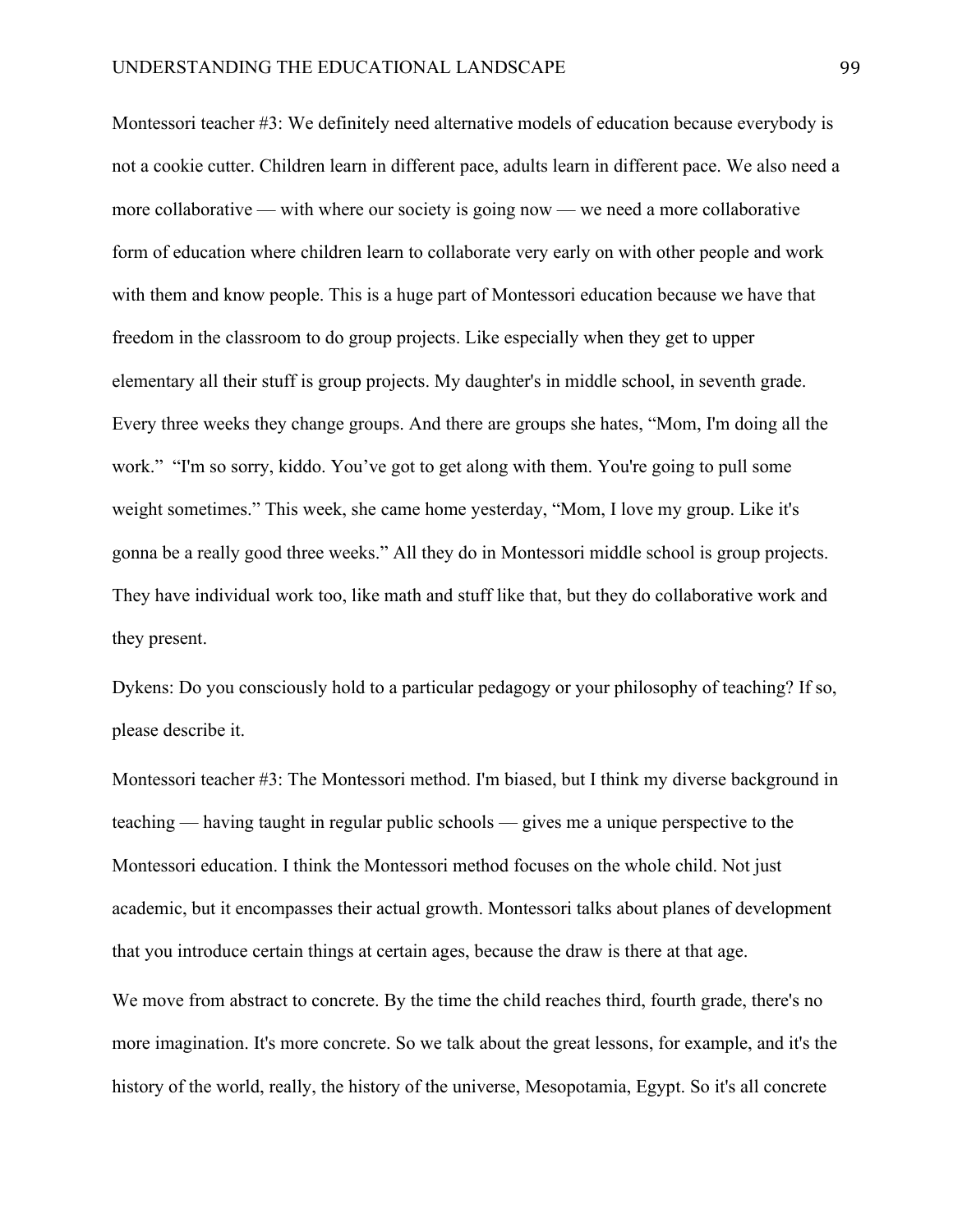at that point. So primary and Montessori is more — it moves from abstract to concrete because that's why we have a lot of materials that are touching and feeling, like sensory. Maria Montessori believed that your hands are the windows to your mind. I mean, what do babies do? They pick up something and put in their mouth; that's learning to them, you know, they're learning texture. So in a sense, I think Montessori is definitely a whole child approach and not just academic.

Dykens: Does your educational system and pedagogy reflect a view of human nature? And if so, how does your system correlate with human nature?

Montessori teacher #3: I think Montessori definitely follows the view of human nature. I think it definitely keeps it in mind. So Maria Montessori was actually a physician. She was the first female doctor in Italy. Her first assignment was actually to work in an asylum. Through that experience, she really started to really hone in on human nature and a lot of her stuff is observation. In her book, Th*e Absorbent Mind*, she talks about the mathematical mind of human beings. We naturally gravitate towards numbers and symbols and things like that. Even as a young child you learn your mother tongue, whether or not it's taught formally. From the womb, you are exposed to it already. People talking, you hear it as soon as your ears develop in the womb. And she ties into all that and she also talks about sensitive periods. For example, from two to five years old, is a sensitive period of order. So when you visited my classroom, everything had a place. Everything was so organized because the child… that is their sensitive period for order. They need to know exactly where things are at and they will tell the other students, "That's not where it goes," or, "It's missing something," or, "This is dirty." They will tell you because they're in a sensitive period of order. And I think that's the best thing about what Maria Montessori did is she literally took her observations and made it into an educational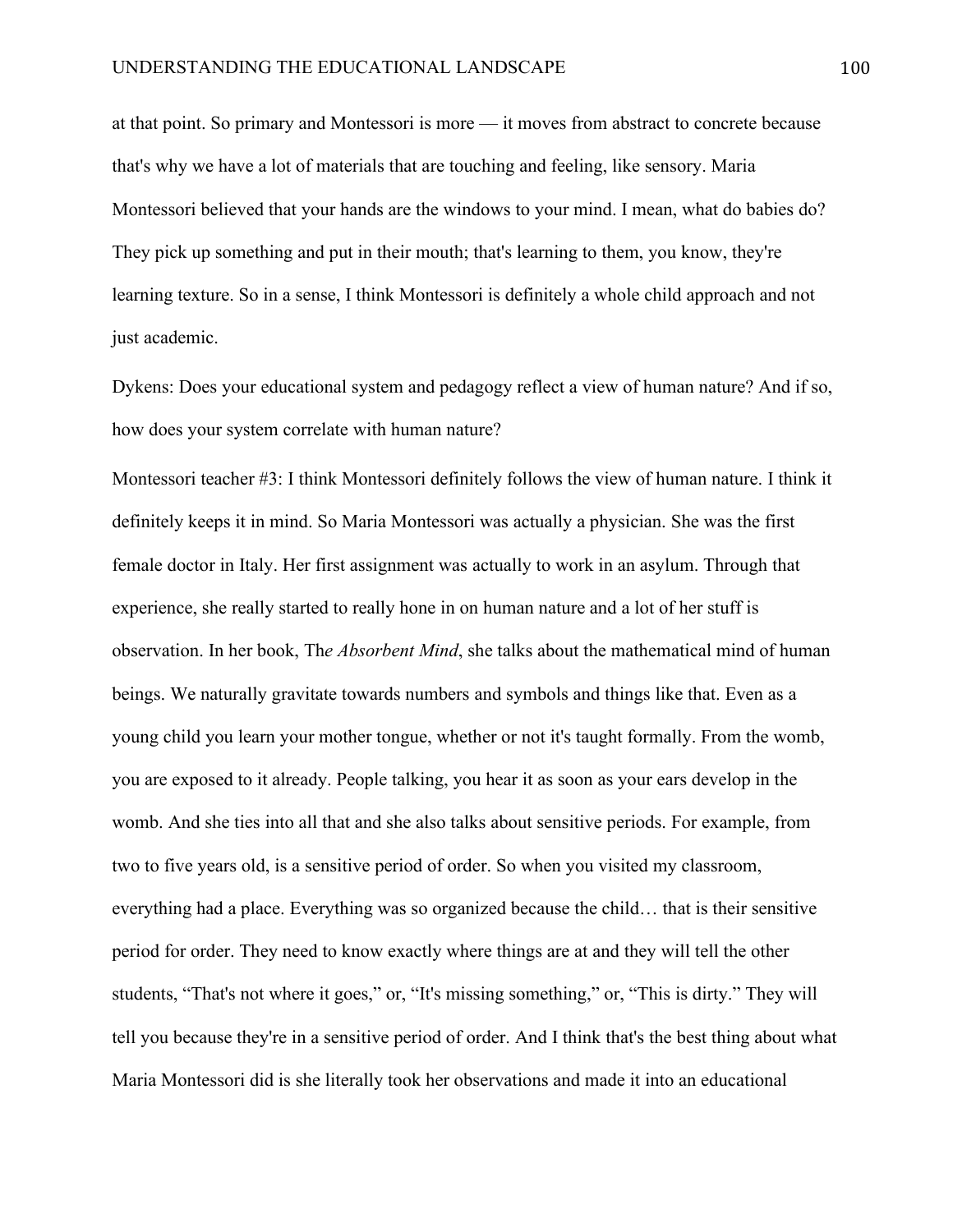philosophy, where others can follow. It's a method of teaching where it gives the children freedom within boundaries and I think children need that. Absolutely need it. So, that's where alternative education I think is a good thing because you're not just doing the cookie cutter type of education.

Dykens: How much freedom does the child have to direct his own learning on a scale from one to 10, how would you rate the level of the students freedom of choice? And do you perceive this freedom as a pitfall?

Montessori teacher #3: Okay. Excellent question. The Montessori method has the ability to create human beings that are extremely independent. So independence is one of the things that we teach in the classroom. That's why there are so many kids and very few adults. As a matter of fact, the more the adults, the more the hindrances. I don't know if you know that because adults want to help; children want to be independent. Ever since they're born, they go towards independence. That's what Maria Montessori talks about. When it comes to learning, we try to equip children to have intrinsic motivation versus extrinsic. That has been our primary goal. There are children, whether its their environment at home or it's just in them, that are just not motivated to do work. In that case, we limit their choices to help and guide them self-regulate. Self-regulation is such an important thing with children. If a child knows how to self-regulate, they come in in the morning, they know exactly what to do. They know the expectations, and when they do misbehave, you know something's up. But there are children who, whether it's the way they're brought up at home or the environment at home, lack that intrinsic motivation. And we have to build that. So I have a child right now who is having so much focus issues. She's in kindergarten; the expectation is they do five academic lessons every morning. So now they have expectations because they're moving into the next phase of development for them, which is more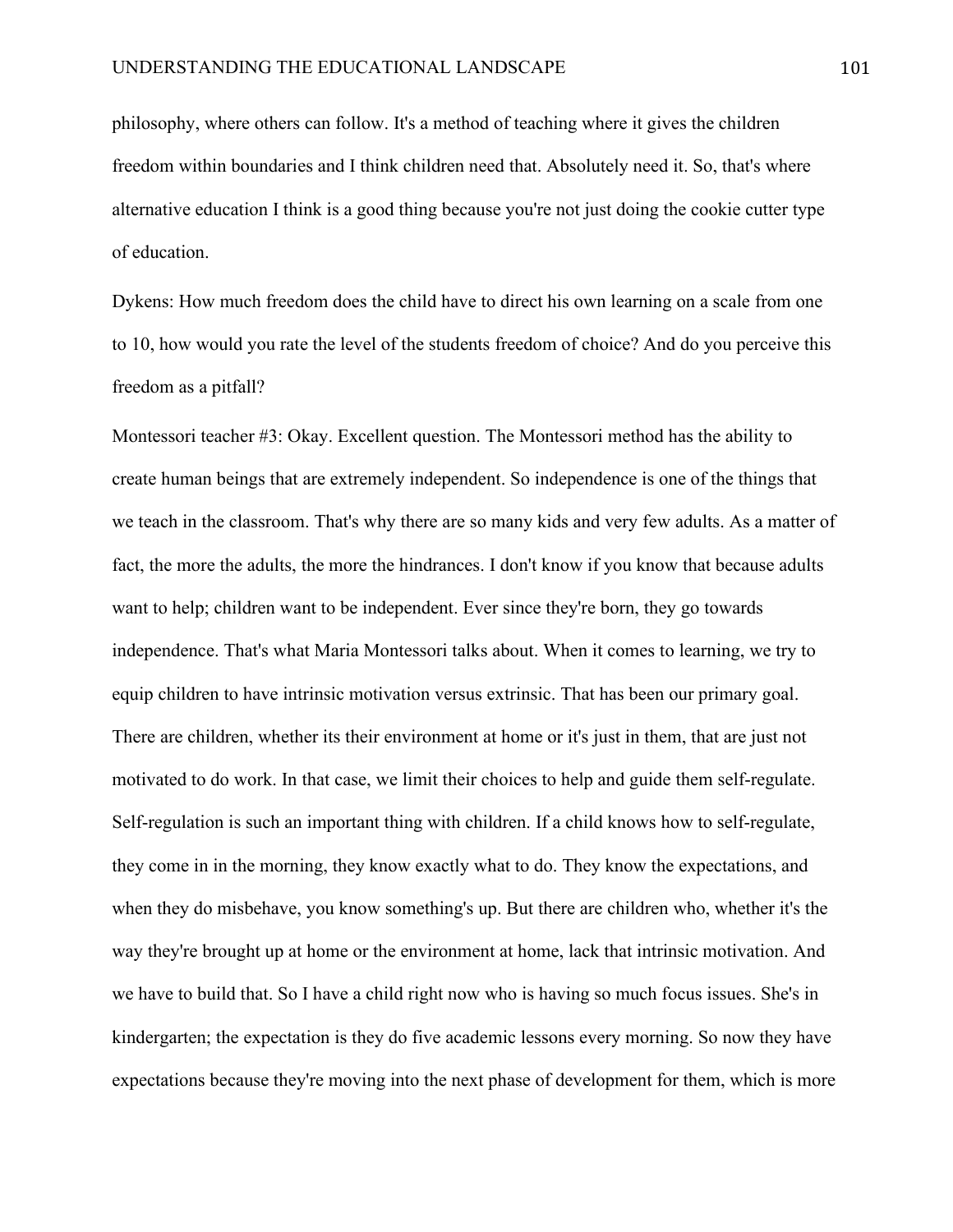independence. So we have a work plan now. It's the last grading period now and they have to follow the work plan. Well, she has a really hard time competing her work plan. We also think she has short-term memory issues. You tell her something, she forgets like five seconds later. We're working with her on that too. With a child like that, I cannot give her the whole freedom of the classroom because she gets into disarray. She gets confused. She doesn't know what to do. She starts wandering. So, we narrow choices and say, "Hey, listen" — I meet with her every morning — and I say, "Which lesson did you want to do first?" And we label her work plan. So now she has a plan. And then we say, "Okay, for language, you may do the moveable alphabet, or you may do the wishunika box. Which one would you like to do?" So now we just narrow down her choices into two that is her level. That's the whole point about alternative education is you can alter things like that, and really follow the child's needs. It would be dumb for me to expect her to finish five lessons like everybody else when she's not there. She's just not there. And I feel so bad for her because she sees her other friends — this is when they start comparing each other, and it's just a natural thing, once they start moving into lower elementary they start comparing each other — and you feel bad, but like, "Hey listen. So and so has a different plan than you and that's okay. We just need more practice." Those are phrases we say all the time, "We just need more practice." Practice versus perfection, you know? And so we have to work really hard with that child. She is a handful.

Dykens: How much personal control do you feel that you have in determining learning? Montessori teacher #3: In the Montessori classroom we guide versus control. We actually change behaviors through changing our environment. For example, if a child continually runs in your classroom, you evaluate the environment. So, all the shelves are on one side and all the shelves are on another. It's like a race track. You change it. So you move a shelf this way so that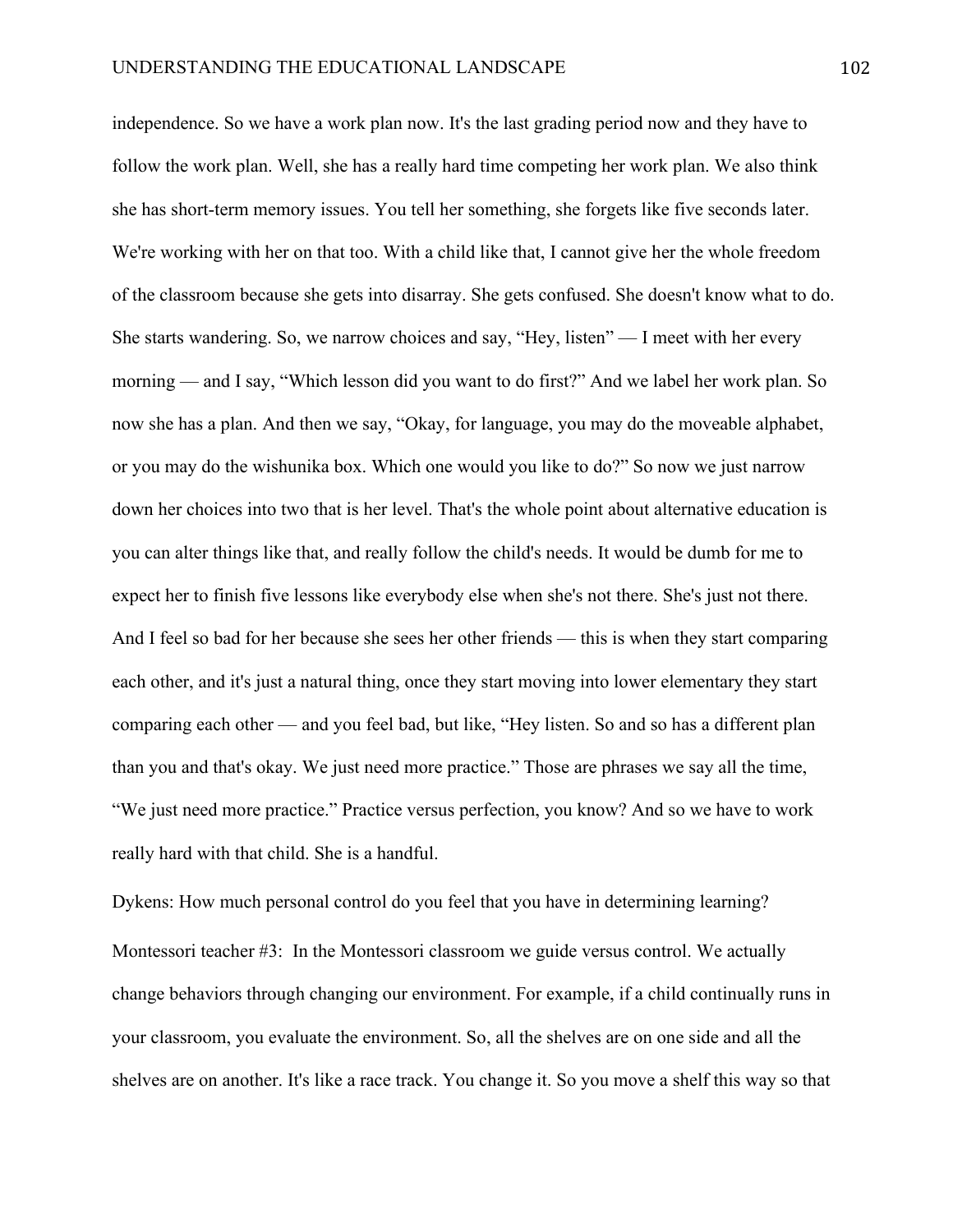there's not this runway that they can just run. So in our classroom Montessori guides, we tend to think that we guide, we do guide more than actually control or teach. That's why you often hear someone say "Montessori guides" versus "Montessori teacher," or a primary guide. When you control a child, guess what happens? I don't care how compliant the child is. Pushbacks. So, we elicit cooperation versus obedience. Always talk to them first. So if I'm going to put in a new rule, a new boundary, in our procedures, I always talk to them first and say, "Okay, what will happen if this happens?" We walk them through a logical reasoning phase. And I can do this with my older children. I can't do this with a three year old. I can't do logical reasoning with a three year old. And I just don't fight with them. But usually I think the important thing to remember is adults tend to control a children's behavior versus guiding them. So if someone's having a really hard time, say throwing a tantrum, first of all, when a child's throwing a tantrum, you don't even intervene. So when a child goes into tantrum mode, I just sit there and I say, "Hey, I'm right here. If you need me, I'm here." That's what they need to do. That's part of guiding that is guiding. You know, because you're showing them that wait, my behavior is actually not that great. And you're modeling for them how to stay calm in a stressful situation. Dykens: How effective is your school up providing impactful educational experiences and fostering learning? And please share an example of an effective educational experience. Montessori teacher #3: When it comes to impactful education, I think it [Montessori] does make a big difference. I mean, I see the difference between my children. My kids play with their stuffed animals — they have coping skills. They do bows and arrows. That is a coping skill. They don't binge eat. Part of that is because I am a Montessori teacher. There's a lot of Montessori method that's also been incorporated in my house ever since they were little. When they were little, I wanted them to be more independent. So at two years old I would teach them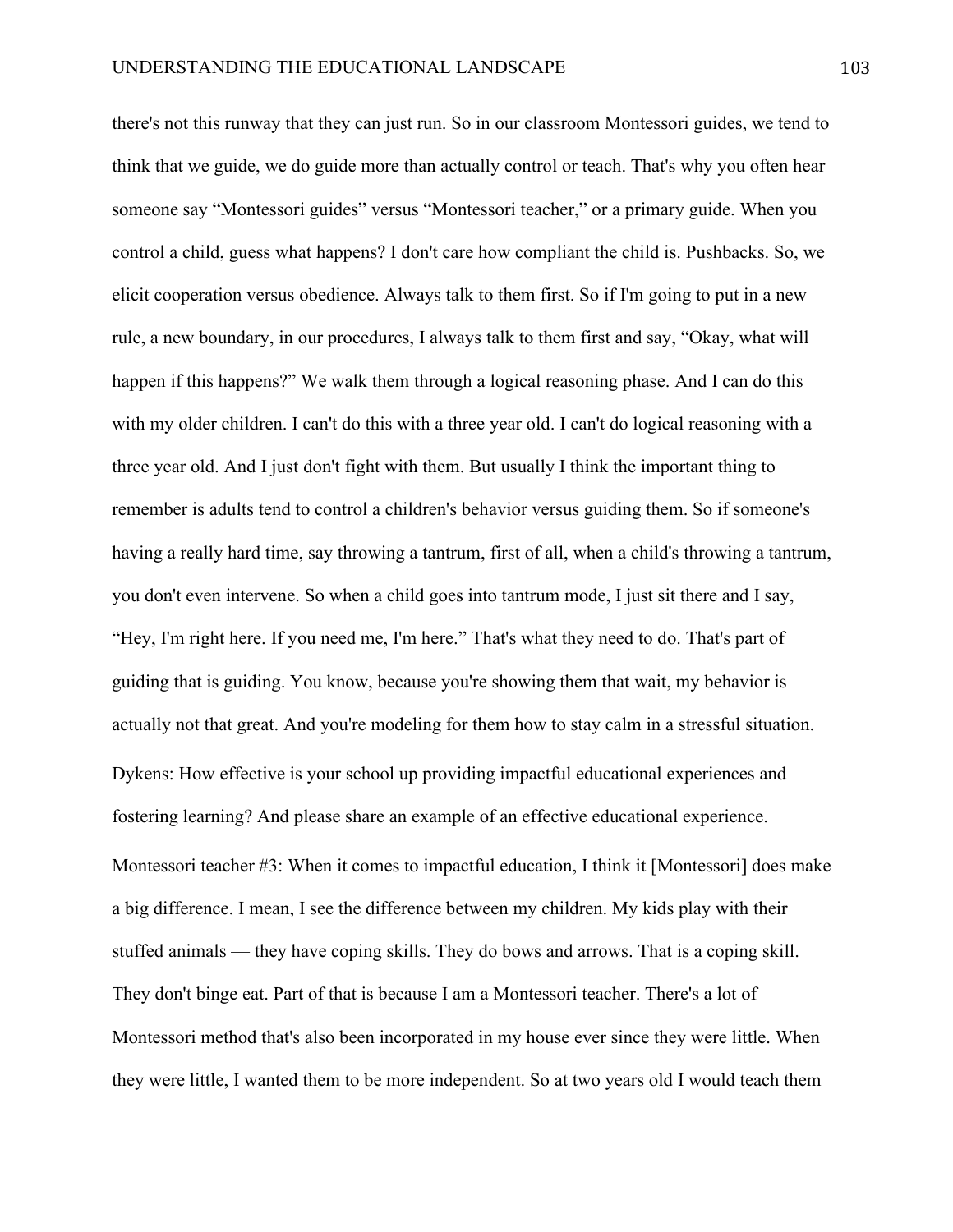how to pour that gallon jug of milk. I used to teach them how to cut strawberries and fruit. That's a life skill, you know? When they were little, I used to have a bowl fruit in the bottom of my fridge because they could just open it and they could get snack anytime they wanted. That's part of self-regulation. They don't have to say, "Mom, can I have a snack? Mom, can I have a snack?" because it's there, it's available. So you set up the environment of where you want that to go. And I think in that regard, that [the Montessori method] is super impactful because it wires their brains to be independent and it wires their brains to have that self-efficacy — by just having that prepared environment. And people are just like, "What?!" It is sort of mind blowing it if you're not really used to it.

Dykens: And it aligns with human nature.

Montessori teacher #3: Yeah, exactly.

Dykens: Does your learning environment allow students to learn at an individualized pace? Montessori teacher #3: Yes. We've talked about that.

Dykens: So how structured is the process and pace of learning?

Montessori teacher #3: You saw this. There's a misconception with Montessori education that children just get to do whatever they want — [but] there is freedom within boundaries. Teachers draw the line; you are free to choose your lessons, you're free to do this, within their abilities. It's definitely a bit individualized because not everybody is on the same page. I have kids that are adding four digits with the golden beads, where some of my kids can't even count yet. So you just balance that. And I think that's why Montessori teachers are such great managers because we have to know where each child is, in presenting lessons, what lessons are appropriate for the child…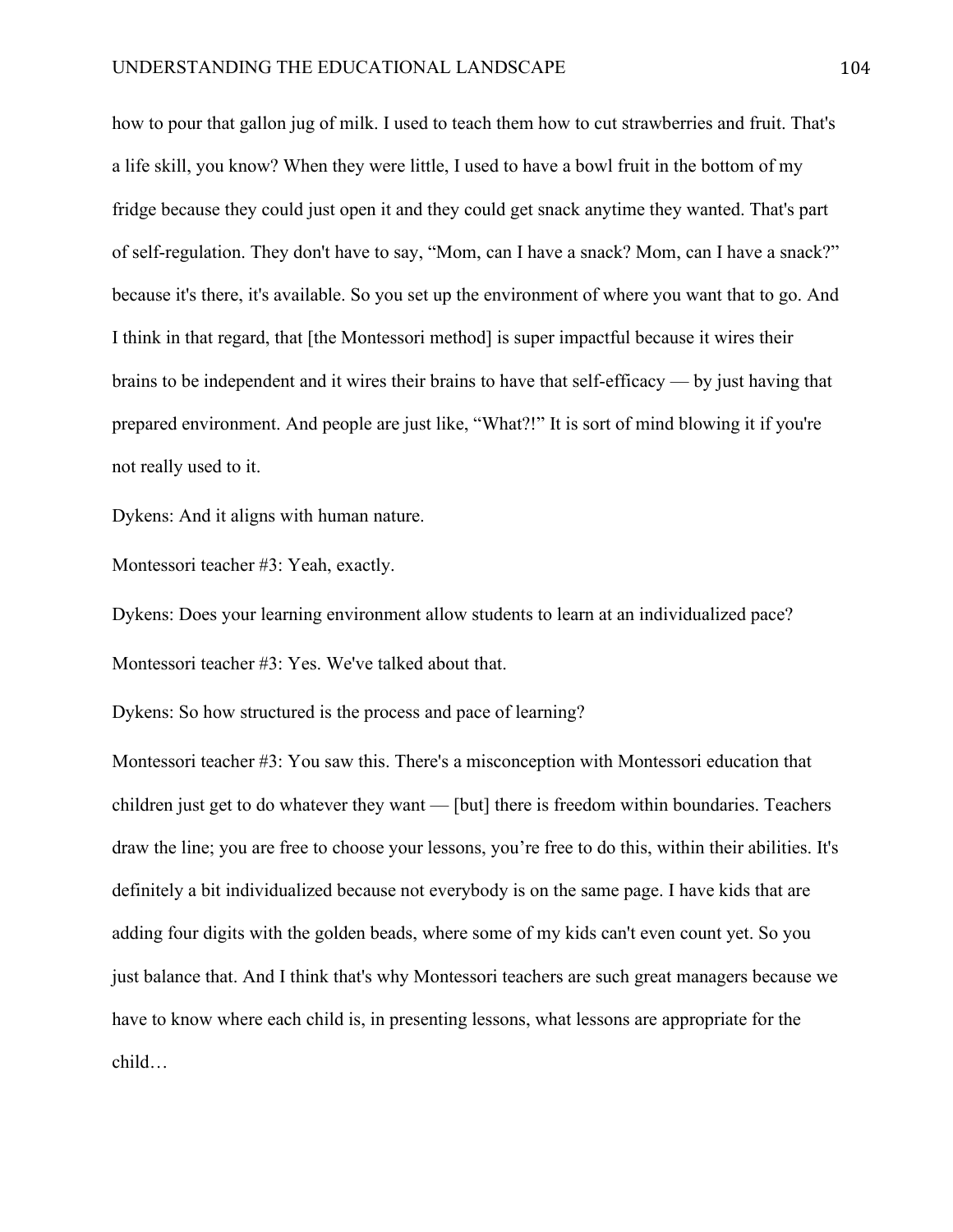Dykens: And you present lessons one-on-one, right?

Montessori teacher #3: Mostly individuals, sometimes in small groups. In the beginning of the year, I do a little bit more small groups, especially for the new students. So I can't do individual or else it will take forever. So I would group three, four kids at a time and do a little bit of lessons and then let them go and say, "Okay, now you may do the lesson." A trial run, right? What can they handle? Can they put the materials back appropriately? Can they take of the materials? Can they hold focus and concentration? All that is observing. You observe them. The individualized piece of it [the Montessori method] goes along with observation. The teacher really has to observe the child in order to make a correct assessment of where they're at academically, socially, emotionally, before we even present lessons. And that's how we present lessons. I don't know if you know this, but Montessori teachers are actually considered trained observers. In our training, observation is a key for us to be successful in the classroom. We have observation logs. We have lesson logs.

Dykens: In your training, do you get taught how to observe?

Montessori teacher #3: Yes we do. What is the body language of children? Are they really excited? When we present lessons, we don't even talk. We try not to talk because we want them to observe our hands. So we're also teaching them observation too. We teach them how to observe correctly in the classroom. We observe with our eyes, not our mouth or hands. So we don't talk when we observe, we put our hands be on our back, because then they don't touch the materials. So we always observe with their eyes. Also, in the observation piece of our training, we have to observe three other classrooms besides our own. And it's a full cycle, it's a full three hour cycle and we write about it. We observe this child doing this. There was a conflict and this is what happened. What do the adults do in the classroom? How does that affect the child? You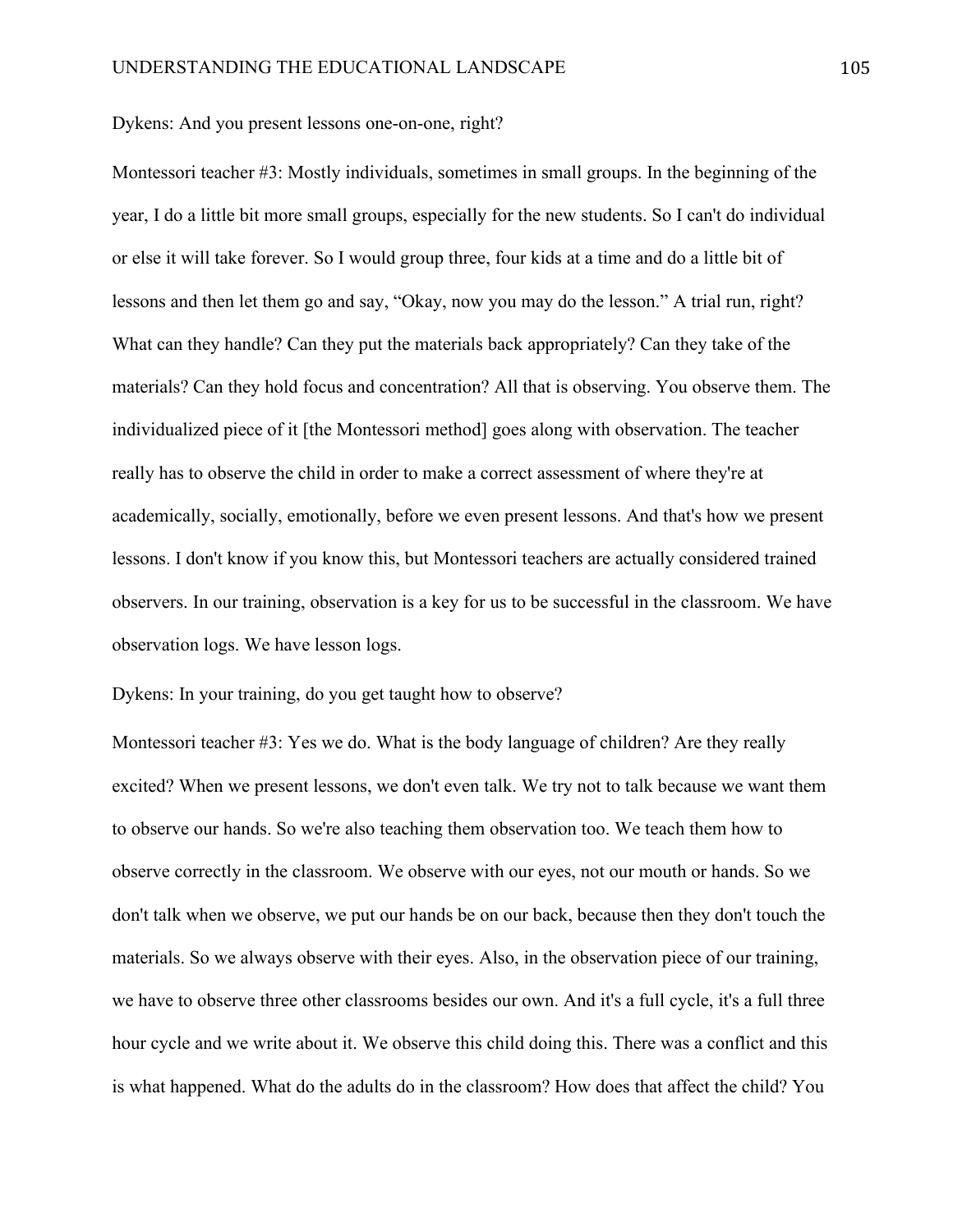know, like things like that. We have to observe a total, I think, of seven classrooms. Observation is part of our job. Right now because of COVID, we can't go to other schools, but my principal who is also Montessori trained, understands this. So we actually observe each other's classrooms. We take maybe 30 minutes to an hour. As a matter of fact, I'm observing in the next month. Lower elementary, because I want to know where my kids are going (How do they present lessons? How do they do this? How do they do that?) so that I can do this smoother transition to lower elementary.

#### Dykens: How do you perceive knowledge?

Montessori teacher #3: We definitely build upon prior knowledge. This is why reading is so important and this is why we encourage parents to read. Prior knowledge is so important in piecing things together. If a child goes on a trip to Washington DC, [I say] "Have a great time!" "Well, is there any work?" [I say] "Nope. Have a great time." We have to follow truancy rules, but if a parent contacts us, we never give them a hard time. And that's what the best thing about the Montessori education, because we consider all that learning. Just because you're not in the classroom, doesn't mean you're not learning. That plays such an important part in scaffolding and building from prior knowledge. The more the child gets exposed to, the more their library, I call it the library in their brain [the more] they can pull things from. That's how you get good writers. That's how you get creative thinkers. You need that basis. They pull from what they already know. I think that's a huge part in self-re realization.

The coolest part about our school is that we have limited classrooms. The cool thing is we all know each other. The colleagues, the teachers, we all know how to teach because it's Montessori method. And it continues. So like for my children, who have been there since they were four, we know how that child works. We know how that child's work ethic is. So for the past three years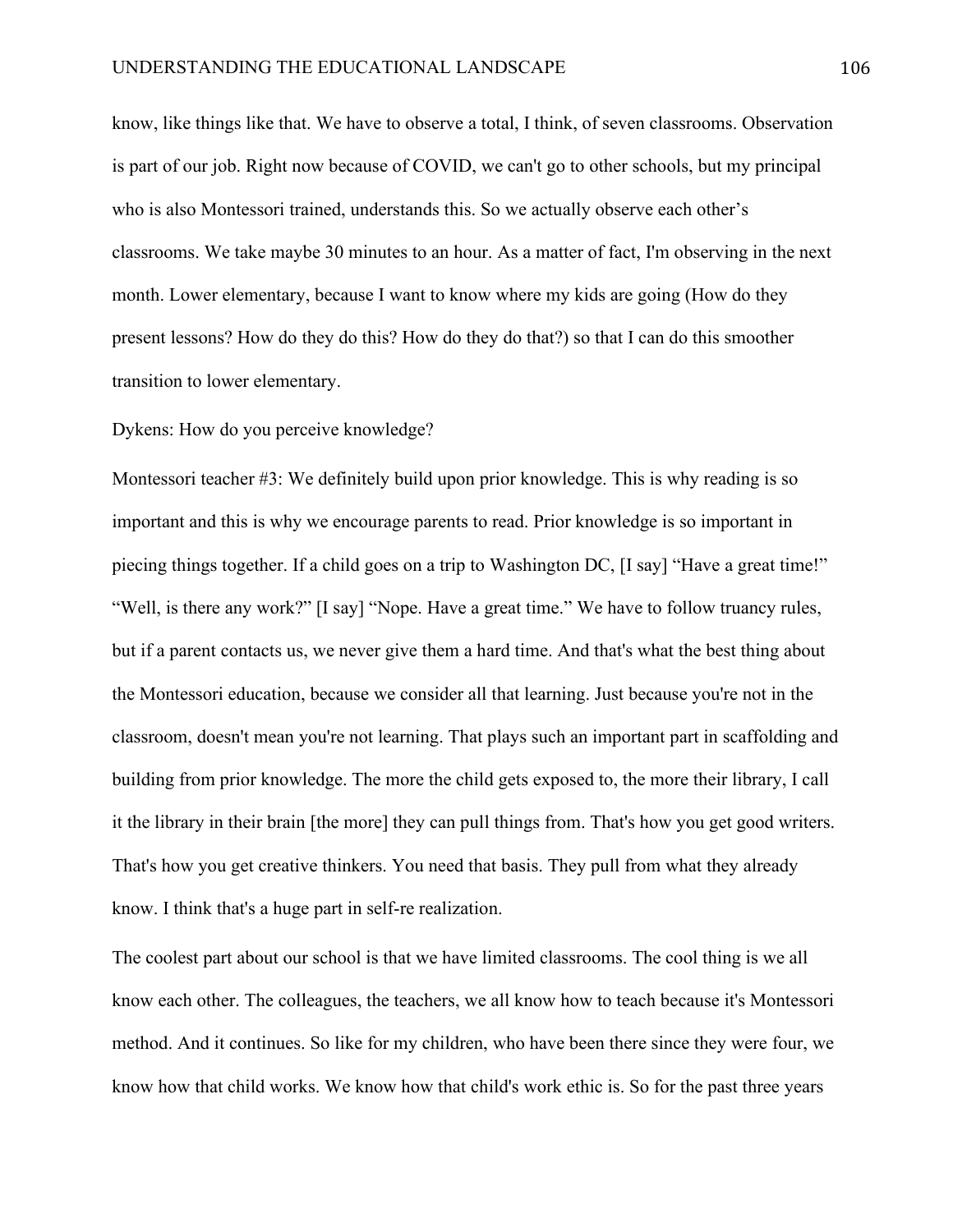we've been doing what's called a child study. So if we have a child who's having a really hard time with something, we collaboratively come together, all the teachers. The current teacher presents and says, "This is what we've noticed. This is what's happening. How can we help this child?" So if they're in lower or upper elementary and I've had them, I can give my input. You know, "When this kid was in my class for three years, this is what worked." How amazing that is that the teachers to know who these kids are. And then we have this sense of community. So that's what I think one of the biggest things that we do right in our school is we collaborate with each other, which everybody should be collaborating, you know?

Dykens: I guess out of all these options you would say that knowledge is constructed more from existing mental than anything else?

Montessori teacher #3: Yes.

Dykens: What factors — political, philosophical, economical, etc. — most strongly influence the curricular design of your school?

Montessori teacher #3: I don't think we follow a specific political or economical… I know for sure that we teach peace education. It's actually a huge, huge part of our curriculum and our philosophy too. Maria Montessori believes that through education, we can achieve peace. In in our classrooms, from conflict resolutions to coping skills and strategies… So, it's [the curricular design] not necessarily political or economical, it's more a philosophy of peace education. We really try to give them skills — coping skills, conflict/resolution skills — to be successful adults that can manage certain emotions and behaviors.

Dykens: You could even tie that to the humanist psychology. You would believe that humans are inherently good, I guess is what Montessori would say?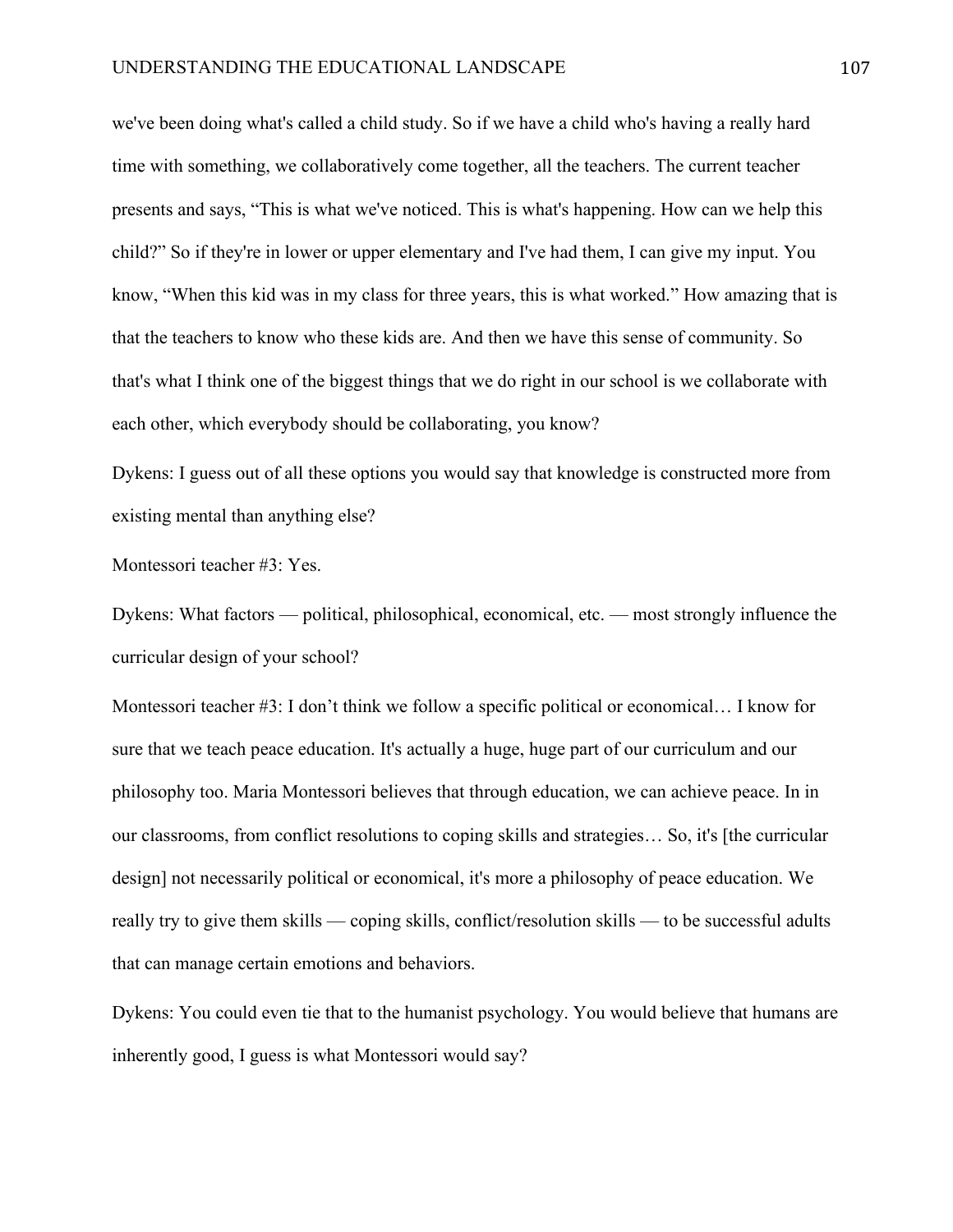Montessori teacher #3: Yes, in a way. But also we draw a lot from our environment. This is why preparing our environment is just so important. There's a nurture piece and there's also a nature piece. Maria Montessori always says that when a child misbehaves, always look to the adult. If a child's just having like a crazy time, look to the adult. Is the adult angry? Is the adult stressed? Is the adult having a hard time too?

Dykens: Considering the idea of "decentering the teacher" and "the teacher as facilitator," how much room does your curriculum give for the students? Do students interact with knowledge in an independent or dependent way?

Montessori teacher #3: Like I said earlier, Montessori teachers are more guides. We facilitate more than dictate. So in that sense, there's definitely room for the curriculum. We don't have traditional lesson planning like most schools do because we don't do the same thing at the same time with everybody. When you have a multi-age classroom, it's just dumb, for the lack of a better word, to have the same thing at the same time. If we, do it's by level. So we have an easy, medium, and a more challenging work…

Dykens: So you would say students interact more independently with knowledge then? Montessori teacher #3: We never dump and fill. We tend to draw from their interest. If I have a kid that's obsessed with dinosaurs, you bet I'm making lessons that have dinosaurs in them. You don't see that in public school, you know? This is why observation comes to mind again, because we really have to know the child. I think the parents really appreciate that too because we know the children so well. When we do parent conferences, most of the time I never get pushbacks from parents.

Dykens: What markers would indicate a student's success? How well does your school prepare students for life?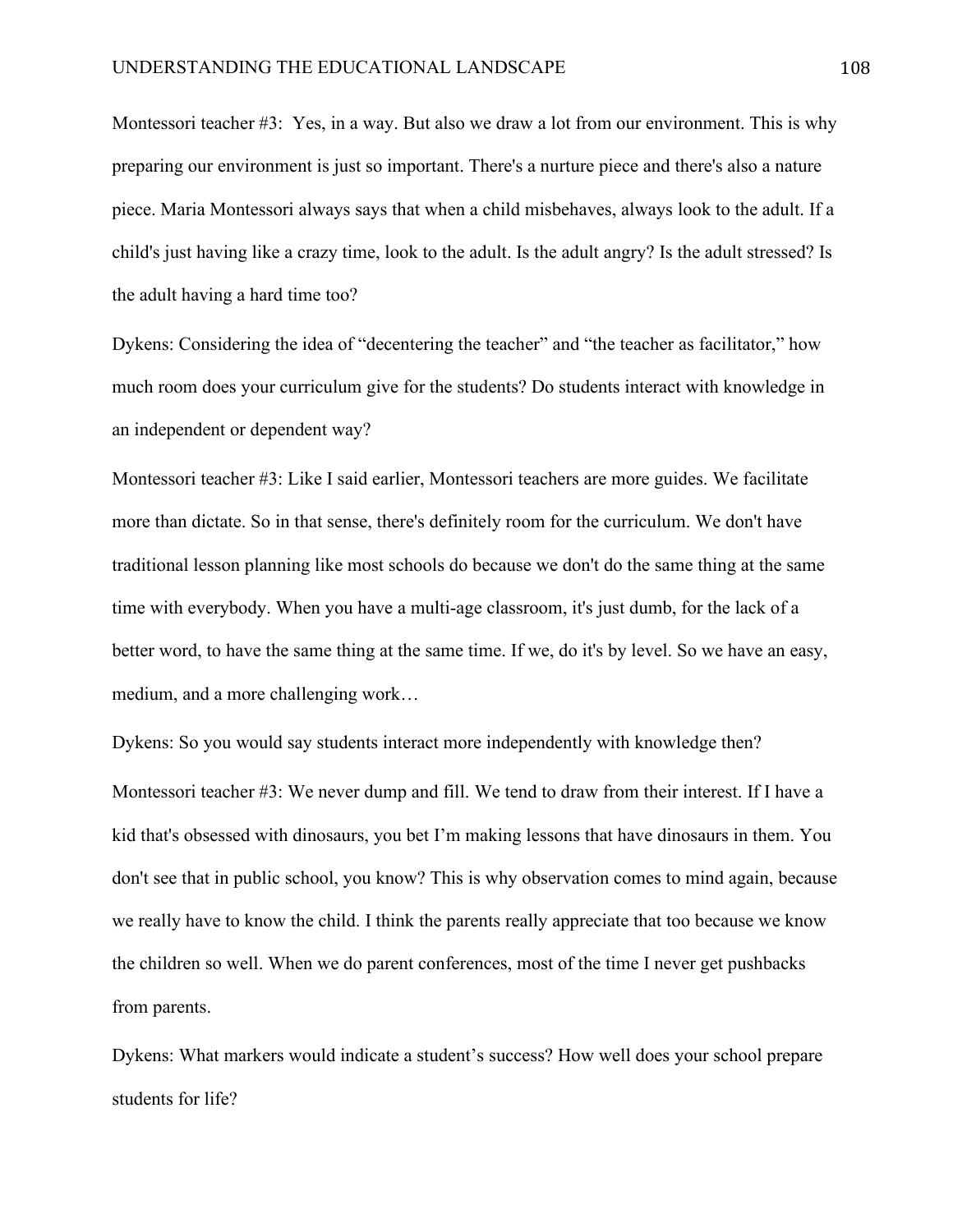Montessori teacher #3: I think social and emotional growth is just as important if not more important than academics. Research shows that most millionaires are actually B students, but because they have social skills and they have emotional skills, they are better equipped in life and making money. I think what prepares students for life is their social and emotional skills and personal connection with people too.

Dykens: Would you say that personality plays into that? Because you have more introverted kids who aren't going to socialize as much. So do you respect that and let them do their own thing? Or do you encourage social interaction?

Montessori teacher #3: So if someone's introverted, and I've had children who are super introverted, they do well more with one-on-one interaction versus small groups or big group discussion. I would never embarrass a child in a circle time and ask that introverted child to answer a question for me. I will, however, go up to that child when they're doing a lesson or after they're doing a lesson and talk with them. That is also a skill in itself, just talking to an adult. So we really are sensitive to that because you don't ever want to put a child in a position where they feel like they're not in control. So autonomy is such an important thing in dealing with social things with children, what they can and cannot handle. You know, "I can see you getting really overwhelmed with this. Why don't we revisit this later." [I] pull that kid later on a little later when it's just the two of us and see how he or she does, which I think is also missing in traditional setting.

Dykens: Do you think that the students who leave your system come out with strong selfefficacy? On a scale from one to 10, how well does your learning environment foster selfefficacy?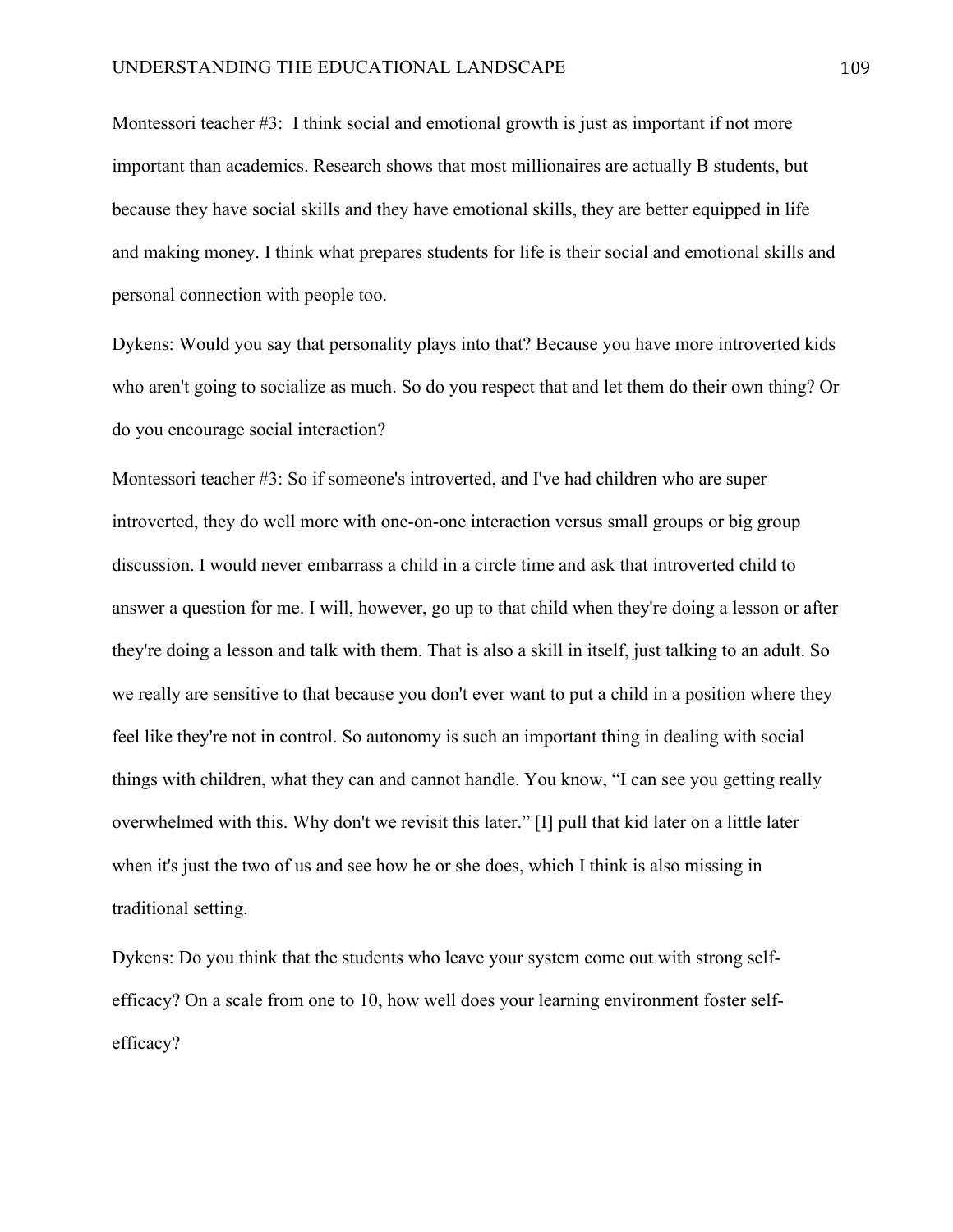Montessori teacher #3: 10. I only say 10 because I think we really prepare students for life. We understand that it's not just academics, but it's also the whole child in itself. And I'll use my own children as an example, because they've went through Montessori since preschool. They're incredibly creative. They're independent thinkers. They still question things. They have the skills to research and I think it's so important with self-efficacy to have the initiative, to research what you want to learn. And research is such a big part of our curriculum when they get to lower elementary and upper elementary. And even in my classroom as primary, if a student comes up to me with a question, "Well, how does this work?" [I say] "Well, you know what, I don't, let's find out." You learn together. And I think that's an important part of raising independent, creative thinkers is knowing that they have the skills and the tools to research and to really follow what they want to learn.

Dykens: So would you answer 18 with a 10 as well?

Montessori teacher #3: For sure.

Dykens: It's so sad, it's just those traits are so missing. Kids don't think for themselves. I mean it's a societal dilemma at this point.

Montessori teacher #3: But that's how traditional education, that's what they're doing. They're raising children who can't think for themselves and when you're told what to do all your life, what skill are you learning?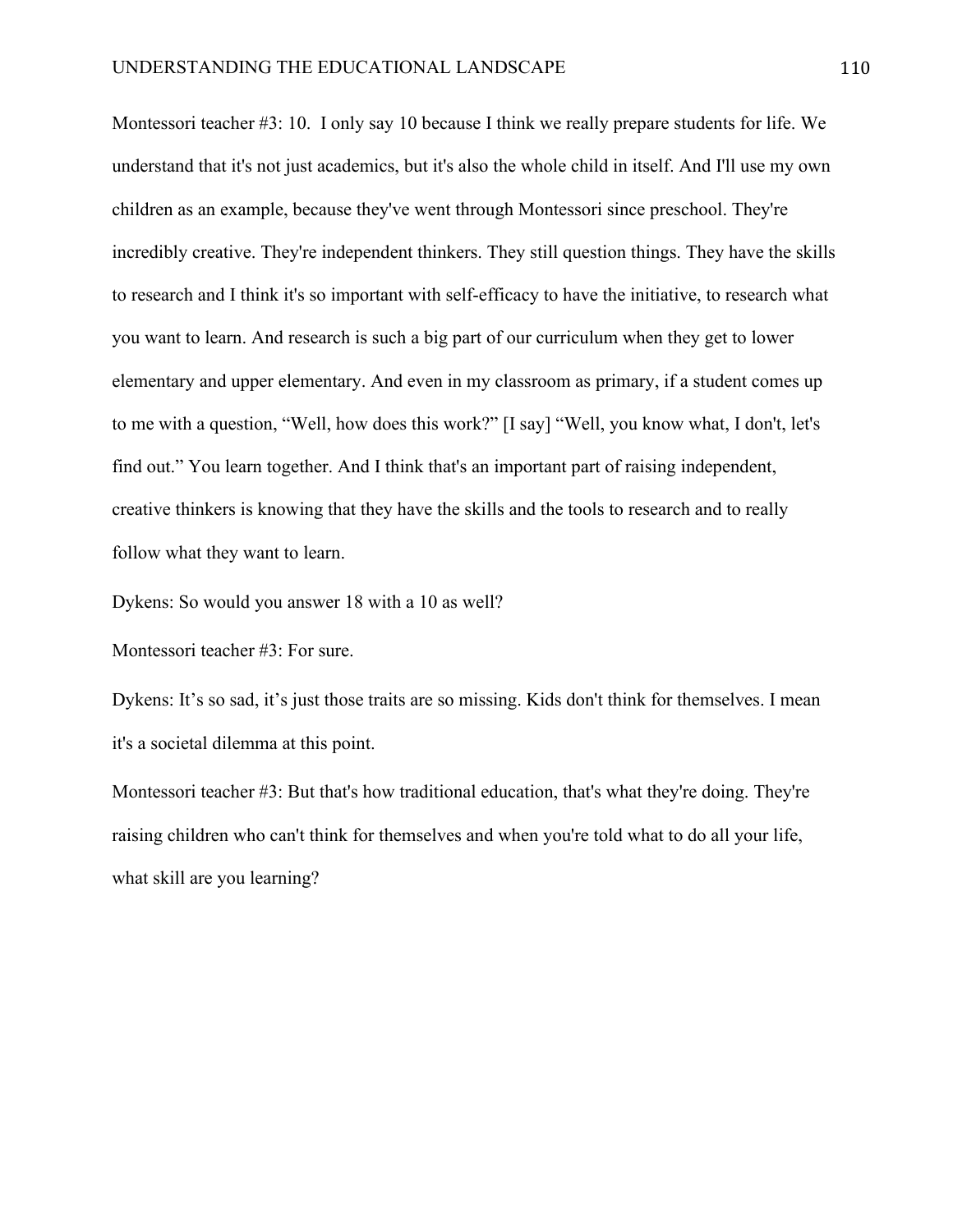# **Appendix F: Alternative Teacher Interview Transcripts**

#### *Alternative Teacher #1 Interview*

Dykens: So what would you say the purpose of education is?

Alternative Teacher #1: I would say the purpose of education should be to train and mentor children to think for themselves.

I think that in the earlier grades that comes with modeling and discussion and activities that help them grow their competence and their skill set. But as they grow older, the goal is not to, I always say, children are not an empty vessel to be filled, but a fire to be kindled. And to kindle that fire, honestly, and to teach them how to have opinions and back those opinions with clear evidence and facts. And, again, grow their competence in that area.

Dykens: Do you think there are ambiguities and our presuppositions surrounding the purpose of education?

Alternative Teacher #1: Yeah, I do think that a big presupposition that has steered our system in the way that it is now is that children need to learn a certain thing by a certain age, or they will fall behind and be unsuccessful. And with what we do in our program, we try very hard to break that misconception. We have seen kids who come to us from, starting in second grade, seen as very behind according to the system, seen as failing according to high stakes testing and giving them the chance and the room to breathe and to play. And yes, creating that consistency in their learning. But as they've grown, and now they're reaching the middle school years, they not only are right up with their peers and their ability, but they have a joy for learning, and they haven't been stressed out. And the joy of learning hasn't been sucked out of them. The opposite is true. Their confidence is growing, they have this quiet confidence, this ability to accomplish things,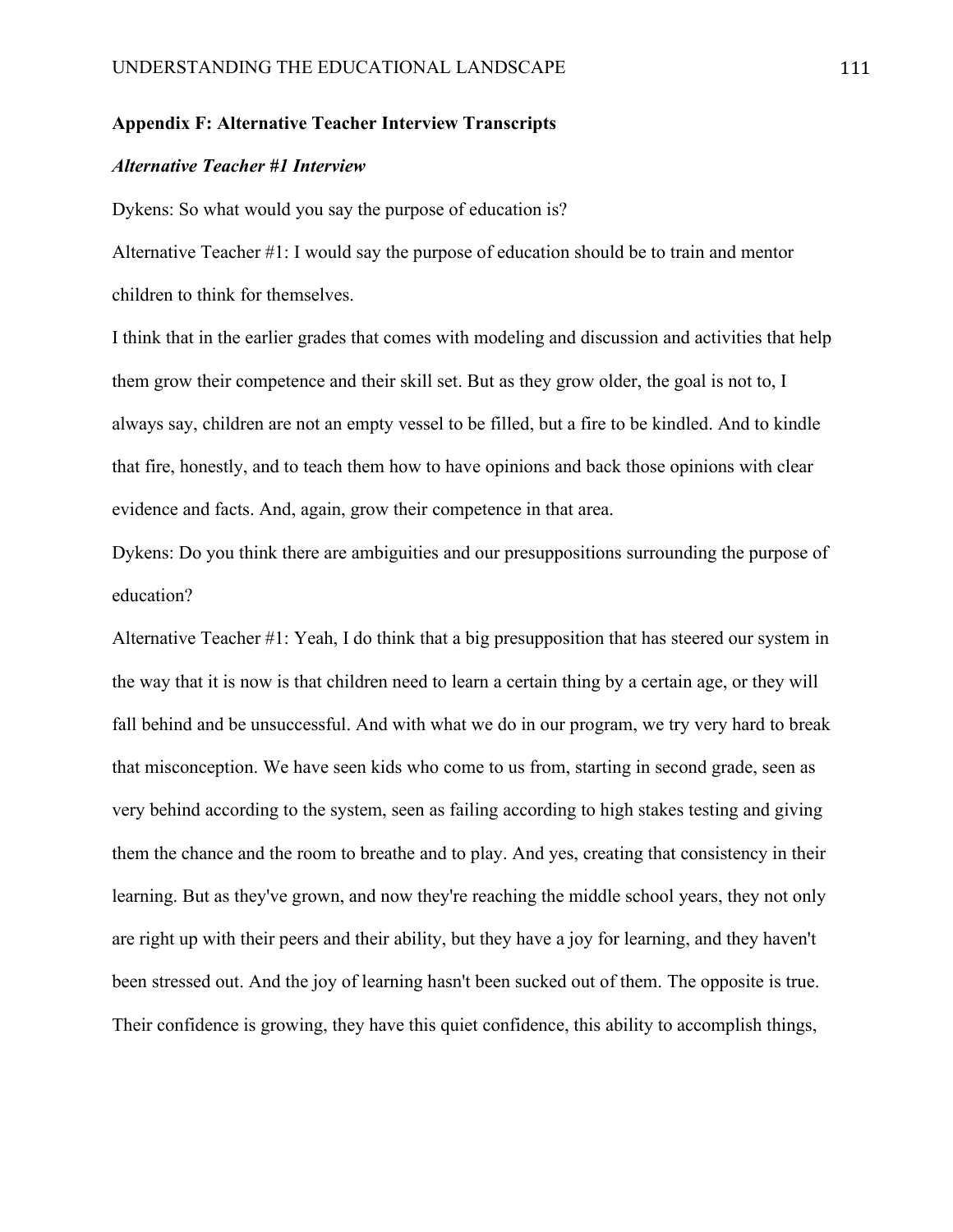even if it's at a more peaceful pace. So I think that idea, that kids' brains have to absorb this material at a certain time, where they will fail, is wrong.

Dykens: Do you think that the purposes of education have changed over time in our society? And if so, what shifts have you perceived?

Alternative Teacher #1: Yeah, I definitely do. We talk about this a lot. Formalized education is rather new in terms of modern history. Back in the day, children were educated depending on societies, but a lot of it, in certain societies, in certain cultures, was through storytelling, and through passing on of stories and listening to elders and working hands-on for the purpose of work. You know, a lot of children had to work alongside their families. And so they learned to do things because that's what their families were doing. And there was no formal school, you know. And then there was education in a time of the philosophers where education was just gathering in the city square, discussing and arguing. And that's where ideas like the Socratic seminar came to be, where people just share ideas, and they listened to one another. And man, I wish we could get back to that, because our society struggles with that so much. Even if our kids test the highest they can test, our society doesn't know how to argue and disagree respectfully. And so it morphed into that, and then we talk sometimes about how education became more industrialized, truly, during the Industrial Revolution, where, you know, we started factories, and things like that, and that's where the grading system you see today, you know, ABCDF, came from those ideas of factory grading products and materials. And so we grade our children the same way we grade our meat and our eggs and our milk. And then that's become what we see today is just this. Somebody said it the other day, and I forget and it's so true, we look at children and automatically see the deficit instead of the strength. So, getting back to some of that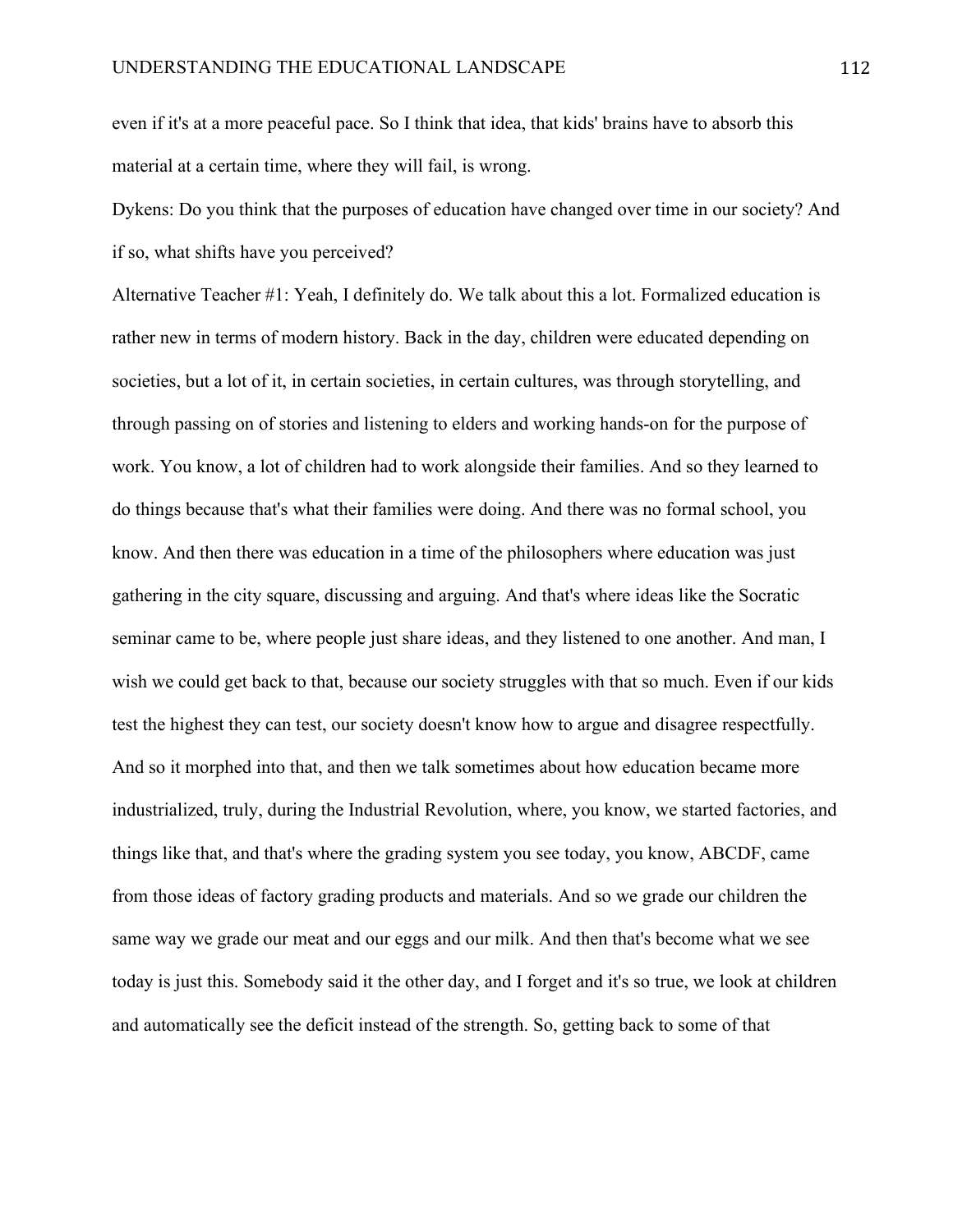strengths-based teaching, building up confidence, helping kids to recognize their ideas and backgrounds is super important.

Dykens: I love it. So, do you perceive deficiencies within your system or other current systems of education? If so, what are the three most pervasive issues you've encountered? Alternative Teacher #1: I would say high stakes testing is the number one, for sure. In terms of testing, not for purposes of progress monitoring, but for teacher accountability. And for more of like those systemized accountability measures. We are not against progress monitoring for assessment, when it benefits the child and it doesn't compare children against each other, you know, when it looks at a child's growth from point A to point B, I think it can be very helpful. So high stakes testing. Homogeneous grouping. So I think placing and making those groupings large, so placing 25 kids, who are all 7 to 8 years old, and expecting those 25 kids, regardless of their background, or their life experiences or what they're going through personally, or even their genetic makeup, to all perform the same way is unrealistic. We have seen a great benefit here, with our program, of, peer tutoring and peer mentoring, and getting kids, like you see, like what you're seeing right now, kids of various age groupings, to learn together, and work together. It's beneficial for the older child to take on a mentor role, and it's beneficial for the younger child to have that mentor. And even just playing together in that regard to is very reflective of how a more ancient time of children, you know, of all ages, playing and learning together.

A third one. That's hard. The focus on the deficit is really unfortunate, and I think some of that came with no child left behind, and just this idea that so many children are behind, and we have to rescue them from this behind-ness. And we're going to do that by testing their brains out, you know, I'm sorry, that's not very formal. But I think that that has really been detrimental to education, whereas we can really focus, it's very countercultural, to focus on a kid's strengths and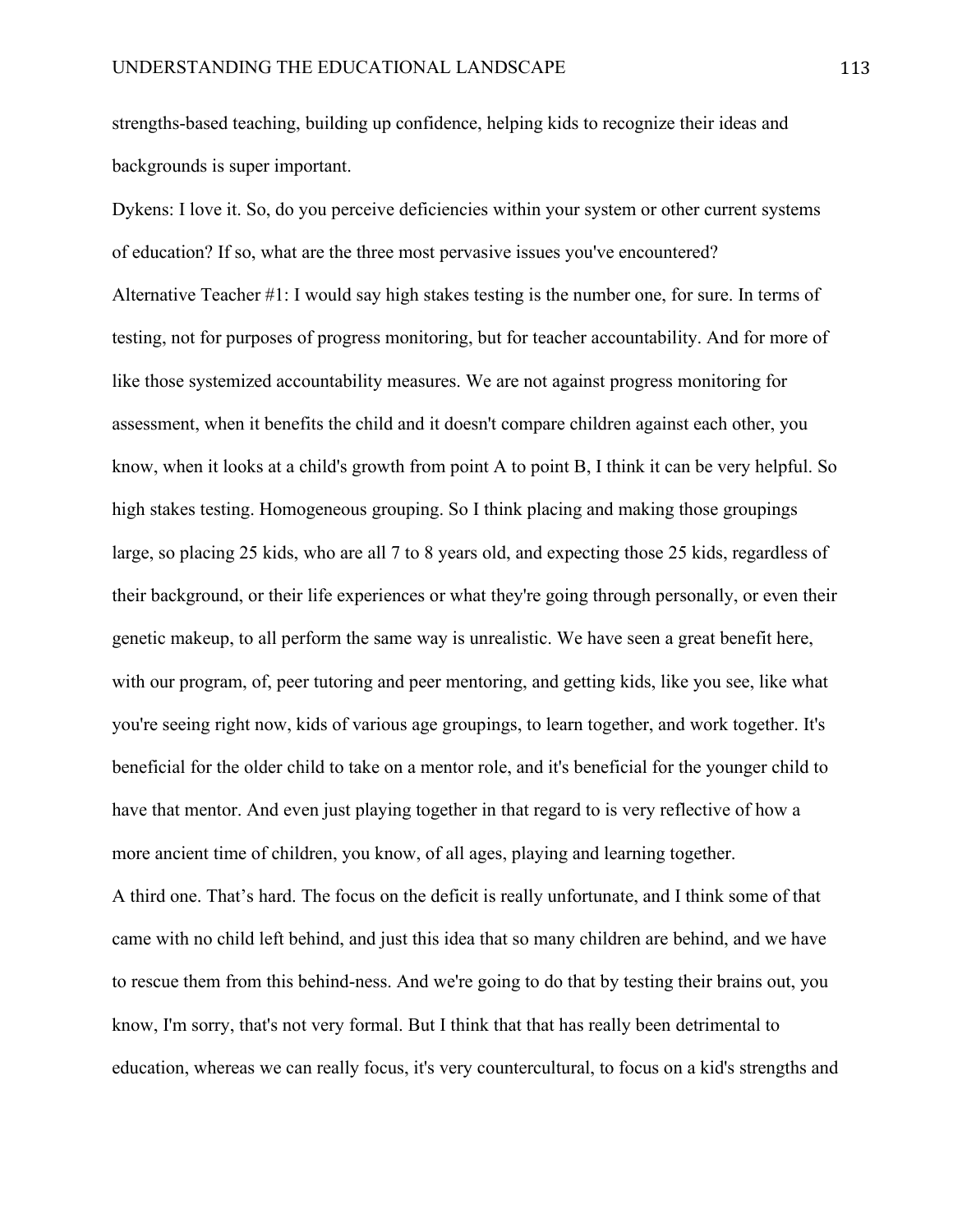know that the more we focus on their strengths, the more their weaknesses won't even matter. They'll catch up. We always say, there's no race, what is the race? What is the end goal here? And just getting away from some of those ideas.

Dykens: This is a question I've been thinking about because I'm nearing graduation and I don't know what exactly I want to do. But I think one objection that a public school teacher could have is that, well, "Yes, we're in a homogenous classroom and group, but I'm still able to differentiate the lesson I'm teaching." That's something that they stress in our classes too, is you have to differentiate. They may recognize that students have differing abilities, but you're still stuck in that mindset. So how would you address someone who says, well, it's enough to differentiate? Alternative Teacher #1: I think that's a really good point. And I think that there are so many teachers out there doing that well. I think, in a system where teachers are given more freedom to do that, and I can only speak from my personal experiences in the public school classroom, and you know, my partners, the people that I'm around, we have very similar experiences. So I can only speak on behalf of that. And the truth is that well, yes, that would be ideal. That you know, you have your whole group lesson and then you pinpoint, okay, who needs additional support, let's pull them back, let's have flexible grouping. Let's really meet the kids where they're at. That wasn't the case. Logistically, because of the king of testing, I truly had conversations in our planning meetings with administrators who told me, you know, because we categorize kids by color, right? Red is low, low babies. Yellow is mid, middle to low. Then I think blue was like average, and green was above average. And we were literally told, "Do not even teach to the red column. They're not going to make enough gains for it to count towards testing. You need to focus on the yellow kids because they're the ones who can bump up a grade level which would help our school scoring and all of that." That should be illegal. You know what I'm saying? So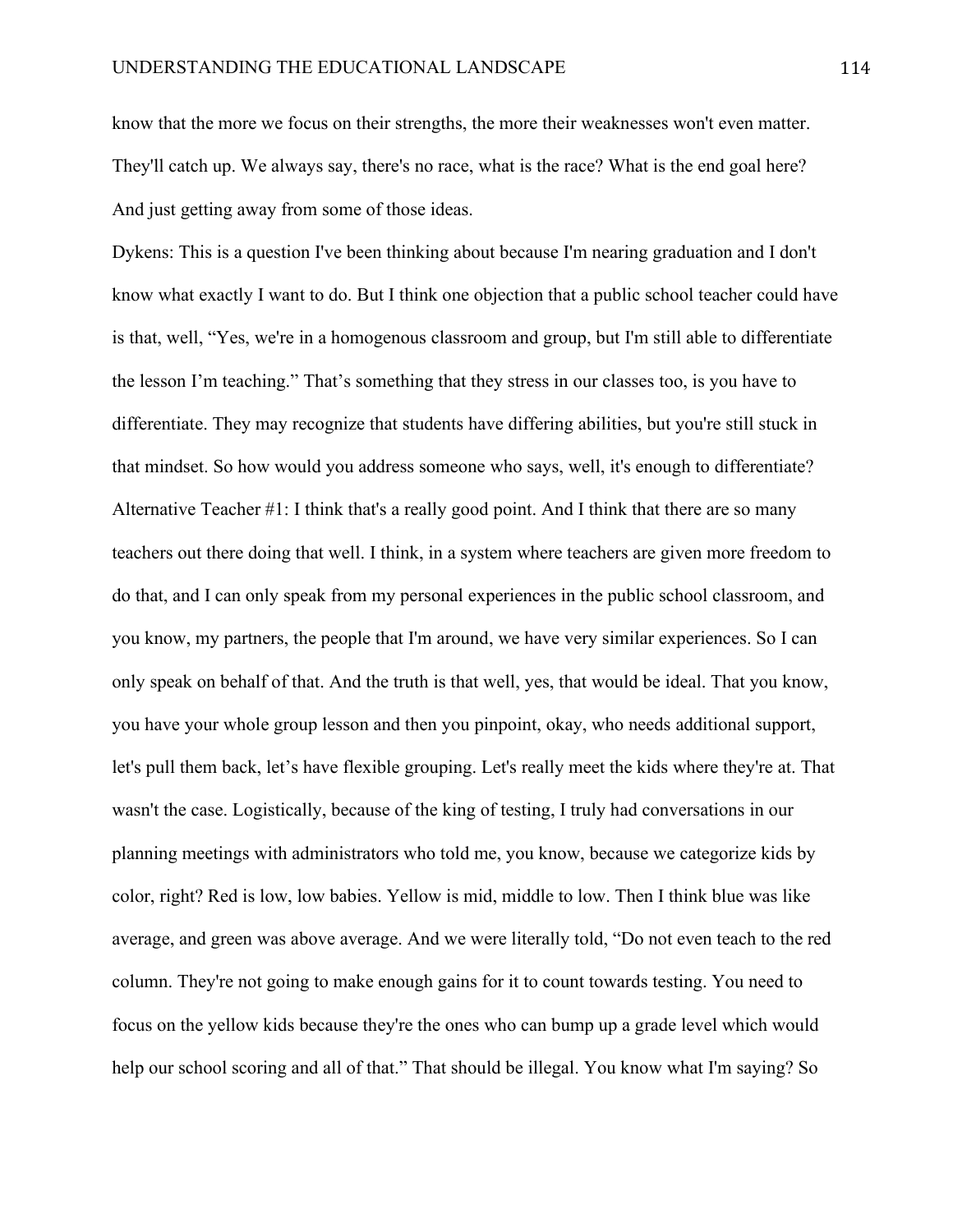yes, the idea is that we can serve all these kids, but when administrators, and I'm not pinpointing it on administrators — everyone is feeling that pressure from the top down — truly from politicians.

Dykens: It's systemic and it's logistical.

Alternative Teacher #1: Yeah. And then you're dealing with severe behavior problems. I taught, we all taught, at like Title One schools. And that's not just indicative of Title One schools, other schools have those as well. But the lack of support, when you're teaching 25 kids and even if one out of those 25 kids, is a disruptive child, you know, not their fault. They, what some of these kids go through at home is horrendous. And the lack of support is awful. One child can disrupt the whole learning system. And then you can't teach, right? And then teachers are so stressed out for so many minutes, so much paperwork, so many meetings, they don't have planning time. So yes, ideally, you think, yes, I can meet all of these children's needs, and make sure everyone gets taught. But the reality is that that's not happening. And that's from experience.

Dykens: Yeah. And I've only been in a few field studies, and I've seen it. So, do you think there's a need for alternative models of education?

Alternative Teacher #1: I do. I do. I do and at the same time, of course, we're an alternative model. There many others, like Montessori. And it's almost like a privilege to be able to do some of those things, because of some of the costs associated, and I know that there are charter schools and things like that. So we know that the way it is now, not every child could benefit from that. So I want to say yes, that there is a need for alternative models of education. But there's also a need for reform in public education. Because every child should be able to receive a wonderbased learning with play and project time and creativity. And that should not be reserved for people who can afford it or people who are high enough on the list of a lottery, to be able to find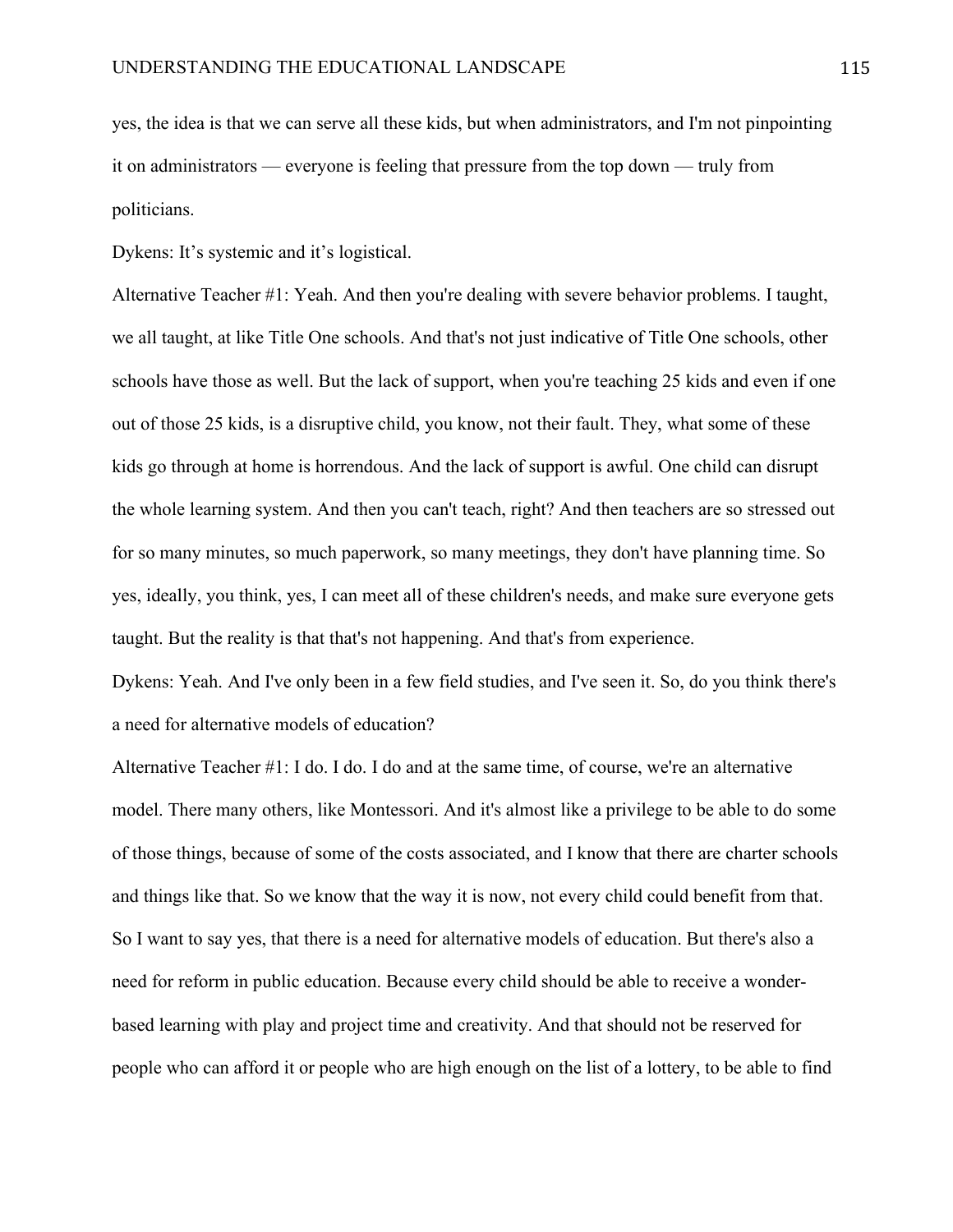a seat in a school that way, every school should be that way. But I do think that alternative education is super important. Because I mean, we are one.

Dykens: Do you consciously hold to particular pedagogy or philosophy of teaching? If so please describe it.

Alternative Teacher #1: Yeah, in terms of formal methods of education, we have been truly inspired by the Finnish model of education, which follows a lot of the same ideals that we have, where it's like, a very peaceful start. Compulsory learning doesn't start till age seven. And this is the public system. Which is another reason why, you know, yes, we're doing this in our little bubble, but they do that with their entire country. And the scores prove it. They have been consistently ranked as one of the top educational systems in the world. Because of some of the more peaceful methods, I think there's limited high stakes testing. They don't do homework; they value family time. They don't start education until later grades, in terms of like, needing to learn reading and math by this age. Like that doesn't happen till later. They believe in cross-curricular learning and project based learning, that kind of thing. So we've been truly inspired by that. And I think in terms of like, wider philosophies, we always say peacefully paced, project driven, play based and personalized. So teaching a kid one-on-one is so important.

Dykens: So you would say your philosophy aligns better with child development? Alternative teacher #1: Yeah, I would say we always talk about how it's important to engage kids and develop developmentally appropriate activities and practices. A lot of the things in public education that kids were being asked to do, even in kindergarten, their brains are just not ready. Like you've learned of like, concrete versus abstract thinking. A lot of younger kids are still concrete learners. We're asking them to do abstract things.

Dykens: Do you guys try to move concrete to abstract or is that not as much an emphasis?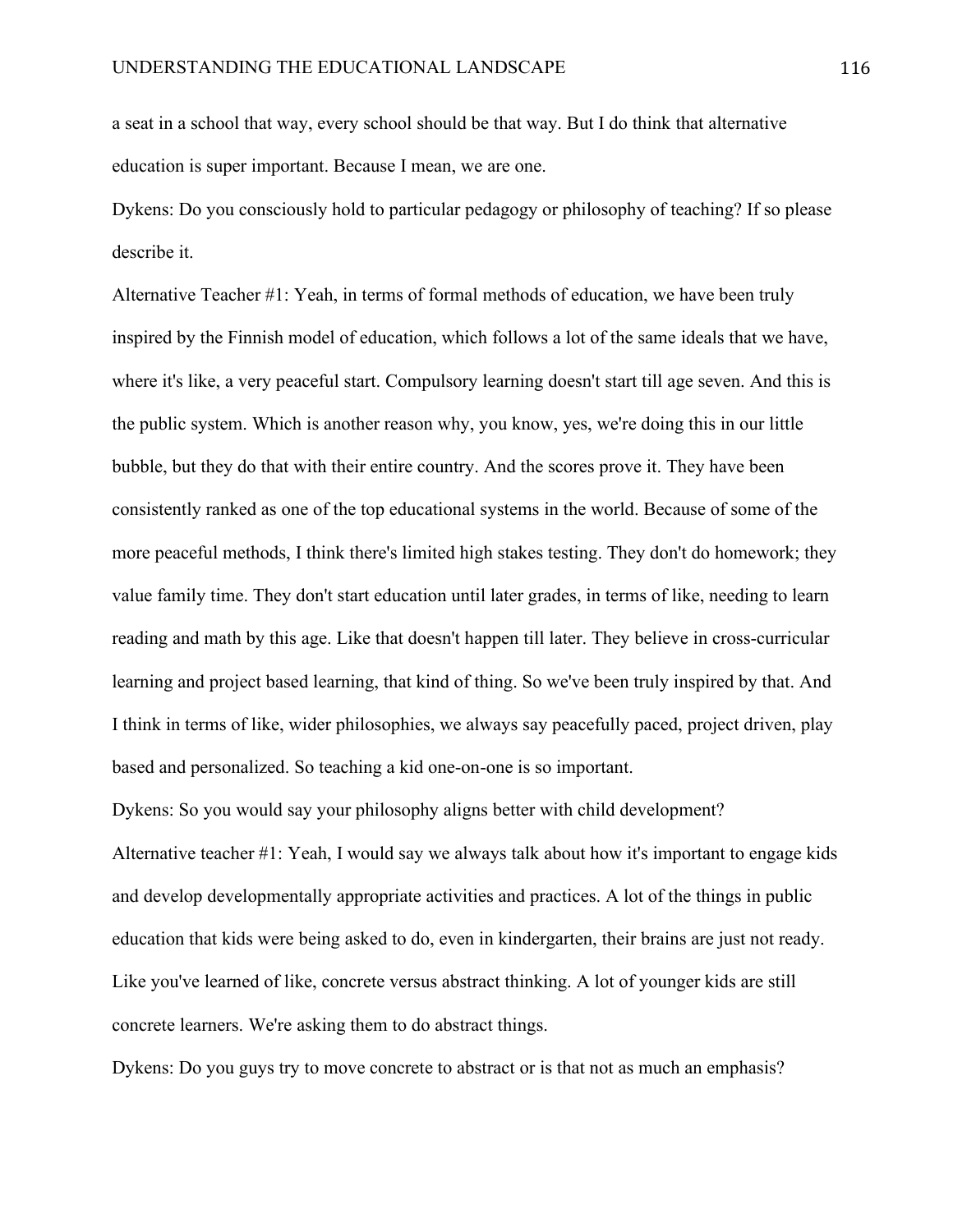Alternative teacher #1: Yeah. And we kind of view it not as much like a stage thing like, you are this age, so you're only going to concrete things and you're this age, but you only get to do abstract things. It's more interwoven. So our curriculum provides experiences that are more concrete, like in our invitations to play and in our invitations to create, then they get to do more abstract things through their projects, like they get to research and formulate ideas about things. So it's more symbiotic than, "You can only do this because you're this age."

Dykens: Does your educational system and pedagogy reflected view of human nature? If so, how does your system and teaching correlate with human nature?

Alternative teacher #1: That's a great question. I think humans are a lot more curious and creative than we give them credit for. So, I think giving kids and adults the opportunity in their workplace, and children in their place of learning, to flex that creativity muscle to, it's hard to say, but to just give them a chance to even be bored. In public education, we have them going so much, so much, so much, they don't time to go to the bathroom, they don't have any play time. They don't, their brains don't have a chance to even wander. And when they do wander, when they seem disengaged in the lesson, it's a bad thing, you know, but some of the most amazing inventions have been created out of boredom, out of a need, because the need was recognized. So I think that humans are more curious than they think. But also, we are not as much as Montessori where we just let the kid be the true self-directed learner. We do believe that children need mentorship and guidance. And so our model is a little bit more, the teacher comes alongside and guides. Like, "Yes, that's a great idea. Do you know where this idea came from? Let me give you some more information. How can we further this?" to make sure that they reach their highest potential. Because sometimes kids, they will do the bare minimum sometimes, especially like the older that they get, they have the most capacity and the least interest. They're cool preteens, you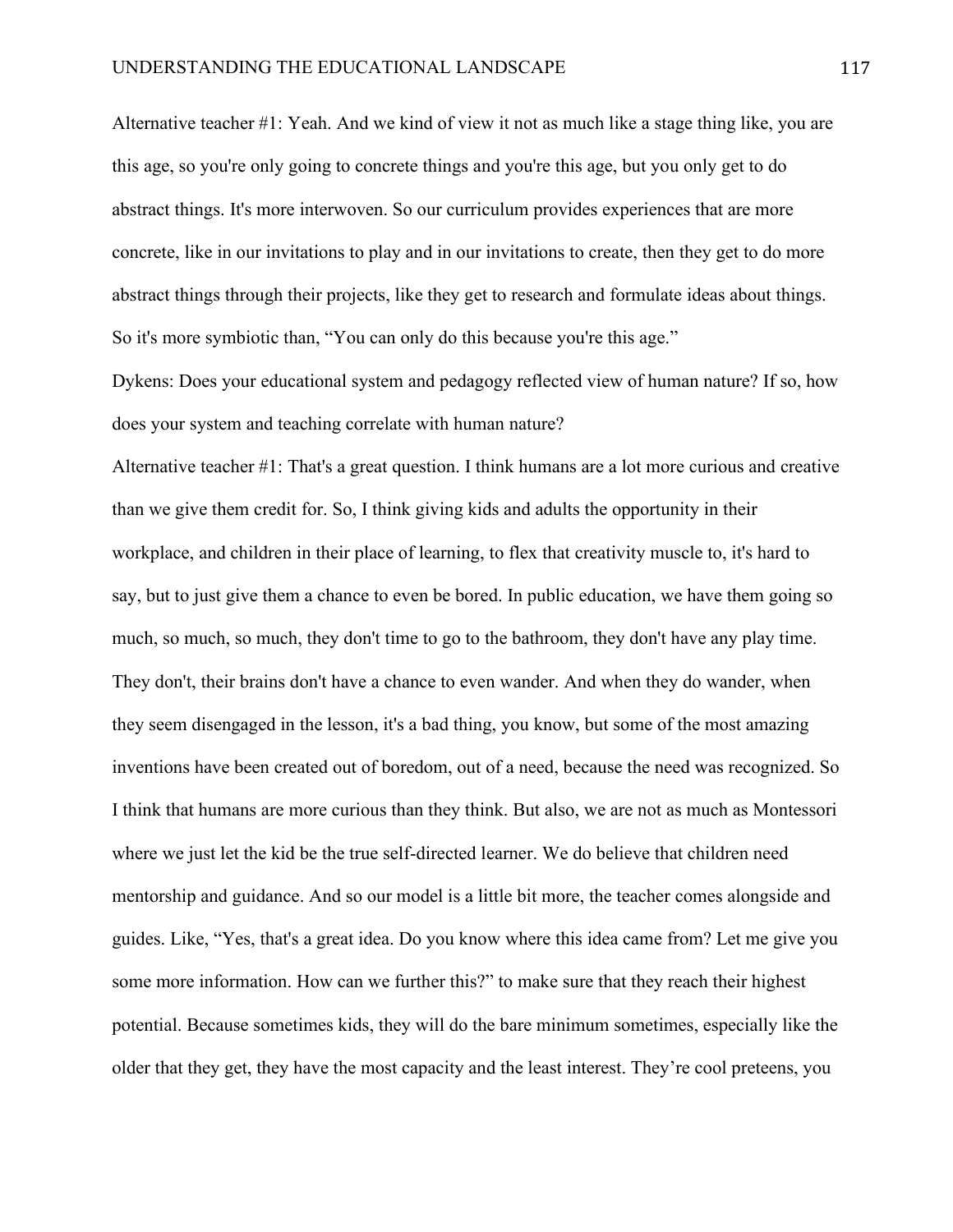know, and as we teach these kids, we try to push them for excellence, not to strive for perfect letter grades or high scores on a test, but because they are capable. So we're making sure that as experts that we're not just disengaged, we're not just flies on the wall, we are truly engaged in their learning process.

Dykens: On a scale from one to 10, how much freedom would you say the child has to drive his or her own learning?

Alternative Teacher #1: Yeah, I would say there's a little bit less than in Montessori school because of that component, of teacher guidance and mentoring.

Dykens: How much self efficacy or personal control do you have in determining the learning process?

Alternative Teacher #1:Quite a bit.

Dykens: If you had to rate on a scale from one to 10, how effective is your school at providing impactful educational experiences and fostering learning?

Alternative Teacher #1: I would say, I'm going to be humble and say a 9. There's always room for growth, and I think it also comes down to what the measurement of impact is. When I look around and see kids who are learning but are also joyfully engaged in their day, that, to me, is impactful where somebody else may not see that as impactful.

Dykens: My next question was, what is a specific example of an effective educational experience?

Alternative teacher #1: I think just the one that I talked about earlier, and this is just one out of many examples, but children who were on the path of failure and stress and total disengagement in the system, and then are thriving here. Because they have the opportunity to have choice over their learning, and go at their own pace. And there's a book that goes along with it about this,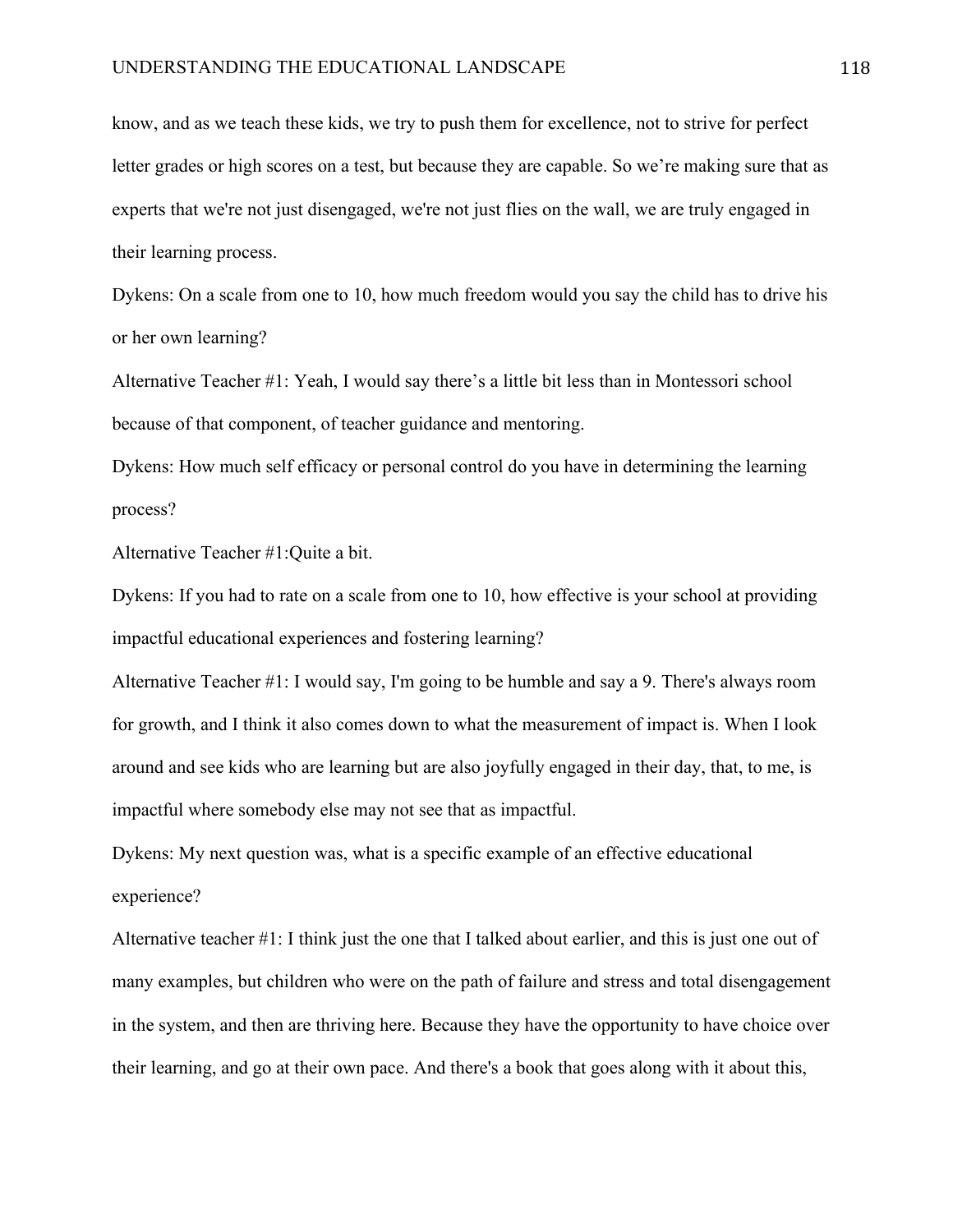called *The Book of Learning and Forgetting*. And one of the quotes from that book is so good. It's like, "The only thing we teach kids when we tell them that they're falling behind in their learning is that they're not good enough." Like, that's all they hear, it doesn't make them want to catch up, it doesn't make them want to improve, it just makes them hear, I'm not good enough. And that early destruction of self-confidence follows a child through their life. It truly, truly does. So, while I would love children who are both confident and completely, like knowing-ofall-the-things, I would rather a child who is confident, who still has room to grow. But that confidence is there. They can tackle anything; they can learn anything, right? Because the alternative, which I've personally experienced as a public school teacher, is kids who cram, cram, cram for that test. They work their butt off, they're there for eight hours a day at school, the parent hires a tutor for two additional hours every day. Sure, let's say they pass the test, but at what cost? You know, the cost of their childhood? That's not worth it. Now you've created a stressed out child who is going to have anxiety. And that doesn't mean every story ends like that. There are kids who do well on tests and are unaffected, but from my experience, a lot of the kids are very affected by that pressure put on them.

Dykens: On a scale from 1 to 10 how well does your school foster holistic learning that is affective, experiential and lasting? Does your learning environment allow students to learn at an individualized pace? How structured is the process and pace of learning? Alternative teacher #1: Yes, definitely at an individualized pace. There's a framework of

structure that gives us kind of like a springboard. But ultimately, the child's abilities and interests determine what they learn.

Dykens: How do you perceive knowledge? Choose all that apply.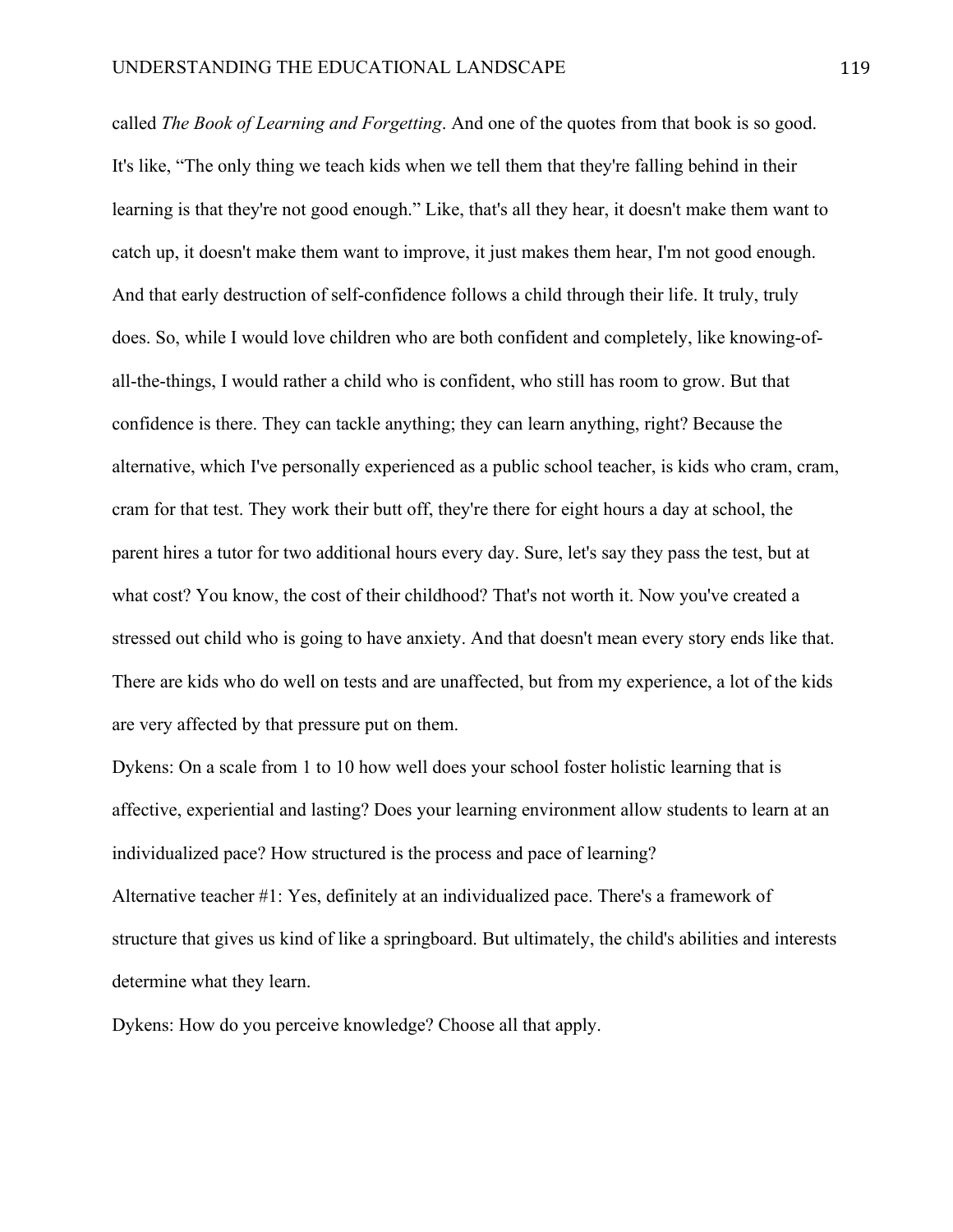Alternative teacher #1: Could you elaborate a little bit on "self realized from an objective source?"

Dykens: Yeah, I was, in my literature review, comparing objectivism to constructivism. So a constructivist approach to learning would be allowing the students to come to their own understanding. They're interacting with information, but it's really dependent on their perceptions and how they perceive that. Whereas a more objective method of teaching would be like, "This is what you need to know, this is true."

Alternative teacher #1: I think it sometimes depends on the subject. Like, with mathematics, I think, as much as we try to make it project based and have them come to the conclusion on their own, there is this more concrete answer. But I would say for everything else, C and D. Dykens: Okay. What factors, curricular, economical, philosophical, etc., most strongly influence the curricular design of your system?

Alternative teacher #1: I would say philosophical. Yeah. And economical in the sense that because we are a tuition-based program, that is dependent on economics, even though we provide scholarships. But mostly philosophical.

Dykens: Considering the idea of decentering the teacher, or the teacher as facilitator, how much room does your curriculum give to the students? How do they interact with knowledge, more independently or dependently?

Alternative teacher #1: Definitely more the teacher as a facilitator, instead of, you know, centering the teacher. It gives a lot of room, especially for project-based learning. Their projects are completely dependent on what their question is, what their driving topic is. And they've created all sorts of really neat things based off that. So we come alongside to mentor them. But ultimately, it's their choice, what they get to research and work on.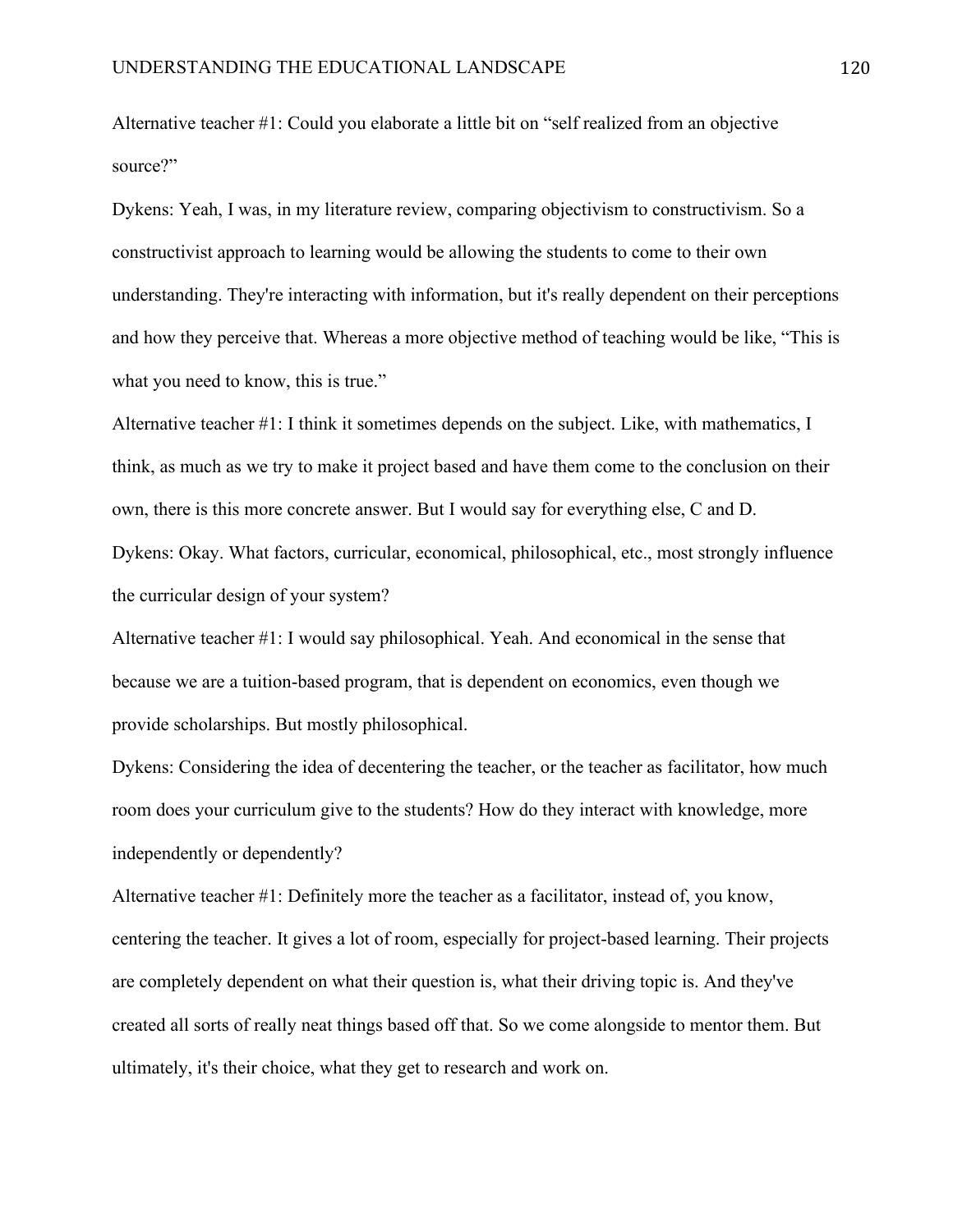Dykens: What markers would indicate a student's success? And how well does your school prepare students for life and learning?

Alternative teacher #1: Yeah, because we don't rely on things like letter grades and high-stakes testing, we still do some progress monitoring and assessments, but we keep a portfolio on every child. And so everything that they work on gets put in a portfolio. And instead of the idea of like, "You get one chance to do something, and if you don't do it right, then we move on and you just receive a failing mark on that," they get the chance to go back and to improve their work. To us that's very much more reflective of the real world. My boss isn't going to tell me, "This report is awful, you get an F, and that's what gets put in your file." They give you feedback, and they give you notes and you improve it for the betterment of the team and the overall goal. So in that regard, I think that we prepare our kids really well for the real world. We help them learn how to accept critical feedback, and build their confidence in that regard. And that is coming from experience and myself as well, as someone who experienced the traditional model of education, and was always striving for the highest grades and the highest scores and just pleasing others in that regard. I struggled initially in my early days in the workforce and adulthood with receiving feedback, because I felt like I was a failure, instead of given that experience of, you know, failure is not bad. Failure means we get up and try again.

Dykens: And then this is obviously something that you've been emphasizing. You would say that students who leave your system come out with a strong self-efficacy?

Alternative teacher #1: Yes, absolutely.

Dykens: On a scale from 1 to 10, how well does your learning environment foster self-efficacy? Alternative teacher #1: Yes, I would say, I would say like a 9 to 10. We work really hard to develop… it's almost like the kids are like super confident, almost to the point where it's like,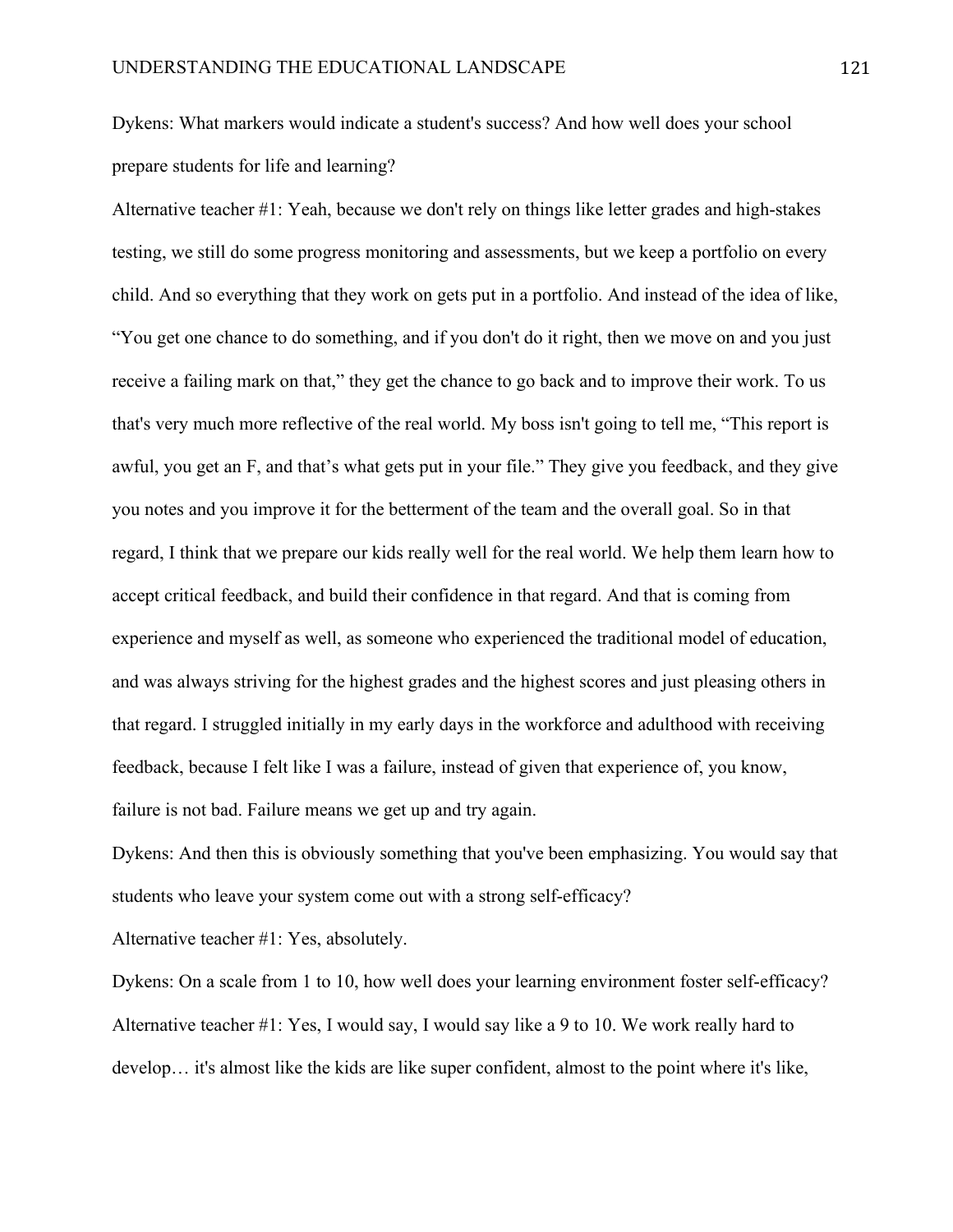"Okay, yes, but here's what we can work on." You know, it's almost like overconfidence. But yes, self-efficacy is a huge part of what we try to do.

Dykens: Do you think students who leave your system of education come out as deep, creative thinkers? On a scale from one to 10, how well are they able to devise original and rational solutions to issues?

Alternative teacher #1: I would say that's something that the kids are working on. Especially if they're a little bit younger. I do want to see them improve in that as we move on. Even during project time, they'll think of a question and they'll create something and sometimes that's the best that they can get. And other times it's like, "How can we develop this further?" They definitely have that teacher mentor there to help them because a lot of times they just think in terms of one level. As they grow older, we are seeing that they have a chance to deepen their work more. Again, that comes along with teacher facilitating and mentorship.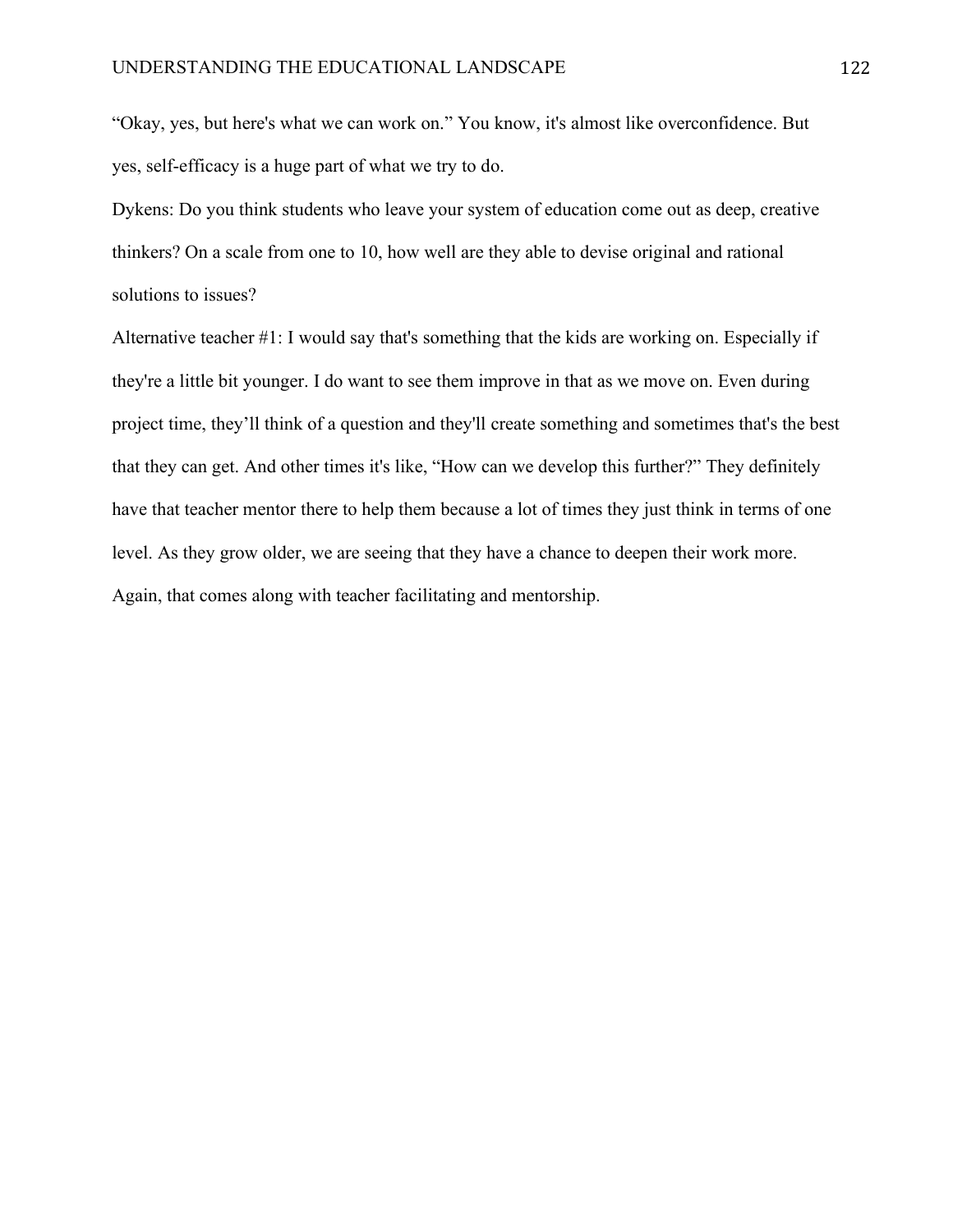### *Alternative Teacher #2 Interview*

Dykens: What would you consider the purpose of education to be?

Alternative teacher #2: I think it has various purposes. I think at its most basic it's to equip students for the future, just to give them knowledge they need for their future lives and careers. But I think even more than that, for me anyway, it's to give them the knowledge that will help them understand their place in the world and why the world is the way it is. And how to not just live in that world, but, now obviously I'm coming at this from a Christian perspective, not just to live in this world, but to live as a Christian in this world.

Dykens: Do you think that there, there are ambiguities and or presuppositions surrounding the purpose of education?

Alternative teacher #2: I do because I think different people have different ideas about what it's all for. I think it varies between whom you're talking to. It varies because different people have different ideas about education. And I think there are a lot of people who just view education as a means to an end. You go through elementary school, middle school, high school to gain the knowledge you need to then get into college, which then prepares you for a career. I talk to… I teach at UNF and for a lot of students, that's what education is to them. It's just giving them what they need to do the job they want to do. And that's part of it, but I just think there's more to it. But I think for a lot of people, that's it. And they don't see that bigger picture.

Dykens: So do you think that the purposes of changed over time in our society? What shifts have you perceived?

Alternative teacher #2: I do. I know that originally, education, from the very beginning, like even before our society was a thing, if you go back through history, like to the ancient Greeks, the whole idea of education was to help people understand humanity. And over time it shifted, like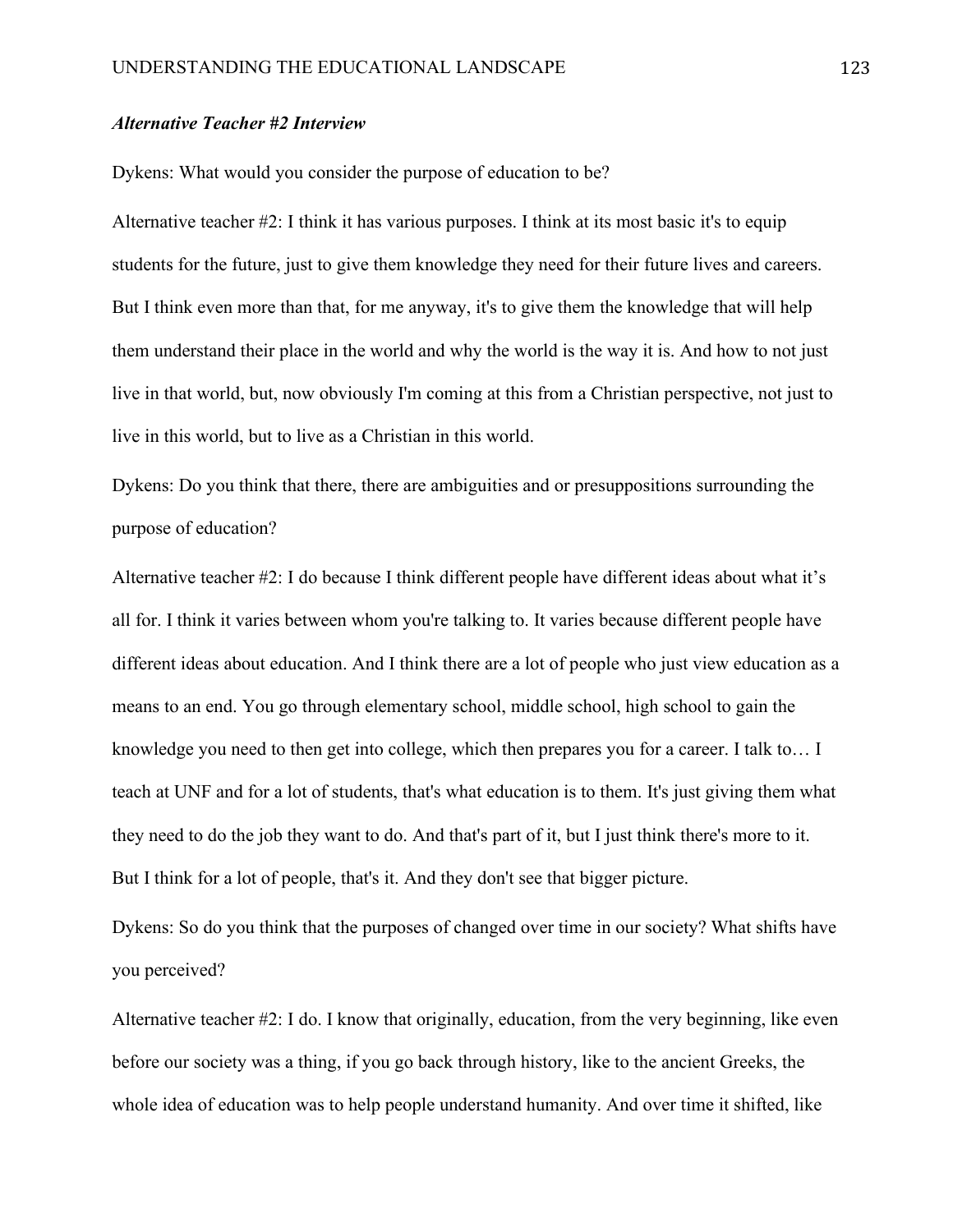here in the United States, I think that was one of the original intents and purposes. But then the Industrial Revolution occurred and we start moving away from religion, toward more science based everything. And so, for many people, I think that's when the goal of education came to be equipping people to do their jobs. Even more so in modern times, just these last decades, we've seen more and more of a push, pushing people more and more into the STEM-related fields, moving away from humanities. So it's like, are they even going to know where they came from or why we are the way we are?

Dykens: Yeah. I know in most universities, the humanities departments are shrinking. And I just interviewed a public school teacher yesterday; he's older. He was hired at a public school solely because he has a degree in computer science and they wanted him to head their STEM class. Alternative teacher #2: That's become the focus. Well, and you know, you're in Florida. When was it? Like 2012 or 13, something like that. The state legislature voted to change the general education requirements for all universities, because it used to be that there were various classes that were mandatory. Western Civilization, and then later World History, were two of those classes. And then they changed it. They voted again. They're like, "We don't need that." So those courses are still offered, but not mandatory. They offer like this menu of classes you can choose from, and students are taking other things that aren't related to the humanities. And so they're coming out of school, not knowing much, and then furthering their education and still not learning in that area.

Dykens: Do you perceive deficiencies within your system or other current systems of education? If so, what are the three most pervasive issues you have encountered or currently encounter? Alternative teacher #2: I mean, I really don't think there are deficiencies [in my system]. Except, I don't know if this would be considered a deficiency because we are a homeschool program, but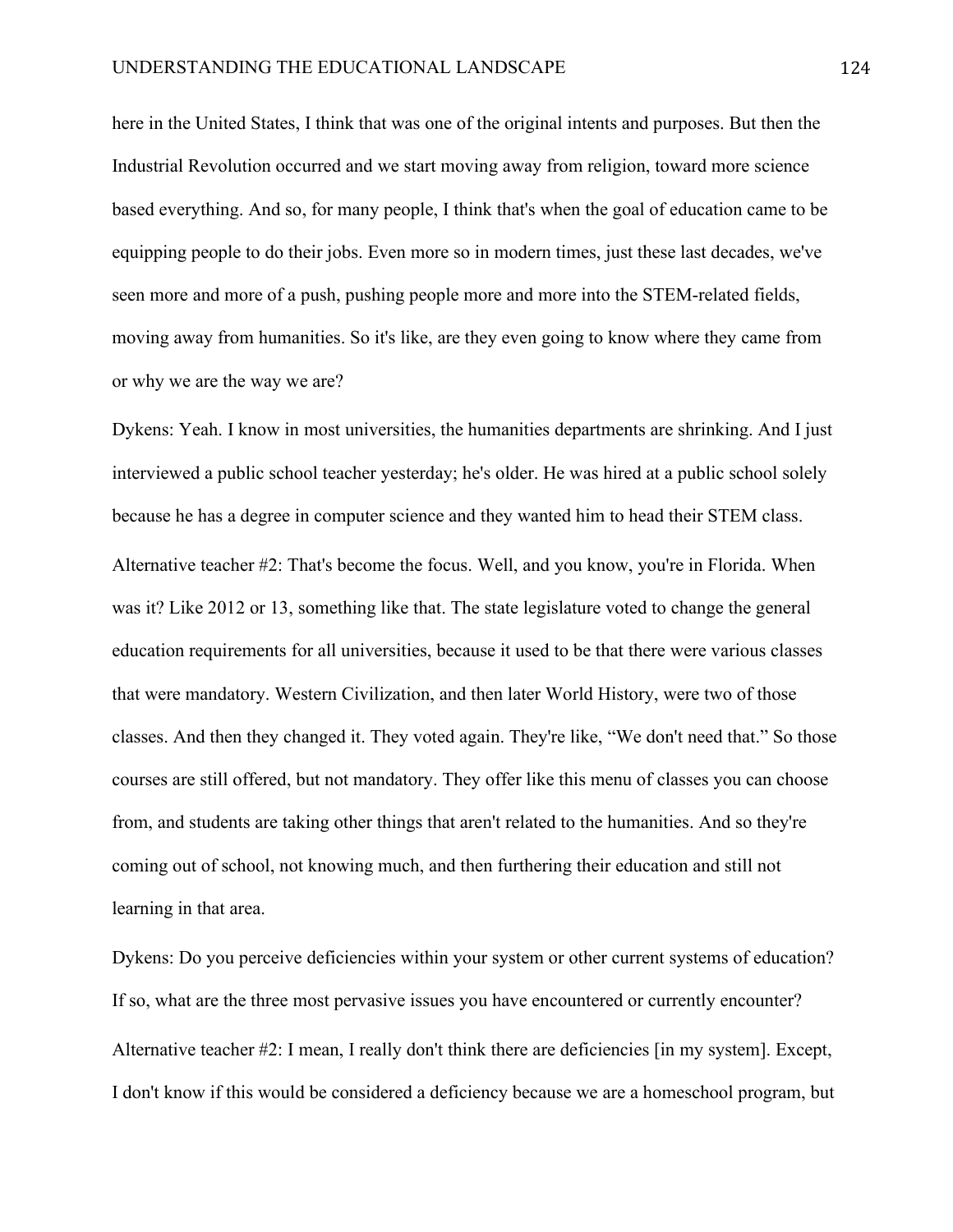I know in a larger setting with a school, they can take into account more easily students who have difficulties learning or have different ways, you know, methods or ways of learning more so than we do at PEP. PEP is aggressive, not aggressive, but we're a fast-paced program. It's a heavy program and you've got to keep up. So I think that could be a deficiency. But beyond that, with like what we teach and how we teach it, I've been with PEP since it came to Jacksonville in 2007, and over the years they fine-tune the procedures and whatnot to where we are today. So I really wouldn't change much.

Dykens: Yeah. I think because it meets twice a week, you have time to differentiate if you needed to.

Alternative teacher #2: Well, that's the thing. And that's why I hesitated to bring that up because we are a homeschool program. And so you're right. At home, parents can work with the students who need more help. Like my sons both have visual processing disorders and my youngest also has an auditory processing disorder. So they both, it was kind of a struggle for them... It just took them twice as long to do everything, but we did it at home together. But I think you need to make sure that you have the parents involved because I do have some students at PEP whose parents are like, "Okay, go do everything." Especially with the younger ones. I mean, when you're older, it doesn't really matter. But the younger ones, they need that parental involvement. Dykens: And then I guess looking at other systems, like the public systems, what deficiencies would you note?

Alternative teacher #2: My kids never went to public school, but I know enough people whose kids have and people who teach in the system. And I hear this actually from my UNF students. I have a lot of my UNF students who've told me, and teachers who teach in the public school system, that they feel that all they do is focus on the testing. They teach to the test, they learn to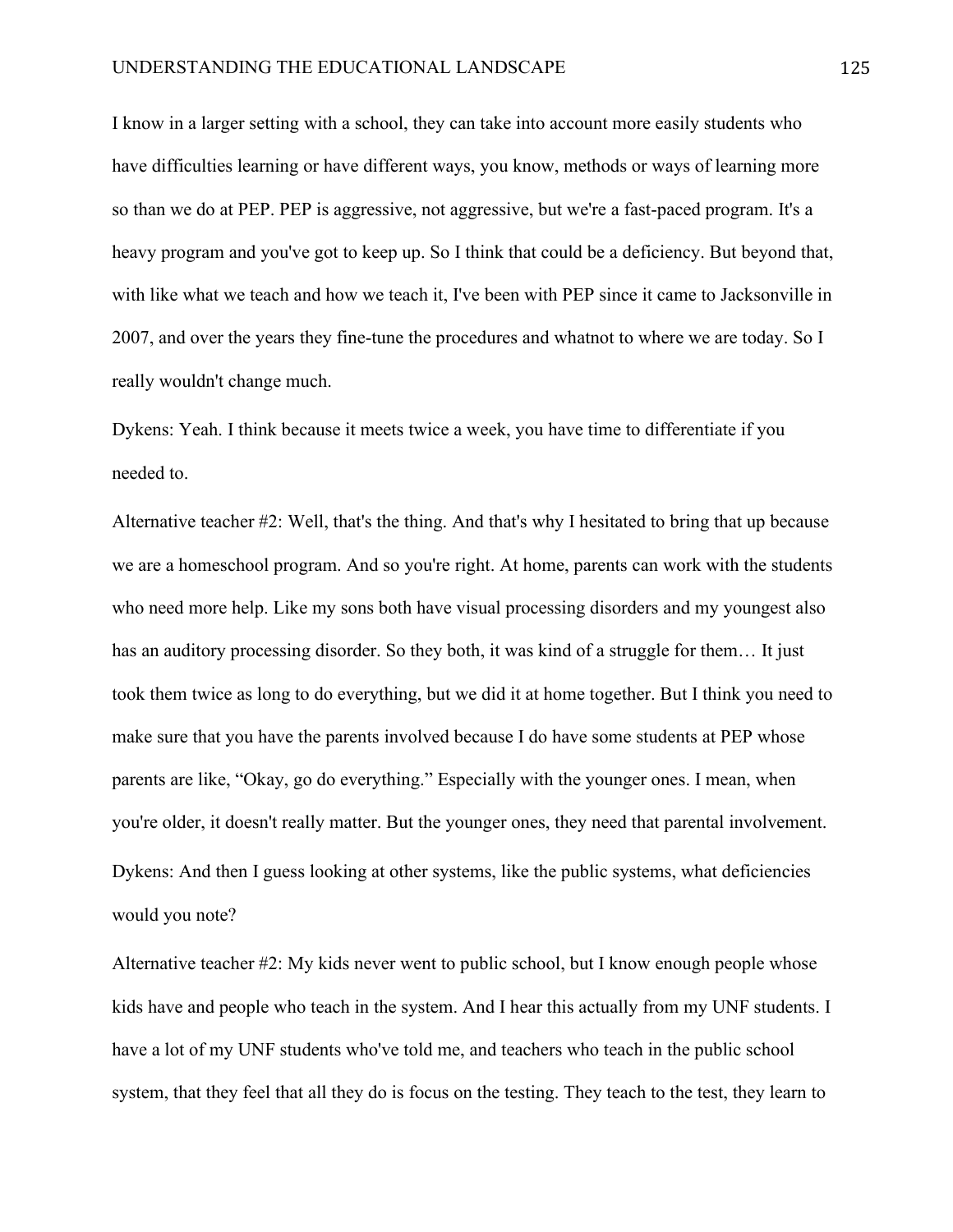the test. And because of that, there are so many other things they're not learning or focusing on. So I'm thankful we don't do that.

Dykens: Do you think there's a need for alternative models of education and if so, why? Alternative teacher #2: I do. Because everybody learns differently and because people look for different things in methods, modes, of education, I guess you could say. You know, like a fivedays-a-week setting, all day long, isn't for every student. Some students just learn better two days a week or three days a week or homeschooling exclusively.

Dykens: Yeah. I found this book called *Free Markets in Education* and it applies the concept of capitalism to education, which is interesting. You need that. If you want to have democracy and diversity of thought and opinion, you need those diverse outlets of learning and streams of thought.

Alternative teacher #2: Because otherwise it's going to be like Karl Marx talked about with education funneling everyone in the same mode of thought, learning the same thing. No differences, period.

Dykens: Yeah. That's what scares me actually the most.

Alternative teacher #2: Yeah, me too. Especially as I see, like even with this move towards STEM, it's funneling people in a certain direction.

Dykens: Do you consciously hold to a particular pedagogy or philosophy of teaching?

Alternative teacher #2: Ultimately I want students to enjoy the process, to come out of it with the understanding, and I'm speaking from a historical point of view since I teach history, but come out of it with the understanding of why we believe the things we believe, why our society is the way it is today, where did all those ideas, the foundation, come from? Where was the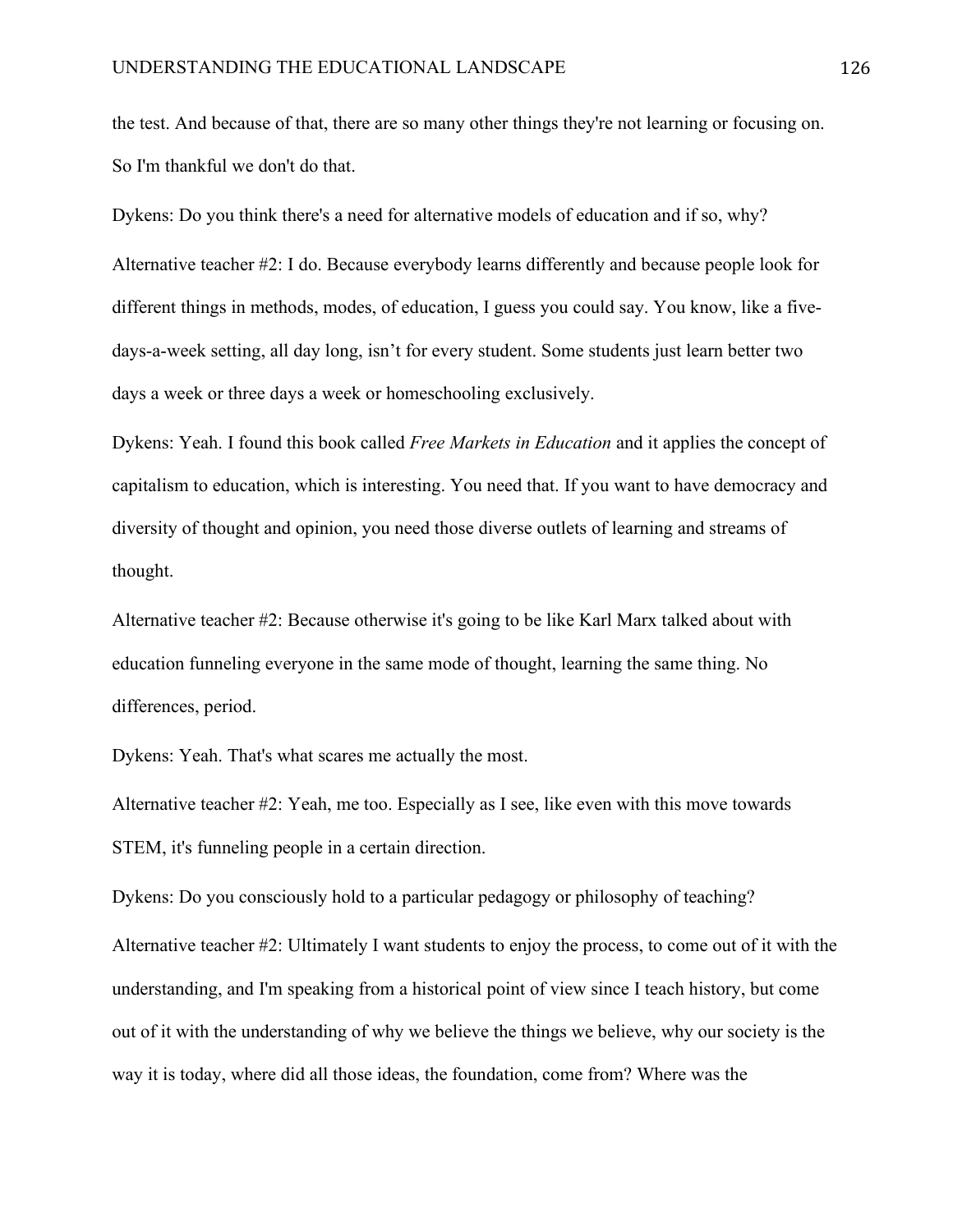groundwork laid? And, you know, how history is more than just names and dates and places, it's ideas that have been around since the beginning of time. And also again, from the Christian point of view, what role has God played as he's guided history from the beginning?

Dykens: Speaking from my perspective, from being at PEP, I loved how everything related. We were doing Western Thought with Mr. Hough, modern literature, and then modern history. And I don't think I've ever in the course of my educational experience, experienced such an interwoven… you know, it was also connected. And I was like, "Oh my gosh, this all makes sense." I just hadn't really experienced that before.

Alternative teacher #2: You're exactly right. I think that's so important because for example, just a few weeks ago, we were talking about the French Revolution in Core E and they started reading a *Tale of Two Cities* about a week into me talking about it. They started reading a *Tale of Two Cities* in rhetoric. And so one of the students came in was like, "Oh my gosh, it makes sense now. You know, I understand why this happened in the book and where all this came from." Cause I had already laid the foundation. So I just think that's important.

Dykens: Yeah, for sure. Does your educational system and pedagogy reflect a view of human nature? And if so, how does your system and teaching correlate with human nature? Alternative teacher #2: I think it does. I think it does because history is the result of decisions made by human beings. And part of human nature is the sin that we all have and we see the results of that throughout history. And that's one of the big things I talk about. I mean, if you think about wars and you know, people like Adolf Hitler and so on.

Dykens: In your educational system, how much freedom does the child have to drive his or her own learning? On a scale from one to 10, how would you rate the level of the students' freedom of choice?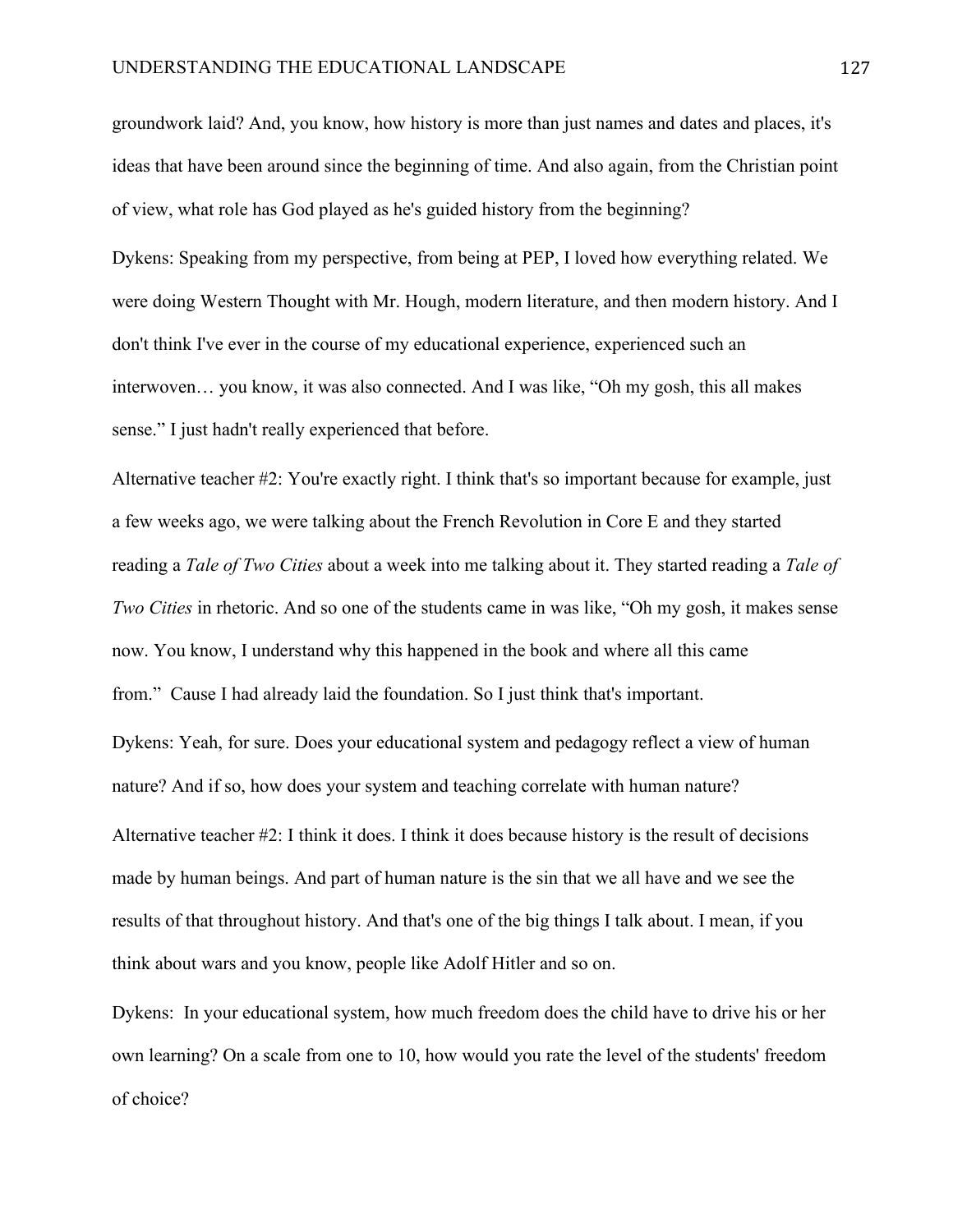Alternative teacher #2: Not a lot because we have curriculum that we follow. We have things that we have to cover. Like in modern history, I have to cover what happened from this point to that point. So, I don't think there's a lot of freedom there for the students. And what would you ask about the rating?

Dykens: On a scale from one to 10, how would you rate the level of the students' freedom of choice?

Alternative teacher #2: I'd say four or five. The choice they do have is how they're going to do the work and when. It's different from a public school where they're there five days a week; they have homework due the next morning. So, you know, they can choose like, okay, I'm going to do a little every off-day, or a lot of them stay up the night before and do a whole week's worth. Dykens: And I think there is a lot of freedom in that sense.

Alternative teacher #2: There is, since we are only together two days a week, they have flexibility as to when they can do it. They just don't have flexibility as to what they're doing. Dykens: How much self-efficacy or personal control do you have in determining the learning process?

Alternative teacher #2: A lot. Yeah. I mean, I basically created my own class. I mean, there were guidelines, you know, I have to cover these things. Here's the curriculum we're using. But beyond that, everything else I decided.

Dykens: So I guess if you had to rate that on a scale from one to 10….

Alternative teacher #2: Probably like seven or eight.

Dykens: Yeah. On a scale from one to 10, how effective is your school at providing impactful educational experiences and fostering learning?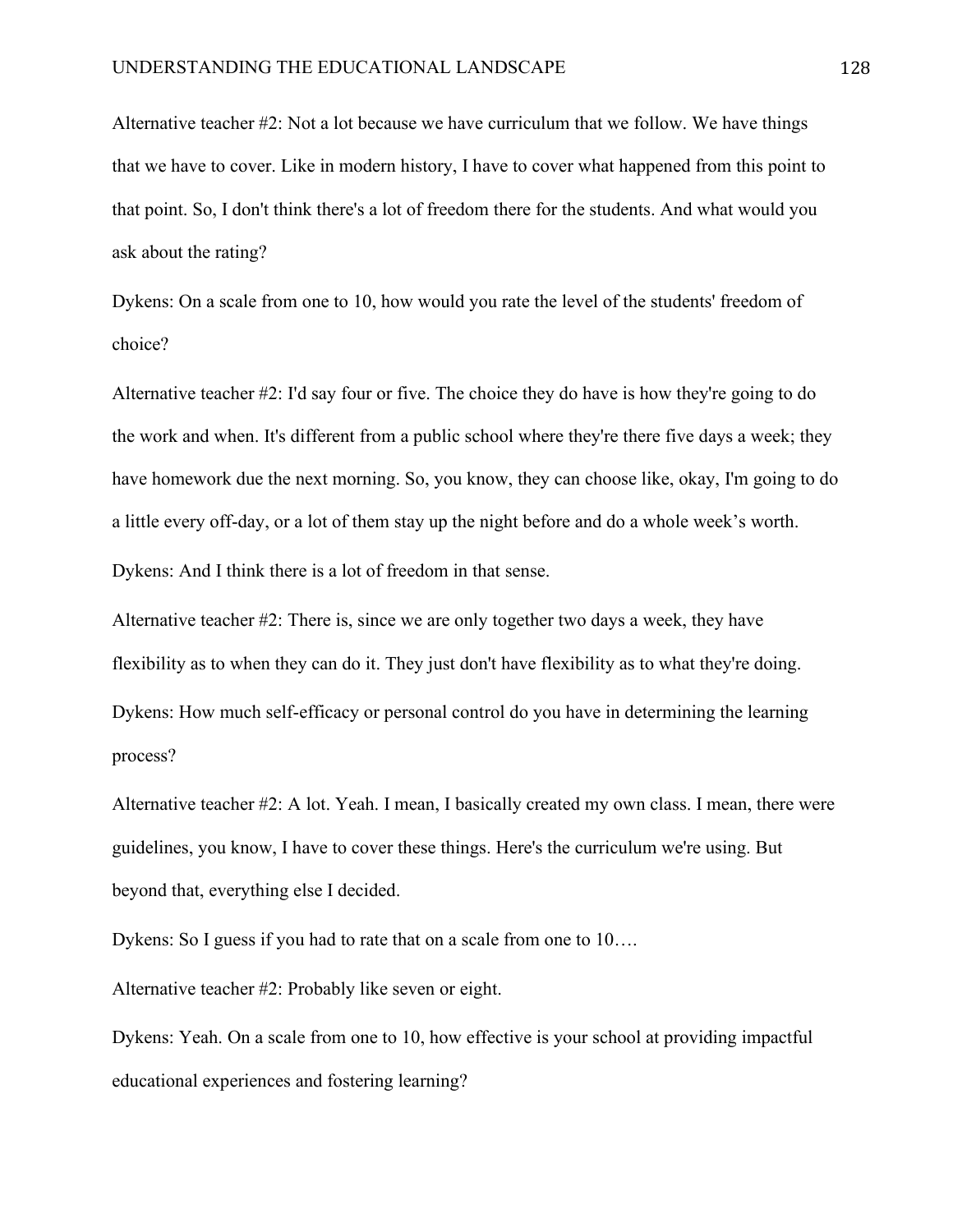Alternative teacher #2: I say this both as a tutor at PEP, but also as a mother of two students who went all the way through, I'd say eight or nine.

Dykens: What would be an example of an effective educational experience?

Alternative teacher #2: For the students? I mean, for me, like, I'll give you an example. This actually has to do with UNF, but the same applies to PEP. At UNF, I had a student several years ago who just wasn't getting it because history was not her thing. And I have students like that at PEP because it's not for everybody. Some people have trouble remembering or connecting those ideas or whatever, or just getting it. And so I had this one student who struggled and struggled and struggled. And so I had her start coming to my office to meet with me. And I just talked to her about it and went over things and tried to break it down so that she could understand. Her grades started coming up and she came to my office one day and she was like, "I just want to tell you, I get it now." And she became very enthused about history. And so for me, I love those moments. I have PEP students as well, who just, they don't understand it at first. They don't like it, but then there's something that clicks, something we do in class or something… if I talk to them. It doesn't happen overnight, it's a process, but they just all of a sudden get it and come to enjoy it.

Dykens: That's awesome. On a scale from one to 10, how well does your school foster holistic learning that is affective, experiential, and lasting?

Alternative teacher #2: Maybe, maybe six.

Dykens: Okay. Why would you give that score?

Alternative teacher #2: There's not a ton of freedom in some areas. It's not like traditional homeschooling where you could just decide, "I'm going to veer off in this direction because I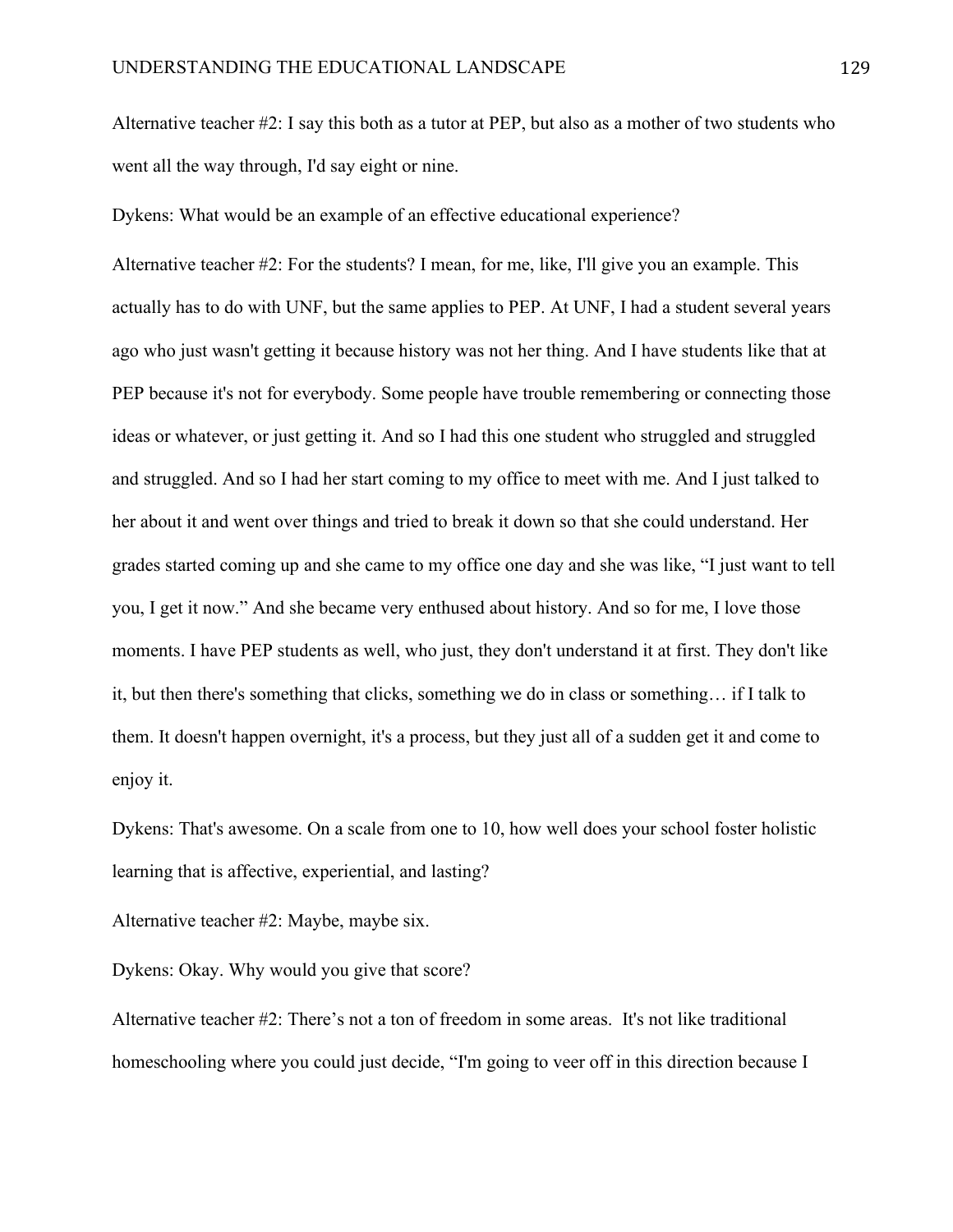want to learn more about this." And you spend another three weeks that you hadn't planned on studying with a particular focus.

Dykens: How structured would you say the process and pace of learning is? If your whole class were struggling in one area, would you have that flexibility to slow down in certain areas? Alternative teacher #2: Yes, definitely. I mean, I couldn't spend weeks, you know, slow down and say, "We're just gonna spend the next month just focusing on this." I can't do that, but I can definitely change things around so that we can spend more time on a particular topic so that they do get it. In fact, I just did that last week with a class.

Dykens: [Discusses question #13.]

Alternative teacher #2: How do I perceive knowledge? I think they all apply in different ways. I don't know if that's a possibility, but from my perspective they do.

Dykens: Yeah. I was trying to explore whether or not different systems of education have different ways of viewing knowledge.

Alternative teacher #2: Oh, I think they do. I think they do, but at PEP it's different from other forms of education and other places of education because we're using the classical model and the goal is knowledge, gaining knowledge, and you don't have to go about it in one way. Does that make sense?

Dykens: Yeah. I would say this because I've been at PEP too. You teach students that there is a truth, that there is some type of baseline, objective source of truth. While public schools will be like, "Oh, here's what we know, but you can kind of construct your own reality." And in some ways you do have to construct your knowledge and what you believe because it's all relative to your experiences. But at the same time, there's that ultimate baseline.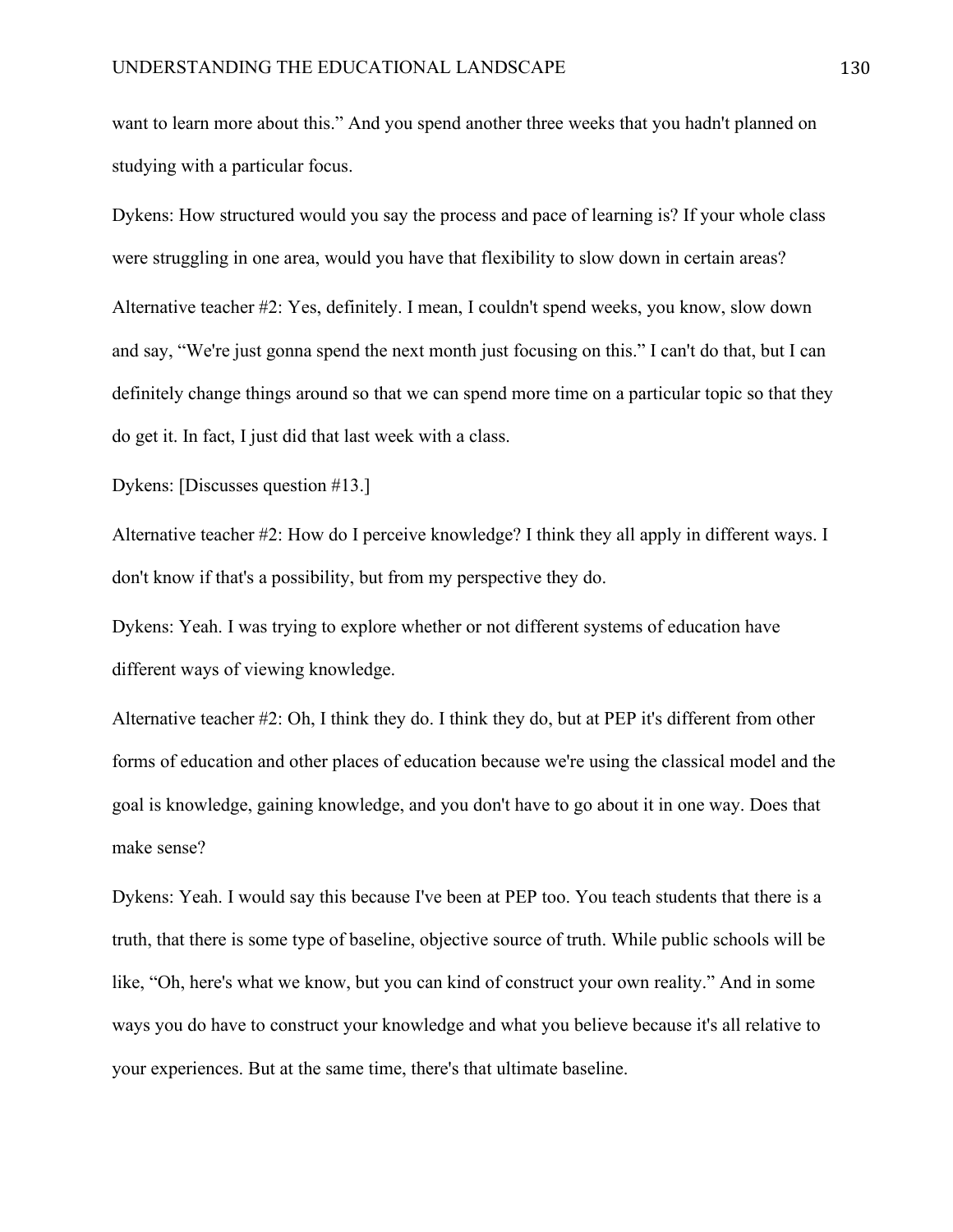Alternative teacher #2: Right. Everything you do is from that baseline.

Dykens: So that's what I was trying to figure out, are public schools more subjective in the way they teach? But what I'm finding is most teachers are like, "Well, it's everything." But the one public school teacher I talked to said, "Well, there is an agenda." So they want you to think that they're promoting free thought, but at the same time they have a very specific agenda in mind. Alternative teacher #2: I think a lot of educational systems have agendas. I mean, my son, Robert, my oldest, when he went to college, I remember he came home from class one day and he said he was in a sociology class. And I guess the professor put them in groups and gave each group a controversial topic with various questions. I guess they had to discuss about it, come up with some conclusions, and then present to the class. And he came home and he was truly upset. He said, "Mom, I think I'm the only Christian in this class." Because they had topics like abortion, and you know, things like that. And he said, it was like nobody agreed with his point of view, including the professor. He said the professor [not only] that day, but the entire semester was very vocal and speaking her mind about things that we don't agree with.

Dykens: Yeah. What factors, political, philosophical, economical, etc., most strongly influence the curricular design of your system?

Alternative teacher #2: I would say philosophical, but also we have a basis. Christianity. So that's, I think the main thing. Our religion, our faith.

Dykens: Considering the idea of de-centering the teacher and the teacher as facilitator, how much room does your curriculum give for the students? Do students interact with knowledge in a dependent or independent way?

Alternative teacher #2: I think it's a little of both, but they have a lot of independence in how they use the knowledge and gain the knowledge. And I'm saying this, if I'm understanding the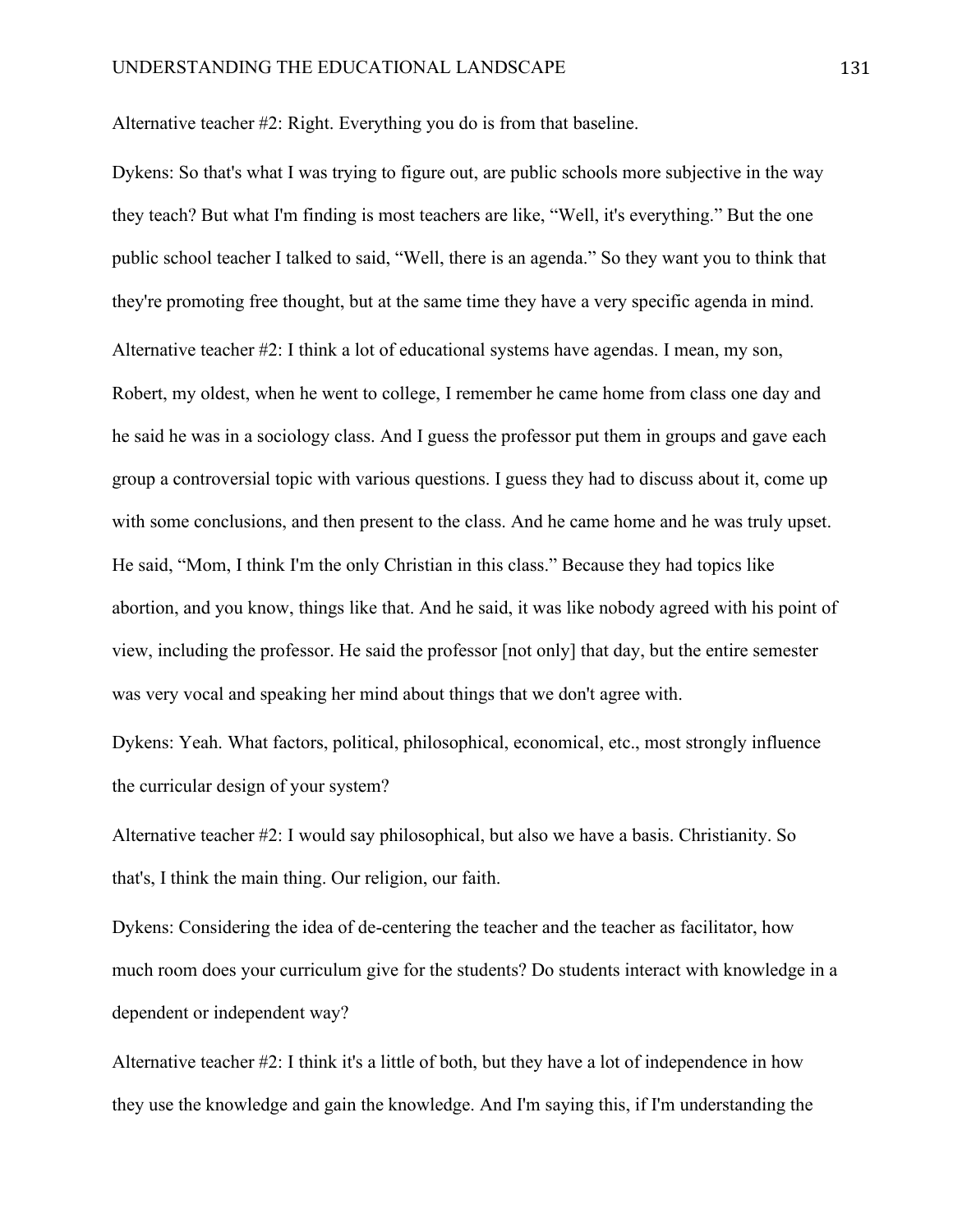the question correctly, because I try not to just stand and talk. I try to use different methods of imparting the information to the students in class so that they can still the big ideas, but in different ways, you know, like group activities. We were talking about enlightened despots a few weeks ago in core E and I put them in groups and had them make TikToks. They had an enlightened despot and I had questions they had to discuss or cover in their video about the major success of the enlightened despot, the big ideas, and so on. They were so into it. So I think there's a lot of independence because of that.

Dykens: So what markers would indicate a student's success in the classroom, in future educational endeavors, and life?

Alternative teacher #2: So one is obviously grades, but that's really not the huge mark, the big marker. So yes, it shows they're understanding the material, they're doing the work. But I think even more so it's understanding the ideas, and understanding and taking to heart the message that we're trying to convey to them, pertaining to the idea that God is involved in everything we do and everything we've done, bringing us to this point, continuing on. Does that make sense? Dykens: Yeah. So you would say, if a student were able to grasp the bigger picture… Alternative teacher #2: The bigger picture, right. Grades are important, but they're not everything. Some students don't test well, but that doesn't mean they don't understand the material if they can grasp those big ideas, the big picture we're trying to convey.

Dykens: How well would you say your school prepares students for life?

Alternative teacher #2: I think that it prepares them pretty well. It prepares them to go out into the world, firm in their view of the world, their Christian worldview. It might be that there are other classes that could help them. Like I teach government and economics as well. And one thing I do in economics, which I've been told they didn't do in the past, is I set aside days where I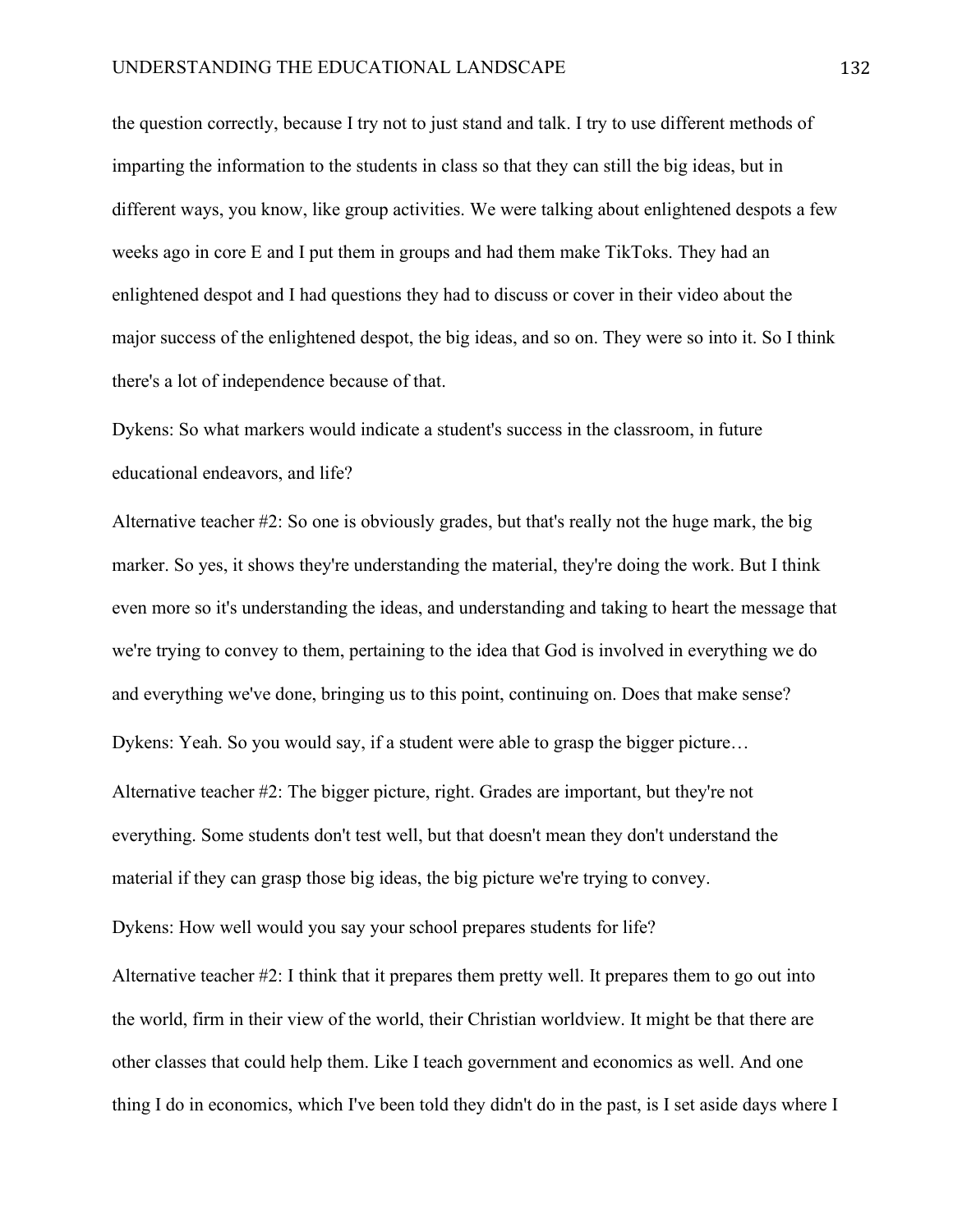just go over, like, "Here's how you open a checking account and write checks. Here's what auto insurance is or homeowners, here's how you choose. Here's what the policy means." Things that you have to deal with in real life. "Here's how you create a budget and stick to it." So I think there are skills like that that are really important that students should know when they graduate from high school. So I know, like I said, I've been introducing them. So they are getting that. I don't know what they do at the other campus. But it might be something that should be standardized, or even offer a course on life skills. Just basic things you need to know when you're out on your own. But beyond that, I think they're pretty well-prepared. Because as a homeschool program, I think students get so much more than just the knowledge, because they're learning how to manage their time and be independent as homeschoolers, you know, skills that will help them in college and in a job.

Dykens: Do you think that students who leave your system of education come out with strong self-efficacy (referring to a student's confidence in his ability to control his behavior, actions, and the corresponding outcomes)?

Alternative teacher #2: I do.

Dykens: And then on a scale from one to 10, how well does your learning environment foster self-efficacy?

Alternative teacher #2: I would say seven, eight. I mean, there are guidelines they have to follow. And part of that has to do with controlling their behavior in class with things they can't do and can do. They have to follow the rules or there are consequences.

Dykens: And then do you think students who leave your system of education come out as deep, creative thinkers? On a scale from one to 10 how well are they able to devise original and rational solutions to issues?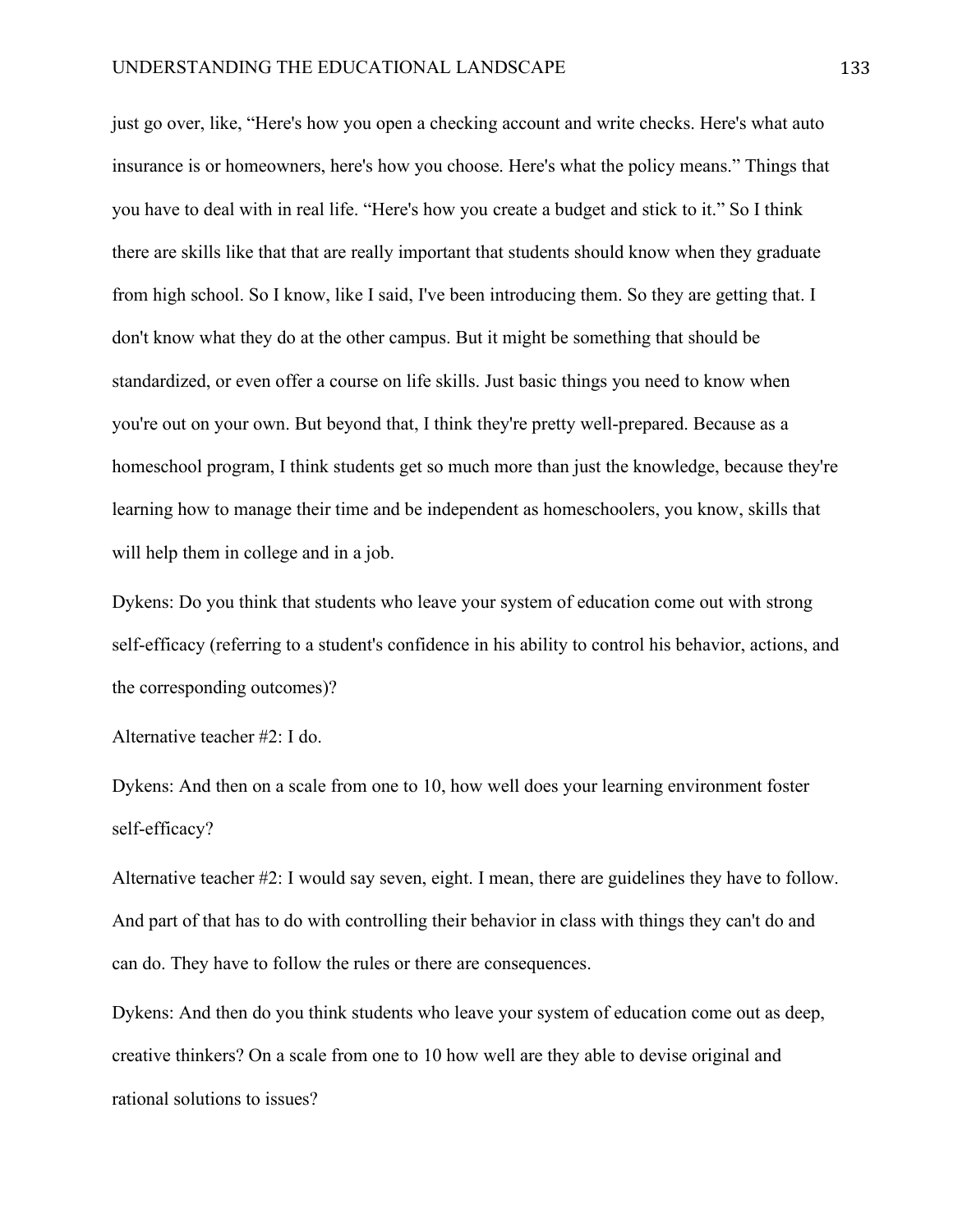Alternative teacher #2: So I can't speak for every single student, but in general I would say very much so, like an eight maybe.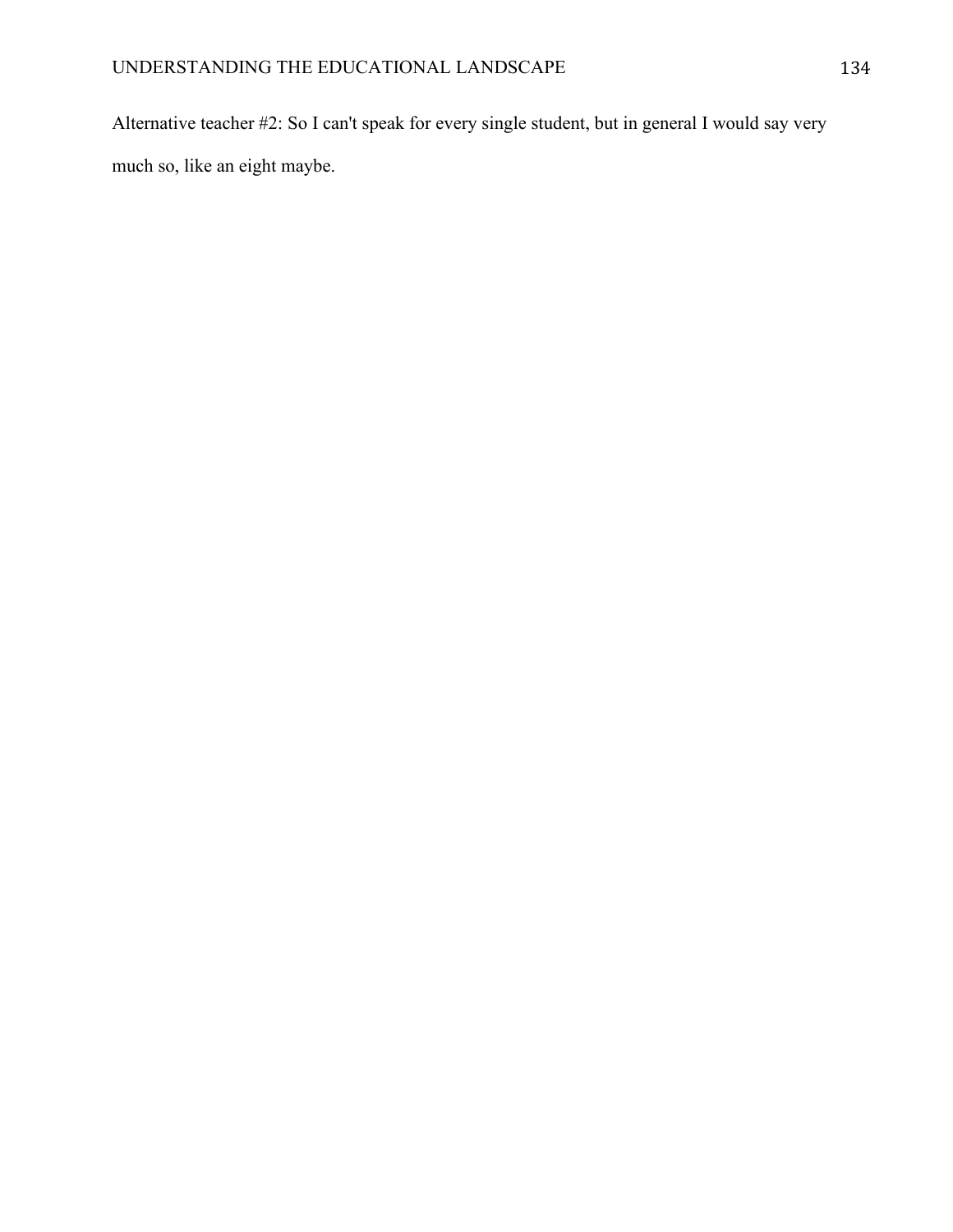## *Alternative Teacher #3 Interview*

Dykens: Describe what you would say the purpose of education is.

Alternative teacher #3: I think the purpose of education isn't just making good citizens. I think that that is a byproduct, but I think ultimately education is forming us more into God's image and being aware of that image. Which is why I think that — and I know this gets into the different models a little bit — it's hard to teach well without being able to talk about religion because ultimately, for better or for worse, we're currently in a stage culturally where it's just very nihilistic. I think every middle schooler has this question anyway, "Why are we here? What's the point of school? Why do we have to do this? Why do we have to bother with this homework? It's pointless. When am I ever gonna use algebra?" Well, you're going to use it all the time… but that's not the point. Even if you never use it again, there's something to be gained from having learned it in the first place. But ultimately, if there isn't something more, then yes, you're [the student] right. There's no point because eventually you're going to die and that's going to be sad. But if that's the end, then who cares? Eventually the Earth's going to die too, and that's sad, but if that's the end who cares? Ultimately nothing we do makes a difference if there isn't also something else. The idea of education being you educate to make good citizens —which I believe was kind of the Greek and Roman idea —I think that is part of it. But that's a byproduct and not the purpose. If you're living for somewhere else and if your goals are high and you're trying to imitate God and do what he wants, then this world will be blessed. But if you're living for this world, then I don't think this world's going to be blessed….

I don't know about all the other models, but I know all two classical schools that I've been in going to one and working at one— from all of the ones I've heard of it's across the board, like phones aren't allowed in school…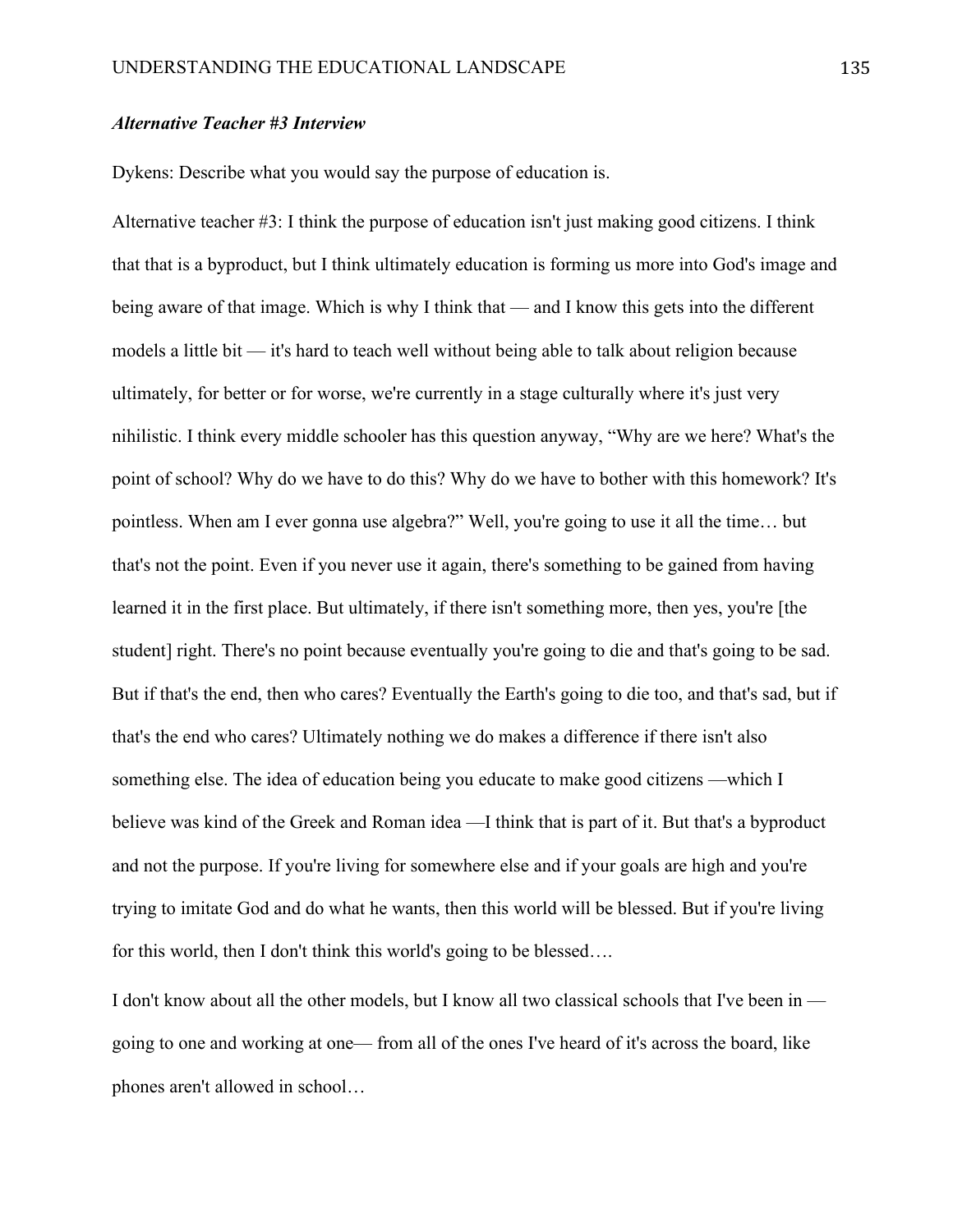I think part of education — the grand goal is glorify God, obviously it's just the Heidelberg catechism — a lot of little things that come with it are you learn to live with other people in the present and not just whoever you're not with through text. There's this phenomena that when I remember experiencing it, I remember being conscious of it. I was just talking with another teacher. She was telling me about how they had an exchange student and that exchange student went to a youth group function, dinner somewhere. And the kids were sitting on opposite ends of the table. The table was full, but the kid here was texting the kid here about the conversation they were having with the people next to them. And then this one was texting them about their conversation that they were having. It's just this bizarre thing where we need to talk about wherever we aren't, instead of just being there with this friend and having a conversation and then later going to your other friend and telling them about the conversation… to do that through text is weird. A lot of kids feel more comfortable talking through text; they'll say more, they'll admit more, they'll be more honest… I distinctly remember myself having this moment of realizing, "It's easier for me to talk to people not in person than when I'm in person," and realizing I don't want that to be the case. That was scary to me because I didn't want to find myself on a date one day and be like, "I don't know how to talk to someone when I'm actually with them, but when I'm not with them, I can talk to them." What message does that send that I'm a fake person because I'm not who I am, both times? This is a huge tangent but I don't think a lot of our culture really knows how to just live in the moment, which is weird because everything about our culture is saying, "Get your satisfaction right now." They don't know how to even be in the now. I think C.S. Lewis probably has a lot to say about that in Screwtape.

Education is learning how to be with someone in the present.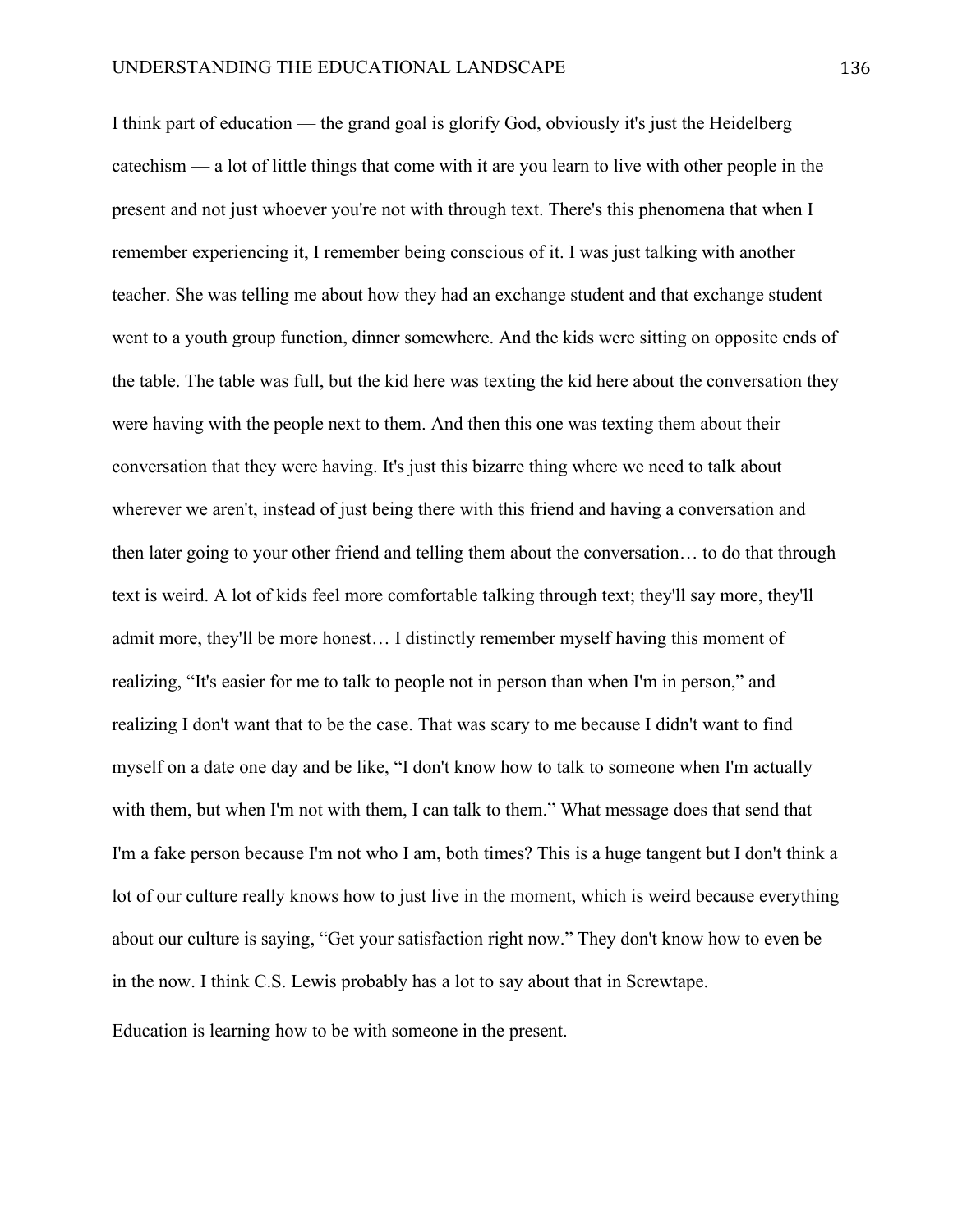Dykens: Would you say there are ambiguities or presuppositions surrounding the purpose of education? If so, what are these?

Alternative teacher #3: A lot of people think there are a lot of different purposes for it…

Dykens: Do you think the purpose of education has changed over time? If so, what shifts have you perceived?

Alternative teacher #3: Metaphysically, no. Practically, yes. Objectively the purpose of education has always been the same, but humanly what we endeavor to do has changed.

Dykens: So you would say there's been more of a change with the methods?

Alternative teacher #3: Well, I guess that was kind of a pompous answer. What I meant was just that education as a whole, like what true education is, is always the same, but what we do, what we call education might change over time. In the sixties, rhetoric was taught at public schools and in college. And now we [classical teachers] have a rhetoric class in ninth grade and people go, "What's rhetoric?" It's just been gone for 60 years. Our education system itself has changed drastically within a few decades.

Dykens: Do you perceive deficiencies within your system or other current systems of education? And if so, what are the three most pervasive issues would you label?

Alternative teacher #3: So I'm sure that they are in a classical model. It's hard to see them since that's just what I've been in. Like it's hard for me to see merits (I'm sure there are lots of merits in the public school also) but since I haven't been there, I mostly see the negative parts from kids that come from them. Overall, part of what I like about classical, the main thing I like is that the idea of it is to educate the whole person. Not just the mind, not just the body, not just the soul, but body mind, spirit — all — because if they're not all educated, then you're not going to have a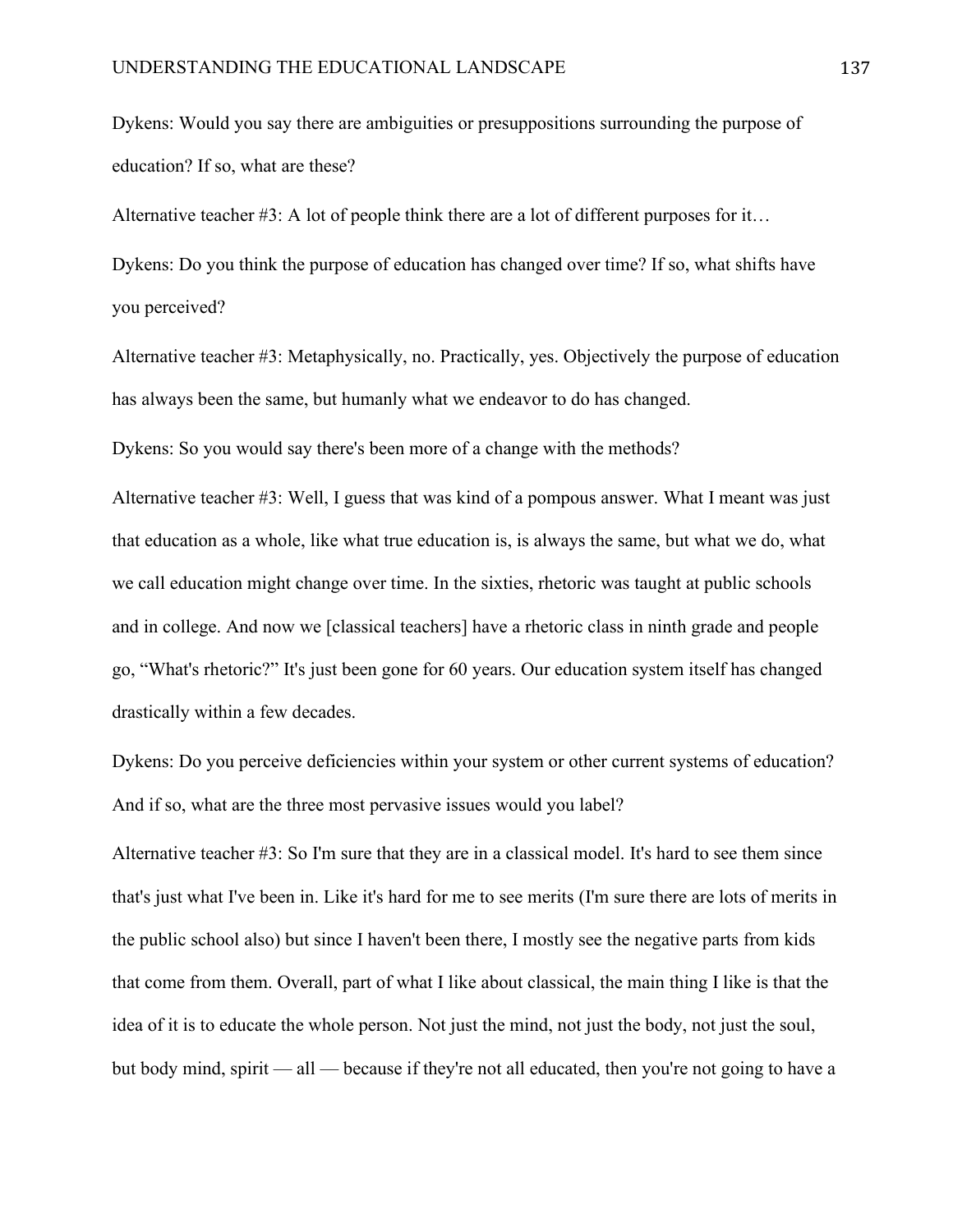healthy person. We're all psychosomatic unities. It's not just, "I'm a body with a soul," or, "I'm a soul with a body." We're both, that's why death is bad because they're torn asunder and that's bad. That's not natural, which is why Plato was wrong because you need them both. The body isn't a prison. It's important to educate yourself on all three and to form them all. It is not just educating the mind about math, you're also educating the body, like doing great at sports. Those are both important because you want to take care of the temple and you want to be able to think and reason because God is a God of raising and order and not chaos. Also — and this is something that I don't know how well public schools do, and I don't know how well most classical schools do, and I know that as a new school, it's something we're struggling with — it's also very conscientious that you also need to instill this love of beauty, like a deep beauty that nourishes the soul. That's why you read old books because they're the ones that people have remembered because maybe the words or the things that happen might not be beautiful, but ultimately the whole story comes together in a way that is…. I can't explain it well. C.S. Lewis can, his *Weight of Glory* does.

Dykens: If you had to pinpoint three issues or maybe just one, it'd be a lack of cohesiveness between educating every part of the person?

Alternative teacher #3: Yeah. And that's what I do appreciate about classical schools. They're conscientious in trying to, however much we succeed or we don't.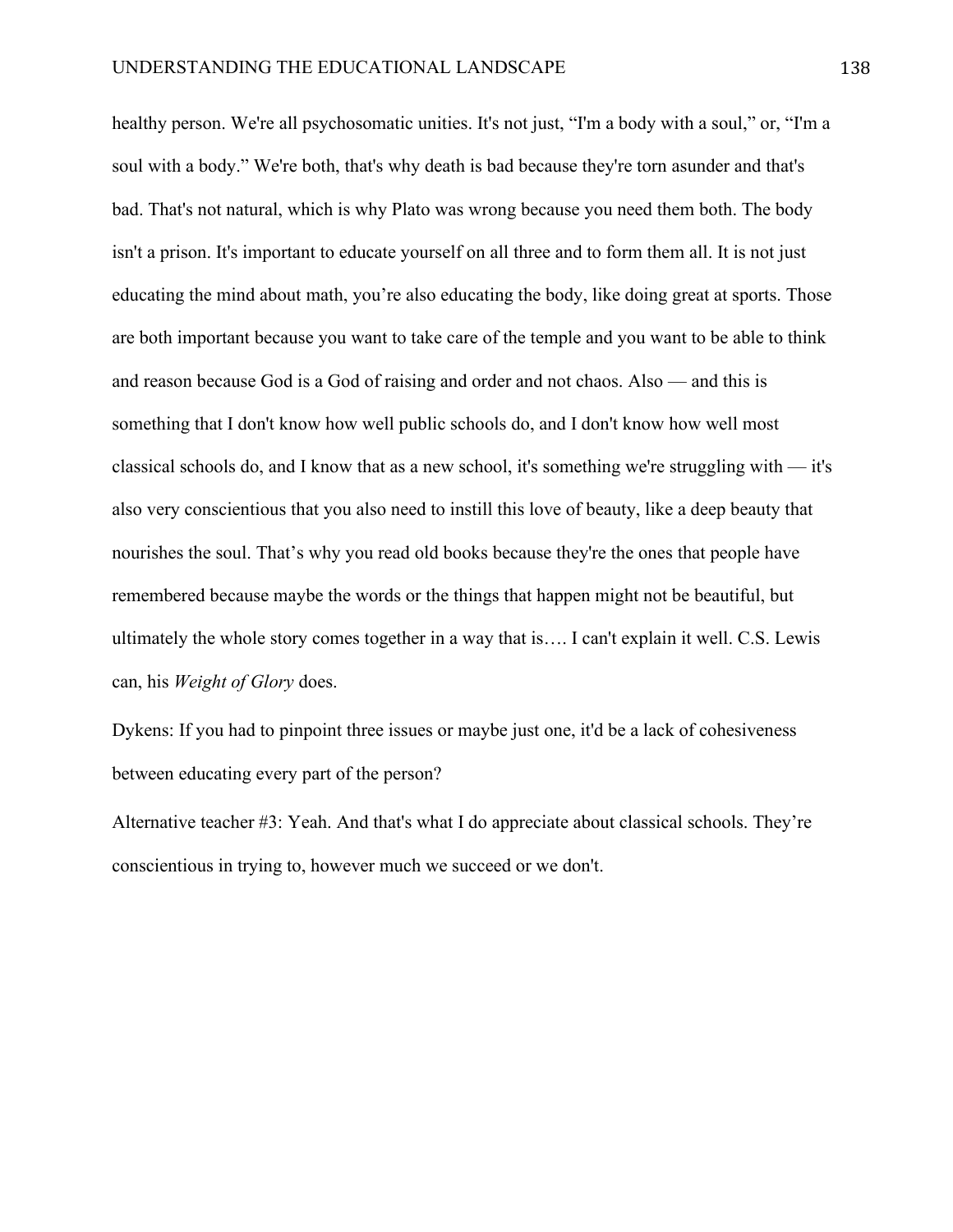## *Alternative Teacher #4 Interview*

## Dykens: What is the purpose of education?

Alternative teacher #4: I think my definition of that has evolved over time. I'm a public school product and then became a homeschool parent and it greatly changed how I viewed the whole thing. The purpose of education for me would be, at this stage, you're going to find your Godgiven talents in your older years, but at the beginning it's just laying out this foundation. It's super important for kids to just engage with the world, and to get their brain structure functioning, helping them learn how to do hard things and to figure things out. Helping them learn how to learn is the most important thing, rather than just of course today we have Google and you don't really need to learn how to learn. I think we're sliding backwards a little bit in that regard. People don't want to spend time digging into things, but the goal is really just to make functioning adults who are kind and generous.

Dykens: Do you think that there are ambiguities or presuppositions surrounding the purpose of education?

Alternative teacher #4: Presuppositions for sure. I think if you're not working in the education world, there's this load of experts that know how to educate your child. And we presuppose that there is this track — you have to do this and then this, and then this — and everybody has to follow the same track. Ambiguities… I think a lot of that could be cultural or economic or socioeconomic ambiguities, where again, everybody's not a cookie cutter and systems are built based on one socioeconomic or cultural track and everybody's expected to kind of fit into that mold and it doesn't work.

Dykens: Do you think the purposes of education have changed over time? And if so, what shifts have you perceived?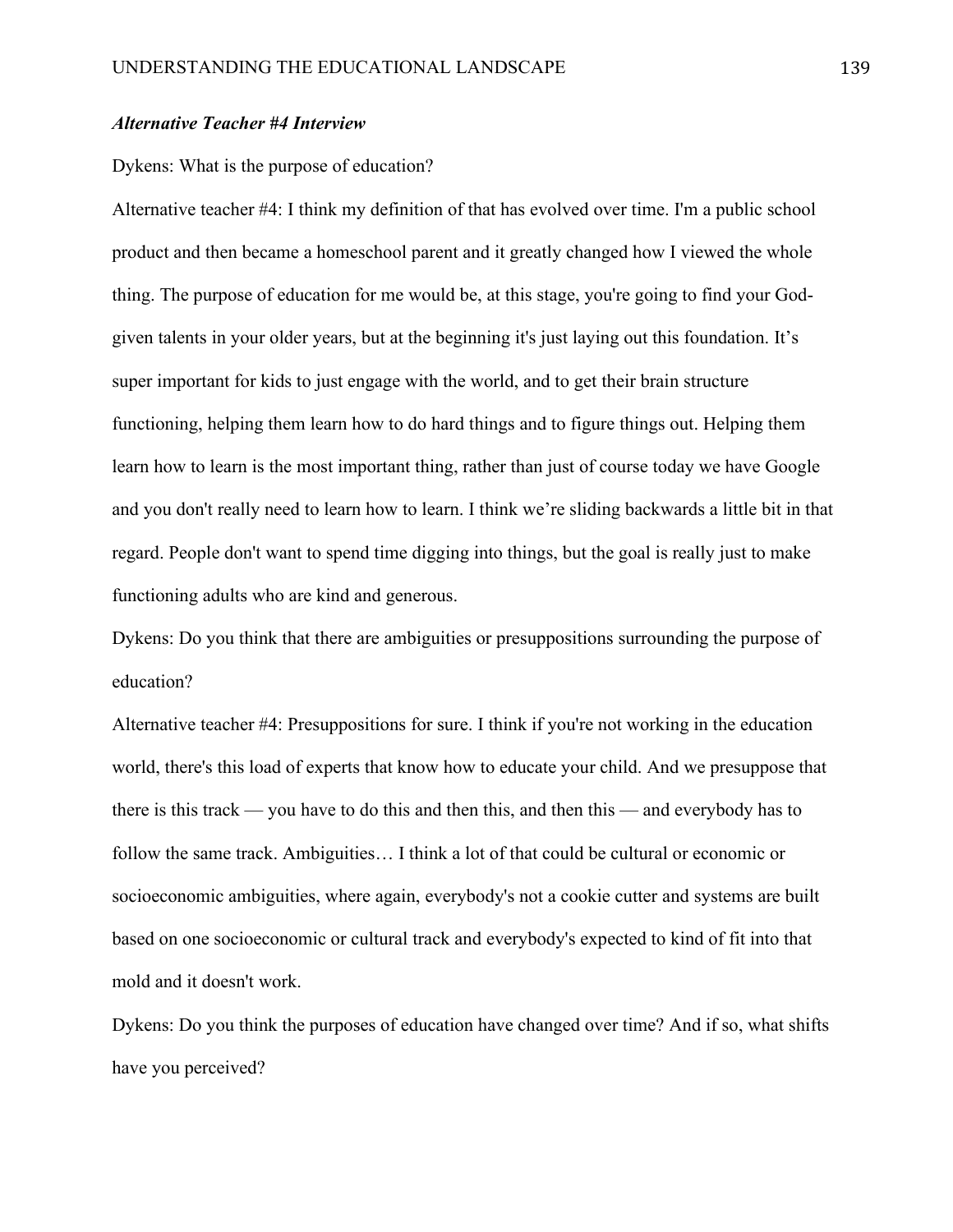Alternative teacher #4: I'm coming from a scriptural point of view, but in scripture, we are taught to teach the next generation. And it was oral traditions for a long period of time. And the goal was to teach the next generation and then things began to be written down so that we were more standardized in how we taught the next generation, but it's still the same purpose: teach the next generation. I think our methods have greatly changed, obviously. Now, the next generation almost teaches itself. We've got this little bit of upside down where the younger students sometimes know more than the parents because of the internet, but yeah, teach the next generation.

Dykens: Do you perceive deficiencies within your system or other current systems of education? Alternative teacher #4: In fact, one of my meetings this morning was [about] "What are we going to do different next year?" Because we had deficiencies this year and some curriculum and structures… we're human, we're dealing with humans. We're sinful nature. We not as smart as we think we are. There's going to be deficiencies. When I talk with parents, like when I coach parents, they're like, "I'm afraid I'm going to miss something." I have to say, "You are, you just have to kind of be okay with it. They're going to fall through the cracks and you have to trust that down the road, your student will learn it." Lord's going to bring things in your path — they'll figure it out. We all missed things in our education. So yes, there are deficiencies. There are probably greater deficiencies in some systems more so than others. A lot of the things that we have to do is define terms. Even the term education has so many different definitions depending on who you're talking to.That was pretty vague and broad, but hopefully that said something here.

Dykens: If you had to define education, then what definition would you give?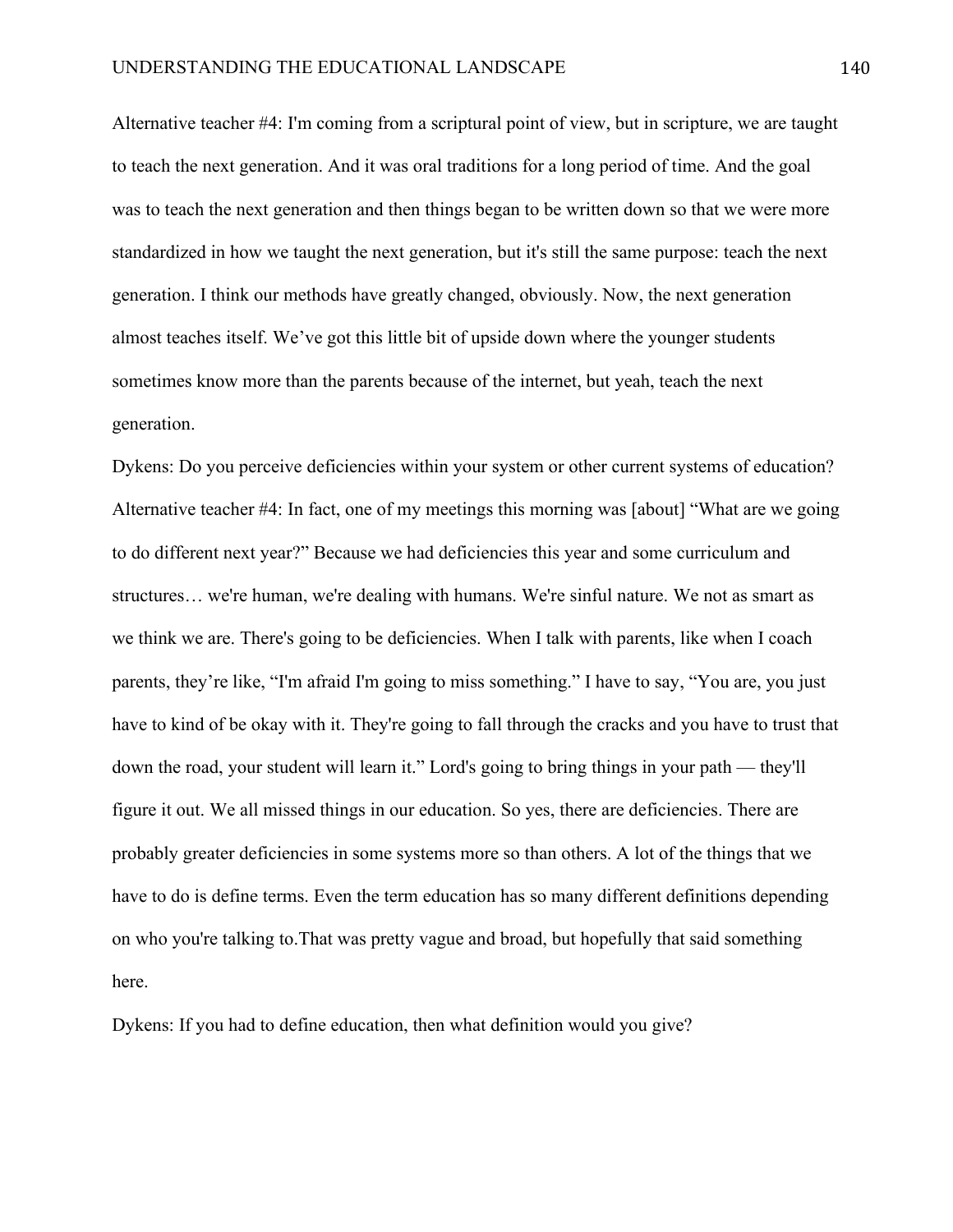Alternative teacher #4: Gosh, it almost depends on the context, because if I'm talking about education as a system, like we're going to educate kindergarten through 12th graders, then it is like I've just been saying, preparing the next generation, preparing people for adulthood. But, I'm still getting an education, you know? So I'm having to, and that's almost like an evolution of things that I know I have had to relearn or adapt to the situation I'm in now. And that's the whole "learning how to learn" idea.

Dykens: Do you think there's a need for alternative models of education?

Alternative teacher #4: Oh, absolutely. There is some beauty in standardization because you get efficiency; we're all doing the same thing. Somebody set it up, we can do things efficiently, but that doesn't work for everybody. And in fact it probably doesn't work for 50% of the people because it has to be standardized to a certain number of people. So we've got some struggling learners, and we've got some extremely intelligent young men and women who just get bored in the system. We have college-bound kids, we've got trade bound kids. We've got military-bound kids. So you can't put them all in the same box. You've got to have alternative means and you've got different family situations. You get situations where parents are great with wanting to educate and they've got the time and the resources to educate at home. And you've got those who don't. I think we're seeing some of that with the whole COVID forced homeschooling that parents can't do it all. Something has to give and sometimes it's a child's education. So yes, there's definitely worth in that, alternative means.

Dykens: Do you consciously hold to a particular pedagogy or philosophy of teaching? If so, please describe it.

Alternative teacher #4: So, yes. I am very much of a biblical worldview… because I think that helps to build confidence in oneself and the ability to engage the world in a loving manner,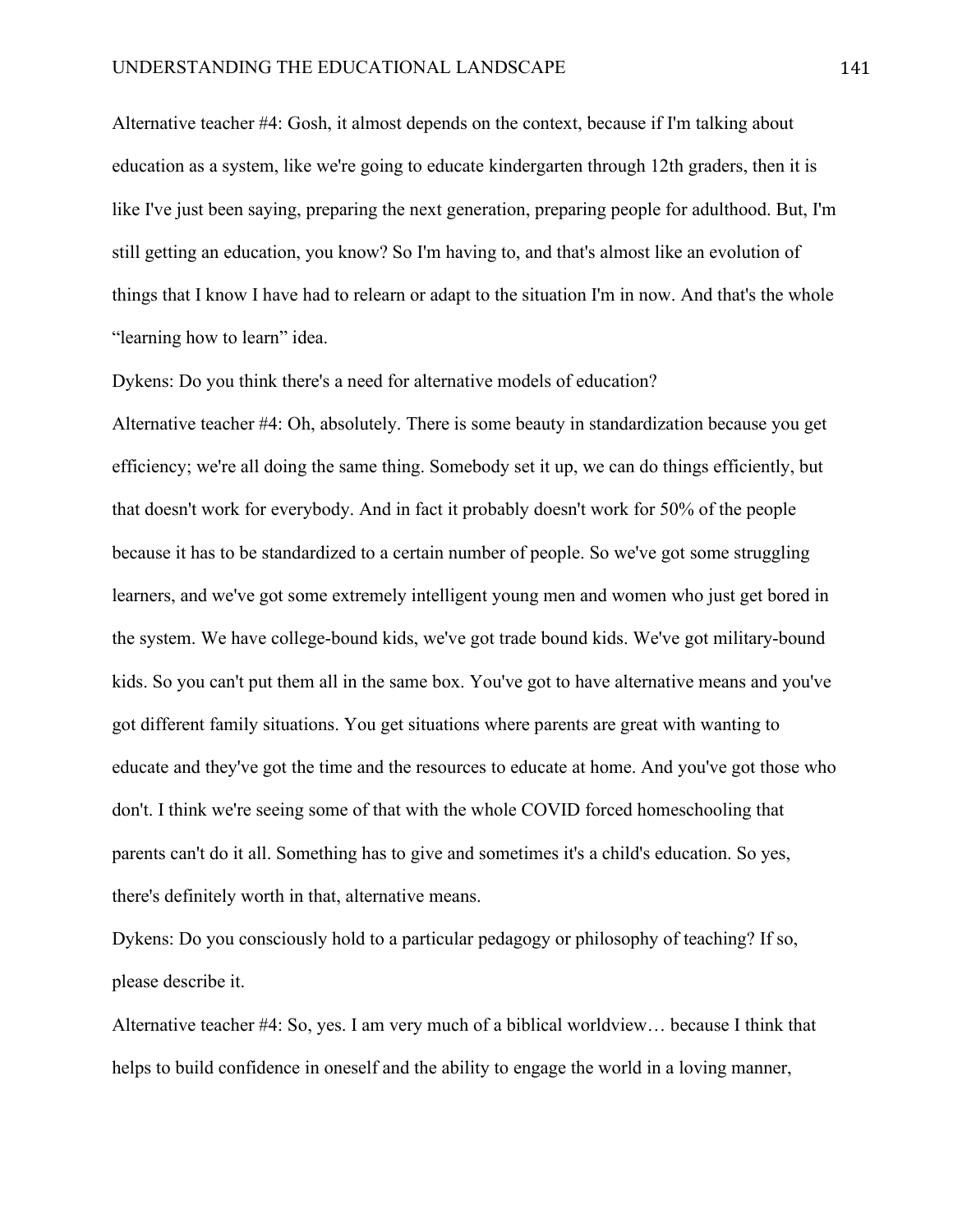understanding the world from what's really happening underneath. And then my way of teaching is more discussion rather than literature [based], because I get to know the students so I can engage them and draw out of them the learning. I don't want to just tell you, "This is how it is." I want you to come along with me and figure it out for yourself, you know? I'm going to give you information and facts, but let's draw conclusions together. I think that's more long-term. I had a box of stuff underneath my desk… of the pigs for this year; it's a lot of fun. We talk in class, we could have these discussions and you don't just have to sit there and listen to me talk about nothing and write notes.

Dykens: Does your educational system and pedagogy reflect a view of human nature? If so, how does your teaching correlate with human nature?

Alternative teacher #4: I think that's kind of the crux of my philosophy.

Dykens: In your educational system, how much freedom does the child have to drive his or her own learning? On a scale from one to 10, how would you rate the level of the students' freedom? Alternative teacher #4: As a student gets older in the homeschooling system, yes, they can drive their education. I think in the beginning, like for younger homeschooling students, not so much because they've got to learn reading, writing, and arithmetic. For my own…. I always ask at the beginning of the year, "What do you learn about this year?" So do we want to study astronomy or do we want to study Greek philosophy, whatever they want to do. I would try to grab that because if that was something that they were interested in, they would bite and then they would, they would engage. As a high school student, you're kind of structured, especially if you're college bound, you have to get these particular credits, but beyond that, they can decide, you know, in addition, "I'd like to take electives or I could take these things in this order. I really like sciences. Let's take a lot of that." So I think that's more structured. I've talked to guidance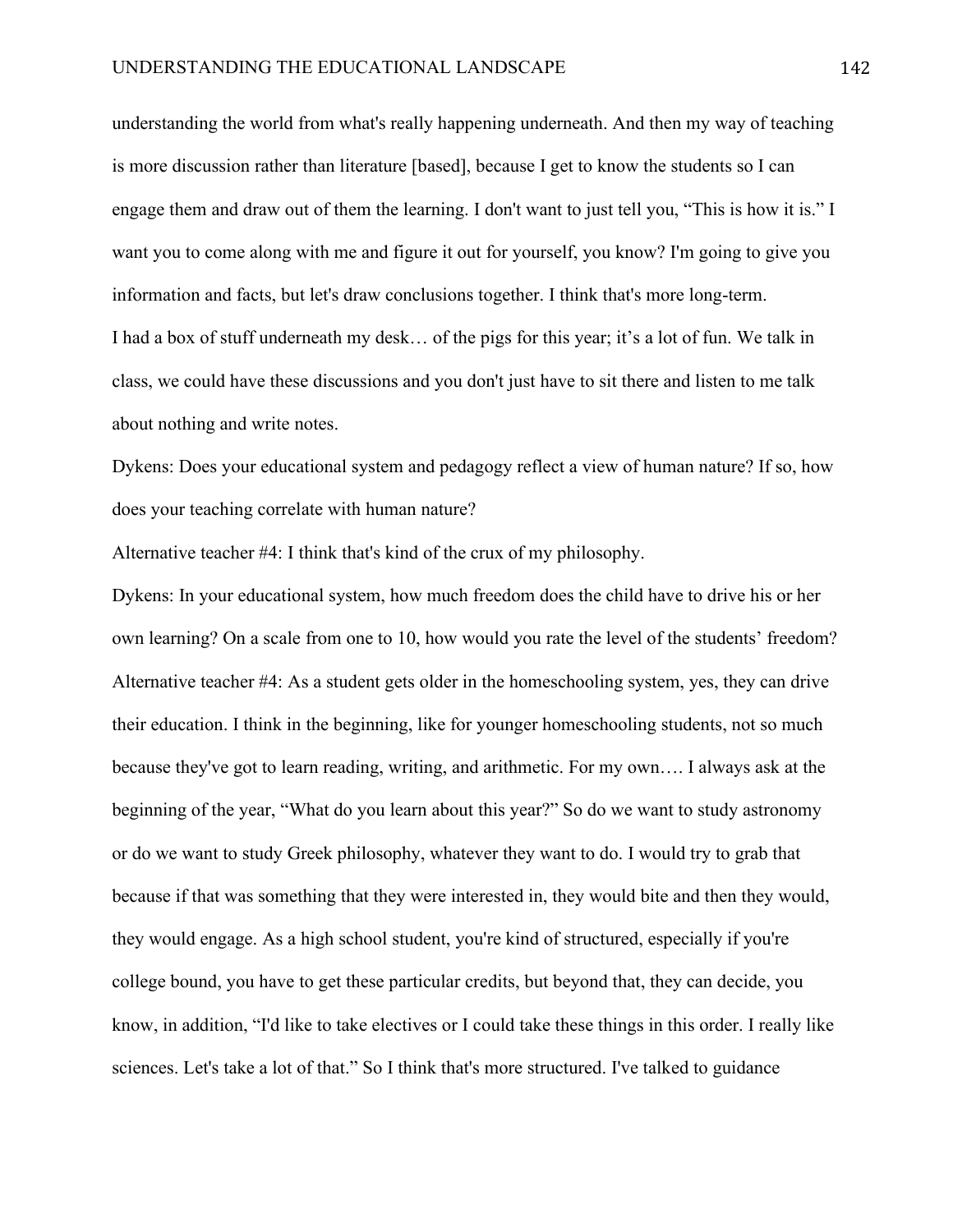counselors in public school systems, on behalf of homeschool families. And they would just say, "No, they're in ninth grade and this is what they take." No leniency on any of that really. So yes, learning can be more student driven where we are.

Dykens: If you had to rate that on a scale?

Alternative teacher #4: I'd say 8. Are you talking to anybody who's un-schooling?

Dykens: Isn't that basically where the child is on their own and they really do determine everything?

Alternative teacher #4: Yeah. It might be a little in the Montessori realm in that you give them a lot of tools and they can move around. They kind of decide they want to learn for the day. So you're still giving them books and things to learn from, but you don't drive a structured schedule. It is a pretty good-sized group within the homeschooling world of un-schoolers. It would be like still going to go to the library and go to the park and go on field trips and get books and talk about things in the house. They're just not going to say, "Sit down today and do lessons 1 through 3," and they're not going to give you a test to see what you know, they have discussions instead. So it's requests the parent to actually be more engaged because they've got to have those discussions.

Dykens: How much self-efficacy or personal control do you have in determining the learning process?

Alternative teacher #4: So in the learning process, the learning part is completely up to the student. I can feed them though. I'm going to give them every tool I can. As a teacher, I lay down the structure — you need to read these passages and answer these questions, come to class, we're going to have these discussions, but I can't control who shows up prepared and who engages in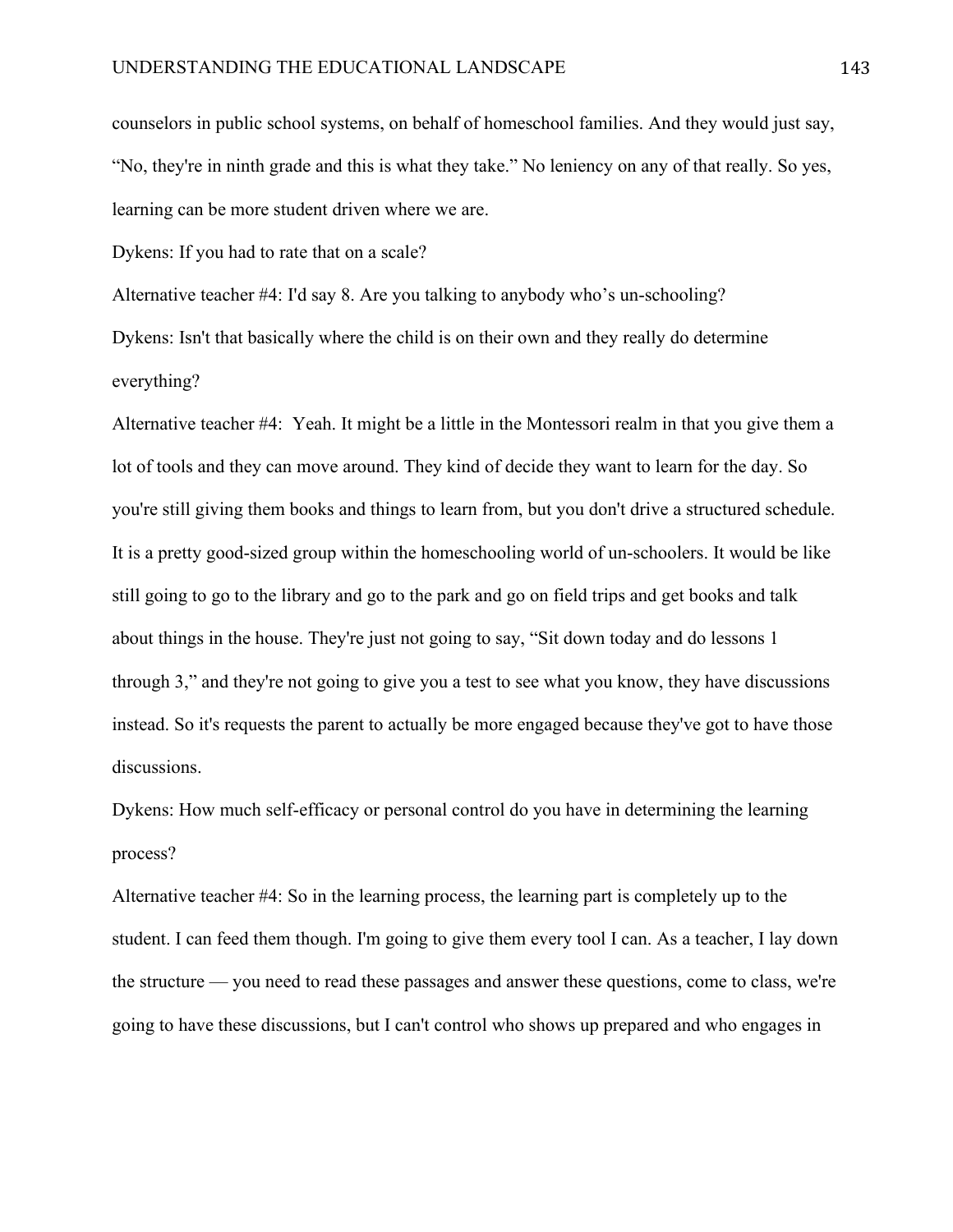the discussion. So that's a zero to 50, right? Compared to a public school teacher, I think it's the same, I think any teacher anywhere… it's still up to the student to come prepared and to engage. Dykens: From the teacher's perspective, even in alternative models, you'll still have the constraints of curriculum?

Alternative teacher #4: Well, and even if you're the one who want to chose a curriculum, then you're choosing to follow those constraints. So you're still kind of constrained.

Dykens: On a scale from one to 10, how would you rate the level of your control? Alternative teacher #4: Okay. So I want to say a 6. I'm going to kick it past the 5 because it's kind of up to me to be engaging. I can walk in and be super boring and that's on me. Or, I've got to walk in and really try to engage everybody. So that does give me a little bit more control. I think it's still up to the student to engage because there's always somebody who just doesn't want to be there.

Dykens: On a scale from one to 10, how effective is your school at providing impactful educational experiences in fostering learning?

Alternative teacher #4: Oh, I'm going to rate us pretty high. Based on feedback that we get, I would say 8 to 9 easily. We've got some really passionate tutors. The families there want to be there; they make this choice to be there. As a family they're engaged. I feel like it just all works together really well.

Dykens: Would you have a specific example of an effective educational experience, or that you would consider effective?

Alternative teacher #4: As a whole, I'm going to say homeschooling is very effective because a) you can tailor it to each child that comes along. You can give them a completely different educational experience in your home because you can tailor it to whatever they've got going on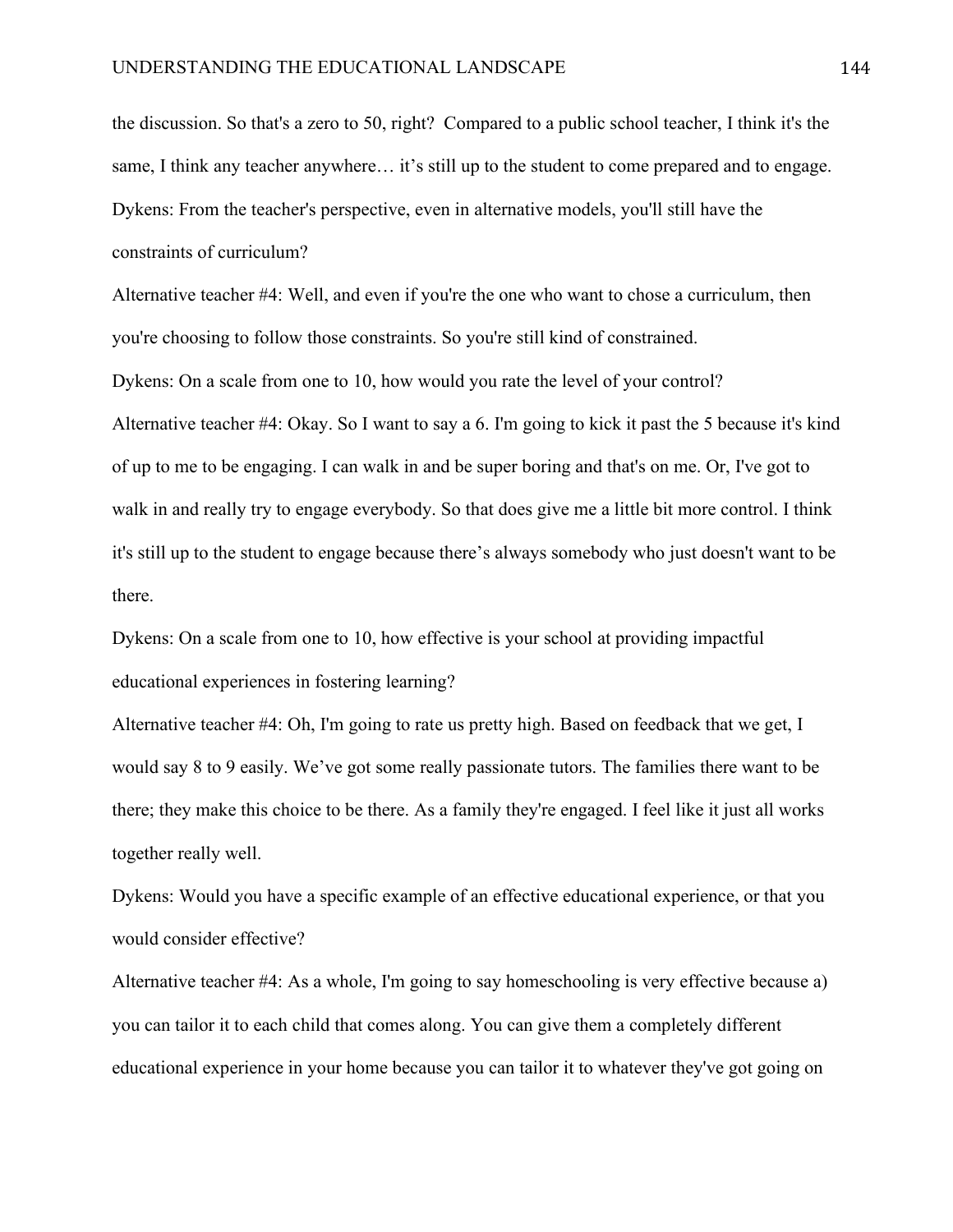and you sometimes have to, by their needs. If you've got a parent that's engaged, you've got the love of the parent engaged with the love of learning and the support that you're giving your student. So it really sets up this perfect storm of a good space within which learning can happen. I think you just have better opportunities in a homeschooling environment to make that happen. Dykens: On a scale from one to 10, how well does your school foster holistic learning that is affective, experiential, and lasting?

Alternative teacher #4: Seven, because it's not all holistic, but I think the lasting part... they do get into some really good deep discussions that engage the students' minds. I feel like those are lasting.

Dykens: Does your learning environment allow students to learn at an individualized pace? How structured is the process and pace of learning?

Alternative teacher #4: I'm going to say no to that. And only because we are in a classroom setting with pacing guides. So even though students can manage their time during the week, they do have the freedom to figure out their time management, they still have deadlines. And those deadlines are pretty hard and fast.

Dykens: How do you perceive knowledge?

Alternative teacher #4: "Objective sources" are hanging me up because I think a lot of things that we tend to read, especially in history and literature, are subjective, but I would lean towards "relayed in part from objective scores," and then mixed with "relative and subjective to individual experience." Unless you're talking math, you've got individual experience and you've got bias in pretty much everything you're reading of some sort.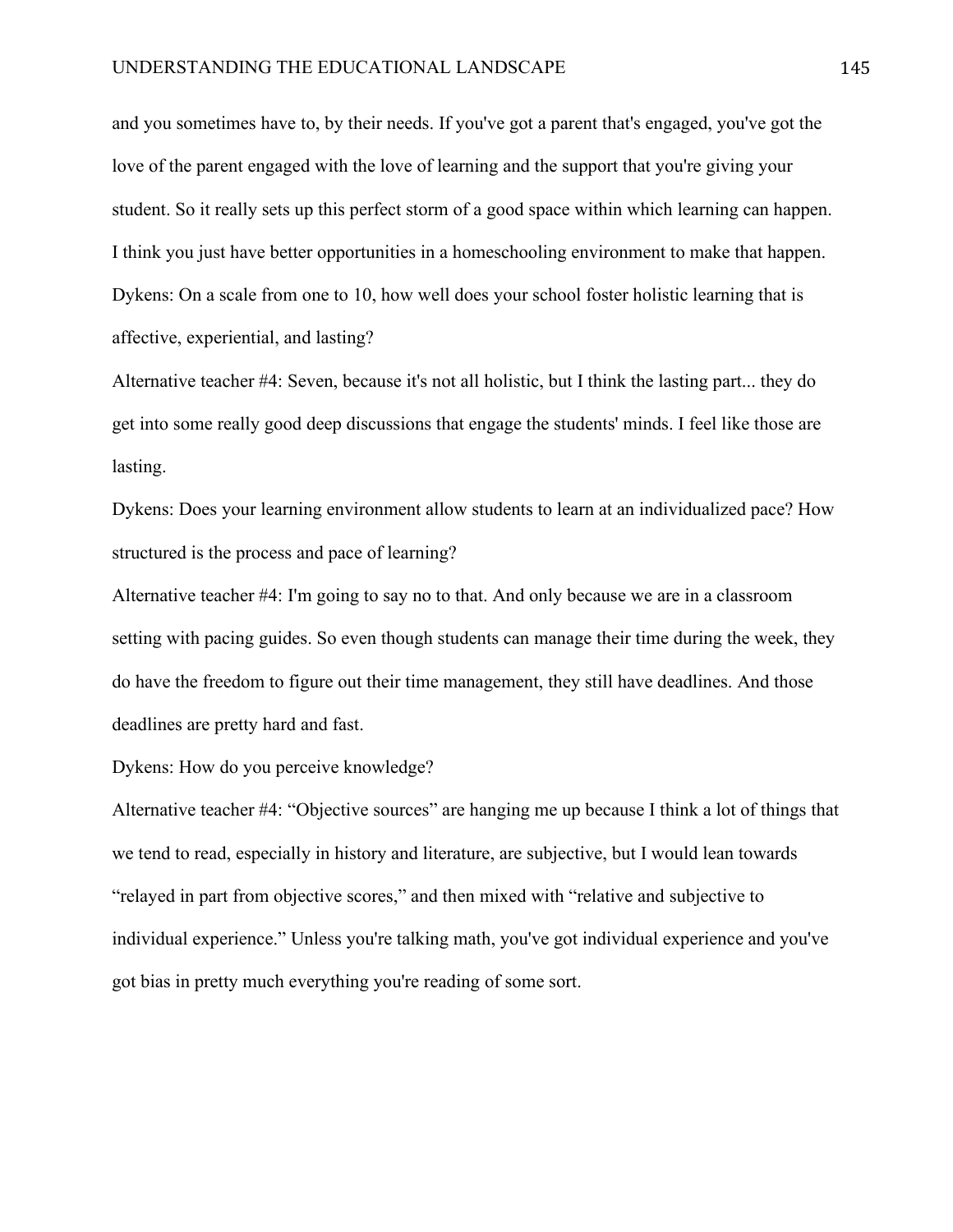Dykens: Yeah, I was trying to see if public schools relied on one perception of knowledge over another. Because, and again, this is my opinion, but I feel like a lot of public schools have an agenda.

Alternative teacher #4: Every school has an agenda; you can't "not." But yeah, I would agree. They [public schools] definitely have an agenda; it's changing… I have a friend who teaches public school in Georgia. She teaches fourth grade struggling learners and she literally is given a script for every lesson. She has to read this script. Not cool. It's definitely agendasized. Dykens: What factors, political, philosophical, economical, etc., most strongly influence the curriculum design of your system?

Alternative teacher #4: Oh, philosophical, definitely. Biblical worldview. Which I think then drives the other two [political and economical].

Dykens: Considering the idea of de-centering the teacher or the idea of the teacher as facilitator, how much room does your curriculum give for the students? Do students interact with knowledge in an independent or dependent way?

Alternative teacher #4: Oh, I think definitely our juniors and seniors are given quite a bit of leeway to bring in their own devices. We do a lot of debate and speeches, and you're encouraged to develop your own way.. We teach you how to speak it out, to speak clearly without emotion, factual, the whole logic/rhetoric kind of thing. I think our curriculum, our system, really drives towards that self-efficacy as a goal.

Dykens: What markers would indicate a student's success in the classroom, future endeavors, and in life? How, if you were looking at a student, how would you know that this student is successful? What would you consider successful?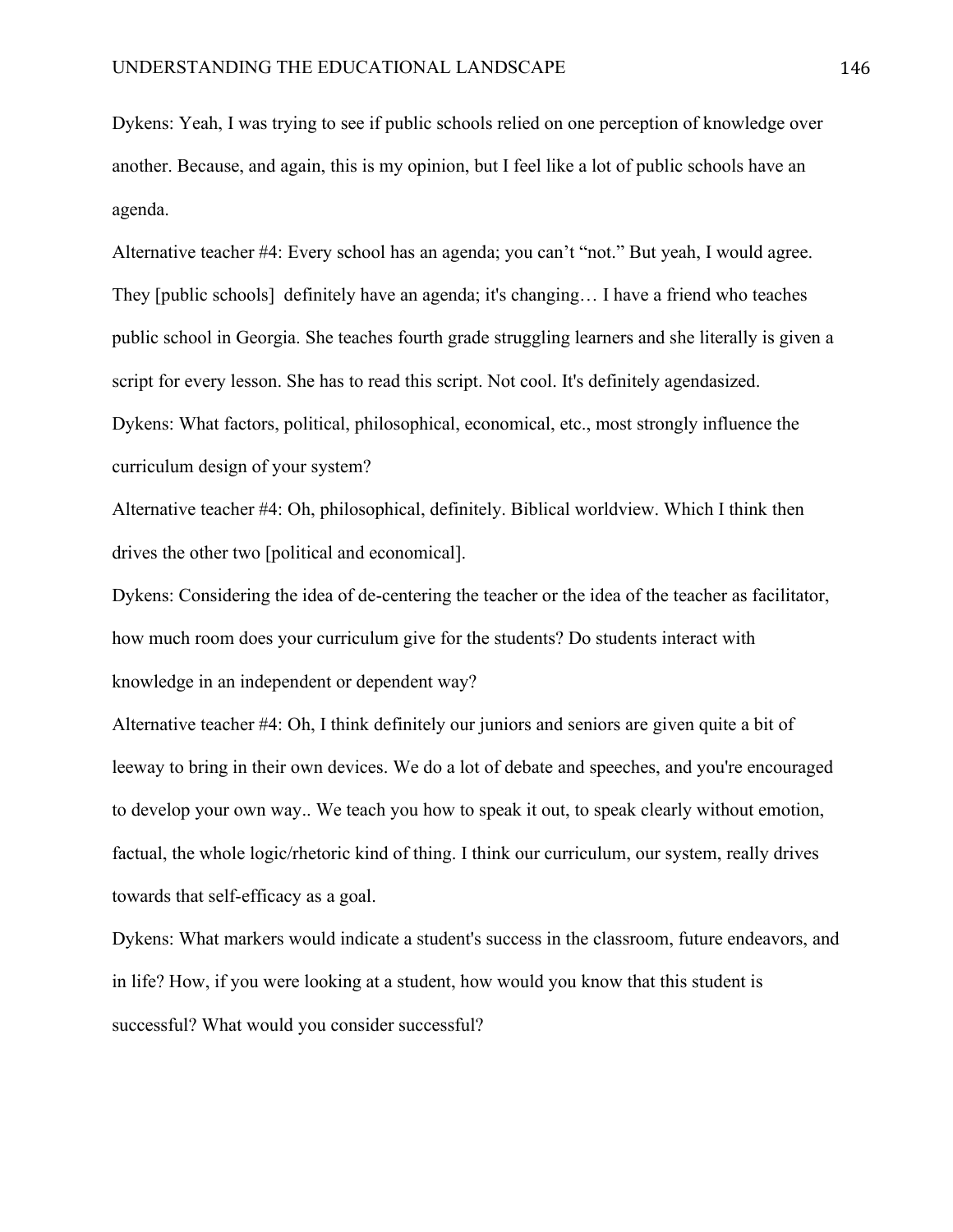Alternative teacher #4: Well, we use grades as a marker — recognizing that grades don't tell everything. If we have a student who's failing, it's just an indication that we need to come alongside and figure out why. Not that they're not worthy of anything. I think character also talks about our success. How does a student handle a stressful situation, or a confrontational situation, or an uncomfortable situation? That should be changing as they mature through our program. And they should be thinking of others more than thinking of themselves. So those kinds of characterizations speak to success for our program. It's always great to see kids come back as adults and see where they are. We don't ask them about grades when they're 22, we ask them what they're doing, what's happening in life. And that's more important than the grades. Dykens: How well would you say your school prepares students for life and why? Alternative teacher #4: So I would say our goal obviously is a 10, but I think we're going to have to say we're seven and a half to eight. The only reason I say that is because I'm looking at students down the road, we would love for all of them to be in these amazing, successful places, doing what God's called them to do, and that's not happening. You know, students get on in the world and the world is attractive and sometimes they head in these really strange directions and we're like, "Well, we thought we gave you all the tools," but you didn't engage them or just whatever happened in their life. So seven and a half to eight only because looking at the fruit down the road, isn't always what our goal was.

Dykens: Do you think students who leave your system come out with strong self-efficacy? On a scale from one to 10, how well does your learning environment foster that? Alternative teacher #4: Yeah, same. That would be 7 ½. I think self-efficacy is definitely a goal. And I think a lot of students come out well with that in place, but there's still that remnant that does not…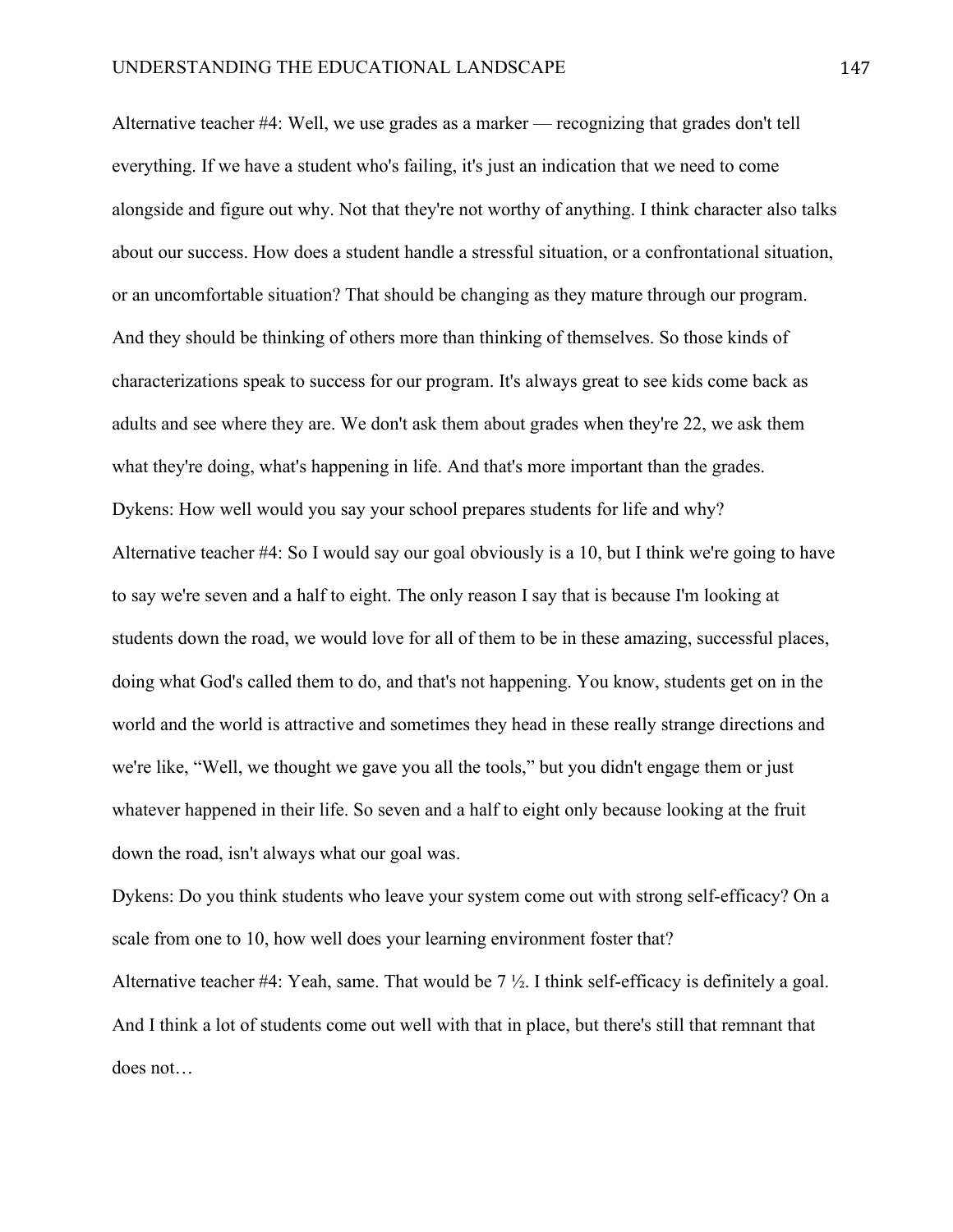Dykens: Do you think that students who leave your system of education come out as deep, creative thinkers? On a scale from one to 10, how well are they able to devise original and rational solutions to issues?

Alternative teacher #4: I'll go with that same  $7\frac{1}{2}$  — same idea. It's the idea that we really want to give all the tools. And these are the ones who stay with us all the way through 12th grade, when they get through those rhetoric classes and they're doing those modern day debates in their biblical worldview in history classes, we're doing our best to give them all the tools, to think through deeply a situation and not just do a little, 140 character drive-by of a situation. What's really happening underneath? So I think for the most part, we're pretty successful with that. Dykens: I don't know if you could compare your years in public schools to what you see as a homeschooling parent or teacher, but do you see a difference between the kids that come out of those systems, or have you seen that?

Alternative teacher #4: I think probably more relatable is my own kids, because my own kids were homeschooled and they've grown up with friends in public school, and they'll come back and they'll say things about how their friends don't understand things or don't know things or never studied things. Like one of my daughter's friends had pulled buttons off his shirt and he's like, "I have to throw the shirt away." Well, why? A button came off, you can fix that. And then another friend had never heard any of the Greek myths, at all… Things that are not learned in public schools or even common knowledge things that my kids all had exposure to, just by being home and knowing how to grocery shop, how to manage a budget, those things. And then also we could deep dive into so many different subjects.

Dykens: And then creativity-wise, would you say that your kids ended up being more creative and deep thinkers?